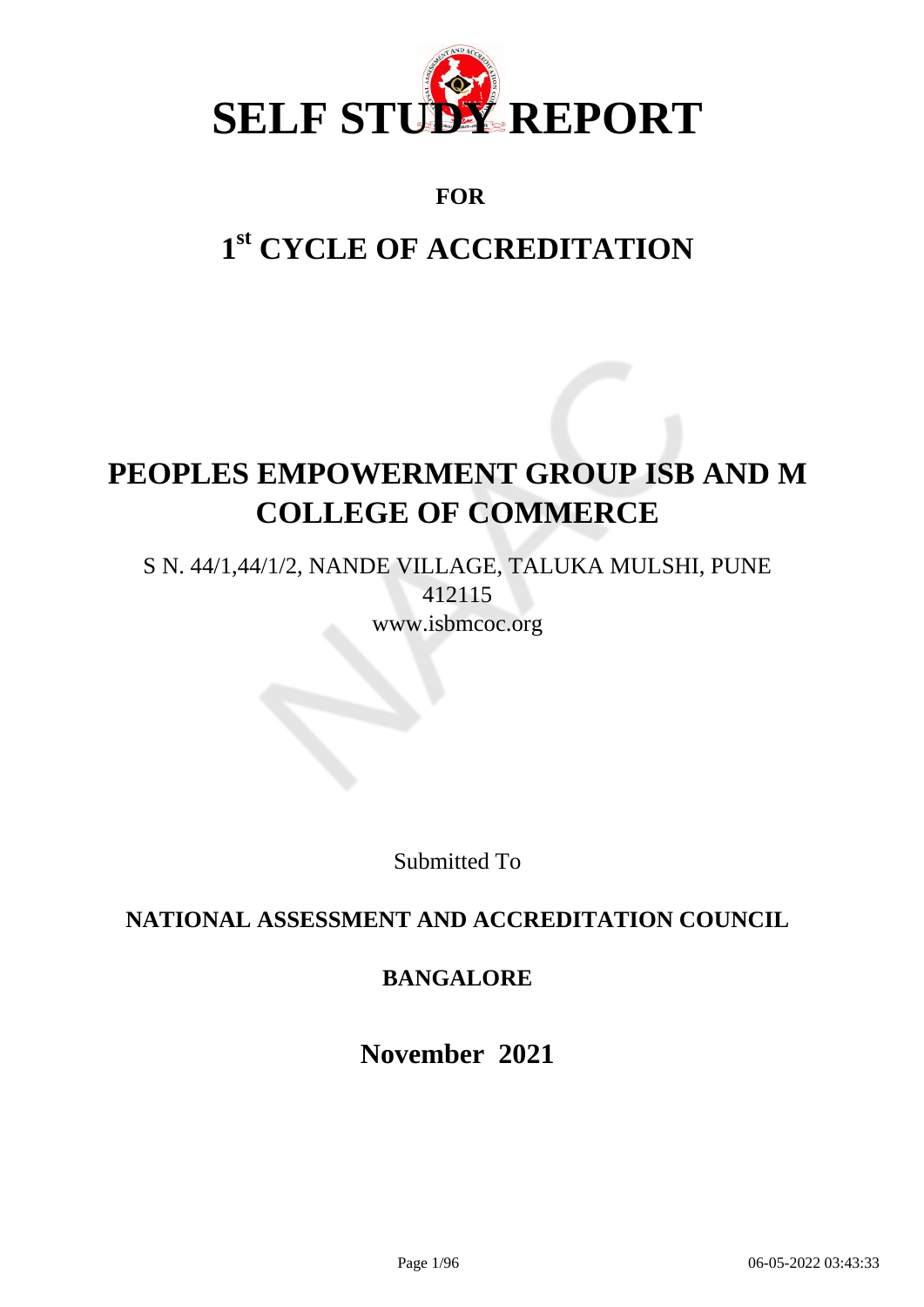# **1. EXECUTIVE SUMMARY**

# **1.1 INTRODUCTION**

ISB&M College of Commerce, a constituent of People's Empowerment Group, established in 2009, is a pioneering and leading college affiliated to Savitribai Phule Pune University offering 3 years full-time Undergraduate programs in BBA and BBA(CA) along with the additional certification course in Media.

In addition to the curriculum, the college emphasizes the development of real-world business skills - giving students the confidence, knowledge, and expertise to excel in a global setting to make them industry-ready. The college promotes a culture of wisdom, skillfulness, openness, alliance, dynamism, passion, to fully develop professional abilities and a new existence based on shouldering ethical responsiveness towards mankind. It fosters creativity and imagination to stimulate professional superiority and proficiency. We believe in the process of restructuring the attitude of students and allowing them to explore and rediscover themselves. As a holistic approach, an ISB&M student exhibits the required competencies to work under very demanding schedules and perform in the most inspiring way.

#### **Vision**

To create a world-class educational environment that allows students to fully develop their professional abilities and that fosters a strong sense of responsibility and ethics.

#### **Mission**

- To develop dynamic professionals who lead in a changing global business environment.
- To further develop a quality network with renowned educationists and professionals in the corporate and social arena.
- To continuously innovate academic systems and processes to meet the demands of changing business environment and the meaning of talent.

# **1.2 Strength, Weakness, Opportunity and Challenges(SWOC)**

#### **Institutional Strength**

- Affiliation to one of the renowned and eminent Universities around the globe (Savitribai Phule Pune University)
- Leading educational college providing quality education.
- Young, dynamic, and devoted faculty members.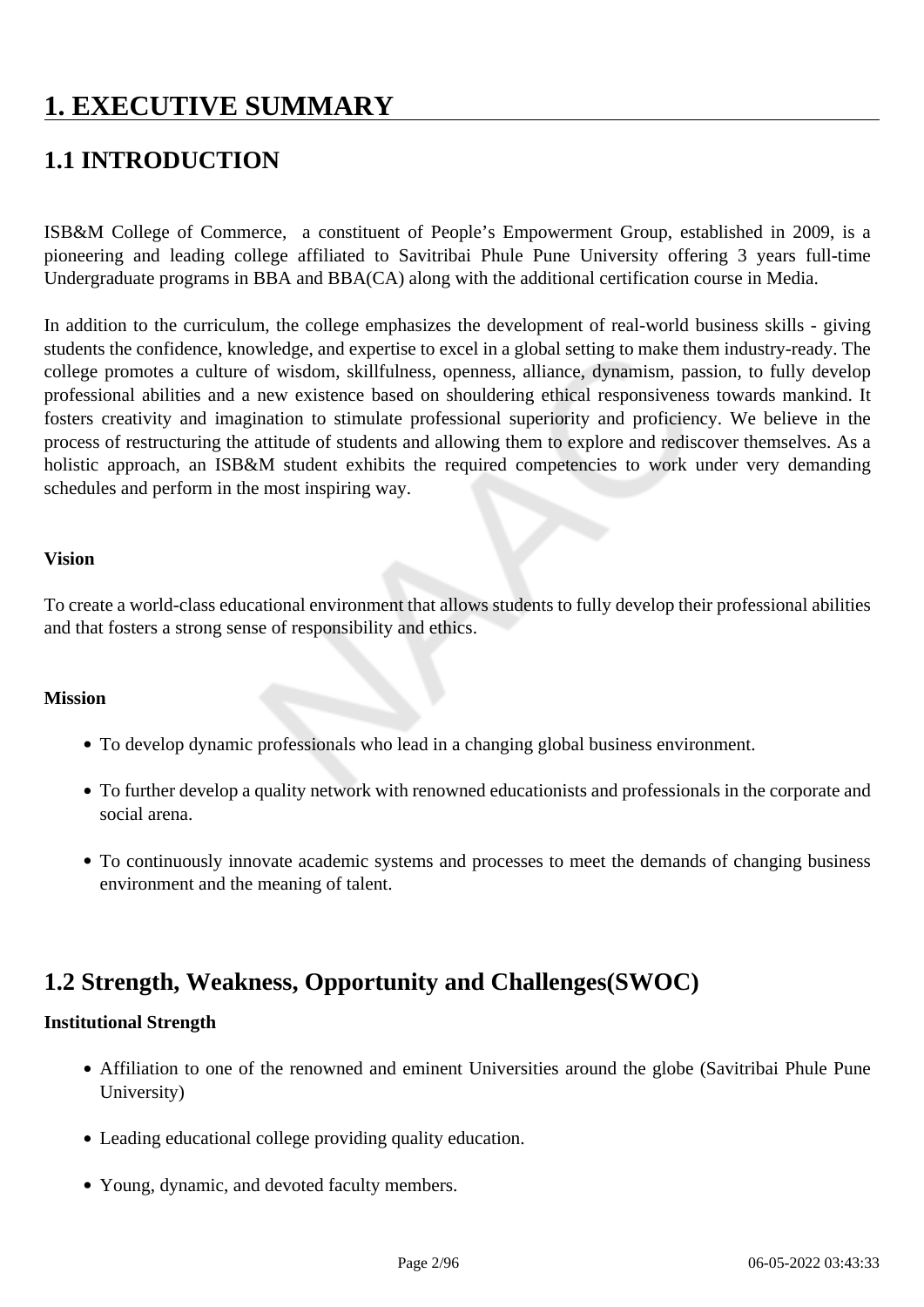- Illustrious alumni connect.
- Continuous good academic performance.
- College provides financial support to faculty as well as students for participating in various curricular, co-curricular, and extra-curricular activities across India.
- Active Student Participation in Institutional processes.
- Faculty empowerment to participate in conferences, seminars, workshops, and other educational and research-oriented activities.
- Green, pollution-free, and well-maintained campus.
- Excellent teamwork and supportive management.

#### **Institutional Weakness**

- Less representation of faculty members in Academic bodies of University
- Research Grants & Consultancy, lack of faculty and student exchange programs
- Various institutional and Industry tie-ups at the national and international level.
- To conduct more hands-on training programs for faculty and students.
- Placement and Competitive examination guidance
- Continuous training and knowledge up-gradation of teaching and administrative staff

#### **Institutional Opportunity**

- Industry and international tie-ups
- Formation of Alumni Association
- Student involvement in various research activities
- Able to Serve for the development of Society
- Establishment of Competitive Examination Cell to enable students to clear various competitive examinations like MPSC/UPSC, TOFEL, GRE, and various banking and government examinations, etc.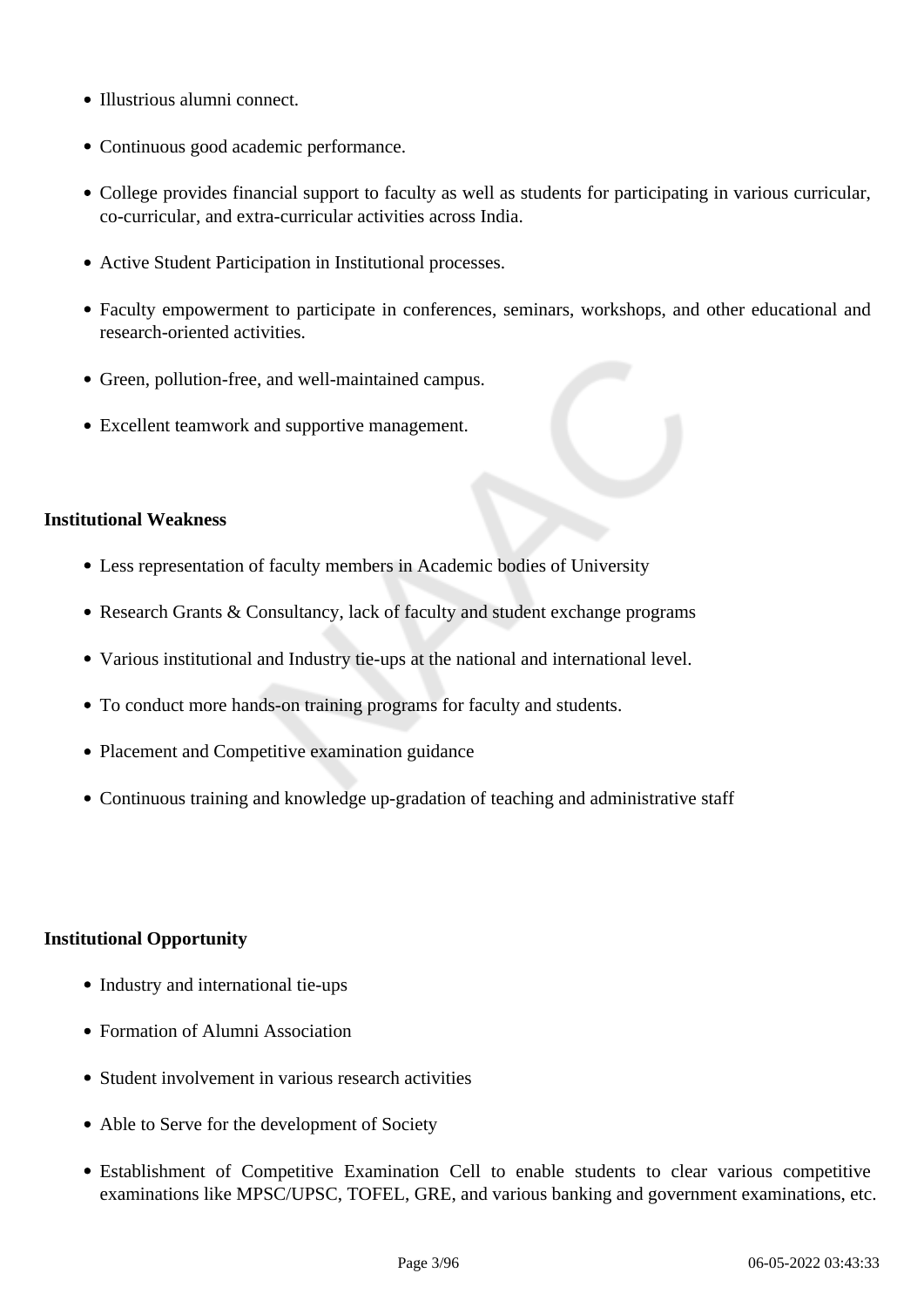To establish an Entrepreneurship development cell and sculpt future entrepreneurs to develop a 'job giver' attitude than a 'job seeker' attitude in the students.

#### **Institutional Challenge**

- Placement in Core Industries
- To developing entrepreneurs among students through self-employment
- Challenge with academically weak students
- To associate with industries and Foreign Universities

## **1.3 CRITERIA WISE SUMMARY**

### **Curricular Aspects**

ISB&M College of Commerce is affiliated to Savitribai Phule Pune University. The institute offers two UG programs; BBA and BBA(CA). The Institute has implemented effective curriculum delivery through a wellplanned and documented process taking into consideration its vision and mission.

The Principal conducts a meeting with full-time teachers before commencement of every academic year to discuss the overall activities to be conducted throughout the year. Principal and staff meetings are held every month to enhance the quality of curriculum delivery.

The faculty members prepare lesson plans as per curriculum of the University and delivers the

curriculum accordingly. Faculties prepare and give study materials, case studies, and question banks to students for practice. The institute uses ICT enabled teaching learning processes to make education meaningful, understandable and interesting.

A proper feedback system is established in the college. Every year, feedback for faculty, infrastructural facilities and library is collected from various stakeholders i.e. students, parents and alumni. The feedback is analysed and accordingly quality enhancement decisions are taken to improve the overall management of the institution.

#### **Teaching-learning and Evaluation**

Students are admitted to the college through the process of Entrance Test and Personal Interview. The students are evaluated and selected on the basis of Communication Skill, Personal Impact, Openness and Respect for Others, Perspective and Contents, Attitude and Behavioral Traits. The transparent selection process of faculties is done as per standard procedure given by management authorities.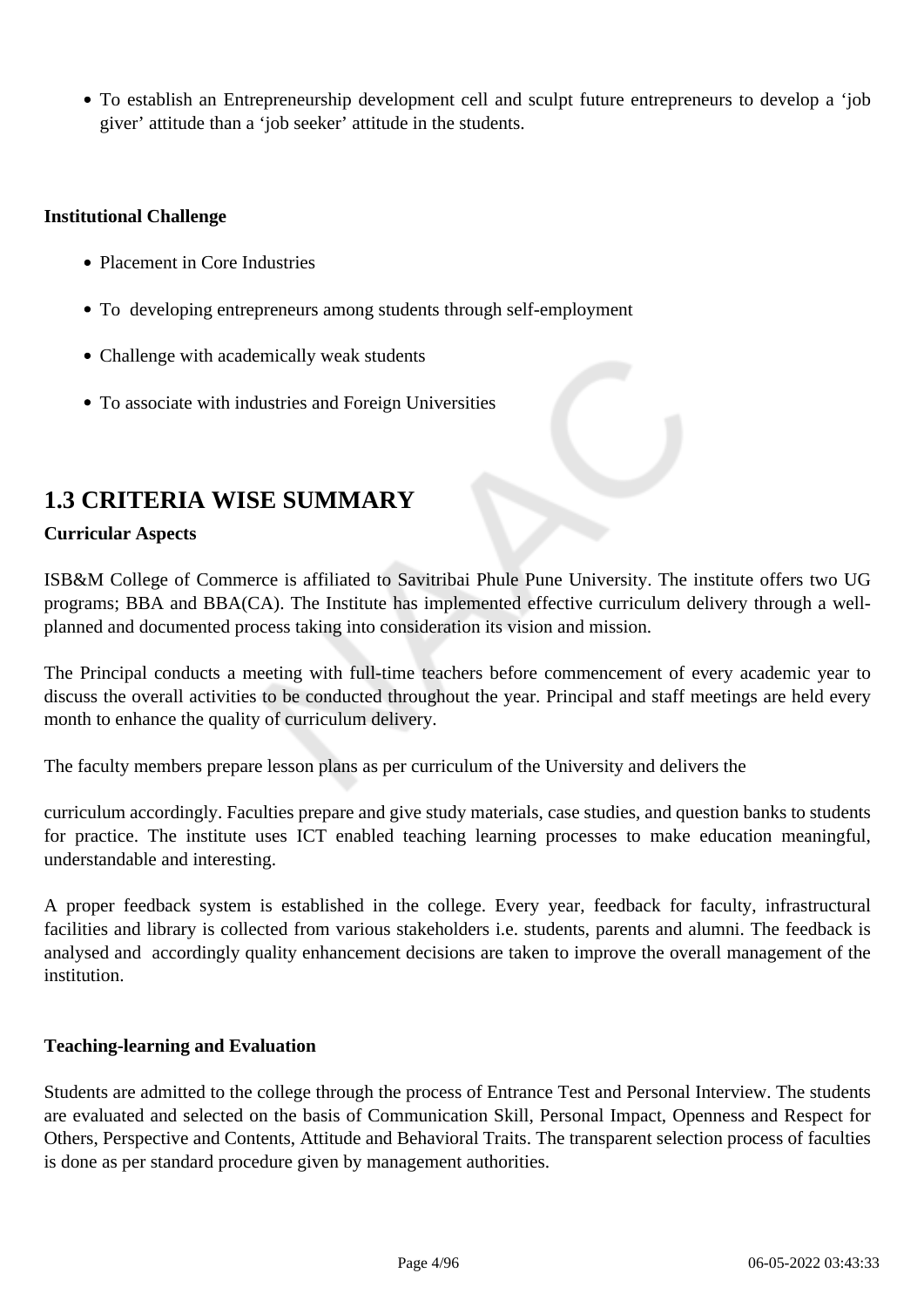Induction Program is conducted for newly admitted students to make them familiar with the college culture. College provides course wise orientation, bridge course, counselling as well as mentoring as per the students' requirement. Remedial lectures are conducted for slow learners. The College motivates advanced learners by providing library resources, organizing series of lectures etc. Guidance is offered for participation in various intercollegiate events.

The classrooms and laboratories are equipped with computer, LCD Projector and Sound System. Teaching-Learning process involves white board teaching along with new innovative teaching methods like use of PPT, quiz, assignments, guest lectures, industrial visits, participation and organization of inter-college competitions. Teachers also use e-learning resources in their lectures. Students' performance is monitored by assignments, classroom presentations, class tests and practical sessions. The performance of students at the University examination is satisfactory. Exam related grievances are handled by the Examination Department in a fair manner.

Industrial Visits are organised to get the real exposure of practical working of the industries. Students are assigned Project work, Home assignments. Mentoring is offered to students. Class teachers are also appointed who also offer mentoring to the students. Students progress is analysed through class tests, examinations, presentations and observation . The CEO is appointed for smooth functioning of examinations.

### **Research, Innovations and Extension**

Our college and management encourages faculties to publish research papers in national and international level conferences. Our faculties are taking initiation and have published 1 book; 2 research papers in UGC notified journals; and 6 papers published in national/international conference proceedings. 1 faculty member has completed her PHD and other 3 faculty members have enrolled for PHD.

The college has significantly contributed in extension activities and outreach programs under corporate social responsibilities like blood donation, tree plantation, and 'Swachha bharat abhiyan' (cleanliness drive). The institute also organized various activities through NSS.

The institute organizes various activities through various linkages like internship, field trip.

#### **Infrastructure and Learning Resources**

- The College is established on 12 Acres of land with sufficient infrastructural support to run all the programs. The college has 8 classroom including 1 Smart Class Room, 1 Seminar Hall and 1 computer lab for teaching, learning and research spread over buildings.
- The institution has Seminar Hall and Auditorium for conducting seminars, workshops etc.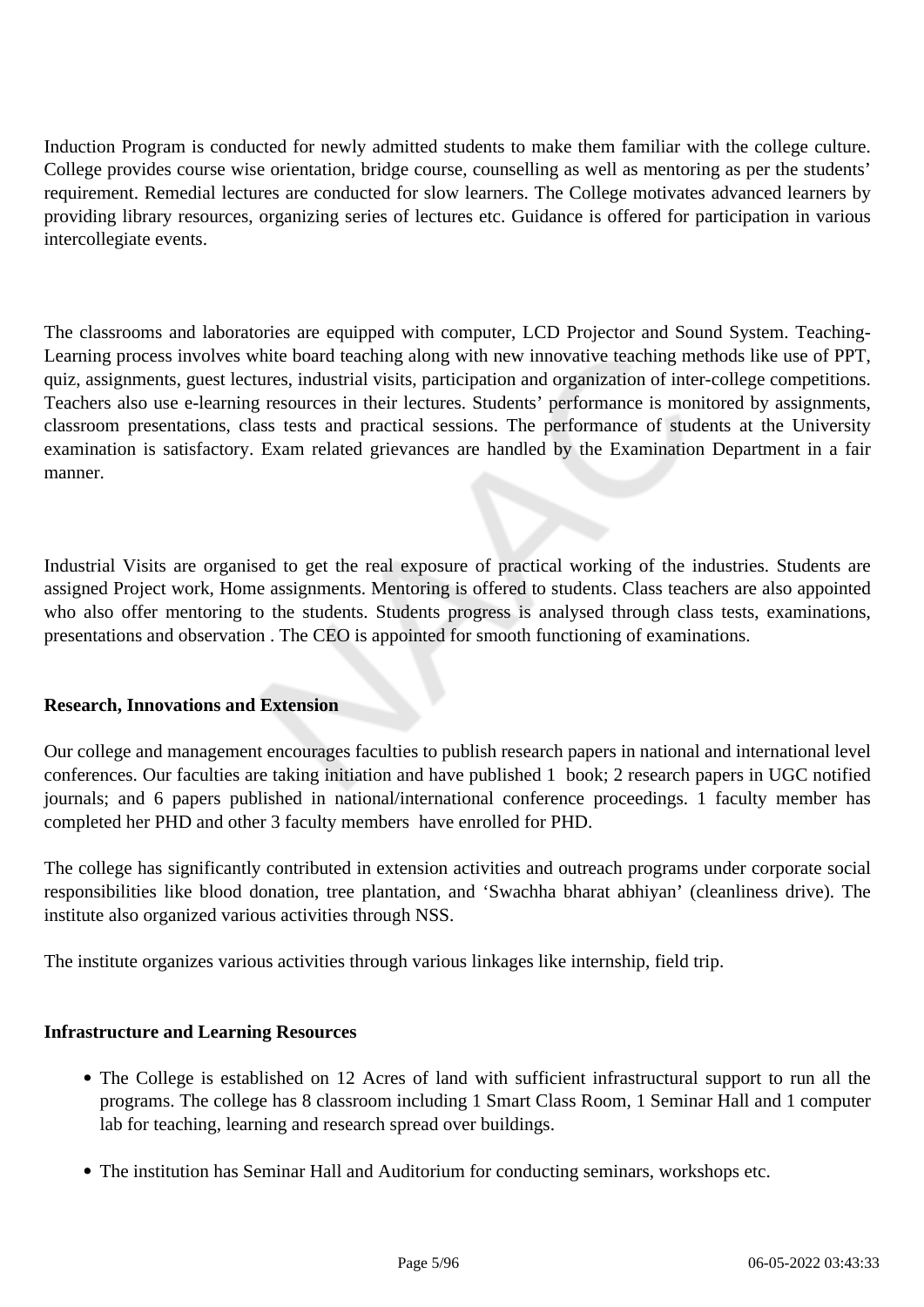- Cabins are provided to all teaching faculty members on a sharing basis (2 faculty members sharing 1 cabin). All faculty members have allotted separate computer systems to carry out all their work.
- The college has an adequate number of computers with the latest configuration and power back up. Internet connection through Wi-Fi and LAN with a capacity of 130 Mbps is available. Centralized firewall 7K is used for networking. In Campus and Institute, students and staff are using Wi-Fi regularly.
- The college library has an adequate number of text books and reference books.
- Digitization of library has facilitated allotment of Accession Number to Books, Serial Control, Cataloguing, Acquisition, Computerized Issue Return, I-Card Scanning Process through Software.
- Other facilities, namely, Hostel, Water Filters, Canteen, Washrooms, Girls Common Room, Playground, Gymnasium, Swimming Pool, Auditorium, Transport, Parking Space, Security services and Indoor and Outdoor sports are available. In campus, water and Sewage Treatment Plants are installed and maintained properly.
- Doctor is available  $24\times7$  in the campus.

### **Student Support and Progression**

Our College is registered under Hindi Linguistic Minority Status. We offer a number of capability enhancement schemes for Competitive Examinations, Career Counseling, Soft Skill Development, Remedial Classes, Yoga and Meditation Sessions etc. Personal Counseling is done for overall Personality Development of students.

Number of our students have won many awards and medals in sports and cultural events at various levels. We encourage our students to participate in sports and cultural activities for their overall development. College motivates students to take active part in various interclass, inter department and intercollegiate sports, cultural events and social work activities.

The college organizes a mega Cultural and Sports event "MINERVA" every year. This college event is solely organized by our students under the guidance of faculty members. Student volunteers are involved in all aspects right from event planning, organization, to effective execution of the event. Our students are able to develop their management skills through such activities. Our students have strong presence and representation in different cells like Cultural Cell, Sports Cell, Debate Cell, Media Cell, Placement Assistance Cell, Digital Marketing Cell, Professional Development Cell and Alumni Cell at college level.

### **Governance, Leadership and Management**

The college has a dynamic and visionary leadership who incorporates quality in education through innovative measures. The management, principal, IQAC Coordinator, Class teachers and subject teachers work collaboratively and individually for effective governance leadership and management.

The College Development Committee (CDC), formerly termed as Local Management Committee (LMC) is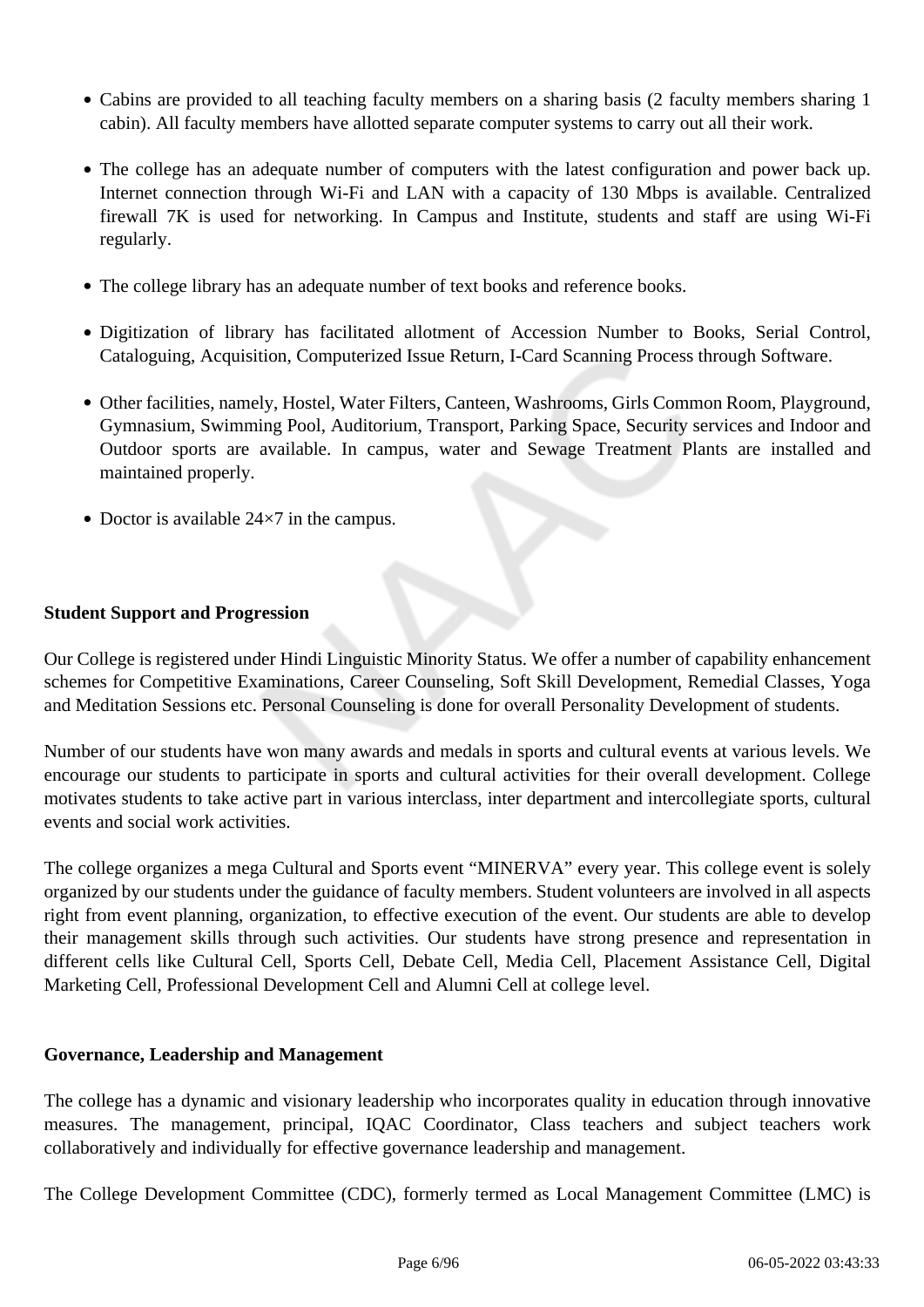instrumental in planning, monitoring and evaluating the administration and academic processes. The staff members become part of the planning and decision making process of CDC through representative members. Major decisions like Budget, Staff Appointments and implementation and accountability of the teachinglearning process are recommended by the CDC.

The management has active involvement in implementation of quality policies, plans and provides all necessary support for quality improvement of the institute in all dimensions. The institute always considers the importance of empowerment and professional development of staff through training, assigning responsibilities, guidance from eminent academicians and technocrats. The financial support is provided to co-curricular and extracurricular activities of students under the guidance of faculty coordinators.

The institute focuses on financial management for optimum use of available resources. All financial statements are audited through external audits. The institute has an Internal Quality Assurance Cell (IQAC) to monitor and streamline academic and administrative processes. Prior to the formation of IQAC, Academic monitoring Committee was concentrating on quality assessments of academic processes.

#### **Institutional Values and Best Practices**

ISB&M College of Commerce is located near Nande Village. It has a green campus with a lot of plantation and a special landscaped garden around the building. It creates a soulful atmosphere in the building.

Institution gives highest priority to safety and security of stakeholders. Security guards are available in the campus 24x7. Institutes manage waste systematically without affecting the environment. Several initiatives have been taken up based on location advantages. Code of conduct for students is made available online on the college portal.

Institution observes the birth and death anniversaries of great personalities. The institution celebrates various festivals like Independence Day, Republic Day, Dahi Handi, Holi etc.with great enthusiasm.

 Institution maintains complete transparency in financial, academic and administrative functions. Many green practices to reduce pollution are adopted. Paperless Campus initiative has been undertaken to minimize the waste.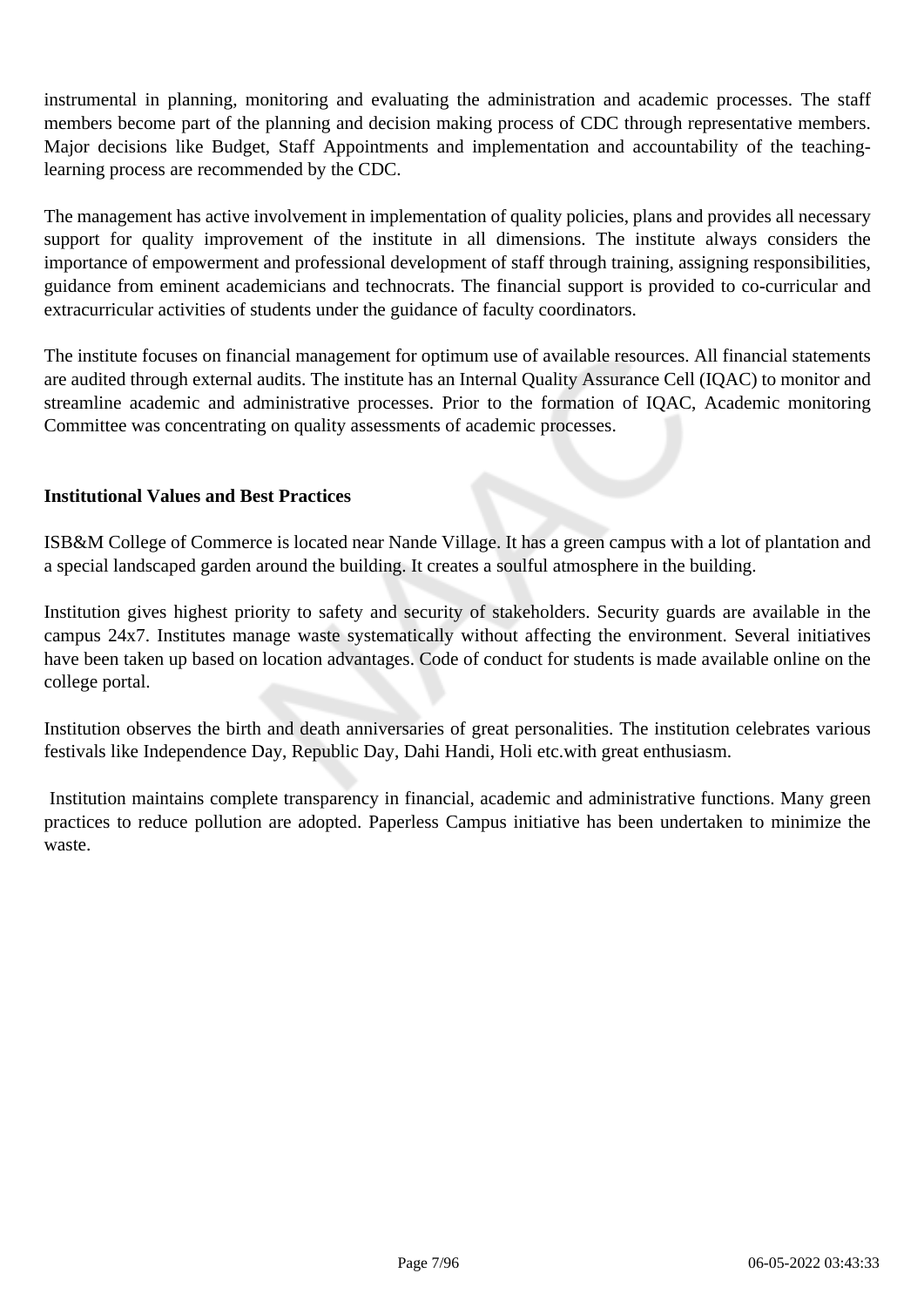# **2.1 BASIC INFORMATION**

| <b>Name and Address of the College</b> |                                                            |
|----------------------------------------|------------------------------------------------------------|
| Name                                   | PEOPLES EMPOWERMENT GROUP ISB AND<br>M COLLEGE OF COMMERCE |
| Address                                | S N. 44/1,44/1/2, Nande Village, Taluka Mulshi,<br>Pune    |
| City                                   | <b>PUNE</b>                                                |
| <b>State</b>                           | Maharashtra                                                |
| Pin                                    | 412115                                                     |
| Website                                | www.isbmcoc.org                                            |

| <b>Contacts for Communication</b> |                    |                                          |               |                  |                                |
|-----------------------------------|--------------------|------------------------------------------|---------------|------------------|--------------------------------|
| <b>Designation</b>                | <b>Name</b>        | <b>Telephone with</b><br><b>STD Code</b> | <b>Mobile</b> | Fax              | <b>Email</b>                   |
| Principal                         | Vaman R.<br>Naik   | 020-35012061                             | 9527744990    | 020-3501200<br>6 | coc_iqac@isbm.ac.<br>1n        |
| IQAC / CIQA<br>coordinator        | Dipti<br>Deshpande |                                          | 7709193172    |                  | dipti.deshpande@i<br>sbm.ac.in |

| <b>Status of the Institution</b> |                                   |
|----------------------------------|-----------------------------------|
| <b>Institution Status</b>        | <b>Private and Self Financing</b> |
|                                  |                                   |

| Type of Institution |              |  |
|---------------------|--------------|--|
| By Gender           | Co-education |  |
| By Shift            | Regular      |  |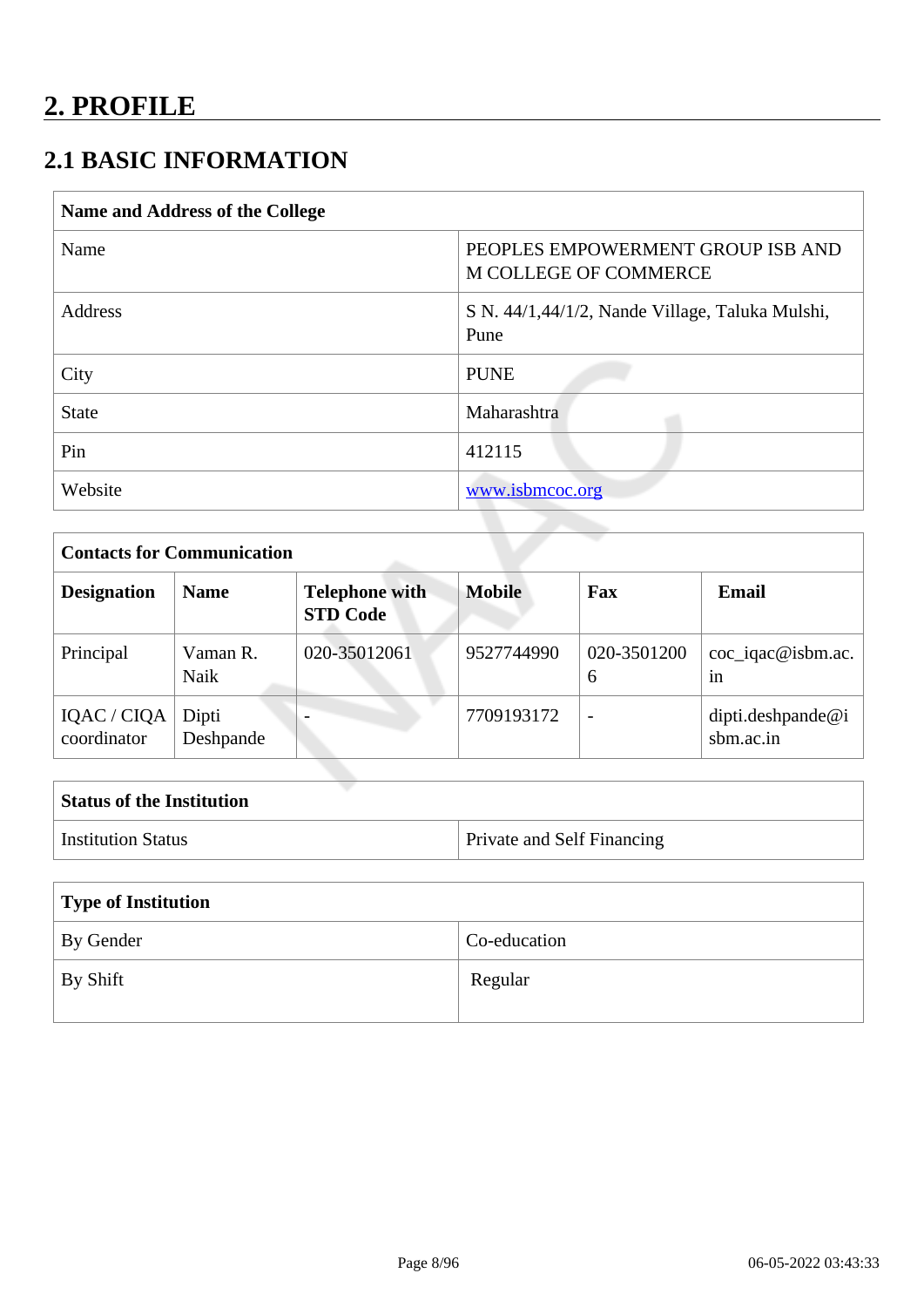| <b>Recognized Minority institution</b>     |                                   |  |
|--------------------------------------------|-----------------------------------|--|
| If it is a recognized minroity institution | Yes<br><b>Minority Letter.pdf</b> |  |
| If Yes, Specify minority status            |                                   |  |
| Religious                                  |                                   |  |
| Linguistic                                 | Hindi Minority                    |  |
| Any Other                                  |                                   |  |

| 20-08-2009<br>Date of establishment of the college |
|----------------------------------------------------|
|                                                    |
|                                                    |

| <b>State</b> | <b>University name</b>                           | <b>Document</b> |
|--------------|--------------------------------------------------|-----------------|
| Maharashtra  | Savitribai Phule Pune University   View Document |                 |

| Details of UGC recognition |             |                      |  |  |
|----------------------------|-------------|----------------------|--|--|
| <b>Under Section</b>       | <b>Date</b> | <b>View Document</b> |  |  |
| 2f of UGC                  |             |                      |  |  |
| 12B of UGC                 |             |                      |  |  |

| Details of recognition/approval by stationary/regulatory bodies like<br>AICTE, NCTE, MCI, DCI, PCI, RCI etc(other than UGC) |                                                                                  |                                        |                              |                |
|-----------------------------------------------------------------------------------------------------------------------------|----------------------------------------------------------------------------------|----------------------------------------|------------------------------|----------------|
| <b>Statutory</b><br><b>Regulatory</b><br><b>Authority</b>                                                                   | <b>Recognition/App</b><br>roval details Inst<br>itution/Departme<br>nt programme | Day, Month and<br>year(dd-mm-<br>yyyy) | <b>Validity in</b><br>months | <b>Remarks</b> |
| No contents                                                                                                                 |                                                                                  |                                        |                              |                |

| <b>Details of autonomy</b>                                                                                                           |    |
|--------------------------------------------------------------------------------------------------------------------------------------|----|
| Does the affiliating university Act provide for<br>conferment of autonomy (as recognized by the<br>UGC), on its affiliated colleges? | No |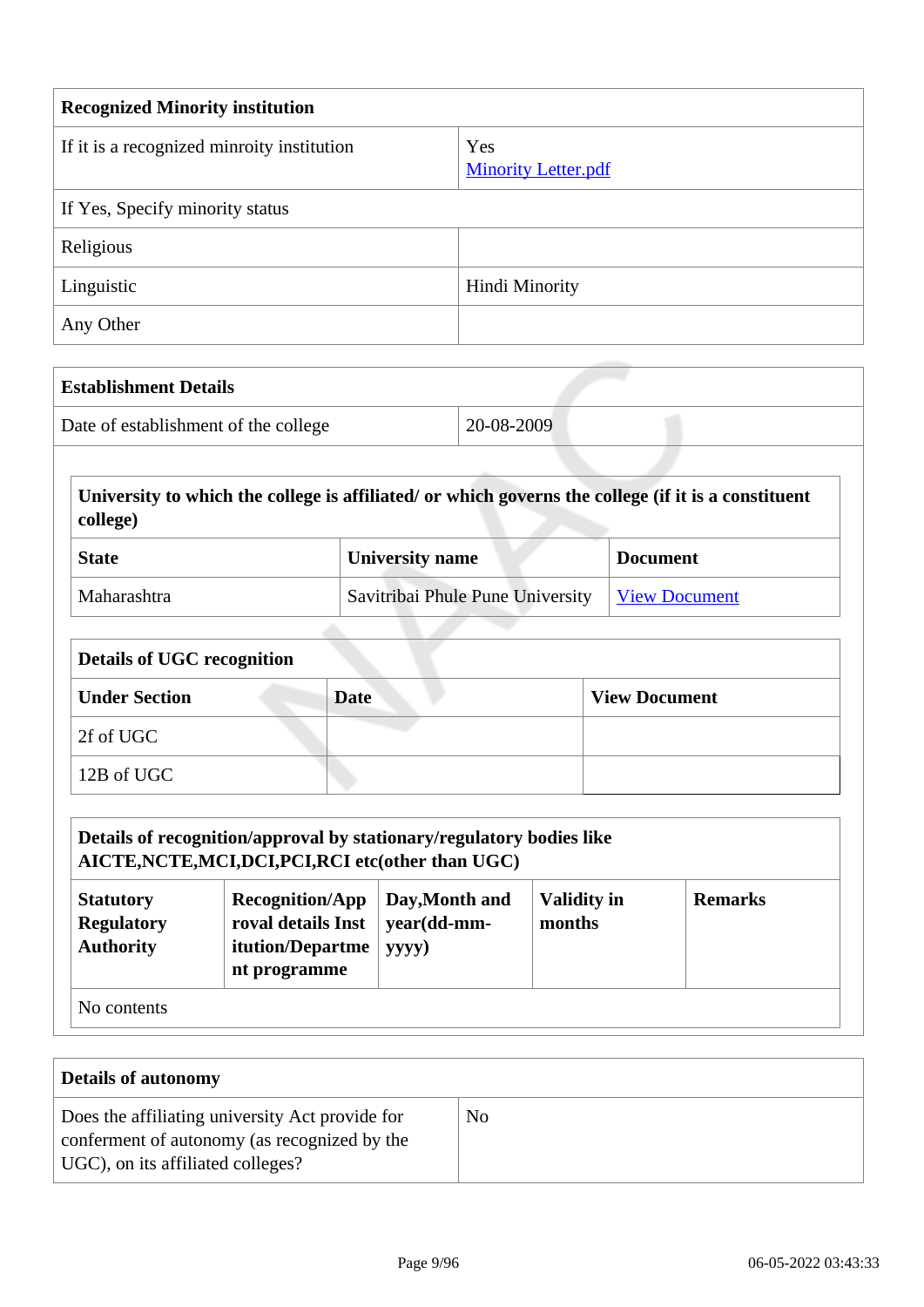| <b>Recognitions</b>                                                                  |                |
|--------------------------------------------------------------------------------------|----------------|
| Is the College recognized by UGC as a College<br>with Potential for Excellence(CPE)? | No             |
| Is the College recognized for its performance by<br>any other governmental agency?   | N <sub>0</sub> |

| <b>Location and Area of Campus</b> |                                                         |           |                                |                             |
|------------------------------------|---------------------------------------------------------|-----------|--------------------------------|-----------------------------|
| <b>Campus Type</b>                 | <b>Address</b>                                          | Location* | <b>Campus Area</b><br>in Acres | Built up Area in<br>sq.mts. |
| Main campus<br>area                | S N. 44/1,44/1/2, Nande<br>Village, Taluka Mulshi, Pune | Rural     | 12                             | 2566.88                     |

# **2.2 ACADEMIC INFORMATION**

| Details of Programmes Offered by the College (Give Data for Current Academic year) |                                  |                                     |                                          |                                        |                                      |                                             |  |  |  |  |
|------------------------------------------------------------------------------------|----------------------------------|-------------------------------------|------------------------------------------|----------------------------------------|--------------------------------------|---------------------------------------------|--|--|--|--|
| <b>Programme</b><br>Level                                                          | Name of Pr<br>ogramme/C<br>ourse | <b>Duration</b> in<br><b>Months</b> | <b>Entry</b><br><b>Qualificatio</b><br>n | <b>Medium of</b><br><b>Instruction</b> | <b>Sanctioned</b><br><b>Strength</b> | No.of<br><b>Students</b><br><b>Admitted</b> |  |  |  |  |
| <b>UG</b>                                                                          | <b>BBA,Comm</b><br>erce          | 36                                  | <b>HSC</b>                               | English                                | 240                                  | 229                                         |  |  |  |  |
| <b>UG</b>                                                                          | <b>BBA,Comm</b><br>erce          | 36                                  | <b>HSC</b>                               | English                                | 240                                  | 58                                          |  |  |  |  |

**Position Details of Faculty & Staff in the College**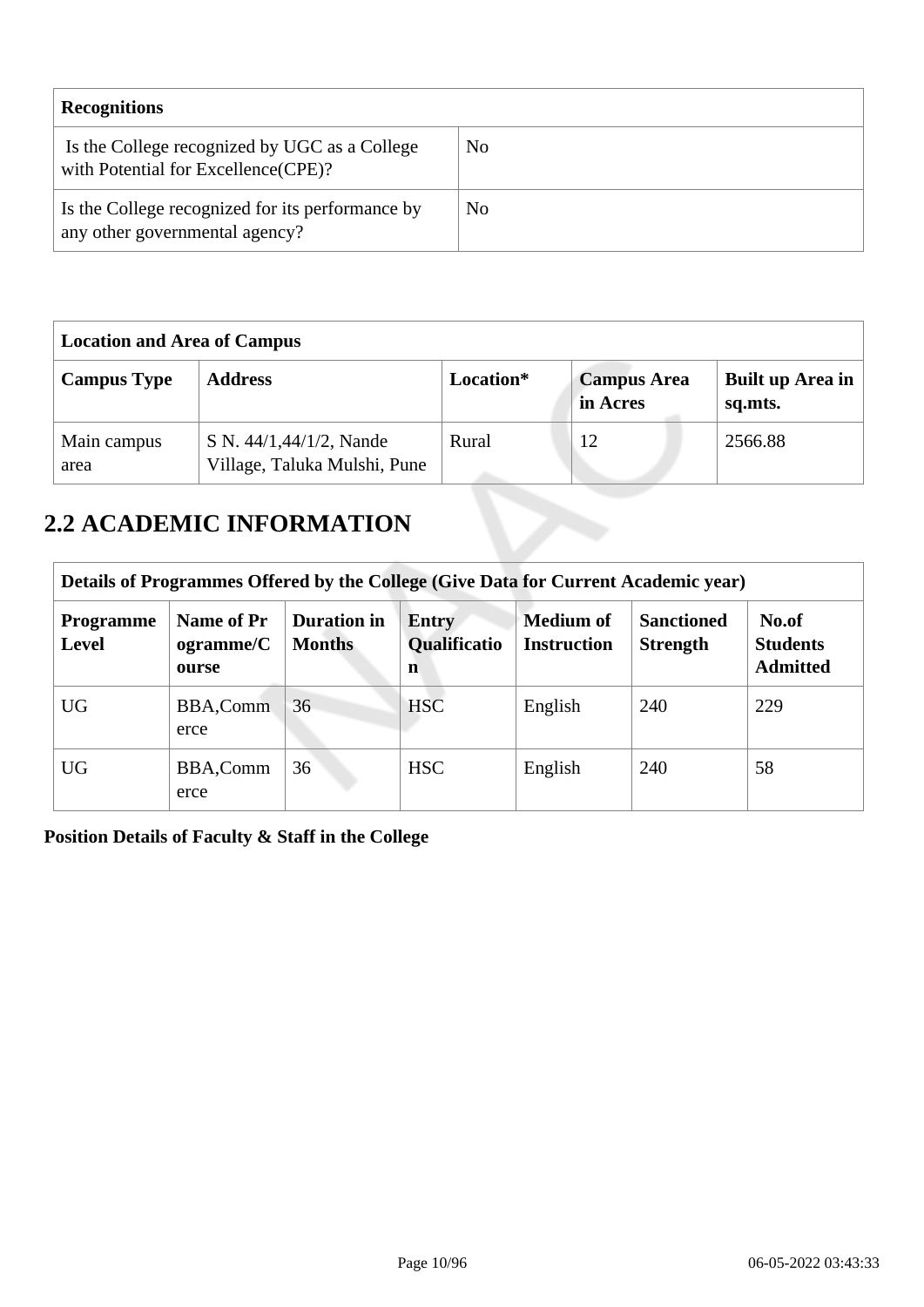| <b>Teaching Faculty</b>                                                             |                  |                |              |                |                |                            |                  |                  |                            |                |                |                |
|-------------------------------------------------------------------------------------|------------------|----------------|--------------|----------------|----------------|----------------------------|------------------|------------------|----------------------------|----------------|----------------|----------------|
|                                                                                     | <b>Professor</b> |                |              |                |                | <b>Associate Professor</b> |                  |                  | <b>Assistant Professor</b> |                |                |                |
|                                                                                     | Male             | Female         | Others       | Total          | Male           | Female                     | Others           | Total            | Male                       | Female         | Others         | Total          |
| Sanctioned by the<br>UGC /University<br><b>State</b><br>Government                  |                  |                |              | $\mathbf{1}$   |                |                            |                  | $\overline{0}$   |                            |                |                | 7              |
| Recruited                                                                           | $\mathbf{1}$     | $\mathbf{0}$   | $\mathbf{0}$ | $\mathbf{1}$   | $\overline{0}$ | $\overline{0}$             | $\mathbf{0}$     | $\overline{0}$   | $\mathbf{1}$               | $\overline{2}$ | $\overline{0}$ | 3              |
| Yet to Recruit                                                                      |                  |                |              | $\overline{0}$ |                |                            |                  | $\boldsymbol{0}$ |                            |                |                | $\overline{4}$ |
| Sanctioned by the<br>Management/Soci<br>ety or Other<br>Authorized<br><b>Bodies</b> |                  |                |              | $\overline{0}$ |                |                            |                  | $\overline{0}$   |                            |                |                | 7              |
| Recruited                                                                           | $\overline{0}$   | $\overline{0}$ | $\mathbf{0}$ | $\overline{0}$ | $\overline{0}$ | $\overline{0}$             | $\boldsymbol{0}$ | $\boldsymbol{0}$ | $\overline{4}$             | 3              | $\overline{0}$ | $\overline{7}$ |
| Yet to Recruit                                                                      |                  |                |              | $\theta$       |                |                            |                  | $\boldsymbol{0}$ |                            |                |                | $\overline{0}$ |

|                                                                                 | <b>Non-Teaching Staff</b> |                |                |                  |  |  |  |  |  |  |
|---------------------------------------------------------------------------------|---------------------------|----------------|----------------|------------------|--|--|--|--|--|--|
|                                                                                 | <b>Male</b>               | <b>Female</b>  | <b>Others</b>  | <b>Total</b>     |  |  |  |  |  |  |
| Sanctioned by the<br><b>UGC</b> / University State<br>Government                |                           |                |                | $\mathbf{0}$     |  |  |  |  |  |  |
| Recruited                                                                       | $\overline{0}$            | $\overline{0}$ | $\overline{0}$ | $\overline{0}$   |  |  |  |  |  |  |
| Yet to Recruit                                                                  |                           |                |                | $\boldsymbol{0}$ |  |  |  |  |  |  |
| Sanctioned by the<br>Management/Society<br>or Other Authorized<br><b>Bodies</b> |                           |                |                | 3                |  |  |  |  |  |  |
| Recruited                                                                       | $\overline{0}$            | $\overline{0}$ | 3              | 3                |  |  |  |  |  |  |
| Yet to Recruit                                                                  |                           |                |                | $\overline{0}$   |  |  |  |  |  |  |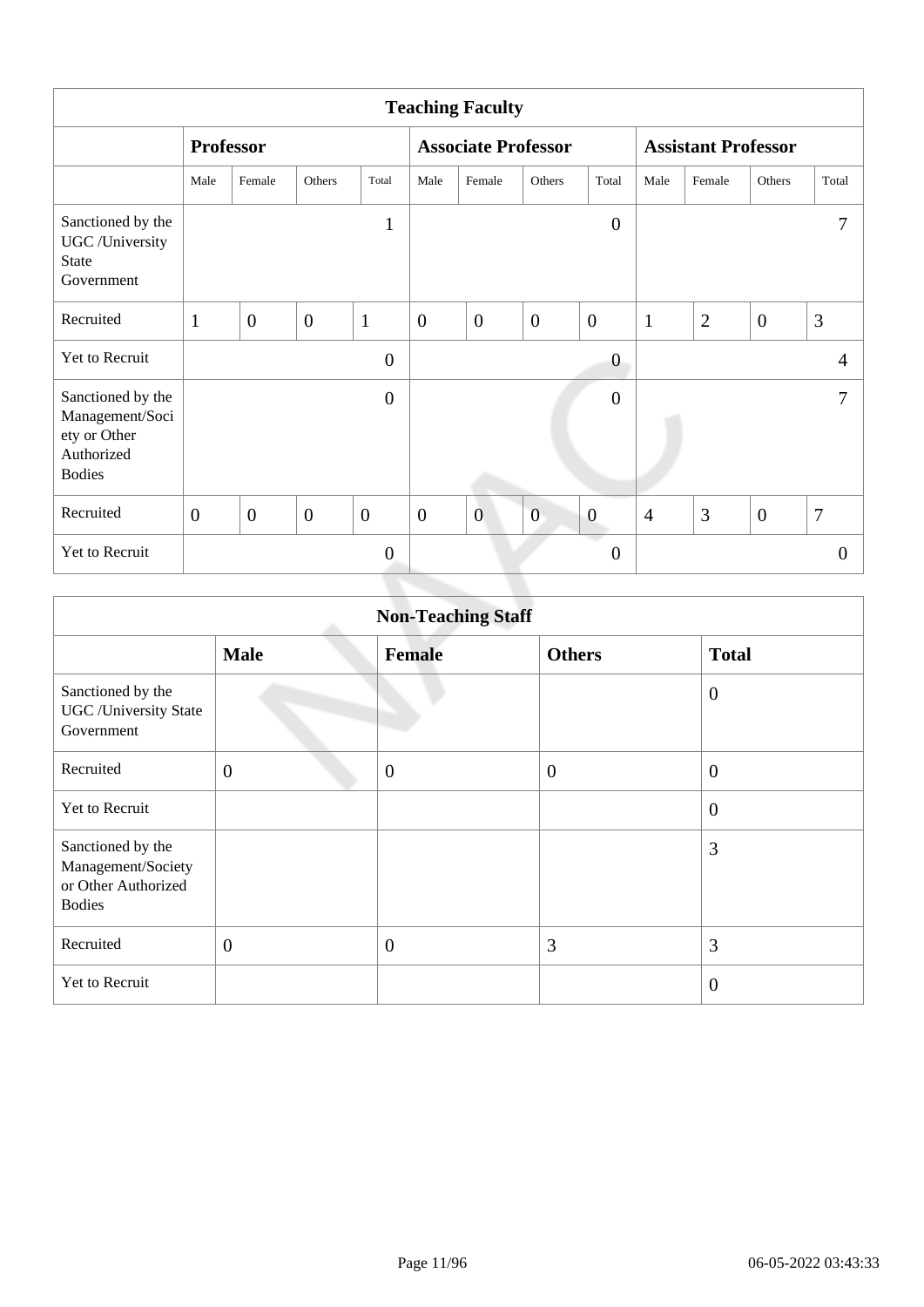| <b>Technical Staff</b>                                                          |                  |                |                |                |  |  |  |  |  |
|---------------------------------------------------------------------------------|------------------|----------------|----------------|----------------|--|--|--|--|--|
|                                                                                 | <b>Male</b>      | Female         | <b>Others</b>  | <b>Total</b>   |  |  |  |  |  |
| Sanctioned by the<br>UGC/University State<br>Government                         |                  |                |                | $\overline{0}$ |  |  |  |  |  |
| Recruited                                                                       | $\boldsymbol{0}$ | $\overline{0}$ | $\mathbf{0}$   | $\overline{0}$ |  |  |  |  |  |
| Yet to Recruit                                                                  |                  |                |                | $\overline{0}$ |  |  |  |  |  |
| Sanctioned by the<br>Management/Society<br>or Other Authorized<br><b>Bodies</b> |                  |                |                | $\overline{0}$ |  |  |  |  |  |
| Recruited                                                                       | $\overline{0}$   | $\overline{0}$ | $\overline{0}$ | $\overline{0}$ |  |  |  |  |  |
| Yet to Recruit                                                                  |                  |                |                | $\overline{0}$ |  |  |  |  |  |

# **Qualification Details of the Teaching Staff**

|                                                         | <b>Permanent Teachers</b> |                |                            |                  |                  |                            |                |                |                |                |  |  |
|---------------------------------------------------------|---------------------------|----------------|----------------------------|------------------|------------------|----------------------------|----------------|----------------|----------------|----------------|--|--|
| <b>Professor</b><br><b>Highest</b><br>Qualificatio<br>n |                           |                | <b>Associate Professor</b> |                  |                  | <b>Assistant Professor</b> |                |                |                |                |  |  |
|                                                         | Male                      | Female         | Others                     | Male             | Female           | Others                     | Male           | Female         | Others         | Total          |  |  |
| D.sc/D.Litt/<br><b>LLD</b>                              | $\mathbf{0}$              | $\overline{0}$ | $\overline{0}$             | $\boldsymbol{0}$ | $\boldsymbol{0}$ | $\theta$                   | $\overline{0}$ | $\theta$       | $\overline{0}$ | $\mathbf{0}$   |  |  |
| Ph.D.                                                   | $\mathbf{1}$              | $\mathbf{0}$   | $\overline{0}$             | $\overline{0}$   | $\overline{0}$   | $\overline{0}$             | $\overline{0}$ | $\mathbf{1}$   | $\mathbf{0}$   | $\overline{2}$ |  |  |
| M.Phil.                                                 | $\theta$                  | $\overline{0}$ | $\overline{0}$             | $\overline{0}$   | $\overline{0}$   | $\overline{0}$             | $\theta$       | $\overline{0}$ | $\overline{0}$ | $\theta$       |  |  |
| PG                                                      | $\overline{0}$            | $\overline{0}$ | $\overline{0}$             | $\overline{0}$   | $\overline{0}$   | $\overline{0}$             |                | 1              | $\theta$       | $\overline{2}$ |  |  |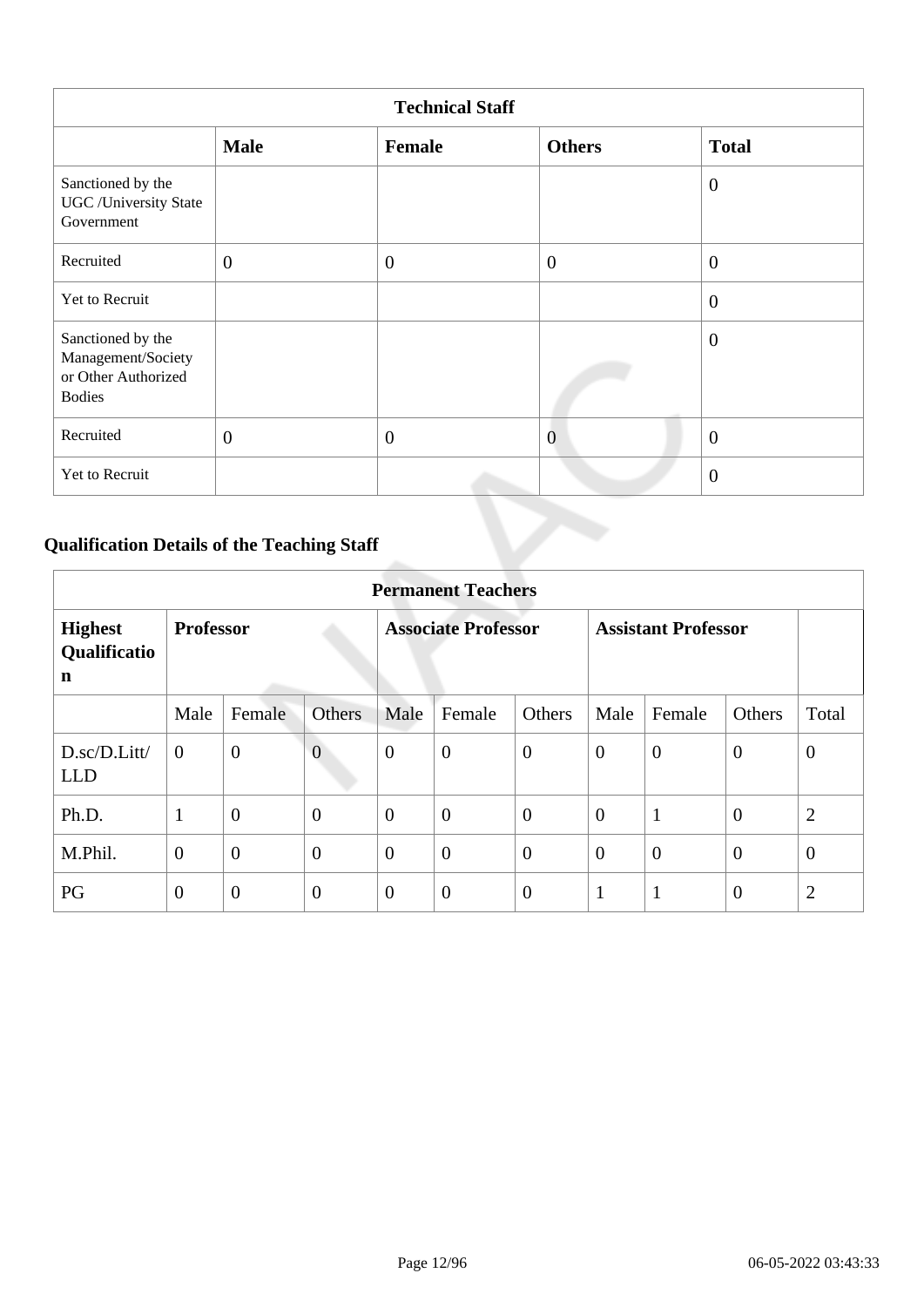|                                               | <b>Temporary Teachers</b> |                  |                            |                  |                  |                            |                |                |                  |              |  |  |  |
|-----------------------------------------------|---------------------------|------------------|----------------------------|------------------|------------------|----------------------------|----------------|----------------|------------------|--------------|--|--|--|
| <b>Highest</b><br>Qualificatio<br>$\mathbf n$ | <b>Professor</b>          |                  | <b>Associate Professor</b> |                  |                  | <b>Assistant Professor</b> |                |                |                  |              |  |  |  |
|                                               | Male                      | Female           | Others                     | Male             | Female           | Others                     | Male           | Female         | Others           | Total        |  |  |  |
| D.sc/D.Litt/<br><b>LLD</b>                    | $\mathbf{0}$              | $\overline{0}$   | $\overline{0}$             | $\overline{0}$   | $\boldsymbol{0}$ | $\overline{0}$             | $\mathbf{0}$   | $\mathbf{0}$   | $\overline{0}$   | $\mathbf{0}$ |  |  |  |
| Ph.D.                                         | $\overline{0}$            | $\overline{0}$   | $\overline{0}$             | $\overline{0}$   | $\overline{0}$   | $\overline{0}$             | $\mathbf{0}$   | $\mathbf{0}$   | $\overline{0}$   | $\mathbf{0}$ |  |  |  |
| M.Phil.                                       | $\overline{0}$            | $\overline{0}$   | $\overline{0}$             | $\theta$         | $\boldsymbol{0}$ | $\overline{0}$             | $\theta$       | $\mathbf{1}$   | $\boldsymbol{0}$ | $\mathbf{1}$ |  |  |  |
| PG                                            | $\overline{0}$            | $\boldsymbol{0}$ | $\boldsymbol{0}$           | $\boldsymbol{0}$ | $\boldsymbol{0}$ | $\overline{0}$             | $\overline{4}$ | $\overline{2}$ | $\overline{0}$   | 6            |  |  |  |
|                                               |                           |                  |                            |                  |                  |                            |                |                |                  |              |  |  |  |

|                                     | <b>Part Time Teachers</b> |                  |                  |                            |                  |                  |                            |                |                |                |  |
|-------------------------------------|---------------------------|------------------|------------------|----------------------------|------------------|------------------|----------------------------|----------------|----------------|----------------|--|
| <b>Highest</b><br>Qualificatio<br>n | <b>Professor</b>          |                  |                  | <b>Associate Professor</b> |                  |                  | <b>Assistant Professor</b> |                |                |                |  |
|                                     | Male                      | Female           | Others           | Male                       | Female           | <b>Others</b>    | Male                       | Female         | Others         | Total          |  |
| D.sc/D.Litt/<br><b>LLD</b>          | $\overline{0}$            | $\boldsymbol{0}$ | $\overline{0}$   | $\overline{0}$             | $\overline{0}$   | $\boldsymbol{0}$ | $\overline{0}$             | $\overline{0}$ | $\mathbf{0}$   | $\theta$       |  |
| Ph.D.                               | $\mathbf{0}$              | $\mathbf{0}$     | $\overline{0}$   | $\overline{0}$             | $\overline{0}$   | $\mathbf{0}$     | $\theta$                   | $\overline{0}$ | $\theta$       | $\overline{0}$ |  |
| M.Phil.                             | $\theta$                  | $\overline{0}$   | $\overline{0}$   | $\overline{0}$             | $\overline{0}$   | $\overline{0}$   | $\theta$                   | $\overline{0}$ | $\overline{0}$ | $\overline{0}$ |  |
| PG                                  | $\mathbf{0}$              | $\mathbf{0}$     | $\boldsymbol{0}$ | $\theta$                   | $\boldsymbol{0}$ | $\boldsymbol{0}$ | $\theta$                   | $\overline{0}$ | $\overline{0}$ | $\overline{0}$ |  |

| <b>Details of Visting/Guest Faculties</b> |             |               |               |              |  |  |  |
|-------------------------------------------|-------------|---------------|---------------|--------------|--|--|--|
| <b>Number of Visiting/Guest Faculty</b>   | <b>Male</b> | <b>Female</b> | <b>Others</b> | <b>Total</b> |  |  |  |
| engaged with the college?                 |             |               |               |              |  |  |  |

**Provide the Following Details of Students Enrolled in the College During the Current Academic Year**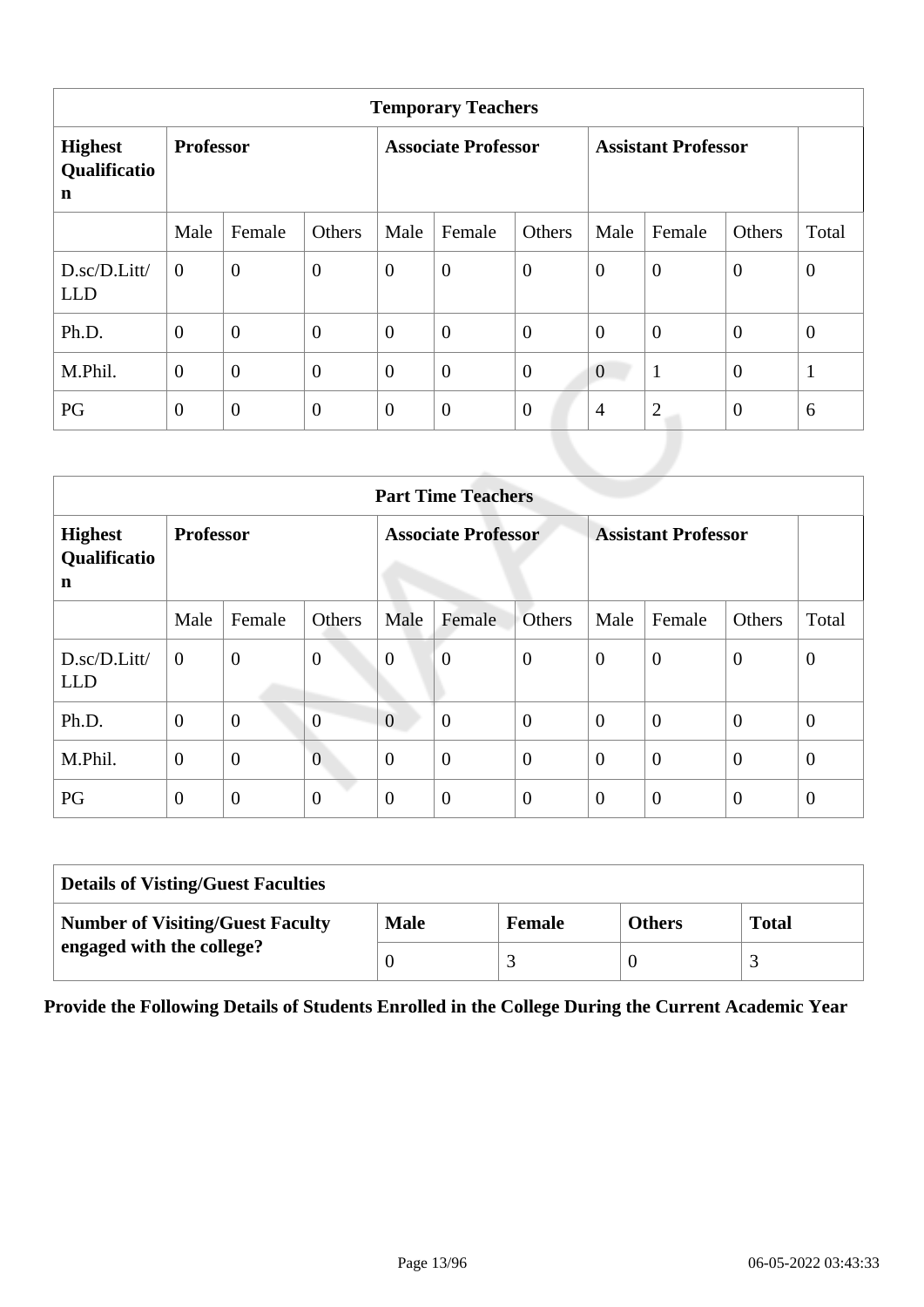| <b>Programme</b> |        | <b>From the State</b><br><b>Where College</b><br>is Located | <b>From Other</b><br><b>States of India</b> | <b>NRI Students</b> | Foreign<br><b>Students</b> | <b>Total</b>   |
|------------------|--------|-------------------------------------------------------------|---------------------------------------------|---------------------|----------------------------|----------------|
| <b>UG</b>        | Male   | 89                                                          | 117                                         | $\overline{0}$      | $\theta$                   | 206            |
|                  | Female | 30                                                          | 51                                          | $\overline{0}$      | $\theta$                   | 81             |
|                  | Others | $\theta$                                                    | $\overline{0}$                              | $\overline{0}$      | $\theta$                   | $\overline{0}$ |
| Certificate /    | Male   | $\overline{0}$                                              | $\theta$                                    | $\overline{0}$      | $\overline{0}$             | $\mathbf{0}$   |
| Awareness        | Female | $\overline{0}$                                              | $\overline{0}$                              | $\overline{0}$      | $\overline{0}$             | $\overline{0}$ |
|                  | Others | $\overline{0}$                                              | $\overline{0}$                              | $\overline{0}$      | $\overline{0}$             | $\theta$       |

 **Provide the Following Details of Students admitted to the College During the last four Academic Years**

| Programme          |        | Year 1           | Year <sub>2</sub> | Year 3           | Year 4           |
|--------------------|--------|------------------|-------------------|------------------|------------------|
| <b>SC</b>          | Male   | 6                | $\overline{3}$    | 5                | 5                |
|                    | Female | 5 <sup>5</sup>   | $\boldsymbol{0}$  | $\boldsymbol{0}$ | $\mathbf{1}$     |
|                    | Others | $\overline{0}$   | $\overline{0}$    | $\boldsymbol{0}$ | $\boldsymbol{0}$ |
| ${\cal S}{\cal T}$ | Male   | $\overline{0}$   | $\boldsymbol{0}$  | $\mathbf{1}$     | $\boldsymbol{0}$ |
|                    | Female | $\overline{0}$   | $\boldsymbol{0}$  | $\boldsymbol{0}$ | $\overline{0}$   |
|                    | Others | $\overline{0}$   | $\boldsymbol{0}$  | $\mathbf{0}$     | $\overline{0}$   |
| OBC                | Male   | 14               | $10\,$            | $\overline{7}$   | 8                |
|                    | Female | $\overline{0}$   | $\mathbf{1}$      | $\overline{3}$   | $\boldsymbol{0}$ |
|                    | Others | $\overline{0}$   | $\boldsymbol{0}$  | $\overline{0}$   | $\boldsymbol{0}$ |
| General            | Male   | 45               | 65                | 57               | 48               |
|                    | Female | 31               | 24                | 16               | 19               |
|                    | Others | $\overline{0}$   | $\boldsymbol{0}$  | $\mathbf{0}$     | $\overline{0}$   |
| Others             | Male   | $\boldsymbol{0}$ | $\sqrt{2}$        | $\mathbf{1}$     | $\boldsymbol{0}$ |
|                    | Female | $\overline{0}$   | $\boldsymbol{0}$  | $\boldsymbol{0}$ | $\boldsymbol{0}$ |
|                    | Others | $\overline{0}$   | $\boldsymbol{0}$  | $\mathbf{0}$     | $\overline{0}$   |
| Total              |        | 101              | 105               | 90               | 81               |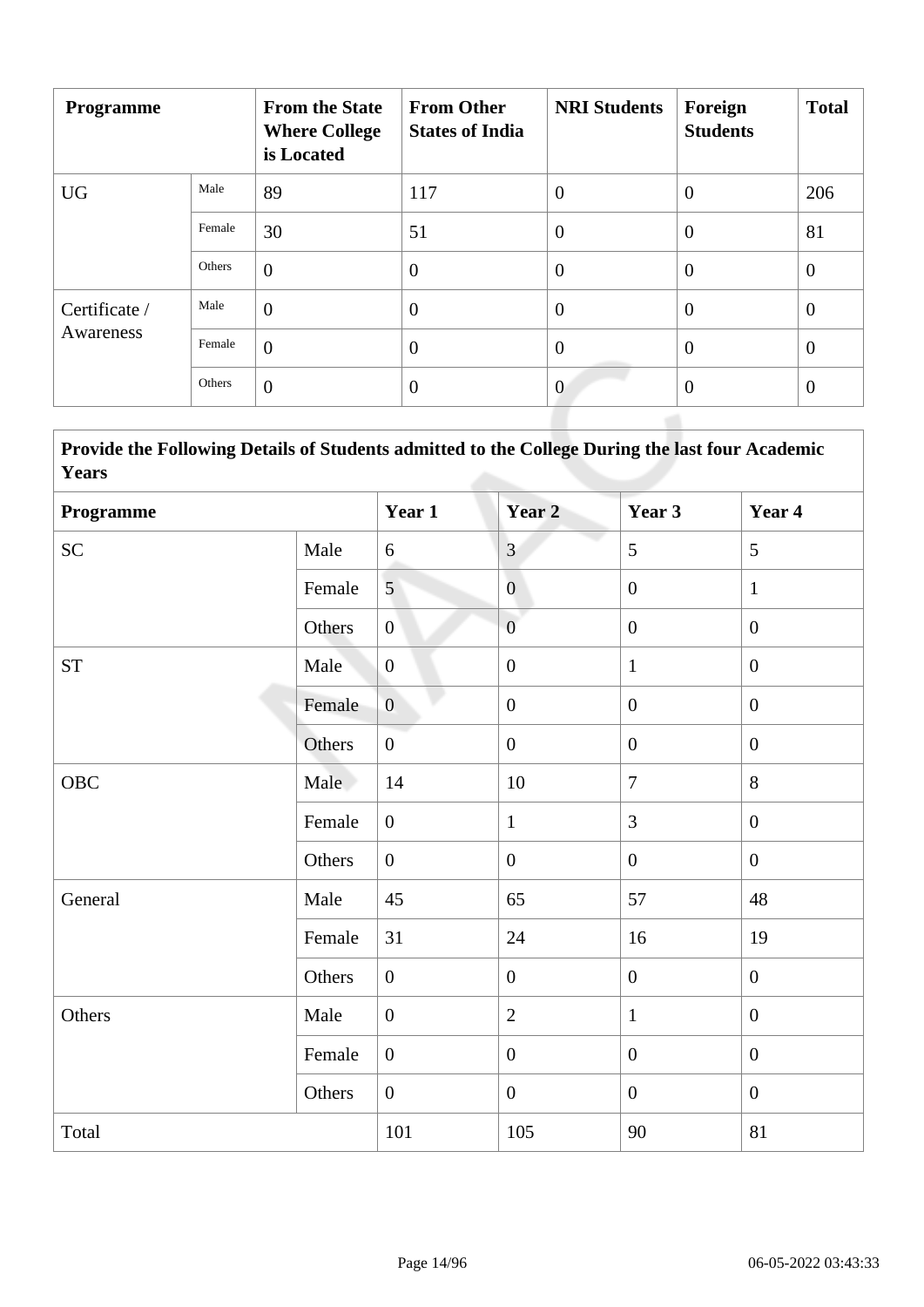# **Extended Profile**

## **1 Program**

## **1.1**

## **Number of courses offered by the Institution across all programs during the last five years**

| 2020-21                                 | 2019-20 | 2018-19 |          | 2017-18              | 2016-17 |  |
|-----------------------------------------|---------|---------|----------|----------------------|---------|--|
| 70                                      | 96      | 80      |          | 80                   | 80      |  |
| <b>File Description</b>                 |         |         | Document |                      |         |  |
| Institutional data in prescribed format |         |         |          | <b>View Document</b> |         |  |

## **1.2**

## **Number of programs offered year-wise for last five years**

| 2020-21 | 2019-20 | 2018-19 | $ 2017-18 $ | 2016-17 |  |
|---------|---------|---------|-------------|---------|--|
| -       | ∼       | ∽       | ∼           |         |  |

# **2 Students**

## **2.1**

## **Number of students year-wise during last five years**

| 2020-21                                 | 2019-20 | 2018-19 |                      | 2017-18 | 2016-17 |  |
|-----------------------------------------|---------|---------|----------------------|---------|---------|--|
| 287                                     | 248     | 256     |                      | 240     | 211     |  |
| <b>File Description</b>                 |         |         | Document             |         |         |  |
| Institutional data in prescribed format |         |         | <b>View Document</b> |         |         |  |

## **2.2**

## **Number of seats earmarked for reserved category as per GOI/State Govt rule year-wise during last five years**

| 2020-21 | 2019-20 | 2018-19          | 2017-18 | 2016-17 |
|---------|---------|------------------|---------|---------|
| ν       |         | $\boldsymbol{0}$ |         | ν       |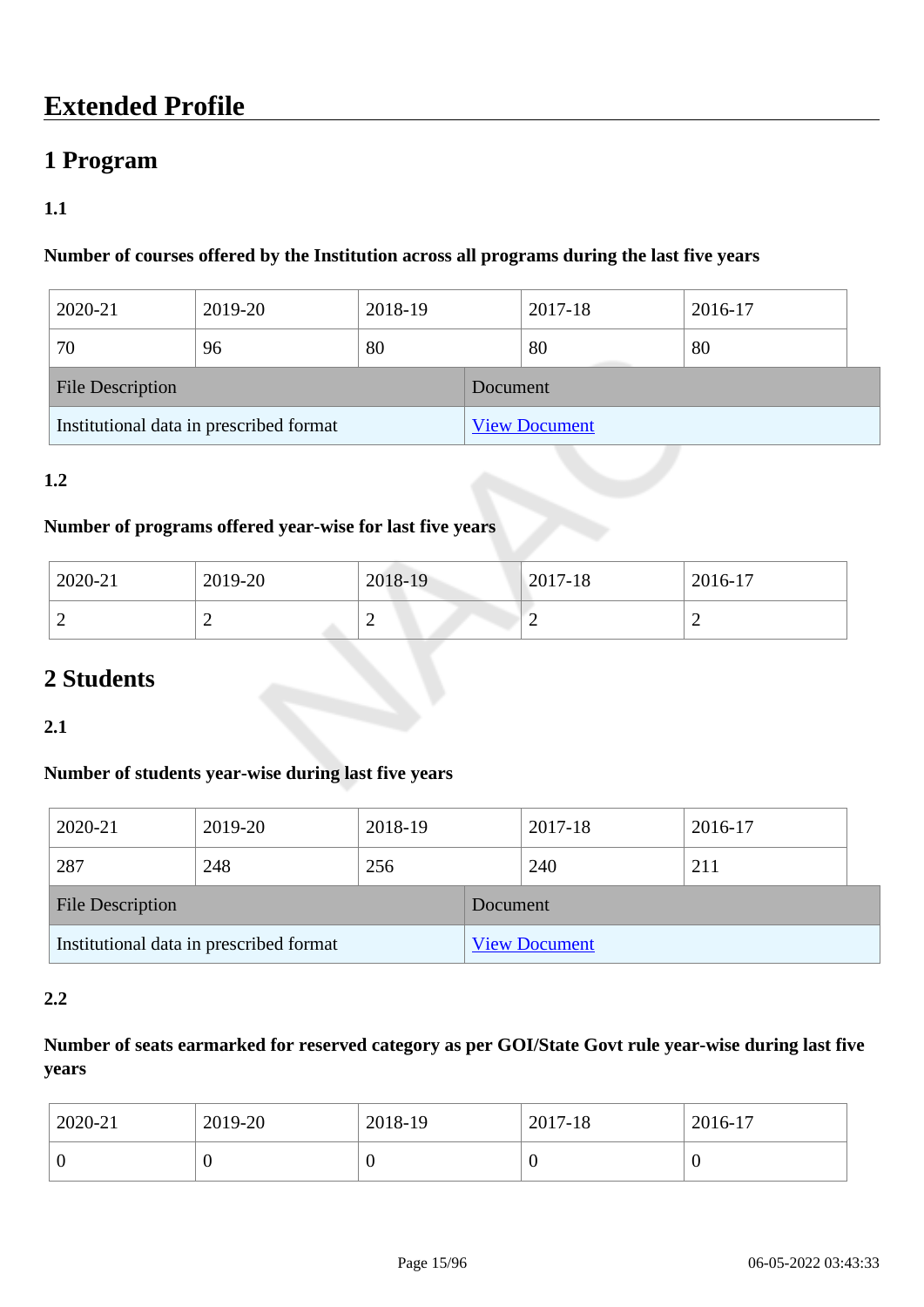| File Description                        | Document             |
|-----------------------------------------|----------------------|
| Institutional data in prescribed format | <b>View Document</b> |

## **2.3**

## **Number of outgoing / final year students year-wise during last five years**

| 2020-21                                 | 2019-20 | 2018-19 |                      | 2017-18 | 2016-17 |  |
|-----------------------------------------|---------|---------|----------------------|---------|---------|--|
| 89                                      | 79      | 94      |                      | 57      | 33      |  |
| <b>File Description</b>                 |         |         | Document             |         |         |  |
| Institutional data in prescribed format |         |         | <b>View Document</b> |         |         |  |

# **3 Teachers**

## **3.1**

## **Number of full time teachers year-wise during the last five years**

| 2020-21                                 | 2019-20 | 2018-19 |          | 2017-18              | 2016-17 |  |
|-----------------------------------------|---------|---------|----------|----------------------|---------|--|
|                                         | 8       |         |          |                      | 10      |  |
| <b>File Description</b>                 |         |         | Document |                      |         |  |
| Institutional data in prescribed format |         |         |          | <b>View Document</b> |         |  |

## **3.2**

## **Number of sanctioned posts year-wise during last five years**

| 2020-21                                 | 2019-20 | 2018-19 |                      | 2017-18 | 2016-17 |  |
|-----------------------------------------|---------|---------|----------------------|---------|---------|--|
| 15                                      | 15      | 12      |                      | 12      |         |  |
| <b>File Description</b>                 |         |         | Document             |         |         |  |
| Institutional data in prescribed format |         |         | <b>View Document</b> |         |         |  |

# **4 Institution**

## **4.1**

**Total number of classrooms and seminar halls**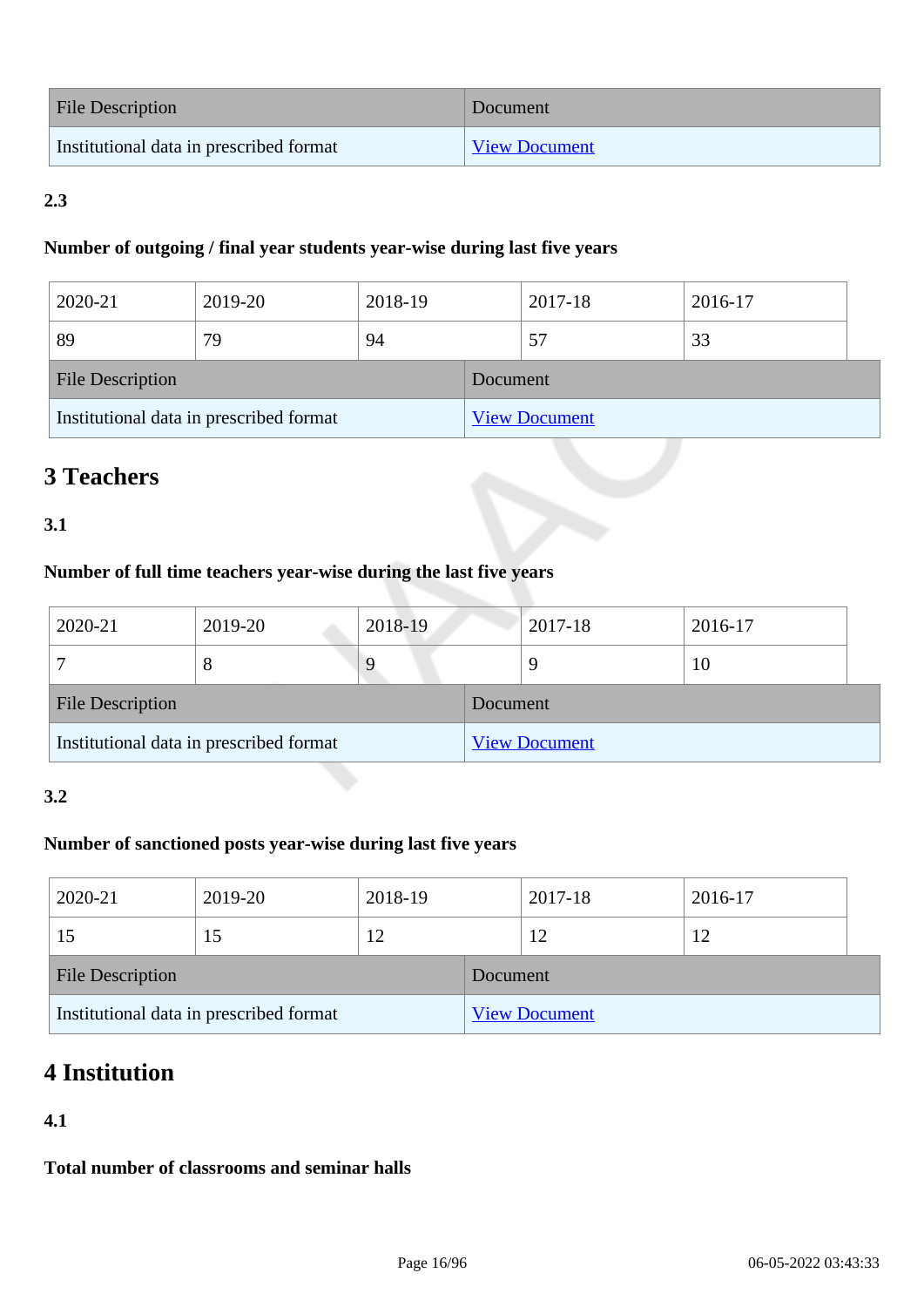## **Response: 9**

## **4.2**

## **Total Expenditure excluding salary year-wise during last five years ( INR in Lakhs)**

| 2020-21          | 2019-20     | 2018-19 | 2017-18 | $2016-17$ |
|------------------|-------------|---------|---------|-----------|
| $\boldsymbol{0}$ | 257<br>17.1 | 125.02  | 94.96   | 140.01    |

## **4.3**

## **Number of Computers**

## **Response: 93**

## **4.4**

**Total number of computers in the campus for academic purpose**

## **Response: 65**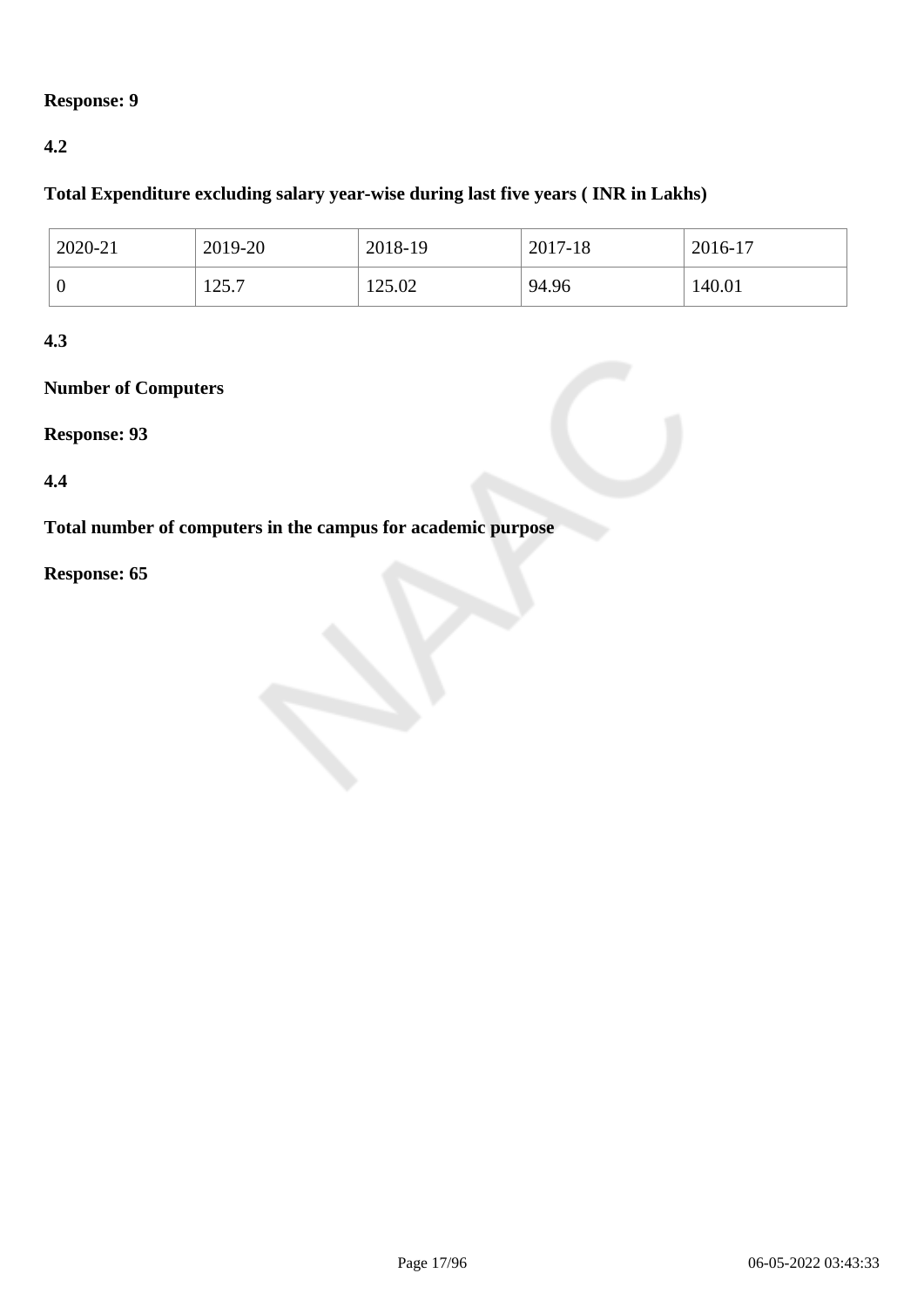# **Criterion 1 - Curricular Aspects**

## **1.1 Curricular Planning and Implementation**

 **1.1.1 The Institution ensures effective curriculum delivery through a well planned and documented process**

## **Response:**

The College follows a planned process to address the smooth functioning of all activities to help the holistic development of students. College is affiliated with Savitribai Phule Pune University (SPPU) having undergraduate courses Bachelor of Business Administration, Bachelor of Business Administration-Computer Application, and a Certificate course in Media.

Ø College implements the curriculum designed by SPPU. The latest revision of the curriculum was in 2019 where a Choice Based Credit System was adopted giving students the freedom to select specific subjects as well as specializations. The previous revision in the curriculum was in 2013. The curriculum is uploaded on SPPU as well as on the college website.

Ø College refers to and follows the academic calendar of SPPU. As University prescribed the semester pattern, accordingly at the beginning of the Semester Principal conducts a meeting with staff members to plan the entire semester activities. After discussions, the Academic Calendar is prepared.

Ø Considering SPPU guidelines, faculty expertise, and subject choice, the courses are allocated to faculty. For every class, a dedicated Class Teacher is appointed for student queries. Faculties are given periodic inputs to update their skills on recent developments in academic areas.

Ø After allocation of courses the faculty members prepares teaching plans and deliver curriculum. The faculty maintains a course file that has information like curriculum, question papers, assignments. necessary for the effective implementation of the curriculum.

Ø Detailed academic timetable considering the SPPU norms and mentioning sessions is prepared and convey to students.

Ø The Institute informs the students about the commencement of the College by way of notice and ICT technologies.

Ø Mentor-Mentee Programme is implemented to address the academic as well as non-academic issues of the student. Mentor conducts meetings to track student progress.

Ø Faculty uses interactive methods helping the students to gain participative and experiential learning experiences. Interactive methods like discussions, QA, presentations, assignments, case studies, projects are used.

Ø Faculty uses ICT-enabled processes like Smart board, presentations, videos to make learning more interesting.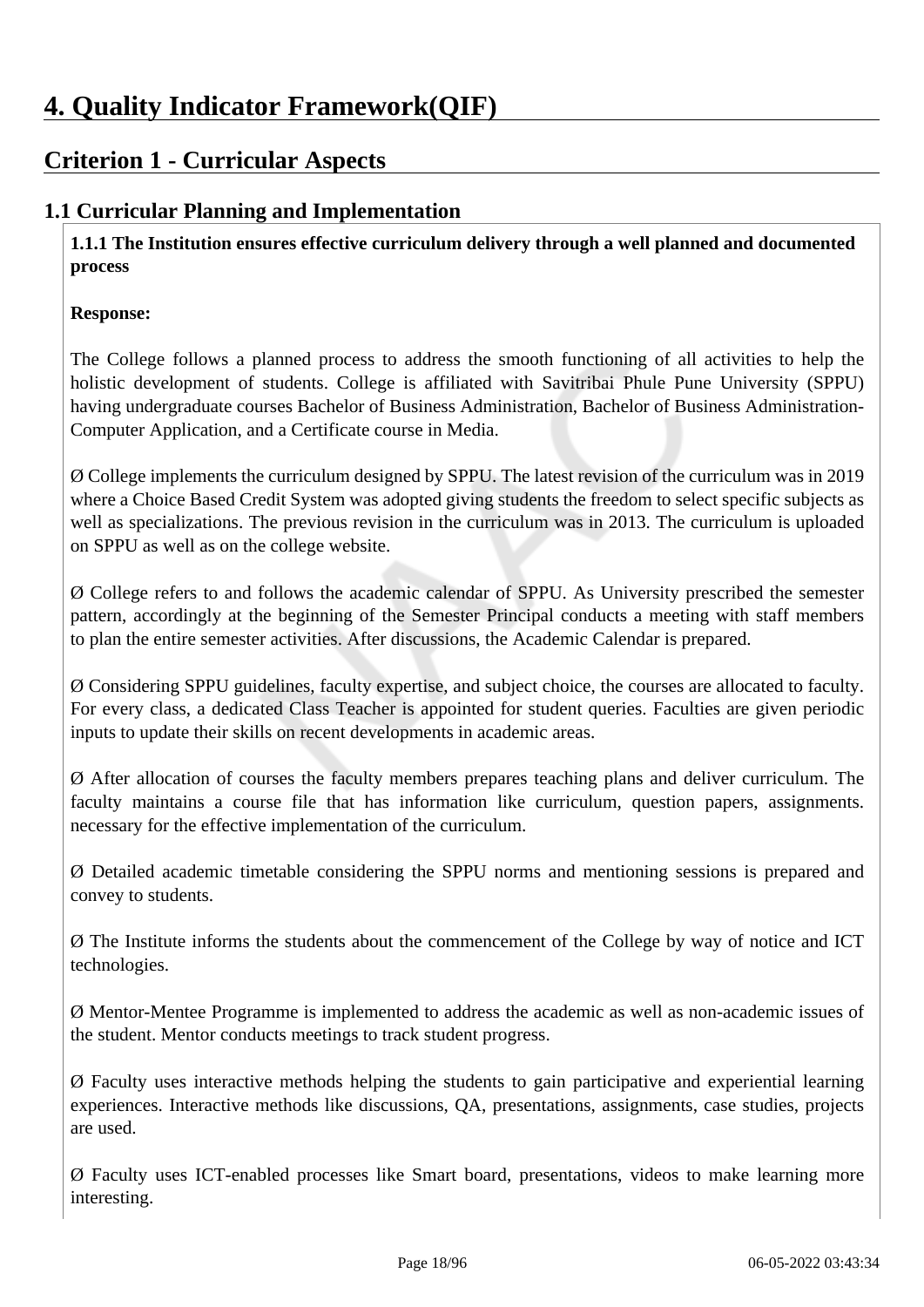Ø Faculty shares the study material like notes, presentations,

Question banks, assignments using Google classroom.

Ø Remedial courses are conducted for students to make them comfortable with the current courses.

Ø Additional Guest lectures from industry experts, academicians, research scholars, alumni are scheduled to make students compatible.

Ø SPPU follows continuous Internal Evaluation. Students are evaluated on parameters like written/oral examinations along with assignments, presentations, and class participation, participation in activities.

Ø Students need to do academic projects and industrial visits. The college promotes students to undertake internships. The college has signed MOU's with various organizations for providing projects, internships, guest lectures, training.

Ø College promotes the students to participate in various sports and cultural activities. Celebration of days, competitions/events were managed by students. Annual cultural Programme Minerva is organized by students with the help of faculty.

Ø College has a feedback mechanism that helps to identify the areas of improvement. Feedback of the students discussed and an action plan is prepared to work on the suggestions.

| <b>File Description</b>              | <b>Document</b>      |
|--------------------------------------|----------------------|
| <b>Upload Additional information</b> | <b>View Document</b> |

## **1.1.2 The institution adheres to the academic calendar including for the conduct of CIE**

### **Response:**

Evaluation is one of the important aspects of any academic Programme. Evaluation in a systematic and planned manner helps to achieve the course objectives and outcomes. Evaluation helps us to identify the strong and weak points of students and help them to promote and overcome those and achieve success. We adhere to the academic calendar to conduct Continuous Internal Evaluation (CIE)

- 1.Planning, Implementation and feedback can be considered as the major phases in evaluation process. Academic calendar of SPPU helps in designing and planning the activities of college.SPPU declares and communicates the Commencement and Conclusion dates of the Semester and list of holidays in calendar year in well advance which helps the College to plan the activities for the entire semester.
- 2.Before the semester start principal conducts a meeting with staff members to prepare an academic calendar. provisions is made in calender for common written internal examination.
- 3.As college is affiliated to SPPU we follow the curriculum and guidelines for continuous internal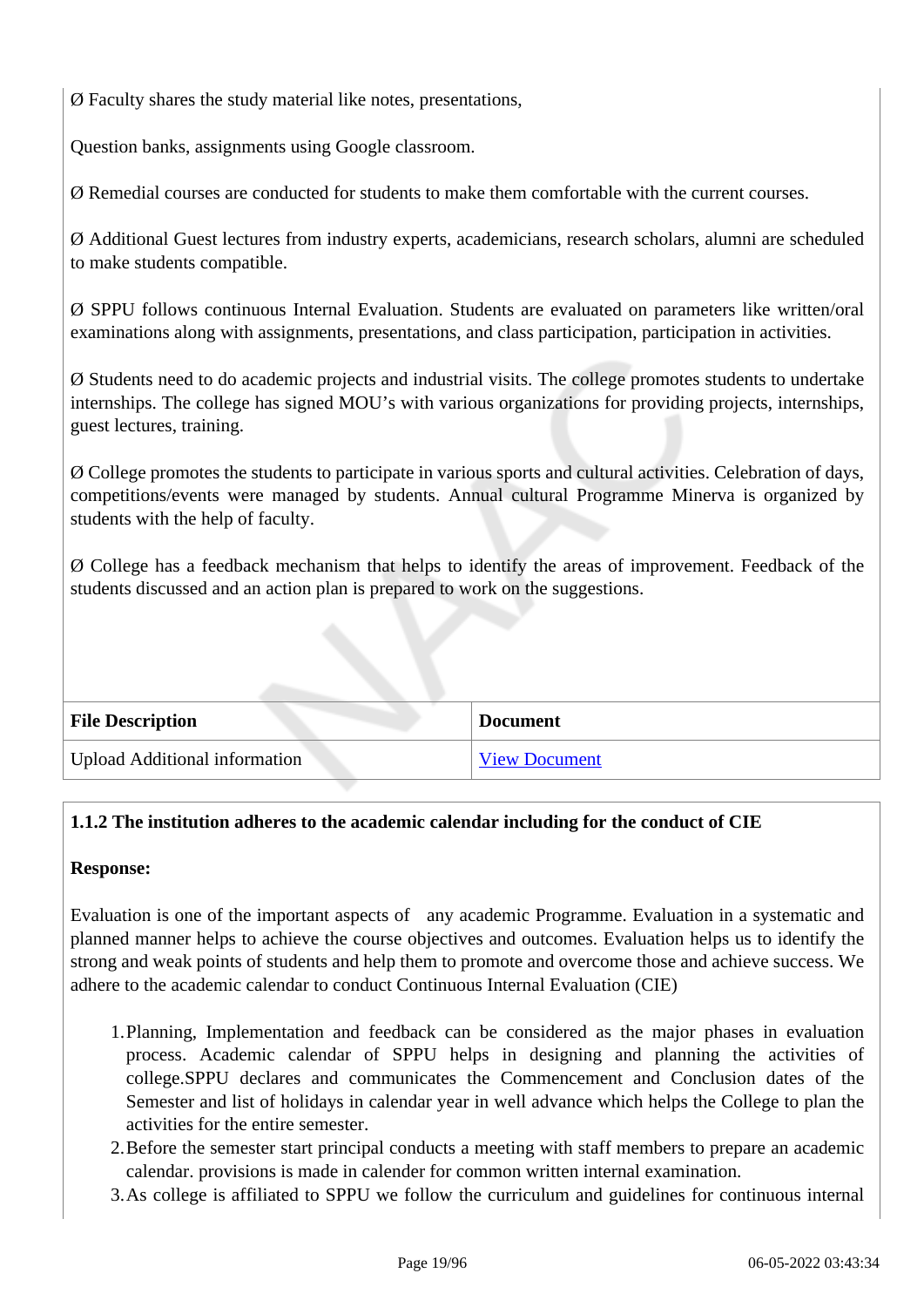evaluation prescribed by SPPU.Revised curriculum in the year 2019 adopting Choice based Credit system (CBCS) gives more responsibility as well as freedom to subject teachers. In new Curriculum there is 30:70 pattern for course evaluation in which the 30 marks are for CIE and 70 marks for University Evaluation. At the beginning of the course Subject teacher declares the mechanism for evaluation considering the guidelines so that students can prepare accordingly.

- 4.Subject teacher keeps all the Records of evaluation for transparency and feedback to the students on the area of improvements.
- 5.Even though there is freedom to subject teachers about evaluation, there is a common written examination for all students in mid or end of the semester.
- 1.Final University Examinations are conducted strictly as per the SPPU norms. College has a dedicated and secured Examination room with all required facilities. College has Chief Examination Officer handling all examination responsibilities and point of contact for all examination related communication. University appoints an External Examiner for Theory Examination. All teaching and non-teaching support for smooth conduction of exam.
- 2.Lab course are continuously evaluated considering the university rules and regulations. For practicals, lab book and practical slips provided by university. Assignments in these are discussed and taught during Theory as well as practical sessions. These assignments are completed and evaluated during lab sessions.studens need to prepare the practical journal and get it properly certified from subject teacher and Principal. For final practical examination, external examiner appointed by university for transparent evaluation.
- 3.Project course is also continuously evaluated by Project Guide. Activity schedule is prepared. There is continuous interaction between Guide and students regarding progress and challenges in project. There is a Mock presentation before the final examination. For final and fair evaluation, external examiner appointed by university.
- 4.During the Covid pandemic challenge the evaluation process used along with other tools, we have common internal examination in online mode using Multiple Choice Question papers designed using Google Forms along with Google Meet.

| <b>File Description</b>       | <b>Document</b>      |
|-------------------------------|----------------------|
| Upload Additional information | <b>View Document</b> |

 **1.1.3 Teachers of the Institution participate in following activities related to curriculum development and assessment of the affiliating University and/are represented on the following academic bodies during the last five years**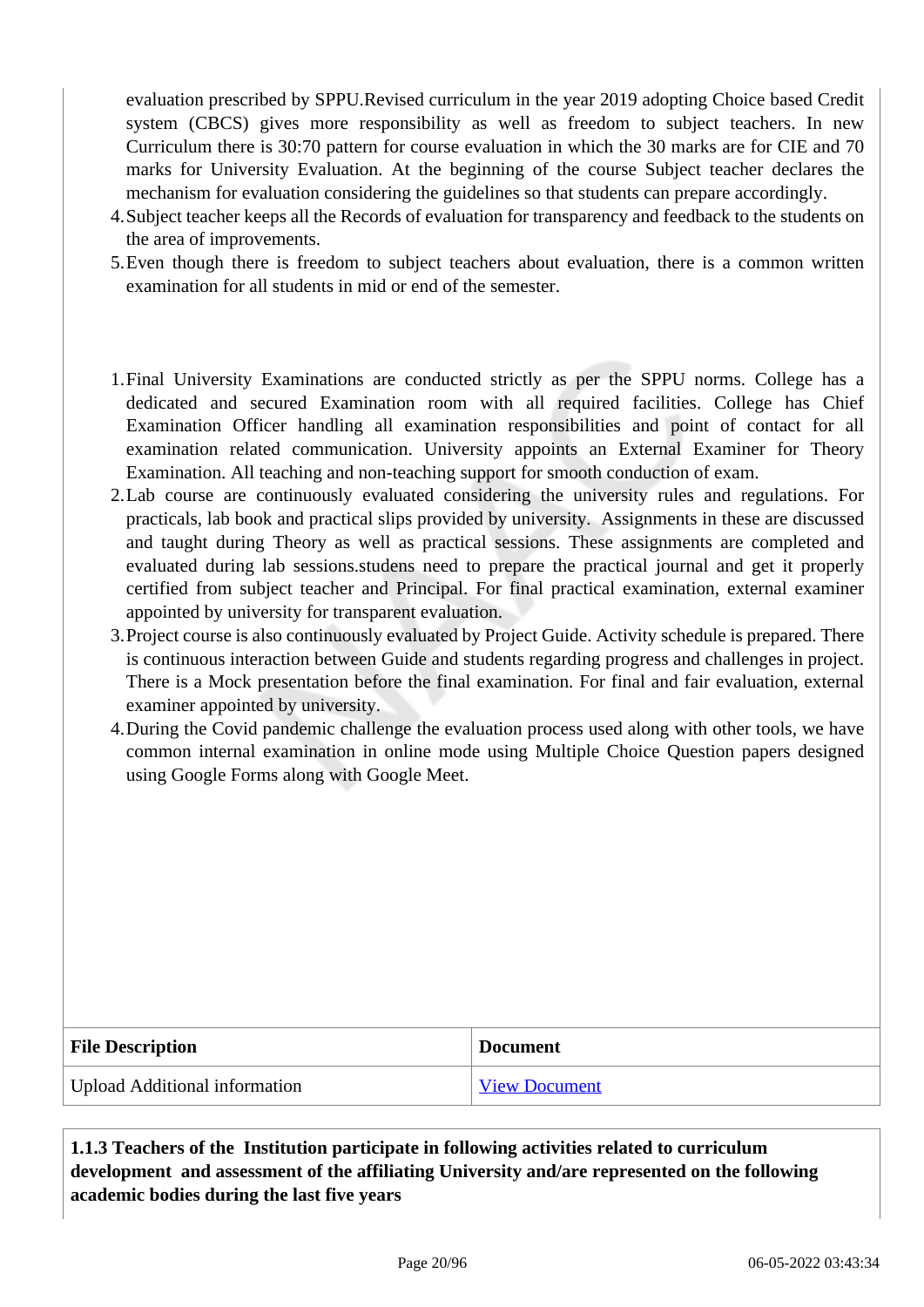- **1.Academic council/BoS of Affiliating university**
- **2.Setting of question papers for UG/PG programs**
- **3.Design and Development of Curriculum for Add on/ certificate/ Diploma Courses**
- **4.Assessment /evaluation process of the affiliating University**

**Response:** C. Any 2 of the above

| <b>File Description</b>                                                                                      | <b>Document</b>      |
|--------------------------------------------------------------------------------------------------------------|----------------------|
| Institutional data in prescribed format                                                                      | <b>View Document</b> |
| Details of participation of teachers in various<br>bodies/activities provided as a response to the<br>metric | <b>View Document</b> |

## **1.2 Academic Flexibility**

| 1.2.1 Percentage of Programmes in which Choice Based Credit System (CBCS)/ elective<br>course system has been implemented |  |  |  |
|---------------------------------------------------------------------------------------------------------------------------|--|--|--|
| <b>Response: 100</b>                                                                                                      |  |  |  |
| 1.2.1.1 Number of Programmes in which CBCS/Elective course system implemented.                                            |  |  |  |

Response: 02

| <b>File Description</b>                              | <b>Document</b>      |
|------------------------------------------------------|----------------------|
| Minutes of relevant Academic Council/BOS<br>meetings | <b>View Document</b> |
| Institutional data in prescribed format              | <b>View Document</b> |

### **1.2.2 Number of Add on /Certificate programs offered during the last five years**

#### **Response:** 11

### 1.2.2.1 **How many Add on /Certificate programs are offered within the last 5 years.**

| 2020-21 | 2019-20 | 2018-19 | 2017-18 | 2016-17 |
|---------|---------|---------|---------|---------|
| 01      | 01      | 04      | 03      | 02      |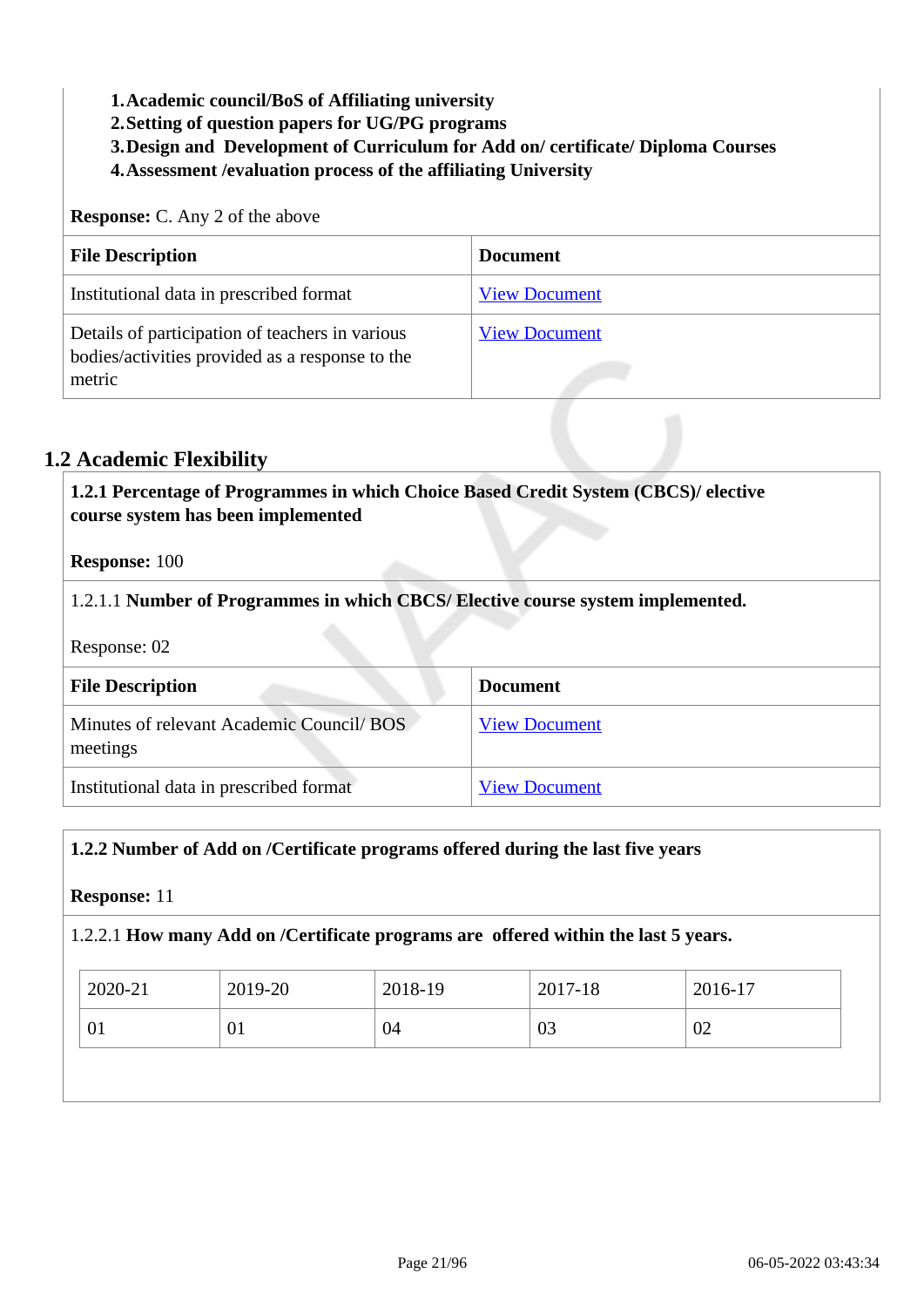| <b>File Description</b>                                                    | <b>Document</b>             |
|----------------------------------------------------------------------------|-----------------------------|
| Institutional data in prescribed format                                    | <b>View Document</b>        |
| Brochure or any other document relating to Add on<br>/Certificate programs | <u><b>View Document</b></u> |

## **1.2.3 Average percentage of students enrolled in Certificate/ Add-on programs as against the total number of students during the last five years**

**Response:** 58.03

1.2.3.1 **Number of students enrolled in subject related Certificate or Add-on programs year wise during last five years**

|                                                                                        | 2020-21 | 2019-20 | 2018-19              |  | 2017-18 | 2016-17 |  |
|----------------------------------------------------------------------------------------|---------|---------|----------------------|--|---------|---------|--|
|                                                                                        | 04      | 09      | 304                  |  | 215     | 162     |  |
|                                                                                        |         |         |                      |  |         |         |  |
| <b>File Description</b>                                                                |         |         | <b>Document</b>      |  |         |         |  |
| Details of the students enrolled in Subjects related<br>to certificate/Add-on programs |         |         | <b>View Document</b> |  |         |         |  |

## **1.3 Curriculum Enrichment**

## **1.3.1 Institution integrates crosscutting issues relevant to Professional Ethics ,Gender, Human Values ,Environment and Sustainability into the Curriculum**

**Response:** 

The goal of education is to make students responsible and reactive citizen of society. The educational process is also constantly evolving to meet the challenges raised by the dynamic factors of global environmental change. Our college includes crosscutting issues related to professional ethics, gender, human values & environment sustainability. SPPU curriculum and supporting activities helps a lot to address these challenges.

*Issues relevant to Professional Ethics:*

- SPPU **program has** designed multiple courses across BBA & BBA (CA) programs to **install work ethics in** students. College implements the curriculum effectively to develop professionally sound and acceptable executives having strong business ethics, values and principles.
- The Course taught to student for imparting ethics is as follows:

| SrNo | Subject Code | <b>Subject</b> | Class | <b>Syllabus</b> |  |
|------|--------------|----------------|-------|-----------------|--|
|------|--------------|----------------|-------|-----------------|--|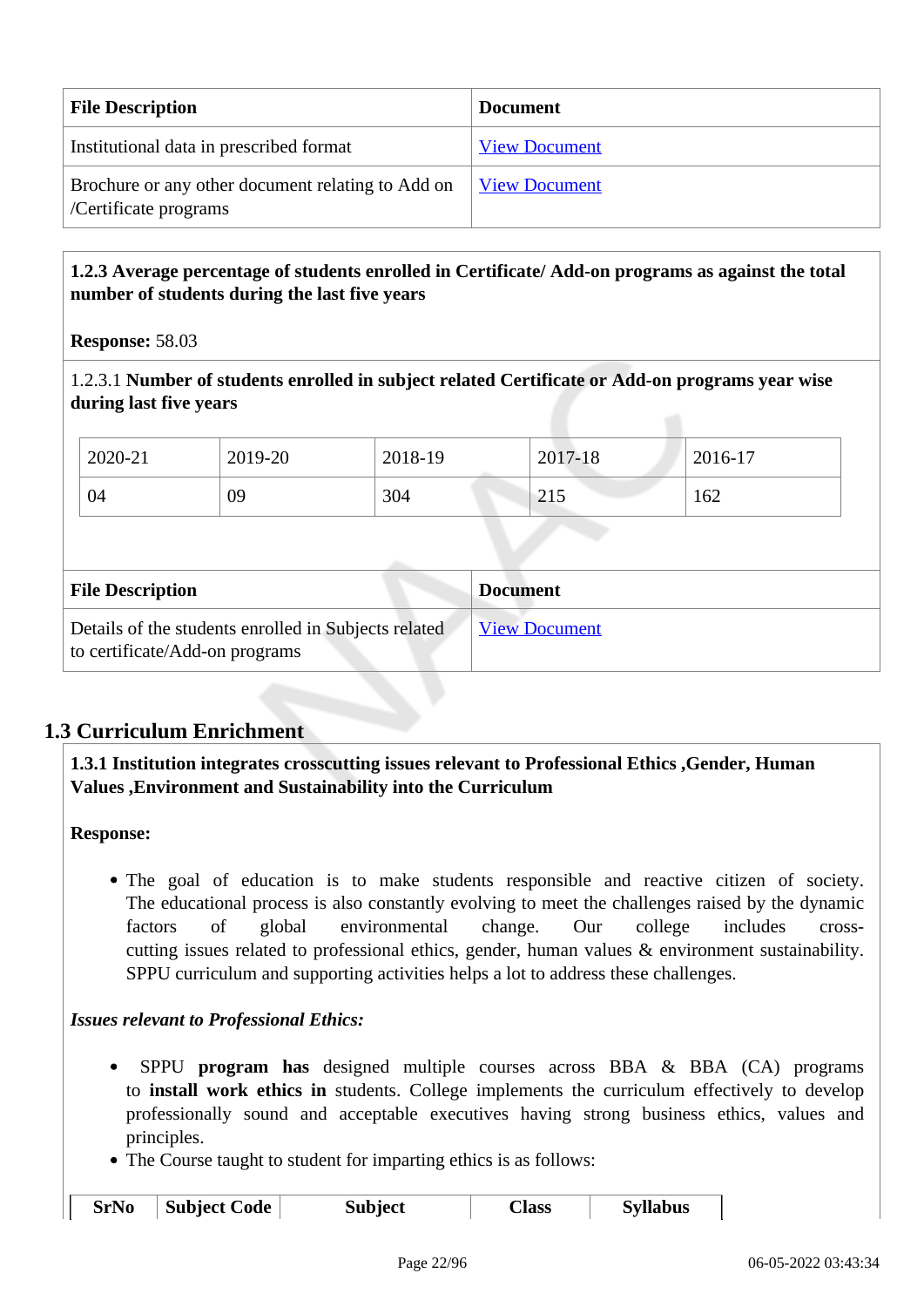|        |                        |                | <b>Pattern</b> |
|--------|------------------------|----------------|----------------|
| 302    | <b>Business Ethics</b> | <b>BBA-II</b>  | 2013           |
| GC 503 | <b>Business Ethics</b> | <b>BRA-III</b> | 2019           |

To imbibe professional ethics and mannerism among students, Guest Sessions on Corporate Etiquettes, Communication skills, Personality Development etc. are organized.

*Cross cutting issue relevant to Gender:*

- College organised many guest lectures to create sense of gender equality.
- Students perform in various cultural activities like street plays, one act play, Drama, MIME act.
- College has established an Internal Complaints Committee to address the issues of female students and staff.

College has organized self-defense training sessions for Girl students.

- All college committees, clubs, cells in college are formed without any gender discrimination College campus is covered with CCTV surveillance for security purpose.
- International Women's Day is celebrated every year in the campus
- College organizes interclass sports competition for girl students.

#### *Cross cutting issues relevant to Human values:*

- College celebrates Independence day, Republic day, Mahatma Gandhi Jayanti, Teachers day, women's day, Yoga Day along with festivals like Holi, Janmashtami etc. to ensure this sense of part of society.
- NSS organizes 7-day residential Camp in nearby village Aandgaon (Tal-Mulshi) to help residents in resolution of some of the basic issues.
- Blood donation camps are organized in the Campus and students are motivated for active participation

#### *Cross cutting issue relevant to Environment and Sustainability:*

Environment and sustainability challenges made it the need of hour to address them proactively. SPPU curriculum takes care to create awareness of this sensitive issue. College implements below mentioned courses from curriculum to create awareness among students.

| <b>SrNo</b> | <b>Subject Code</b> | <b>Subject</b>                                                 | <b>Class</b> | <b>Sy</b> |
|-------------|---------------------|----------------------------------------------------------------|--------------|-----------|
|             |                     |                                                                |              | р,        |
|             | 106                 | <b>Business Demography and Environmental</b><br><b>Studies</b> | BBA-I        |           |
| $\bigcap$   | 307                 | Compulsory course in Environment                               | BBA-II,      |           |
|             |                     |                                                                | $BBA(CA)-II$ |           |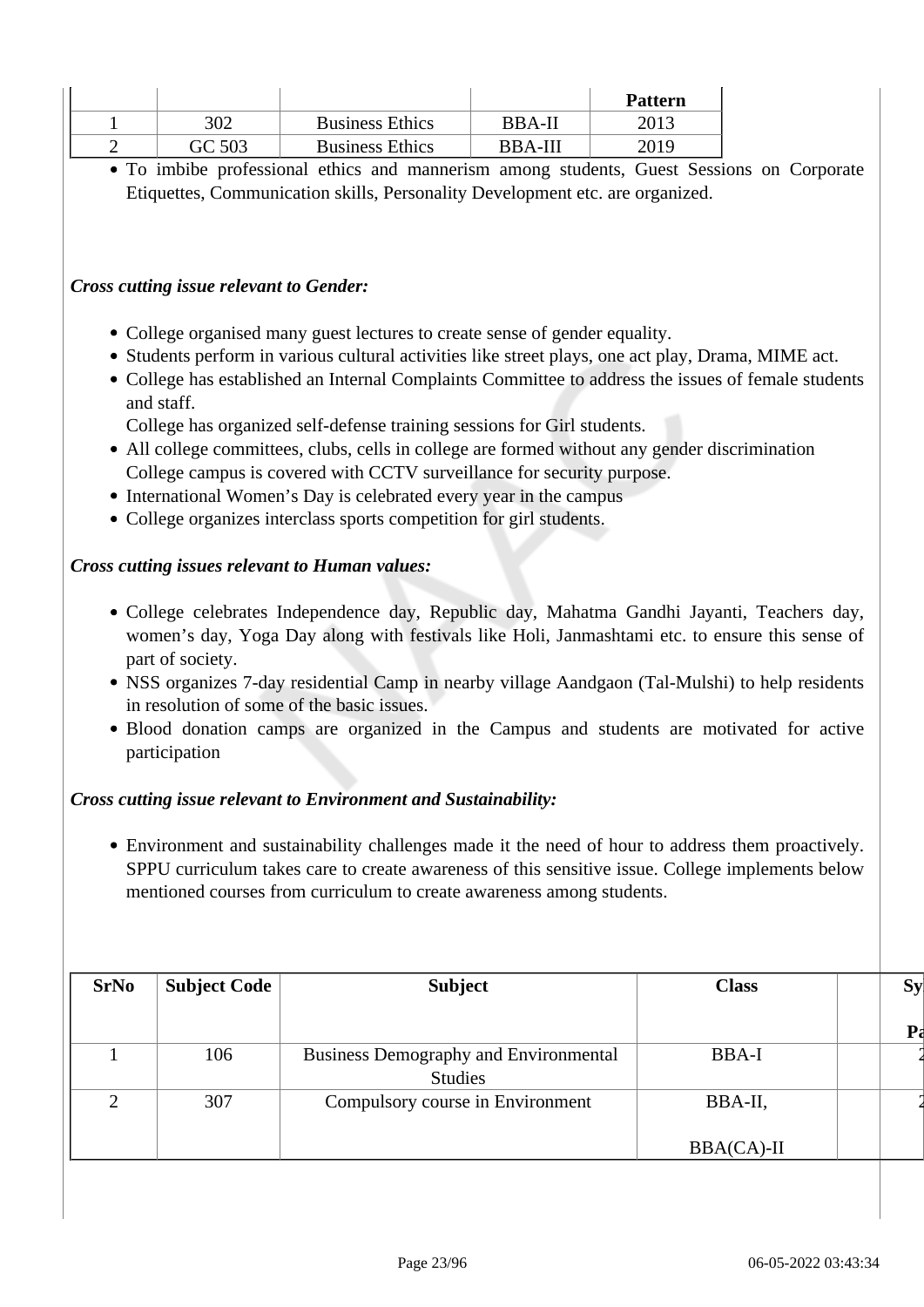- College has lush Green Campus with Green infrastructure along with environment friendly initiatives like solar energy, rain water harvesting, Sewage Water Treatment plant etc.
- Environment and Energy Audit is performed by College to collect current status on this front.
- Students are promoted for Go-Green initiatives like reduction and recycle of waste, e-waste, minimum use of print paper etc.
- Tree plantation drives are organized by College to increase the green cover.
- Students and staff members actively participated in Swacha Bharat and cleaneliness drives.
- NSS students performed comprehensive cleaning operation in nearby village during 7 days residential camp.

| <b>File Description</b>                                                                                                                                              | <b>Document</b>      |
|----------------------------------------------------------------------------------------------------------------------------------------------------------------------|----------------------|
| Upload the list and description of courses which<br>address the Professional Ethics, Gender, Human<br>Values, Environment and Sustainability into the<br>Curriculum. | <b>View Document</b> |

## **1.3.2 Average percentage of courses that include experiential learning through project work/field work/internship during last five years**

**Response:** 1.08

1.3.2.1 **Number of courses that include experiential learning through project work/field work/internship year-wise during last five years**

| 2020-21 | 2019-20 | 2018-19 | 2017-18 | 2016-17 |
|---------|---------|---------|---------|---------|
|         | 04      |         | ν       | V1      |

| <b>File Description</b>                 | <b>Document</b>      |
|-----------------------------------------|----------------------|
| Institutional data in prescribed format | <b>View Document</b> |
| Any additional information              | <b>View Document</b> |

## **1.3.3 Percentage of students undertaking project work/field work/ internships (Data for the latest completed academic year**

**Response:** 2.09

### 1.3.3.1 **Number of students undertaking project work/field work / internships**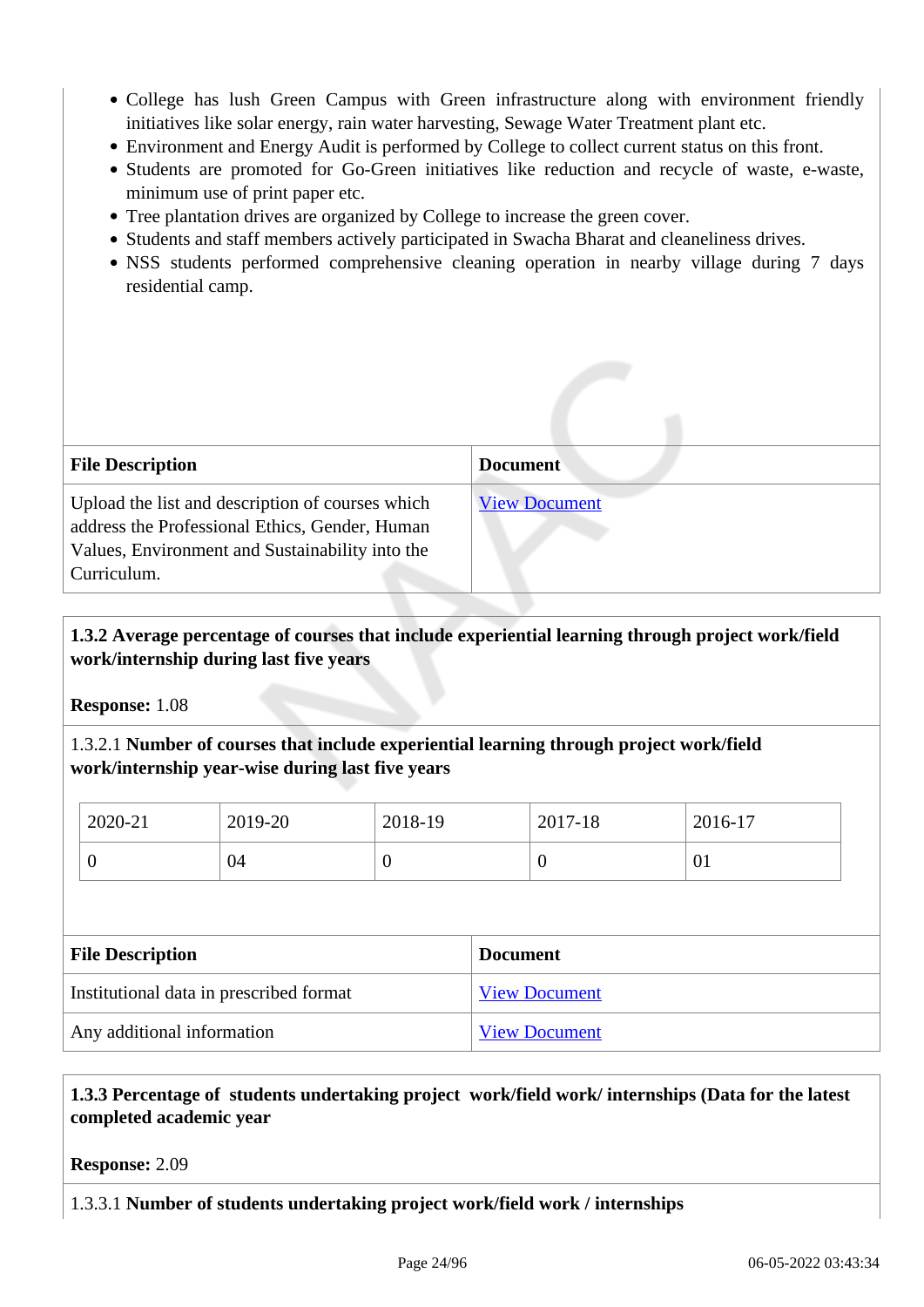Response: 6

| Trapportor o                            |                      |  |
|-----------------------------------------|----------------------|--|
| <b>File Description</b>                 | <b>Document</b>      |  |
| Institutional data in prescribed format | <b>View Document</b> |  |
| Any additional information              | <b>View Document</b> |  |

## **1.4 Feedback System**

 **1.4.1** *Institution obtains feedback on the syllabus and its transaction at the institution from the following stakeholders 1) Students 2)Teachers 3)Employers 4)Alumni* 

**Response:** C. Any 2 of the above

| <b>File Description</b>                                                                                                                                    | <b>Document</b>      |
|------------------------------------------------------------------------------------------------------------------------------------------------------------|----------------------|
| Any additional information (Upload)                                                                                                                        | <b>View Document</b> |
| Action taken report of the Institution on feedback<br>report as stated in the minutes of the Governing<br>Council, Syndicate, Board of Management (Upload) | <b>View Document</b> |
| URL for stakeholder feedback report                                                                                                                        | <b>View Document</b> |

**1.4.2 Feedback process of the Institution may be classified as follows: Options:**

- **1.Feedback collected, analysed and action taken and feedback available on website**
- **2.Feedback collected, analysed and action has been taken**
- **3.Feedback collected and analysed**
- **4.Feedback collected**
- **5. Feedback not collected**

**Response:** A. Feedback collected, analysed and action taken and feedback available on website

| <b>File Description</b>           | <b>Document</b>      |
|-----------------------------------|----------------------|
| Upload any additional information | <b>View Document</b> |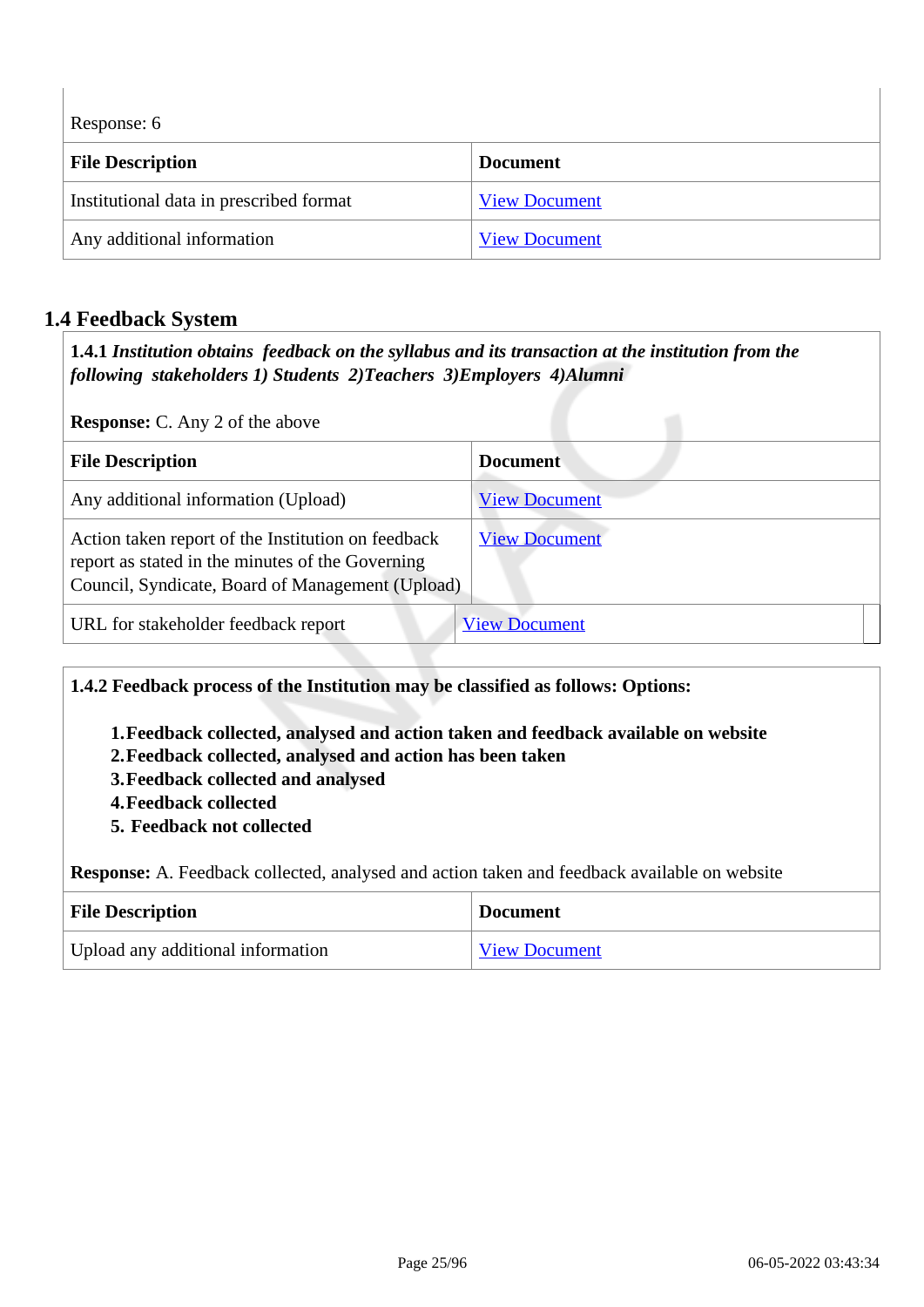## **2.1 Student Enrollment and Profile**

|                         |                                         | 2.1.1.1 Number of students admitted year-wise during last five years |                      |         |
|-------------------------|-----------------------------------------|----------------------------------------------------------------------|----------------------|---------|
| 2020-21                 | 2019-20                                 | 2018-19                                                              | 2017-18              | 2016-17 |
| 102                     | 101                                     | 88                                                                   | 81                   | 115     |
|                         |                                         | 2.1.1.2 Number of sanctioned seats year wise during last five years  |                      |         |
|                         | 2019-20                                 | 2018-19                                                              | 2017-18              | 2016-17 |
|                         | 160                                     | 160                                                                  | 160                  | 168     |
| 2020-21<br>160          |                                         |                                                                      |                      |         |
|                         |                                         |                                                                      | <b>Document</b>      |         |
| <b>File Description</b> | Institutional data in prescribed format |                                                                      | <b>View Document</b> |         |

 **2.1.2 Average percentage of seats filled against reserved categories (SC, ST, OBC, Divyangjan, etc. as per applicable reservation policy ) during the last five years ( exclusive of supernumerary seats)**

**Response:** 22

2.1.2.1 **Number of actual students admitted from the reserved categories year wise during last five years**

| 2020-21      | 2019-20 | 2018-19        | 2017-18 | 2016-17 |
|--------------|---------|----------------|---------|---------|
| $\cap$<br>رے | 16      | <u>_</u><br>л. | 14      | 16      |

| <b>File Description</b>                 | <b>Document</b>      |
|-----------------------------------------|----------------------|
| Institutional data in prescribed format | <b>View Document</b> |
| Any additional information              | <b>View Document</b> |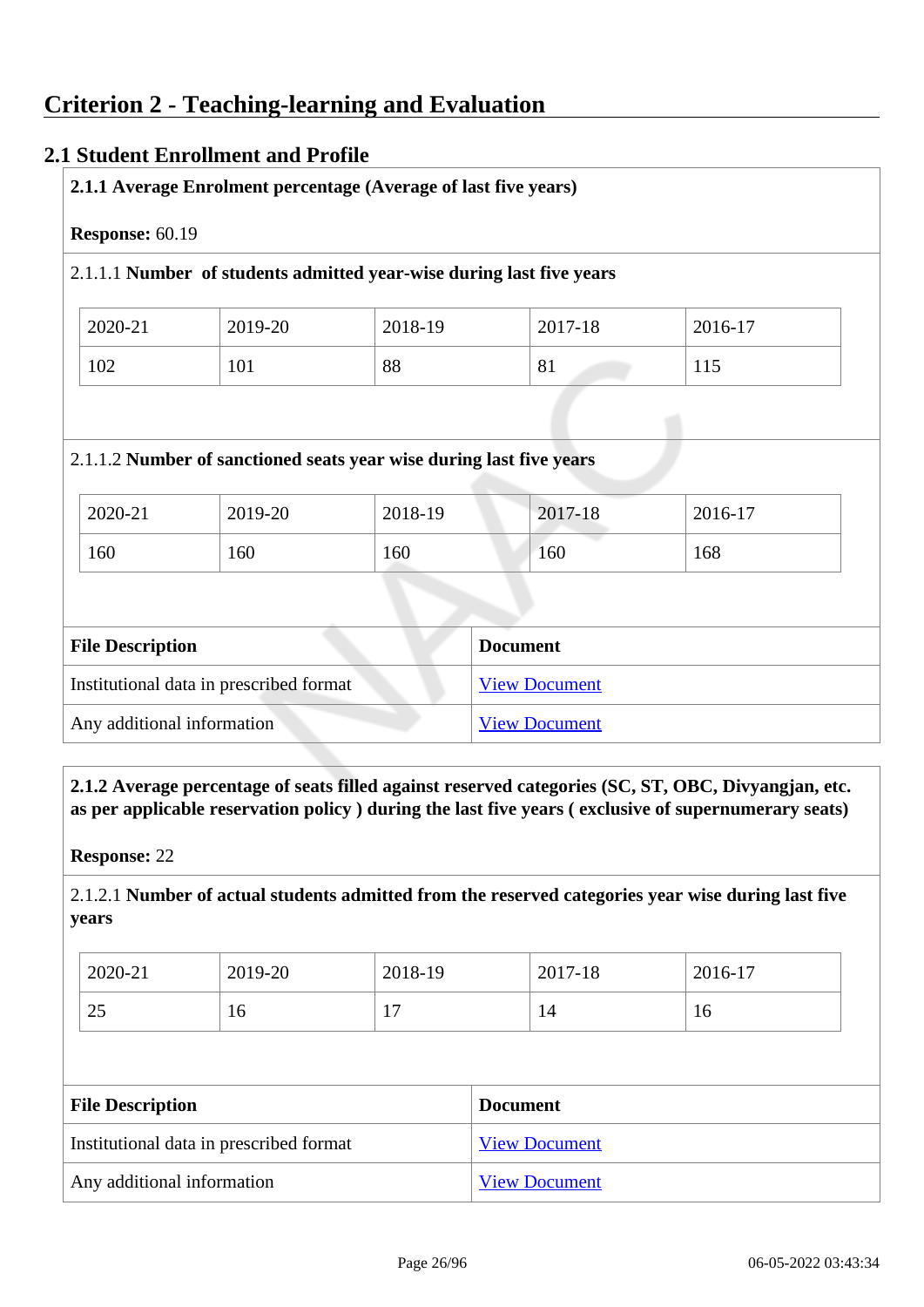## **2.2 Catering to Student Diversity**

## **2.2.1 The institution assesses the learning levels of the students and organises special Programmes for advanced learners and slow learners**

#### **Response:**

The institute takes adequate care of students' diversity from a very early stage right after admission. During the student induction program, our principal and staff address the newly admitted students. They are given an overview on teaching-learning and evaluation programs, college discipline, various academic and other schemes along with development and achievements of the college, students support services etc. Initiatives are also taken to identify advanced and slow learners during this event. After the Induction program, the department conducts question and answer sessions, classroom discussion and takes into consideration the students past subject knowledge to identify the slow and advanced learners. From the second year onwards students' performance in the classroom and the university examinations is also taken into consideration. From the academic year 2017-18, a new scheme is adopted for the slow and advanced learners. For academic slow learners "Remedial Coaching" classes were conducted. To enhance their performance the college conducted remedial coaching. Extra coaching is provided in respective subjects. Mock Class tests are conducted based on the previous year's question papers. Problem-solving sessions and additional tutorials are conducted for Mathematics, Accounting, Economics, Costing, statistics, taxation, and finance BBA course students. Programming solving sessions for C, C+, Java, and Core Java for BBA (CA) course students. The students are also given extra books from the departmental library. To improve the confidence level of the students, confidence-building lectures are arranged. Some faculty members guide the students personally as well as they are encouraged to discuss their problems. Extra time is allotted to slow learners to complete tasks such as reading, problem-solving, coding related to programming, and analysis of the experiment. Extra responsiveness is given towards slow learners for their academic development. It has been a successful outcome as the targeted group of slow learners showed improvement in the academic activities and university examinations. The major objective of this program is to make them competent and self-confident to face the exams and reduce the drop-out ratio. Advanced learners' scheme: - Advanced learners are provided several opportunities to develop their knowledge and skills. These students are motivated to read advanced reference books, by providing additional library facilities. Advanced learners are tested to answer the model question papers. They are given special guidance to perform better in the future. The students are appointed to attend the University, State, and National level workshops and seminars conducted in their special areas. So, they get exposure to their concerned subject. They are encouraged to take part in various competitions like Avishkar, (an innovative research project for students organized by SPPU, Pune) Management exhibitions, quizzes, elocution, debate, research paper publication in recognized journals, etc, in which they can prove their abilities. The college arranges guest lectures of prominent speakers, student's, seminars and projects to encourage and provoke advanced learners

| <b>File Description</b>           | <b>Document</b>      |
|-----------------------------------|----------------------|
| Upload any additional information | <b>View Document</b> |

**2.2.2 Student- Full time teacher ratio (Data for the latest completed academic year)**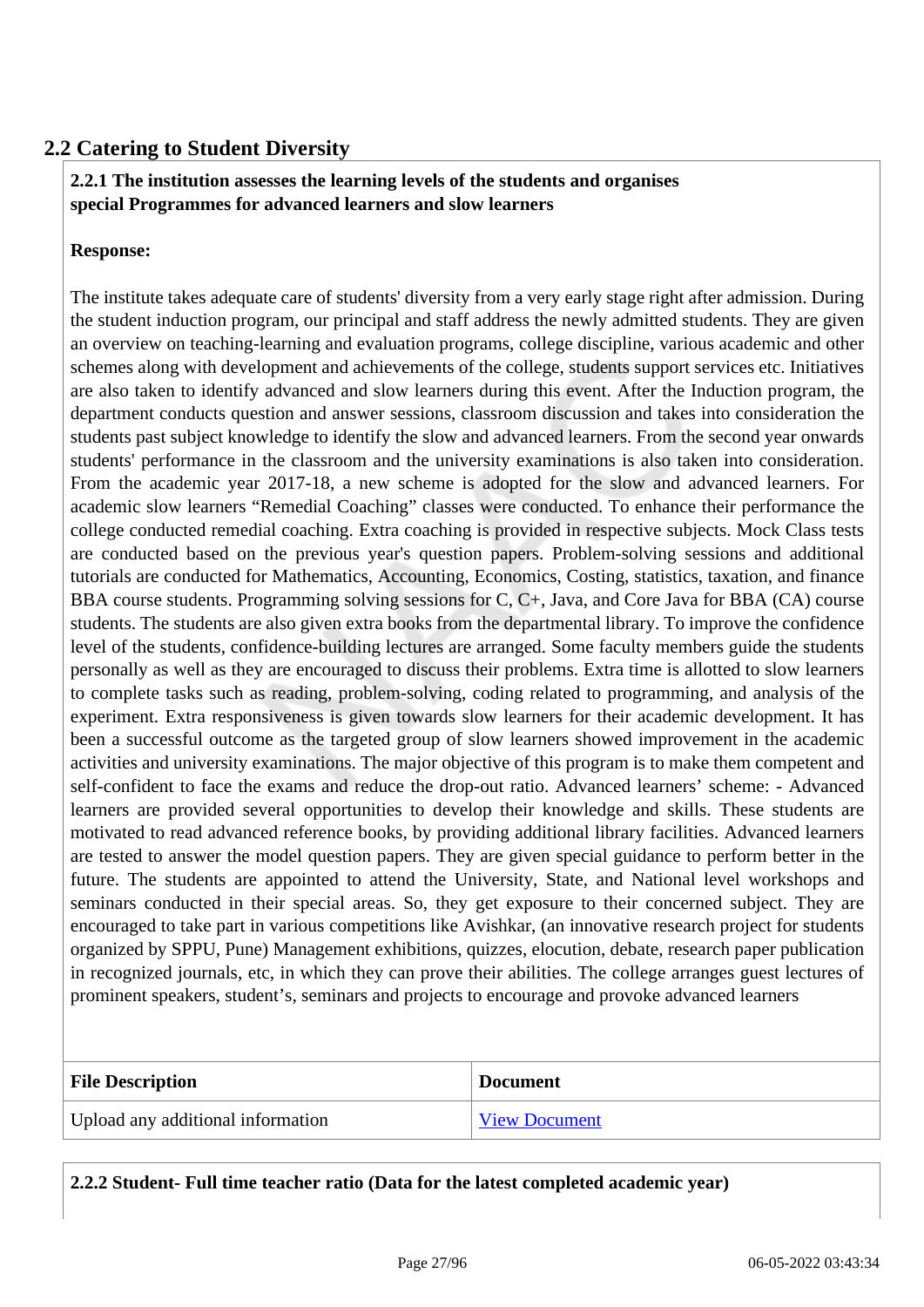**Response:** 41 **File Description Document** Any additional information View Document

## **2.3 Teaching- Learning Process**

 **2.3.1 Student centric methods, such as experiential learning, participative learning and problem solving methodologies are used for enhancing learning experiences**

## **Response:**

ISB&M College of Commerce believes in the adoption of student's centric methods to enhance student involvement as a part of participative learning and problem-solving methodology. Debates, Seminars, Guest lectures, Field and Industrial visits, Team works, Quizzes, Role Plays and case studies specifically students centric Teaching Methods are replicated in project work. Specifically, the student's centric methodology include

## **1. Experiential Learning**

**1.1. Project work:** - Project work is assigned to the students. Students are encouraged to take Internships during the vacations.

**1.2. Participation in competition at various levels:** - For Real-time exposure students are encouraged to participate at State, National and International Level

**1.3 Field Visits: -** Faculty identifies and proposes academically significant Field visits and Surveys.

**1.4 Industrial Visits: -** College Plans and Organise the industrial visits for students to provide exposure to industrial work culture.

**1.5 Guest Lecture: -** Renowned international and local professional guest speakers from industry and academics are invited to the institute for delivering lectures on contemporary topics to provide experiential learning.

### **2. Participated Learning**

2.1. Role-play: - Teachers adopt role-play method especially in management and Technical courses to supplement Teaching by way of participative learning .

2.2. Teamwork: - Departments organize students' activities to promote the spirit of Teamwork. Activities include Camp of NSS, Tree plantation. Swatch Bharat and Health awareness camp to help the students to learn Art of living in a team for Social and community welfare.

**2.3 Debates: -** Debates were conducted on various subjects for the students. Students are required to come with different opinions, thought processes thus the learning process gets justified in the argue-mental way of learning.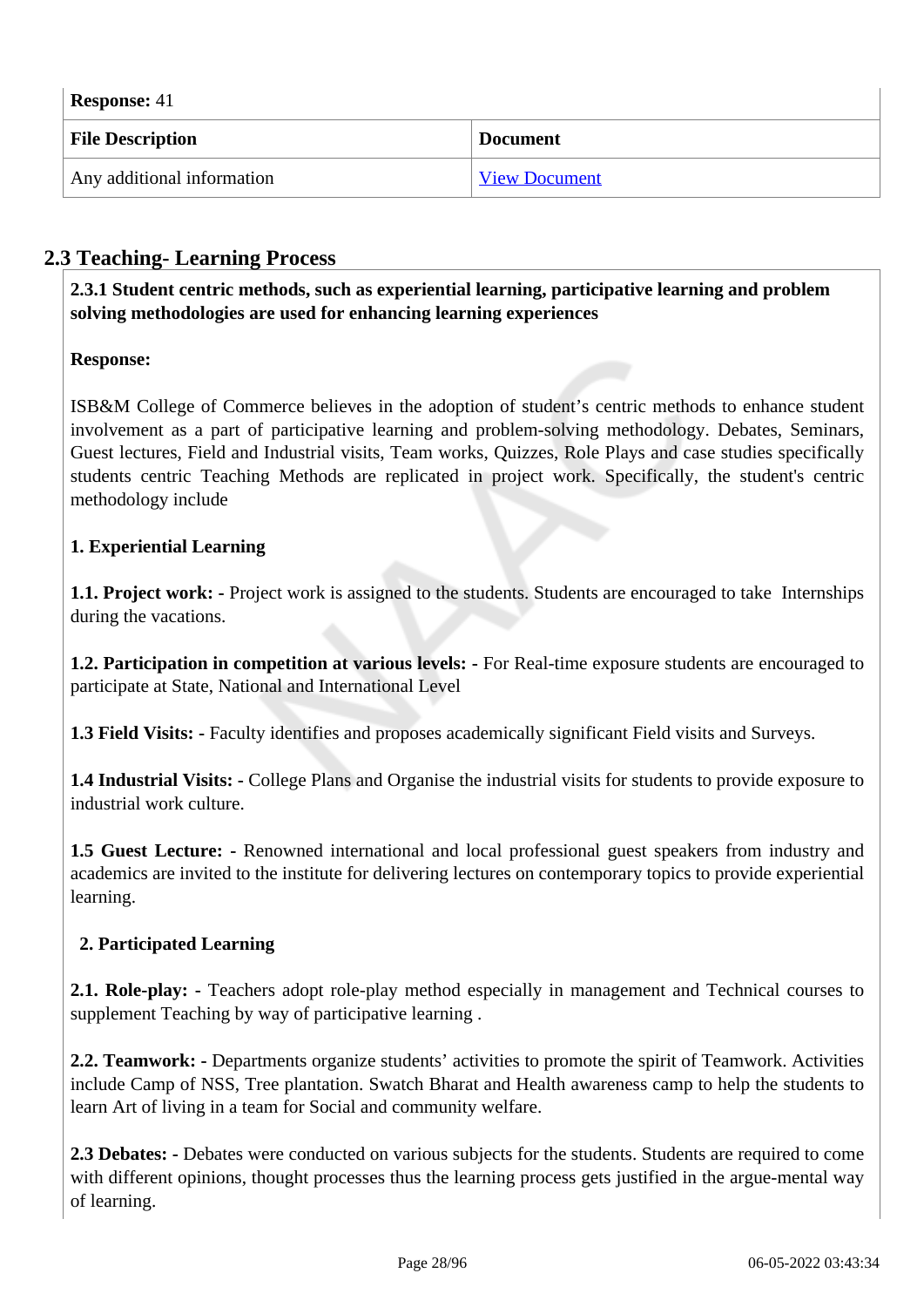**2.4 Group work: -** Practical's and workshops in all individual and group work under the guidance of teachers are also conducted.

## **3. Problem-solving Methodology**

**3.1. Case studies: -** Case study method is adopted in the teaching-learning process to make the students have logical thinking and practical knowledge to develop problem-solving ability. Case Study is commonly adopted in management & computer subjects while teaching subjects like Business law, cyber laws, programming languages, etc.

**3.2. Analysis and Reasoning:** - Task is given to students based on analysis and reasoning to promote the habit of self-learning and discussion. Students are free to use campus facilities like Wi-Fi internet and library.

**3.3 Discussion: -** Institute follows the discussion methods in many of the subjects as it makes the students think widely and participate in coming up with opinions & suggestions to check their current knowledge. Dialogs are held on managerial communications, soft skills, business adoptions, general topics etc.

**3.4 Quizzes: - Quizzes are conducted by subject teachers.** 

**3.5 Research Activities: -** Research activities are conducted in the Department under the guidance of senior faculty where the students of different semesters get knowledge about emerging areas and help them to promote Research aptitude.

| <b>File Description</b>           | <b>Document</b>      |
|-----------------------------------|----------------------|
| Upload any additional information | <b>View Document</b> |

### **2.3.2 Teachers use ICT enabled tools for effective teaching-learning process.**

### **Response:**

In ISB&M College of Commerce, each classroom and the labs are ICT enabled with computers and projectors installed. The campus is enabled with (130mbps) Broadband Wi-Fi connection. The faculties practise various ICT enabled tools to improve the quality of teaching-learning like

1. Teachers use "Google Classroom" to post course related information- learning material, assignments, quizzes, lab submissions and evaluations, etc.

2. The PPTs are enabled with animations and simulations to develop the efficiency of the teachinglearning process.

3. During Covid 19 certain faculty members have used the Pad let to share their views on any certain topics for Example, "In Pandemic situation problem faced by faculties in remote teaching", where some faculties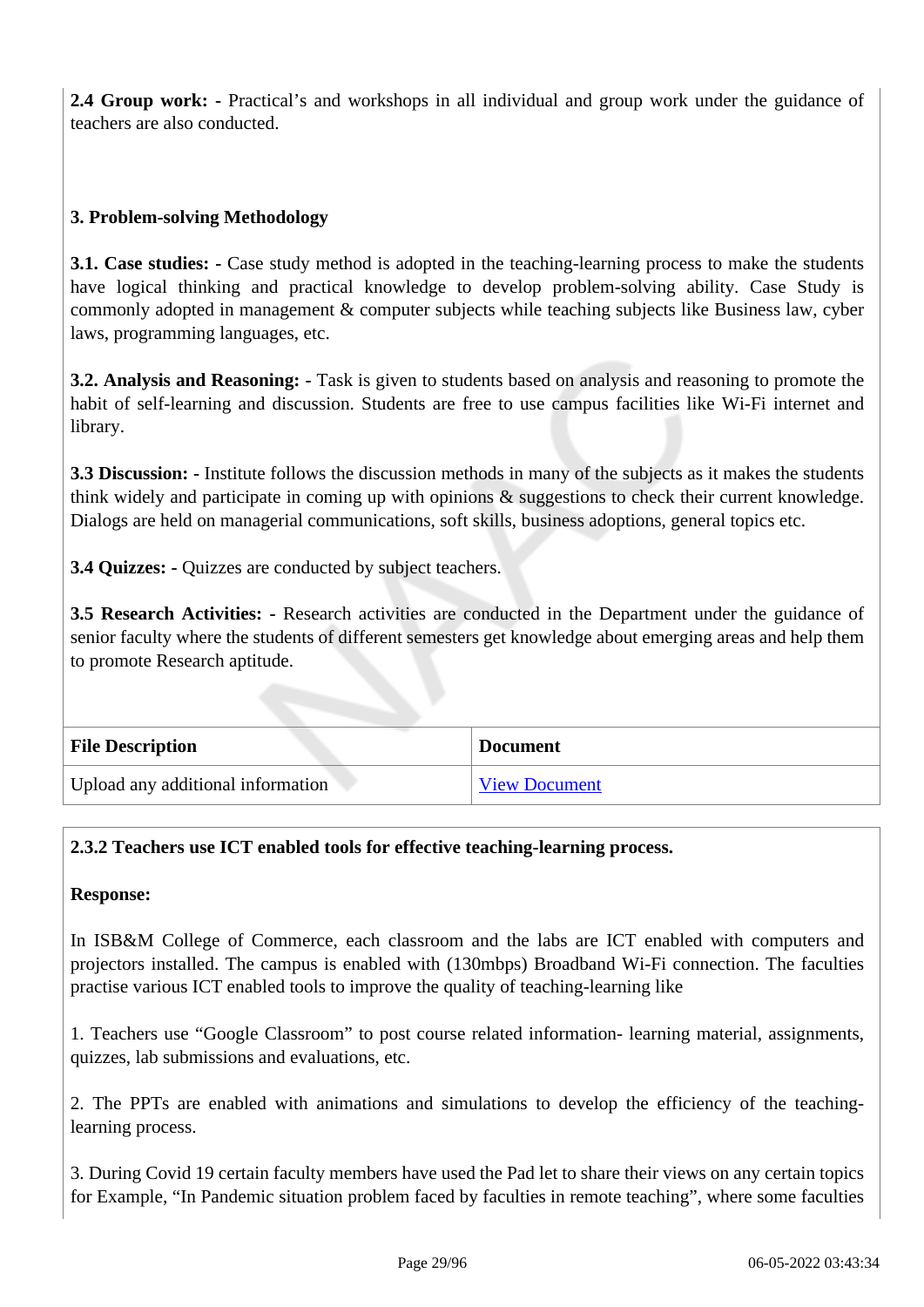forwarded their positive & negative experiences on remote teaching.

4. To teach mathematical, Accounting, Taxation etc. subjects in online mode, teachers have used Jamboard in Google meet, Microsoft Excel Sheet etc.

5. Library provides various E-resource links to students related to reference books, e-journals etc. With the help of E-resource students can access various books, e-journals or notes inside the premises or outside the premises.

| <b>File Description</b>                                                                      | <b>Document</b>      |
|----------------------------------------------------------------------------------------------|----------------------|
| Upload any additional information                                                            | <b>View Document</b> |
| Provide link for webpage describing the ICT<br>enabled tools for effective teaching-learning | <b>View Document</b> |
| process.                                                                                     |                      |

## **2.3.3 Ratio of students to mentor for academic and other related issues (Data for the latest completed academic year )**

### **Response:** 41:1

### 2.3.3.1 **Number of mentors**

Response: 7

| <b>File Description</b>                                                          | <b>Document</b>      |
|----------------------------------------------------------------------------------|----------------------|
| Upload year wise, number of students enrolled and<br>full time teachers on roll. | <b>View Document</b> |
| Mentor/mentee ratio                                                              | <b>View Document</b> |
| Circulars pertaining to assigning mentors to mentees                             | <b>View Document</b> |

## **2.4 Teacher Profile and Quality**

### **2.4.1 Average percentage of full time teachers against sanctioned posts during the last five years**

#### **Response:** 66.67

| <b>File Description</b>                 | <b>Document</b>      |
|-----------------------------------------|----------------------|
| Institutional data in prescribed format | <b>View Document</b> |
| Any additional information              | <b>View Document</b> |

## **2.4.2 Average percentage of full time teachers with Ph. D. / D.M. / M.Ch. / D.N.B Superspeciality /**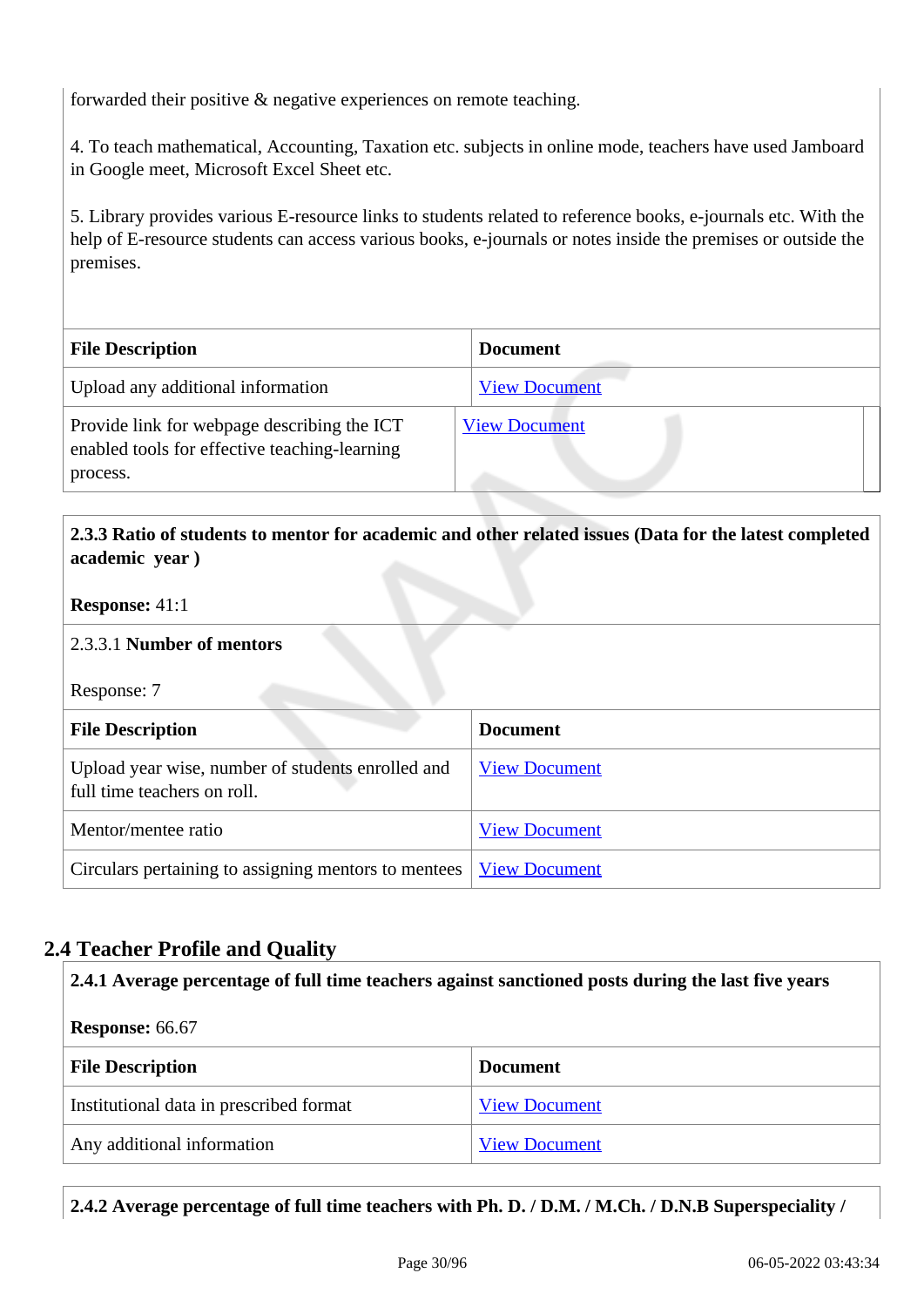## **D.Sc. / D.Litt. during the last five years (consider only highest degree for count)**

**Response:** 2.22

## 2.4.2.1 **Number of full time teachers with** *Ph. D. / D.M. / M.Ch. / D.N.B Superspeciality / D.Sc. / D.Litt.* **year wise during the last five years**

| 2020-21 | 2019-20 | 2018-19 | 2017-18 | 2016-17 |
|---------|---------|---------|---------|---------|
| ◡       | ν       |         | ν       | ν       |

| <b>File Description</b>                 | <b>Document</b>      |  |
|-----------------------------------------|----------------------|--|
| Institutional data in prescribed format | <b>View Document</b> |  |
| Any additional information              | <b>View Document</b> |  |

## **2.4.3 Average teaching experience of full time teachers in the same institution (Data for the latest completed academic year in number of years)**

### **Response:** 5.91

## 2.4.3.1 **Total experience of full-time teachers**

Response: 41.4

| <b>File Description</b>                 | <b>Document</b>      |
|-----------------------------------------|----------------------|
| Institutional data in prescribed format | <b>View Document</b> |
| Any additional information              | <b>View Document</b> |

## **2.5 Evaluation Process and Reforms**

### **2.5.1 Mechanism of internal assessment is transparent and robust in terms of frequency and mode**

### **Response:**

Internal assessment is see-through and the Institute is affiliated with SPPU, Pune. The instructions and guidelines for the evaluation process are set down by the University and are communicated to students through syllabus copies supplied at the commencement of the first year of their academic program.

1. Students are briefed through faculty and subject in orientation programs by the Principal / Coordinator about internal assessment, question paper patterns, and university examinations.

2. Unit tests are conducted by all teachers at the end of each unit of the syllabus.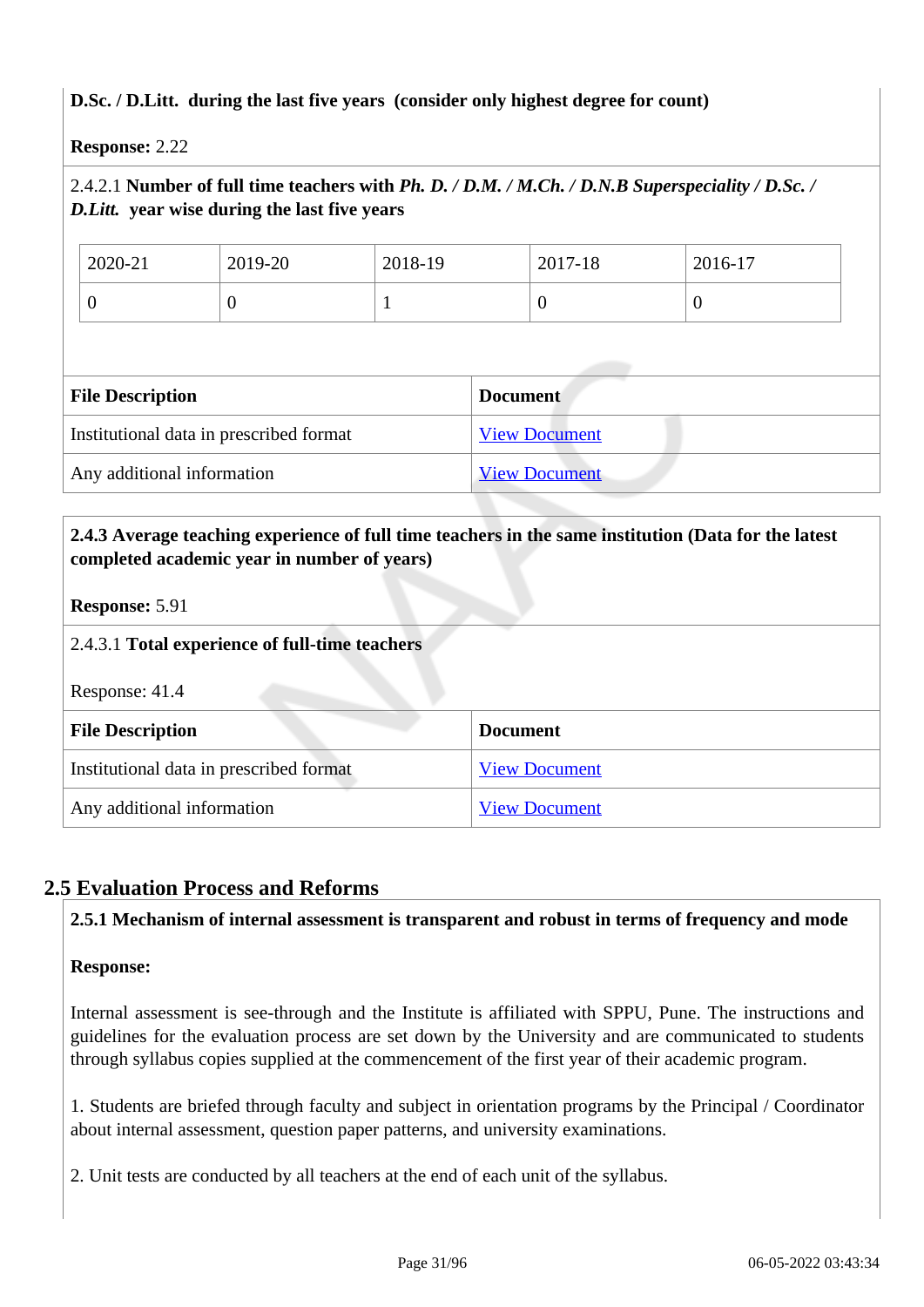3. Internal Examination will be conducted after completion of 50 % units from the syllabus.

Theory subjects are assessed through:-

1. Internal tests

2. University external test

3. Assignments/ PPT/Group discussions/ Task completion in the team.

Practical subjects are assessed through: -

1. Internal tests

2. University external lab exam

3. Mini projects as per the SPPU syllabus structure or guidelines.

4. The university norms relating to course-wise examination patterns are communicated to the students through the college prospectus. The university circulars in this regard are circulated to the faculty members and administrative staff from time to time and are also displayed on the notice boards for students.

5. Evaluation methods and examination schedules are made available on the college websites.

6. An examination committee is constituted every year to coordinate the internal and external examination activities and communicate to the students, teachers, and administrative staff regarding examinations.

7. For an effective understanding of the evaluation process, the faculty members give class wise/ coursewise instructions about unique features of internal/external evaluation of that course.

8. Changes in schedules, patterns, methods if any, are immediately notified to the students through notice boards and also through classroom briefing by the concerned subject teachers.

9. The internal examination schedule is displayed on the notice board in advance. Internal examinations are held per semester.

10. The subject teacher briefs the students in the classroom about their attendance and overall performance in the internal examinations.

11. Students are free to interact with the teacher to resolve grievances if any, regarding the assessment.

| <b>File Description</b>    | <b>Document</b>      |
|----------------------------|----------------------|
| Any additional information | <b>View Document</b> |

**2.5.2 Mechanism to deal with internal examination related grievances is transparent, time- bound**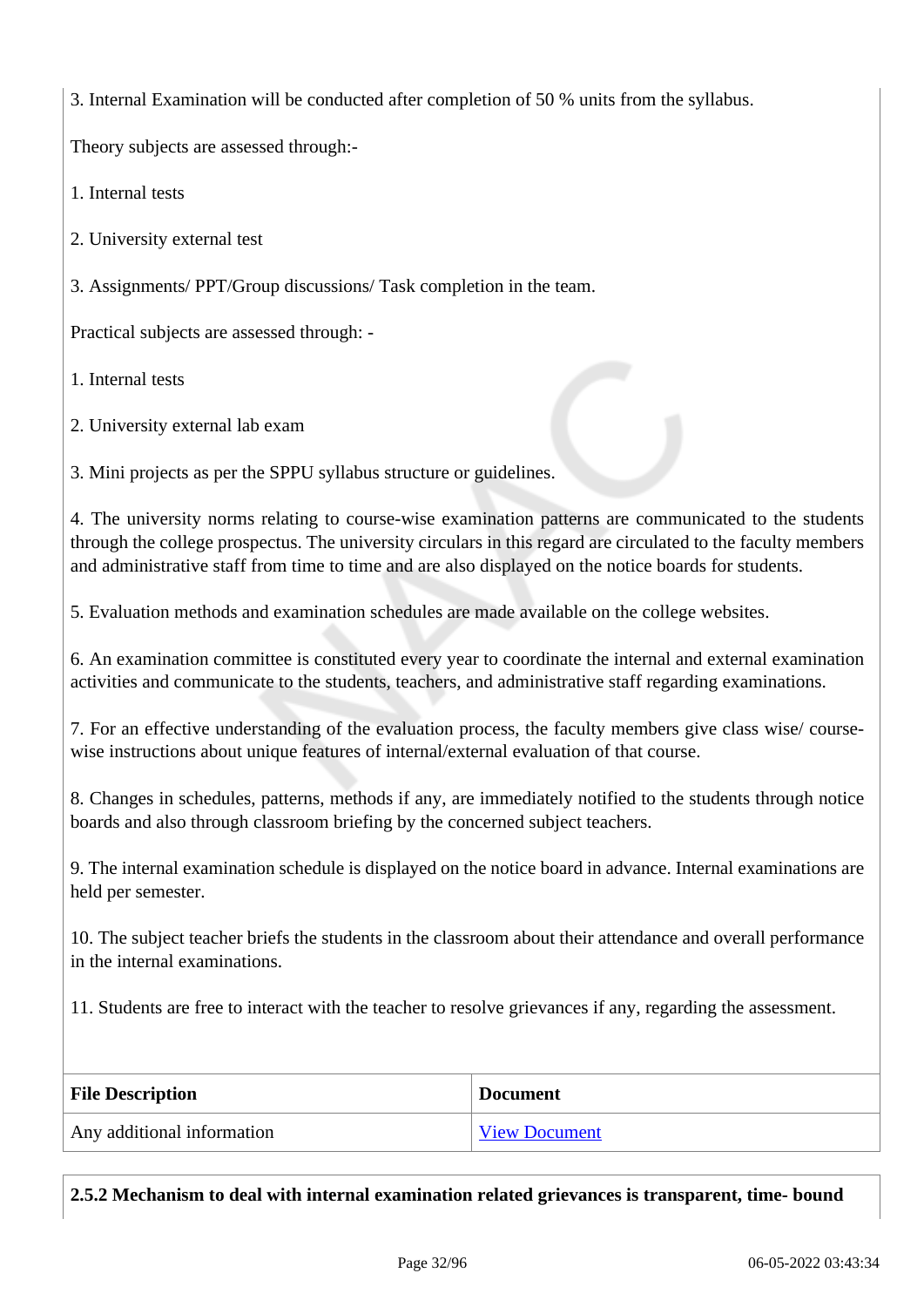### **and efficient**

**Response:** 

## **College Level:**

1. If a student is not able to appear for internal examination due to medical or any genuine reason examination is conducted for that student as per norms, provided that he/she submits an application with proper documents.

( Sample Documents: - i) Applications of students who could not appear for the exam on the scheduled date due to valid reasons and seeking to appear for re-examination.)

## **University level:**

1. If a student feels he/she has secured less marks than their expectations in any subject, then they can apply for revaluation within a specified time as prescribed by university along with paying the prescribed university fees.

2. After applying for revaluation in prescribed form, the University provides a photocopy of their answer sheets. The students can see their performance and if still they are not convinced they can further apply for revaluation.

| <b>File Description</b>    | <b>Document</b>      |
|----------------------------|----------------------|
| Any additional information | <b>View Document</b> |

## **2.6 Student Performance and Learning Outcomes**

 **2.6.1 Teachers and students are aware of the stated Programme and course outcomes of the Programmes offered by the institution.**

### **Response:**

Program outcomes, program-specific outcomes, and course outcomes for all programs existing by the ISB&M College of Commerce are specified and displayed on the college website and are also communicated to teachers and students. The Vision and Mission statements are displayed on the college website as well as on the college campus. These outcomes have been set, by considering the variety of programs and the heterogeneity of rural and urban students. Affiliating university has mentioned on the website The Programme Outcomes in the syllabus prescribed to each class. At the beginning of every academic year, the program outcomes are verbally communicated to the students by the Principal and teachers during the induction sessions. They are also displayed on the college websites and brochures. Course Outcomes, as well as Learning Outcomes, depend upon the nature of the course and the subject concerned. They are also defined by the university and are clearly mentioned in the syllabus of a particular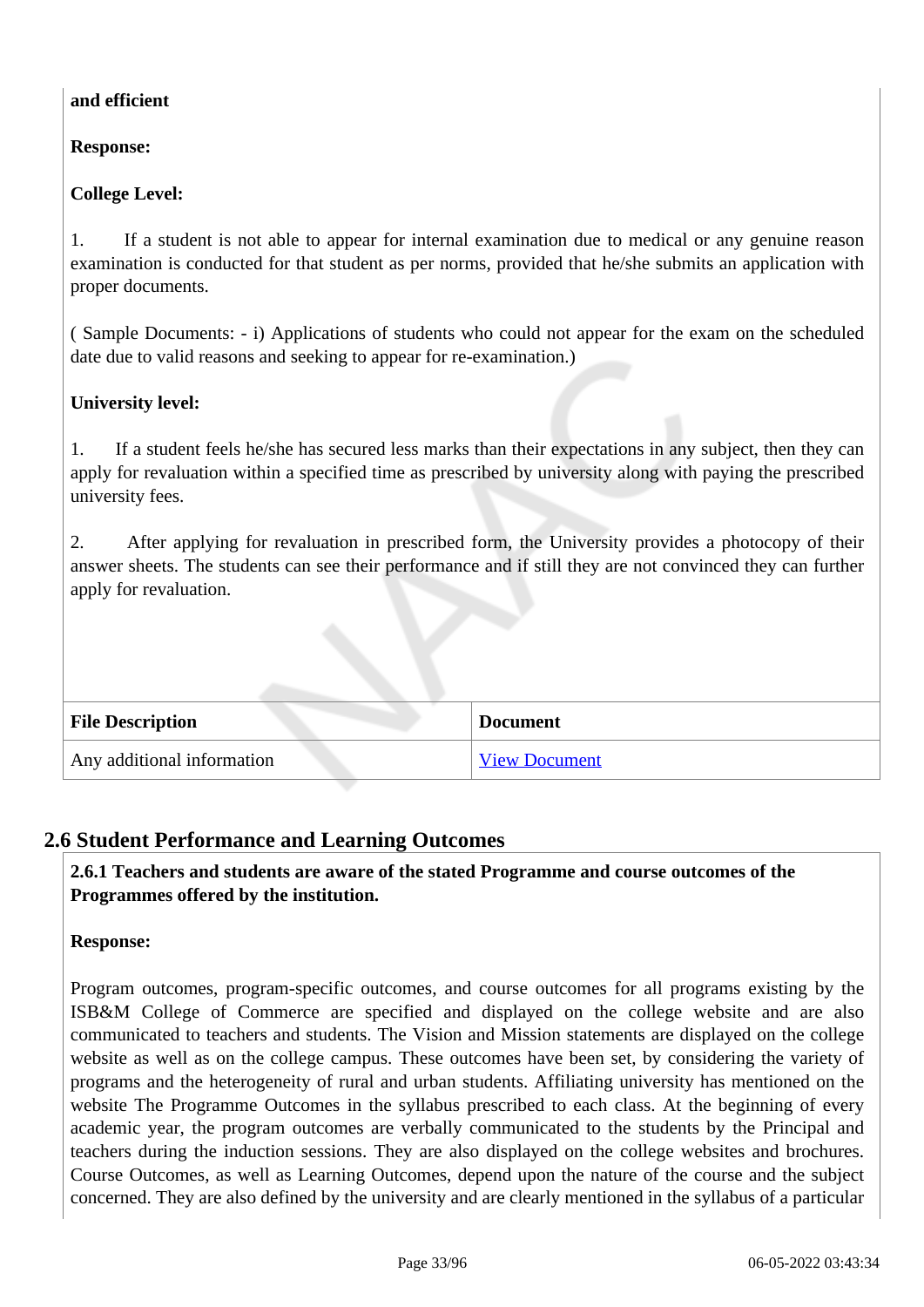class and subject. The Programme Specific Outcomes are strictly connected to the content of the syllabus. They are syllabus-oriented and might differ as per the subject. All these outcomes are clarified to students at the beginning of each semester in the classrooms directly. Some universal learning outcomes are also characteristic in every syllabus. The students are motivated, directed to learn and absorb these outcomes. They are also percolated to students through organising and participation in co-curricular and extracurricular activities. BBA  $\&$  BBA (CA) departments plan and conduct all activities in light of the program outcomes, course outcomes. There are certain ways to assess whether the program outcomes have been achieved or not. The presentation of students in university examinations and in internal examinations is a parameter of outcome assessment. The teaching-learning and assessment processes are reviewed by the IQAC through academic and Administrative Audits. It contains an external peer team member. Academic outcomes and additional achievements are retained by the departments. They are submitted to the IQAC at the end of the academic year. The response obtained from students on the teaching-learning process helps to recognize the probable learning outcomes. Secondly, the student's overall performance in co-curricular and extracurricular activities, as well as his behaviour on and off the campus, helps to judge the program or course results. The college tries its level best to inculcate the above-mentioned outcomes. Resulting are some of the Programme, Course outcomes related to our courses. Communication skill, competitive spirit and soft skills development. Constructive social work through women empowerment, gender equity, Opportunities to differently-abled students, knowledge of respective subjects. Career Prospects, Entrepreneurship development in Commerce. BBA (CA) Computer and internet literacy Administrative and management skill BBA. Training program in different companies Administrative and management skill BBA (CA) Achievement of Software development skill.

| <b>File Description</b>                                | <b>Document</b>      |
|--------------------------------------------------------|----------------------|
| Upload COs for all courses (examples from<br>Glossary) | <b>View Document</b> |
| Upload any additional information                      | <b>View Document</b> |

#### **2.6.2 Attainment of programme outcomes and course outcomes are evaluated by the institution.**

#### **Response:**

Education is a continuous process of facilitating learning and evaluating the progress of the students. The education of a student must be monitored and evaluated to assess the progress made, and it is finally the student who becomes a part of the industry. The degree becomes a piece of paper unless it is supported by knowledge and confidence and the ability to adapt to changing societal needs. This is only possible if students are appropriately assessed and guided for continuous improvement. The University now has a continuous assessment process. Evaluation is a qualitative procedure that goes beyond measuring in the usual sense. Every course or programme has a goal, and it is the faculty's obligation to accurately analyse and evaluate students. We provide courses in the field of commerce, such as, BBA, BBA(CA). It is critical to correctly define and specify the course objectives. All basic ideas should be completely understood by a student who completes these courses. A BBA student will be able to analyse data using some basic statistical approaches and will have a basic understanding of finance and business mathematics and statistics as a result of the course.. A student passing BBA (CA) should be proficient in various Programming languages .The student is intended to grasp fundamental concepts in business administration,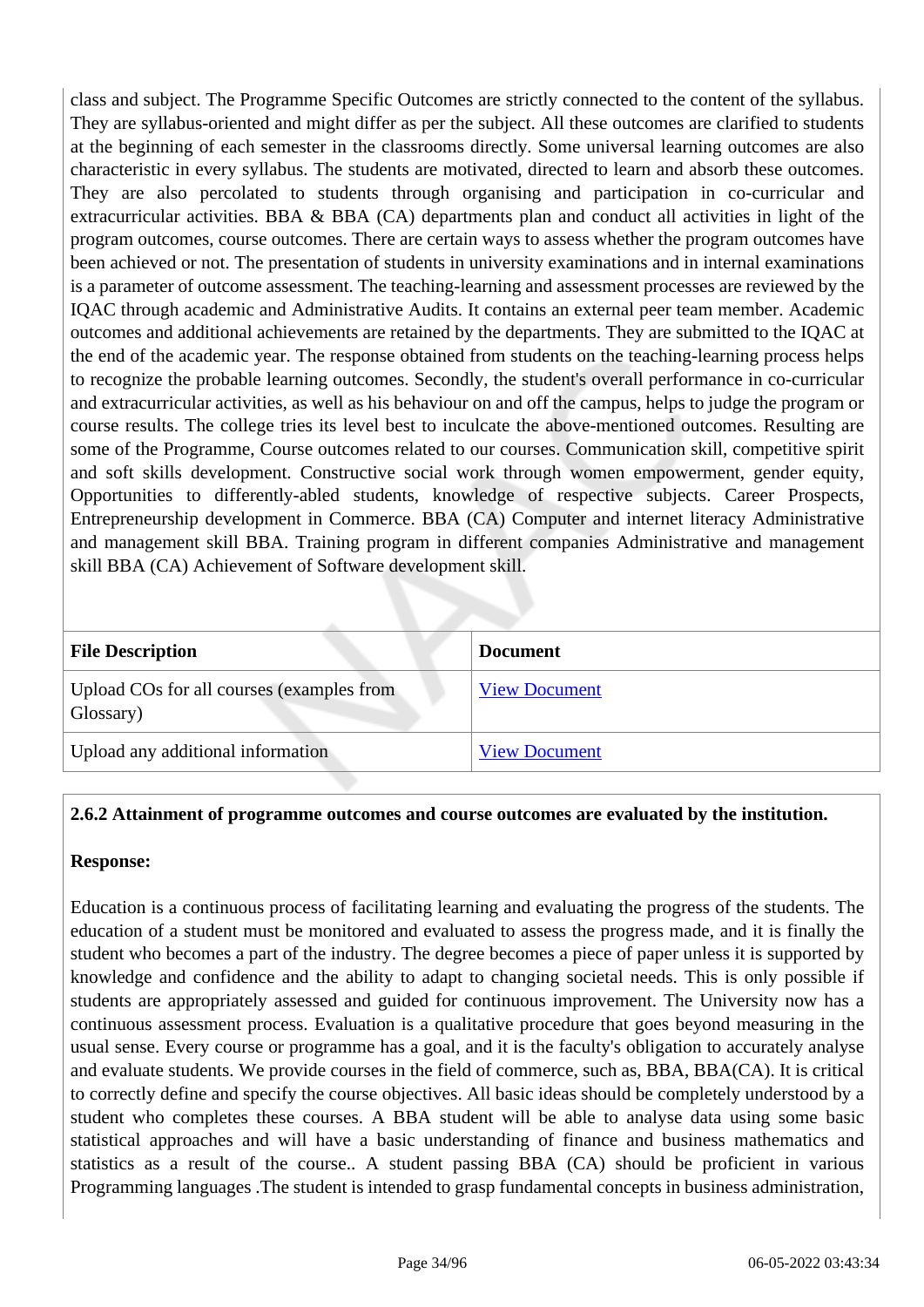as well as examine how various management principles work and improve managerial talents among students. This kind of learning course is designed to enable the learner to identify, develop, and apply detailed analytical and creative problem-solving skills. It ensures to provide a comprehensive platform for career development, innovation, and further study for the student. Students are involved in a variety of activities, such as seminars, group discussions, industrial visits, and projects to stimulate the minds and get them out of their comfort zones. We enjoy a very good relationship with our students. They are working in many excellent organizations today. Alumni success in the corporate world is a proud moment for us.

| <b>File Description</b>               | <b>Document</b>      |  |
|---------------------------------------|----------------------|--|
| Upload any additional information     | <b>View Document</b> |  |
| Paste link for Additional information | <b>View Document</b> |  |

### **2.6.3 Average pass percentage of Students during last five years**

**Response:** 86.97

2.6.3.1 **Total number of final year students who passed the university examination year-wise during the last five years**

| 2020-21 | 2019-20 | 2018-19 | 2017-18 | 2016-17      |
|---------|---------|---------|---------|--------------|
| 85      | 79      | 76      | 50      | $\cap$<br>رے |

## 2.6.3.2 **Total number of final year students who appeared for the university examination year-wise during the last five years**

| 2020-21 | 2019-20 | 2018-19 | 2017-18                       | 2016-17      |
|---------|---------|---------|-------------------------------|--------------|
| 88      | $\pi$   | 94      | $\overline{\phantom{a}}$<br>◡ | $\sim$<br>JJ |

| <b>File Description</b>                 | <b>Document</b>      |
|-----------------------------------------|----------------------|
| Upload any additional information       | <b>View Document</b> |
| Institutional data in prescribed format | <b>View Document</b> |

### **2.7 Student Satisfaction Survey**

**2.7.1 Online student satisfaction survey regarding teaching learning process**

**Response:** 3.35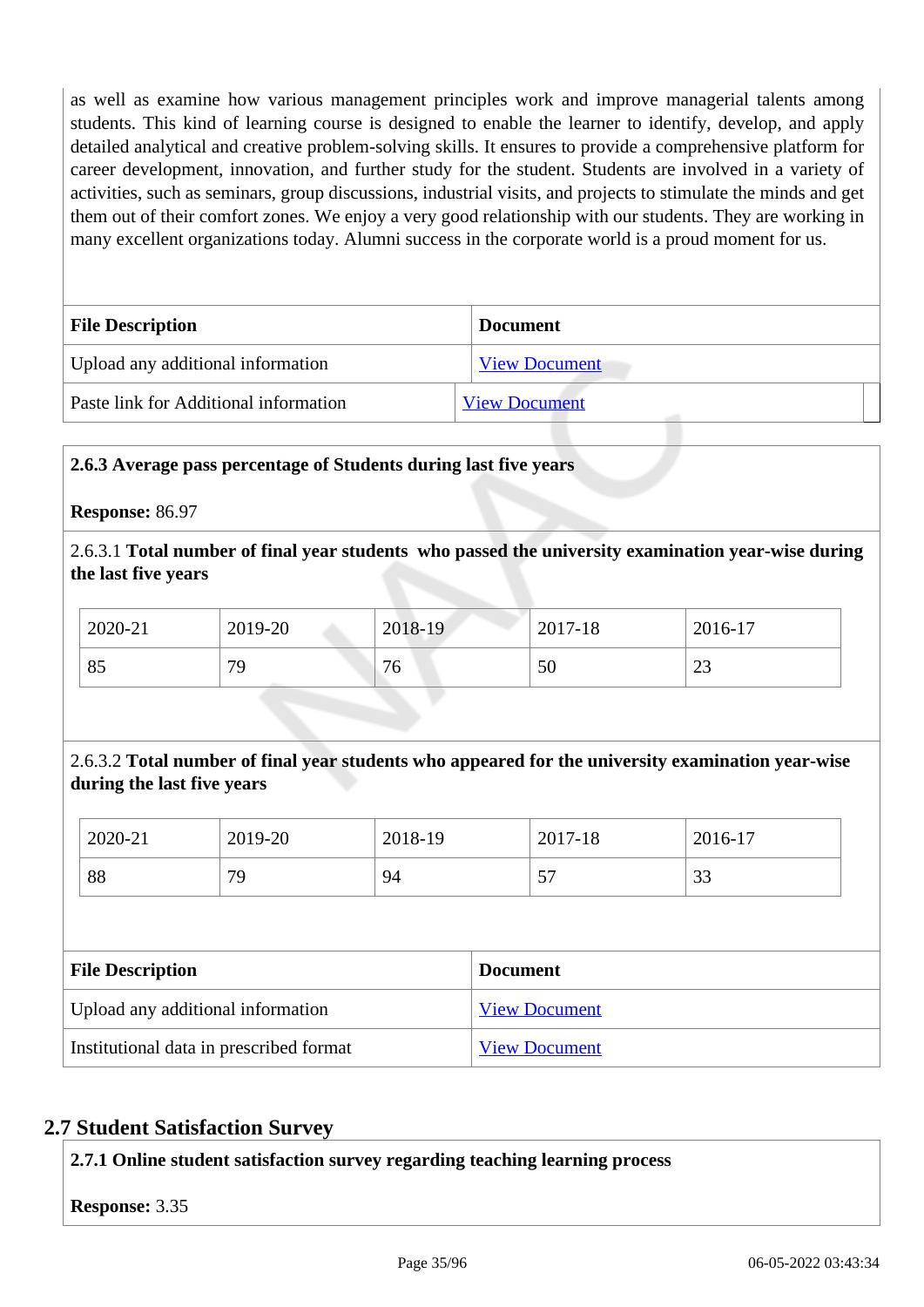| <b>File Description</b>                                               | <b>Document</b>      |
|-----------------------------------------------------------------------|----------------------|
| Upload database of all currently enrolled students<br>(Data Template) | <b>View Document</b> |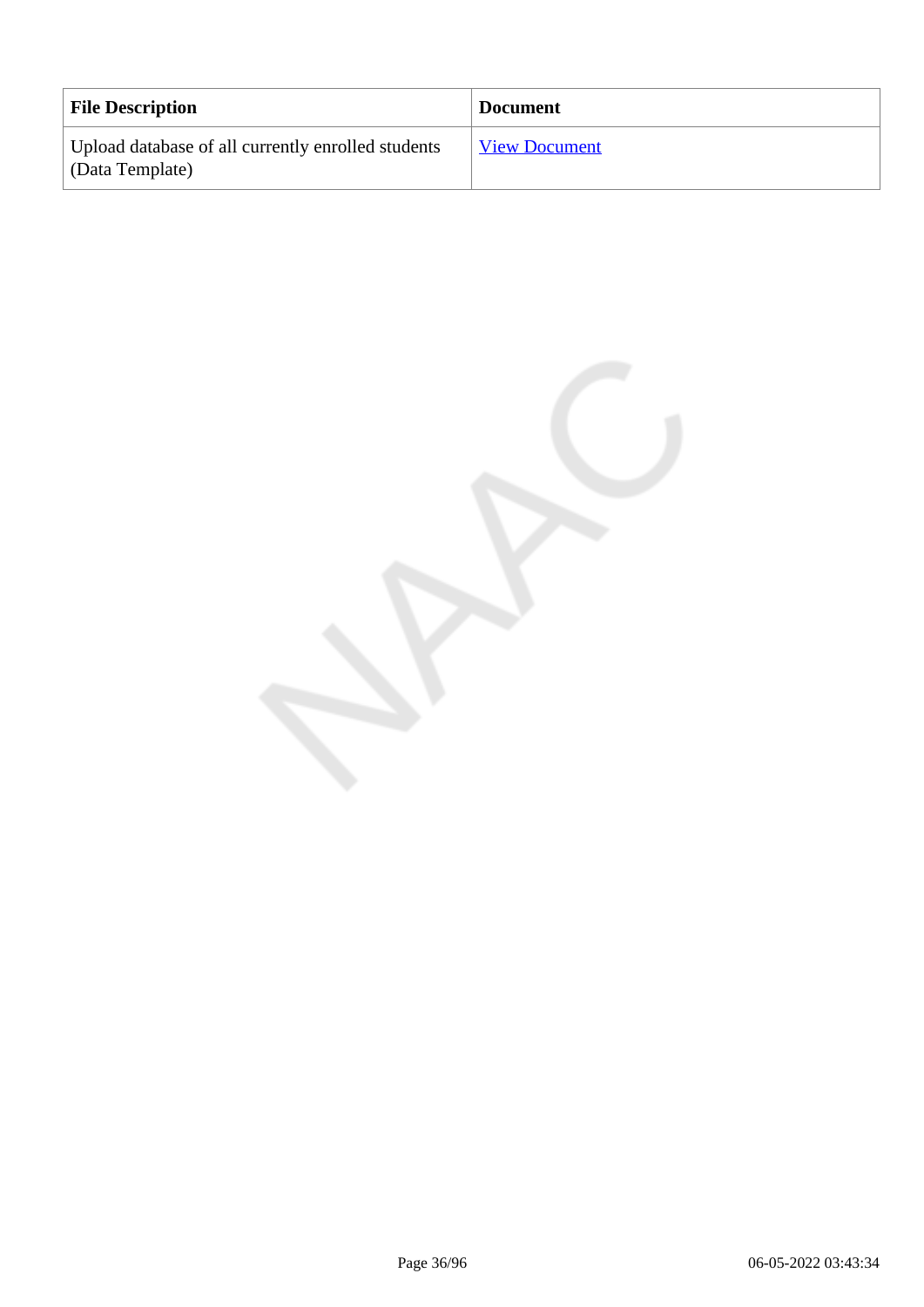# **3.1 Resource Mobilization for Research**

 **3.1.1 Grants received from Government and non-governmental agencies for research projects / endowments in the institution during the last five years (INR in Lakhs)** 

#### **Response:** 0.9

3.1.1.1 **Total Grants from Government and non-governmental agencies for research projects / endowments in the institution during the last five years (INR in Lakhs)**

| $2020 - 21$ | 2019-20 | 2018-19 | $2017 - 18$ | 2016-17 |
|-------------|---------|---------|-------------|---------|
|             |         | ν       | 0.90        |         |

| <b>File Description</b>                 | <b>Document</b>      |
|-----------------------------------------|----------------------|
| Institutional data in prescribed format | <b>View Document</b> |
| Any additional information              | <b>View Document</b> |

# **3.1.2 Percentage of departments having Research projects funded by government and non government agencies during the last five years**

#### **Response:** 20

3.1.2.1 **Number of departments having Research projects funded by government and nongovernment agencies during the last five years**

| 2020-21 | 2019-20 | 2018-19 | 2017-18 | 2016-17 |
|---------|---------|---------|---------|---------|
|         | v       | ν       |         | υ       |

#### 3.1.2.2 **Number of departments offering academic programes**

| $12020 - 21$<br>2019-20<br>2018-19<br>2017-18 | 2016-17 |
|-----------------------------------------------|---------|
|                                               |         |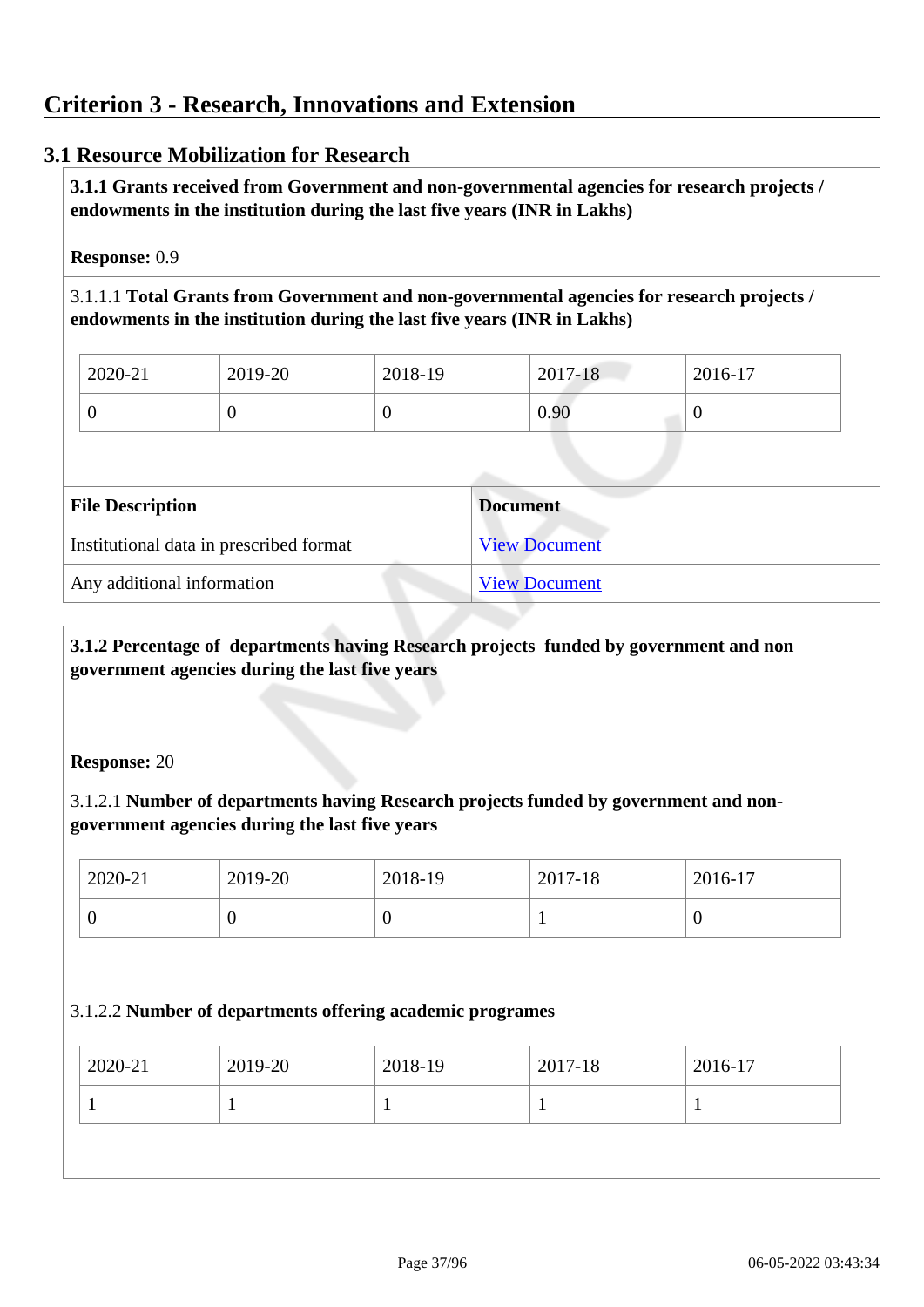| <b>File Description</b>                 | <b>Document</b>      |
|-----------------------------------------|----------------------|
| Institutional data in prescribed format | <b>View Document</b> |

 **3.1.3 Number of Seminars/conferences/workshops conducted by the institution during the last five years**

#### **Response:** 2

3.1.3.1 **Total number of Seminars/conferences/workshops conducted by the institution year-wise during last five years** 

| 2020-21 | 2019-20 | 2018-19 | 2017-18 | 2016-17 |
|---------|---------|---------|---------|---------|
|         |         |         |         |         |

| <b>File Description</b>                 | <b>Document</b>      |
|-----------------------------------------|----------------------|
| Report of the event                     | <b>View Document</b> |
| Institutional data in prescribed format | <b>View Document</b> |

# **3.2 Research Publications and Awards**

 **3.2.1 Number of papers published per teacher in the Journals notified on UGC website during the last five years** 

**Response:** 0.23

3.2.1.1 **Number of research papers in the Journals notified on UGC website during the last five years.**

| $\theta$<br>U<br>υ<br>U<br>∽ |  |
|------------------------------|--|

| <b>File Description</b>                 | <b>Document</b>      |
|-----------------------------------------|----------------------|
| Institutional data in prescribed format | <b>View Document</b> |
| Any additional information              | <b>View Document</b> |

 **3.2.2 Number of books and chapters in edited volumes/books published and papers published in national/ international conference proceedings per teacher during last five years**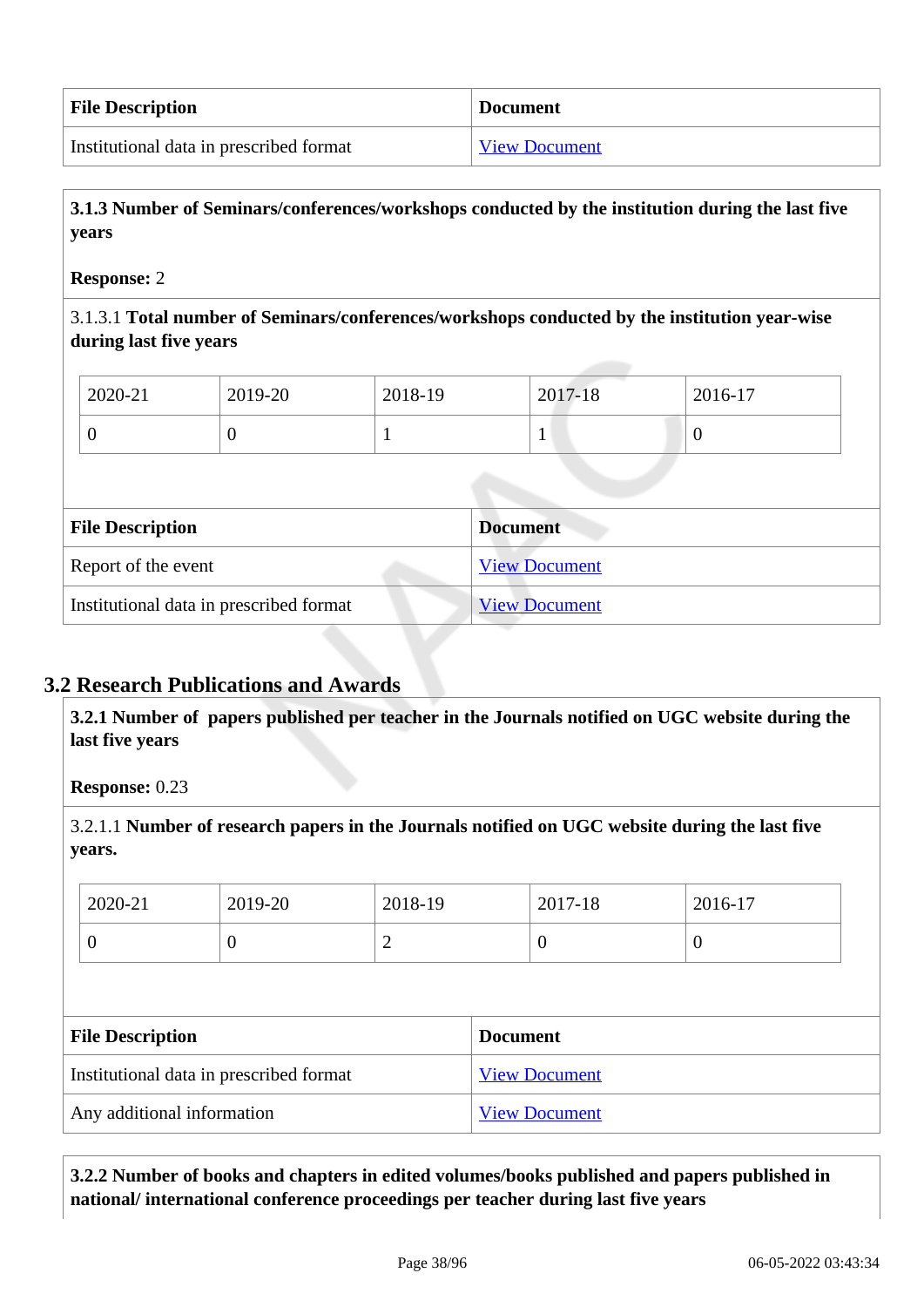# **Response:** 0.7

# 3.2.2.1 **Total number of books and chapters in edited volumes/books published and papers in national/ international conference proceedings year-wise during last five years** 2020-21 2019-20 2018-19 2017-18 2016-17  $\begin{array}{|c|c|c|c|c|}\n\hline\n1 & 0 & 2 & 0 \\
\hline\n\end{array}$ **File Description Document** Institutional data in prescribed format View Document Any additional information View Document

# **3.3 Extension Activities**

 **3.3.1 Extension activities are carried out in the neighborhood community, sensitizing students to social issues, for their holistic development, and impact thereof during the last five years.**

# **Response:**

ISB&M College of Commerce has approved NSS unit of Savitribai Phule Pune University, which takes the responsibility of community based activities. NSS unit organizes different programs related to social issues such as Tree Plantation, Swacch Bharat, Cleanliness drive, Blood Donation Camp, etc. Organizing such events creates awareness about the social responsibility.

Institutes organizes awareness programs on environmental awareness, cleanliness, tree plantation in college campus. NSS unit has organized guest talks on different occasions.

For holistic development of the students- Visits, sports, camps, cultural and different events are organized, and for development of students, they are made to visit the neighborhood where they will come across techno-societal issues.

Mentoring and Counseling also contains motivational sessions by social workers.

To ensure social awareness NSS has adopted "Andgaon Village" where annual residential camp is organized.

Sport events are organized for youth in neighbourhood. Sensitize students towards social issues and holistic development. These include Joining hands with Local Governance. Blood donation camps, environmental conservation awareness programs are conducted.

Institute follows a mechanism for student's involvement in various social activities which promotes the roles and responsiblities of good citizen. Institute receives an activity calendar from SPPU University for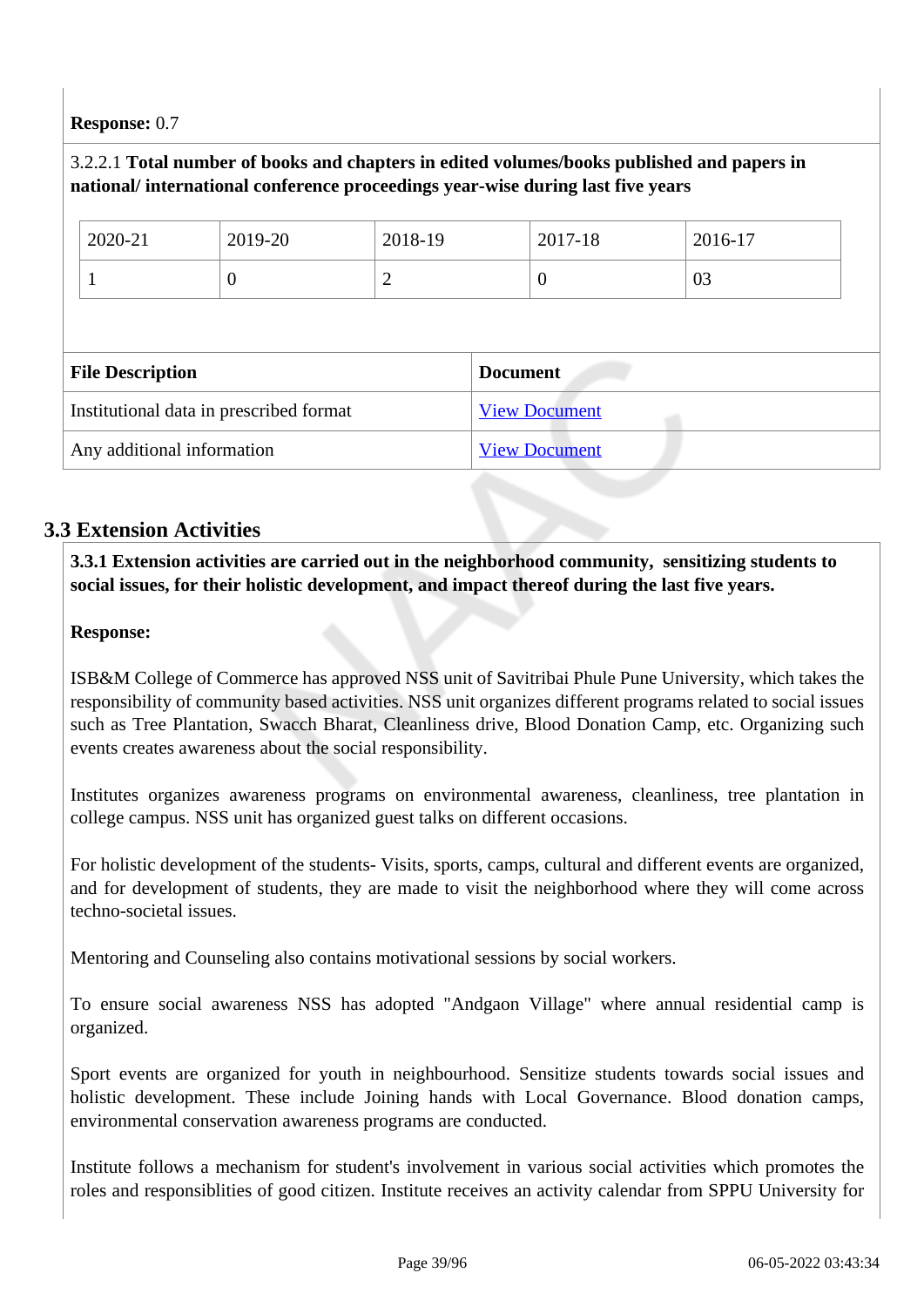yearly activities on NSS platform. Students are enrolled to NSS unit through Guardian Faculty Member (GFM) and departmental faculty representatives. The spirit of voluntary work through sustained community interaction and link between campus and community is enthralled amongst students, which reflects in their holistic development through community service. Students and staff volunteers have contributed in the field of mass literacy, environment preservation, health education, disaster management, food for the homeless, communal and social harmony in past years.

Various activities that have contributed towards patriotism, national services are briefed below with their impact:

1.Tree plantation.

2. Yoga Day Celebration Physical Development: Students are made benefits of YOGA and exercise sessions the experts.

3. Blood Donation Camp help students emotionally involved in social issues.

4. Independence Day and Republic Day Celebration Moral Development: Qualities like righteousness are imbibed in students.

 **3.3.2 Number of awards and recognitions received for extension activities from government/ government recognised bodies during the last five years**

**Response:** 3

3.3.2.1 **Total number of awards and recognition received for extension activities from Government/ Government recognised bodies year-wise during the last five years.**

| 2020-21 | 2019-20 | 2018-19 | 2017-18        | 2016-17 |
|---------|---------|---------|----------------|---------|
|         | -       |         | $\overline{0}$ | ◡       |

| <b>File Description</b>                 | <b>Document</b>      |
|-----------------------------------------|----------------------|
| Institutional data in prescribed format | <b>View Document</b> |
| Any additional information              | <b>View Document</b> |

 **3.3.3 Number of extension and outreach programs conducted by the institution through NSS/NCC, Government and Government recognised bodies during the last five years**

**Response:** 1

3.3.3.1 **Number of extension and outreach programs conducted by the institution through NSS/NCC, Government and Government recognised bodies during the last five years**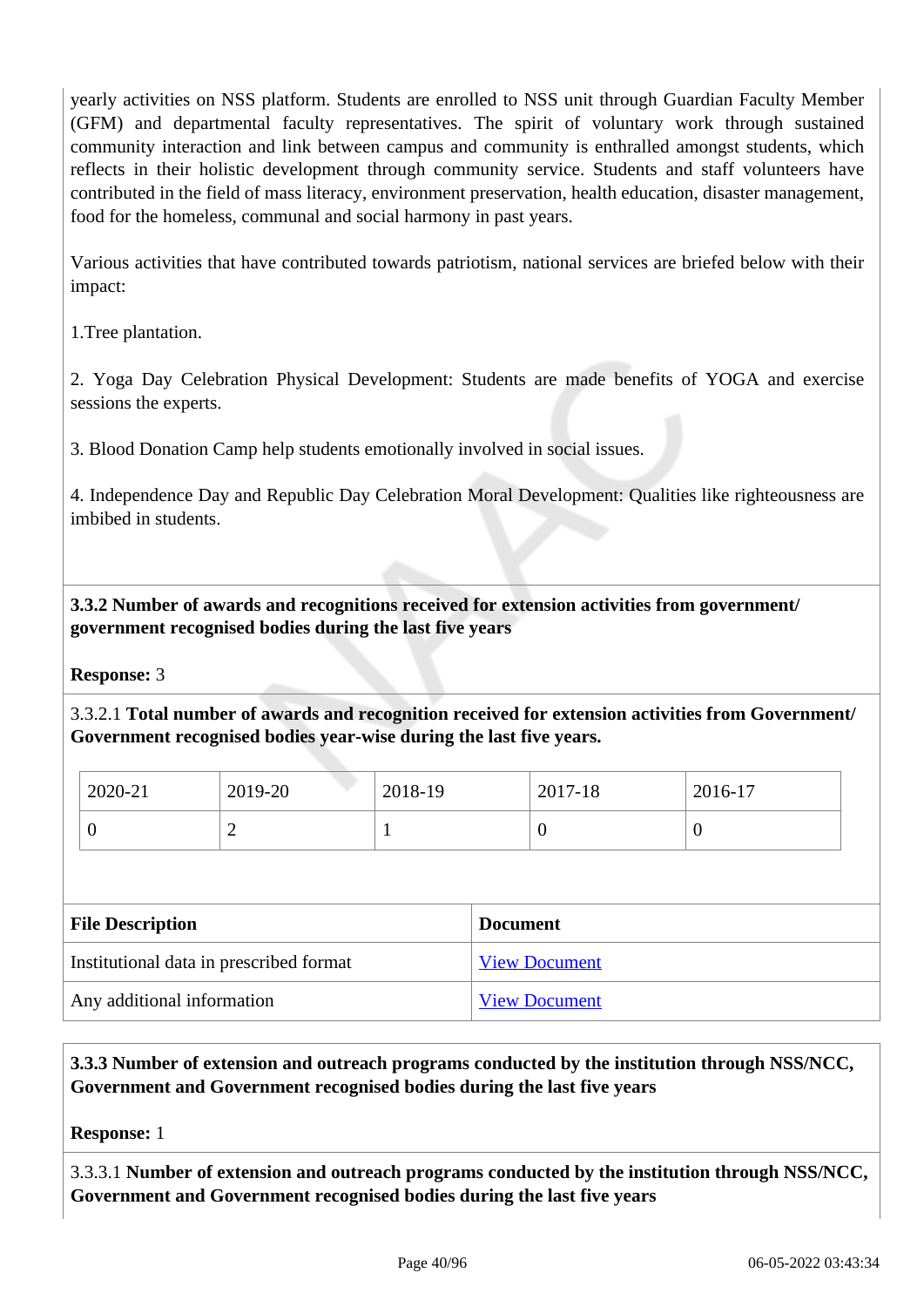| 2020-21                                 | 2019-20  | 2018-19              | 2017-18         | 2016-17  |  |  |
|-----------------------------------------|----------|----------------------|-----------------|----------|--|--|
| $\overline{0}$                          | $\theta$ | $\theta$             |                 | $\theta$ |  |  |
|                                         |          |                      |                 |          |  |  |
| <b>File Description</b>                 |          |                      | <b>Document</b> |          |  |  |
| Institutional data in prescribed format |          | <b>View Document</b> |                 |          |  |  |
| Any additional information              |          | <b>View Document</b> |                 |          |  |  |

 **3.3.4 Average percentage of students participating in extension activities at 3.3.3. above during last five years**

**Response:** 0

3.3.4.1 **Total number of Students participating in extension activities conducted in collaboration with industry, community and Non- Government Organizations through NSS/ NCC/ Red Cross/ YRC etc., year-wise during last five years**

| 2020-21 | 2019-20 | 2018-19 | $2017 - 18$ | 2016-17 |
|---------|---------|---------|-------------|---------|
|         |         | ν       | ◡           |         |

| <b>File Description</b>                 | <b>Document</b>      |
|-----------------------------------------|----------------------|
| Report of the event                     | <b>View Document</b> |
| Institutional data in prescribed format | <b>View Document</b> |

# **3.4 Collaboration**

 **3.4.1 The Institution has several collaborations/linkages for Faculty exchange, Student exchange, Internship, Field trip, On-job training, research etc during the last five years** 

**Response:** 3

3.4.1.1 **Number of linkages for faculty exchange, student exchange, internship, field trip, on-job training, research etc year-wise during the last five years**

| 2020-21 | 2019-20 | 2018-19 | 2017-18 | 2016-17 |
|---------|---------|---------|---------|---------|
|         | ∸       | ν       | U       |         |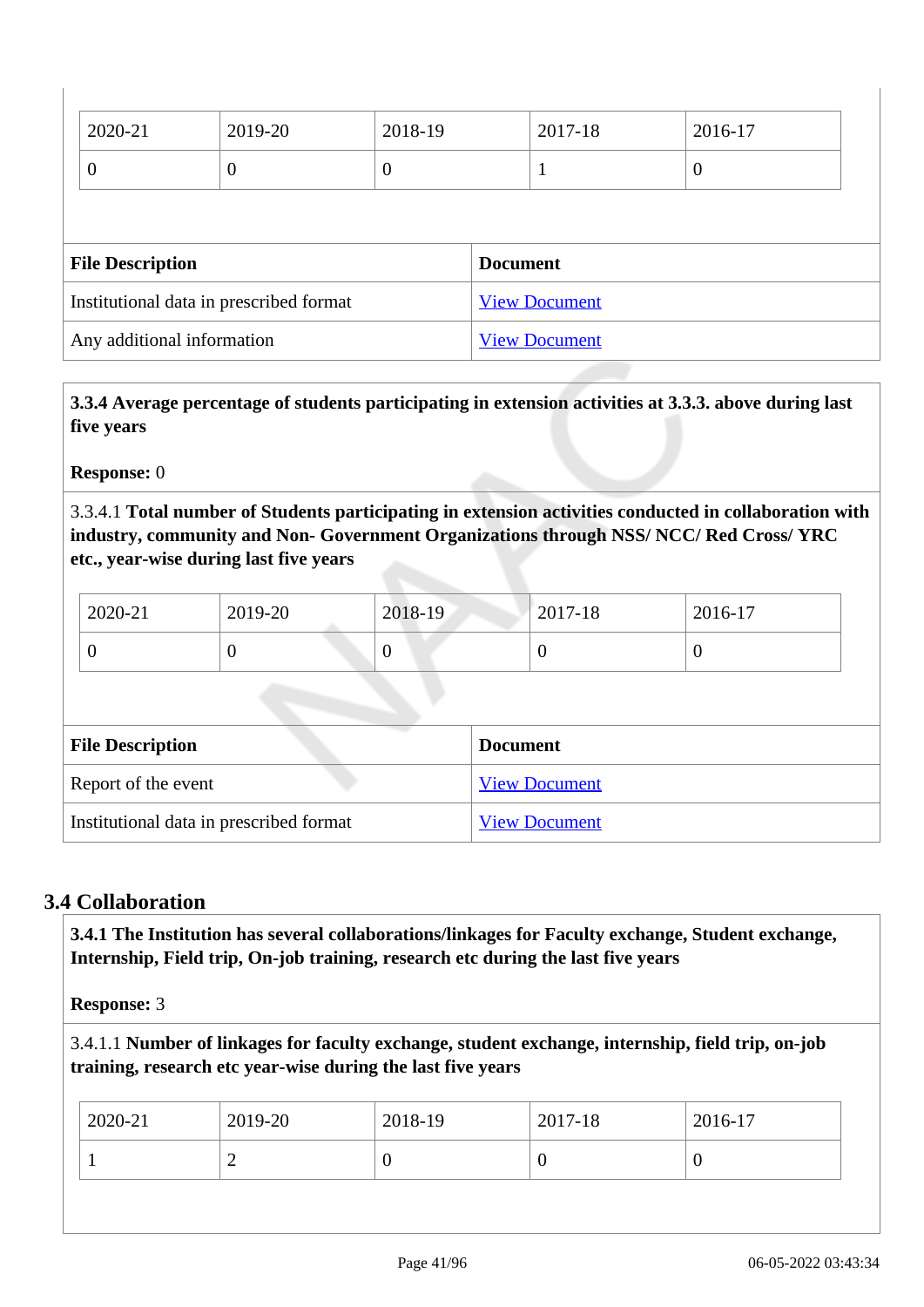| <b>File Description</b>                 | <b>Document</b>      |
|-----------------------------------------|----------------------|
| Institutional data in prescribed format | <b>View Document</b> |
| Any additional information              | <b>View Document</b> |

# **3.4.2 Number of functional MoUs with national and international institutions, universities, industries, corporate houses etc. during the last five years**

**Response:** 0

3.4.2.1 **Number of functional MoUs with Institutions of national, international importance, other universities, industries, corporate houses etc. year-wise during the last five years**

| 2020-21                           | 2019-20 | 2018-19  |                 | 2017-18              | 2016-17  |  |
|-----------------------------------|---------|----------|-----------------|----------------------|----------|--|
| $\overline{0}$                    | 0       | $\theta$ |                 | $\overline{0}$       | $\theta$ |  |
|                                   |         |          |                 |                      |          |  |
|                                   |         |          |                 |                      |          |  |
|                                   |         |          |                 |                      |          |  |
| <b>File Description</b>           |         |          | <b>Document</b> |                      |          |  |
| Upload any additional information |         |          |                 | <b>View Document</b> |          |  |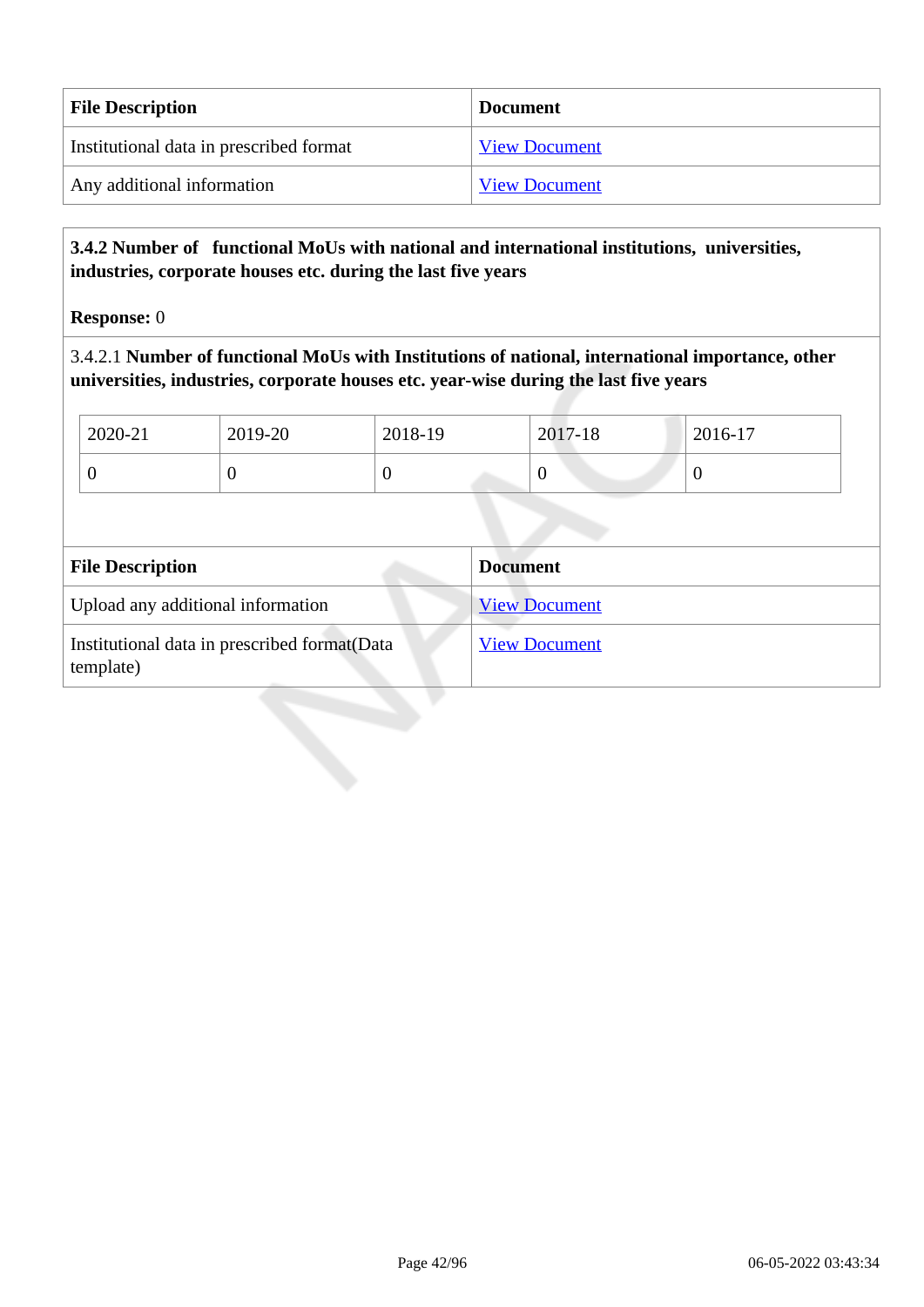# **4.1 Physical Facilities**

 **4.1.1 The Institution has adequate infrastructure and physical facilities for teaching- learning. viz., classrooms, laboratories, computing equipment etc.** 

# **Response:**

International School of Business and Media (ISB&M), College of Commerce, is situated on a lush green, calm and serene location having around thirteen-acre campus in Nande, Pune. It has an adequate student development centric infrastructure facility for curricular, co-curricular and extra-curricular activities to address all requirements of faculty, staff and students.

Peoples Empowerment Group, Parent Body, has created a huge infrastructure such as fully air-conditioned central auditorium, a seminar hall and a conference room with video conferencing facility.

The academic block is well equipped with classrooms, tutorial rooms, examination room, IT lab and library. In order to provide effective inputs, the classrooms are equipped with desktops, projectors, LAN and Mic, webcams, headphone and LCD screen. The college has eight ergonomically designed, wellfurnished, well-ventilated classrooms. All classrooms are connected through Wi-Fi for Internet access, LCD projectors, wide screens, audio-video systems, collar mikes, hand mikes and cordless mikes are provided for effective classroom teaching. There is an ultra modern smart classroom.

The institute's administrative block consisted of the principal cabin, faculty cabin, administrative office, storeroom, accounts section, conference room, girls' common room**,** doctor's and sick room. The institute also provides IQAC and cultural cell, training and placement cell, sports cell, NSS cabin, alumni cabin, students' council room. The institute has seven fully air-conditioned, well-furnished faculty cabins and individual personal computers for every faculty member. In each building, ISB&M has a facility of CCTV cameras. The campus is fully Wi-Fi with bandwidth of 130 MBPS, also provides digital payment, biometric attendance for staff and faculties. The institute has a huge amphitheater, volleyball ground, basketball ground, indoor games hall, fully functional gymnasium and a swimming pool. There is a Xerox and reprography room for faculty and students.

ISB&M contains a spacious fully air-conditioned and automated library well equipped with computers, scanners, laser printers, power backup, CCTV cameras and biometric attendance device. It includes 18,465 textbooks, literatures, course books, e-learning resources; research collections include journals, magazines, e-journals which is open 24\*7. Institute has a subscription of EBSCO: Management Collection+ and J-Gate. Ten systems are provided to browse e-resources under multimedia facilities. The institute has one language lab.

Transport and medical facilities are provided to staff. The institute has a facility of mess and canteen, which provides hygienically prepared food at subsidized rate.

 The building is also equipped with a ramp, wheelchair, lift and spacious washrooms for differently abled. There are five generator back-ups of 142 KVA, 62.5KVA, 25KVA, 25KVA and 10KVA and firefighting system, rain water-harvesting system, water treatment plant and solar water heater.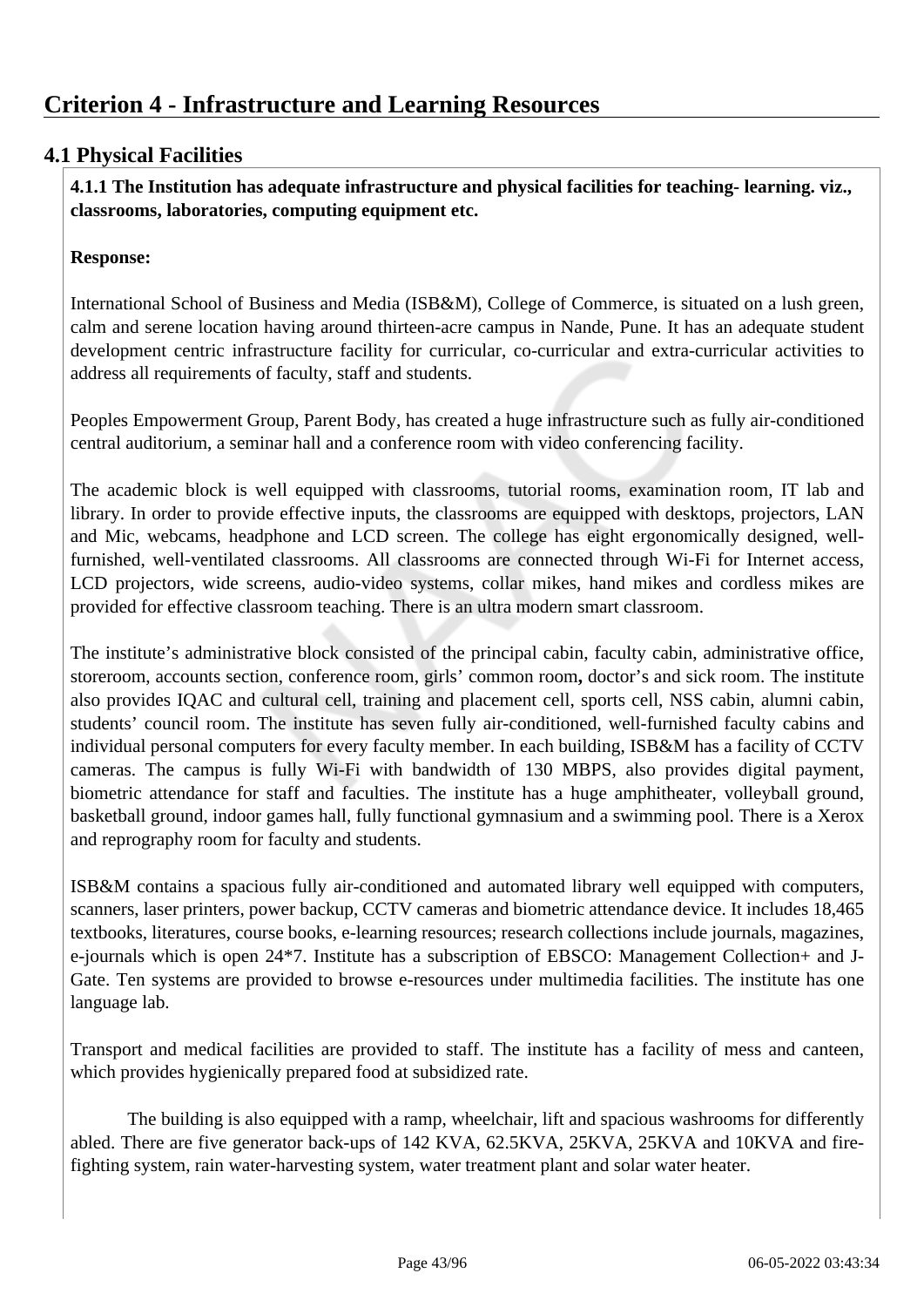ISB&M has well equipped hostels with table, chair, bed, cupboard and a private balcony in each room also equipped with Wi-Fi coverage, multiple washrooms, RO purifiers and washing machines. There are two hostels inside the campus; one for the boys and the other for girls. For security purposes, the hostels are under CCTV surveillance.

| <b>File Description</b>           | <b>Document</b> |
|-----------------------------------|-----------------|
| Upload any additional information | View Document   |

## **4.1.2 The Institution has adequate facilities for cultural activities, sports, games (indoor, outdoor), gymnasium, yoga centre etc.**

# **Response:**

The institute offers resourceful infrastructure for cultural activities, indoor sports as well as outdoor sports, fully functional gymnasium and a yoga centre for holistic development of the students.

# **Cultural Activities:**

Cultural activities instill communication skills, etiquettes, confidence building and sense of responsibility, time management and overall personality development. These include Music, Dance, Fine Arts, Skit, Drama, Street Play, Fashion Show, Poetry, Stand-up Comedy and Literary events. The ISB&M College of Commerce has required infrastructure to promote extra-curricular activities. The institution conducts its annual fest Minerva since 2012. The students also conduct and participate in institute's foundation day Forza on 23rd July every year, institute's cultural fest Crescendo and other inter-collegiate fests. Various festivals and activities like Dahi Handi, Dandiya Night, Holi, Independence Day, Republic Day, Teachers Day, Freshers' Party, and Farewell Party are also celebrated in the college. The students not only participated, they also won many prizes at inter-collegiate, university and state-level. Recreational room is provided to them for their practice. Institute funds students' participation fees and other expenses and the institute also provides their transportation. The cultural events are conducted in the fully air-conditioned esthetically beautiful auditorium. Our students work in the organizing committee of these cultural events. The auditorium, amphitheater and recreational room provide vibrant space for various competitions, fairs, cultural activities like skit, drama, street plays and art and photography competitions.

# **Sports Activities:**

The institution emphasizes on all-round development of a student hence it takes special interest in providing facilities for co-curricular and extra-curricular activities.

The college has substantial infrastructure for sports activities. The college caters to indoor gaming, where students can play chess, carom, badminton and table tennis. The institute has an open small ground for Cricket, Volleyball ground and Basketball ground Swimming Pool.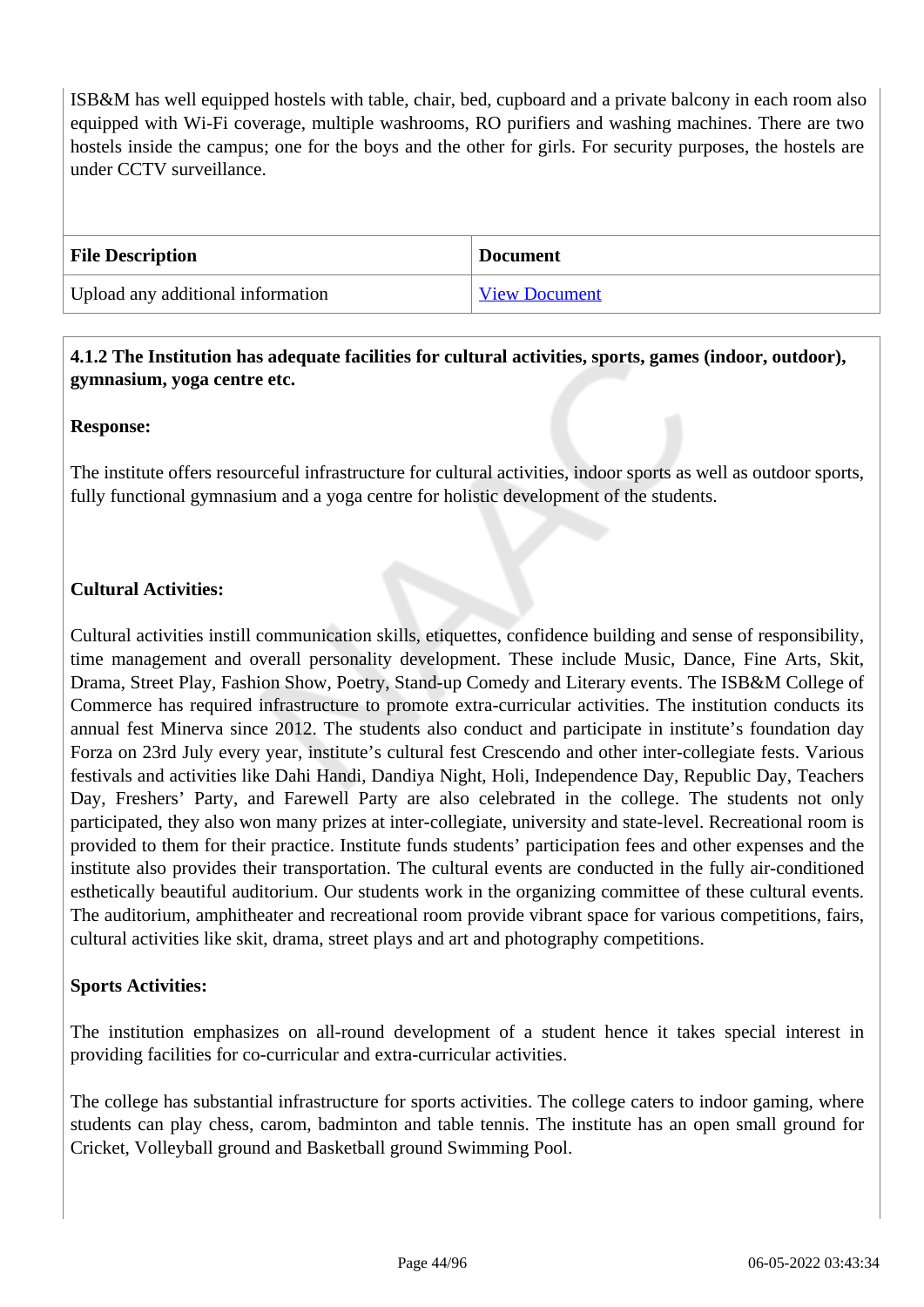The College organizes "Arena" Sports event annually from 2018 onwards. Our parent organization organizes the annual sport event like **RunBhoomi, Kurushetra and Aaghaaz.** The institute also encourages students to participate in various college, zonal, state and national level sports competitions. Our students have participated in various games and sports events and won many prizes.

#### **Gymnasium:**

The institute has provided state of the art gymnasium facility for students at 89.78 Sq Meter. The gymnasium is equipped with weightlifting equipment and it is an ideal place for the interested students.

#### **Yoga Centre:**

The institute promotes yoga for grooming mental and physical health. Yoga experts are invited to guide the students and staff. "International Yoga Day" is organized in the institute to increase awareness amongst the students. Institute has a yoga centre of area 82.39 Sq Meter.

#### **Area-wise Details of Sports Grounds:**

| S.No.                             | <b>Name of the Facility</b>                       | Area is Sqm          |  |
|-----------------------------------|---------------------------------------------------|----------------------|--|
|                                   | <b>Outdoor Sports:</b>                            | 3500                 |  |
|                                   | <b>Indoor Games</b><br>Table Tennis, Carom, Chess | 66                   |  |
| <b>File Description</b>           |                                                   | <b>Document</b>      |  |
| Upload any additional information |                                                   | <b>View Document</b> |  |

# **4.1.3 Percentage of classrooms and seminar halls with ICT- enabled facilities such as smart class, LMS, etc.** *(Data for the latest completed academic year)*

**Response:** 100

#### 4.1.3.1 **Number of classrooms and seminar halls with ICT facilities**

Response: 9

| <b>File Description</b>                                    | <b>Document</b>      |
|------------------------------------------------------------|----------------------|
| Upload any additional information                          | <b>View Document</b> |
| Institutional data in prescribed format (Data<br>template) | <b>View Document</b> |

# **4.1.4 Average percentage of expenditure, excluding salary for infrastructure augmentation during last five years(INR in Lakhs)**

**Response:** 11.94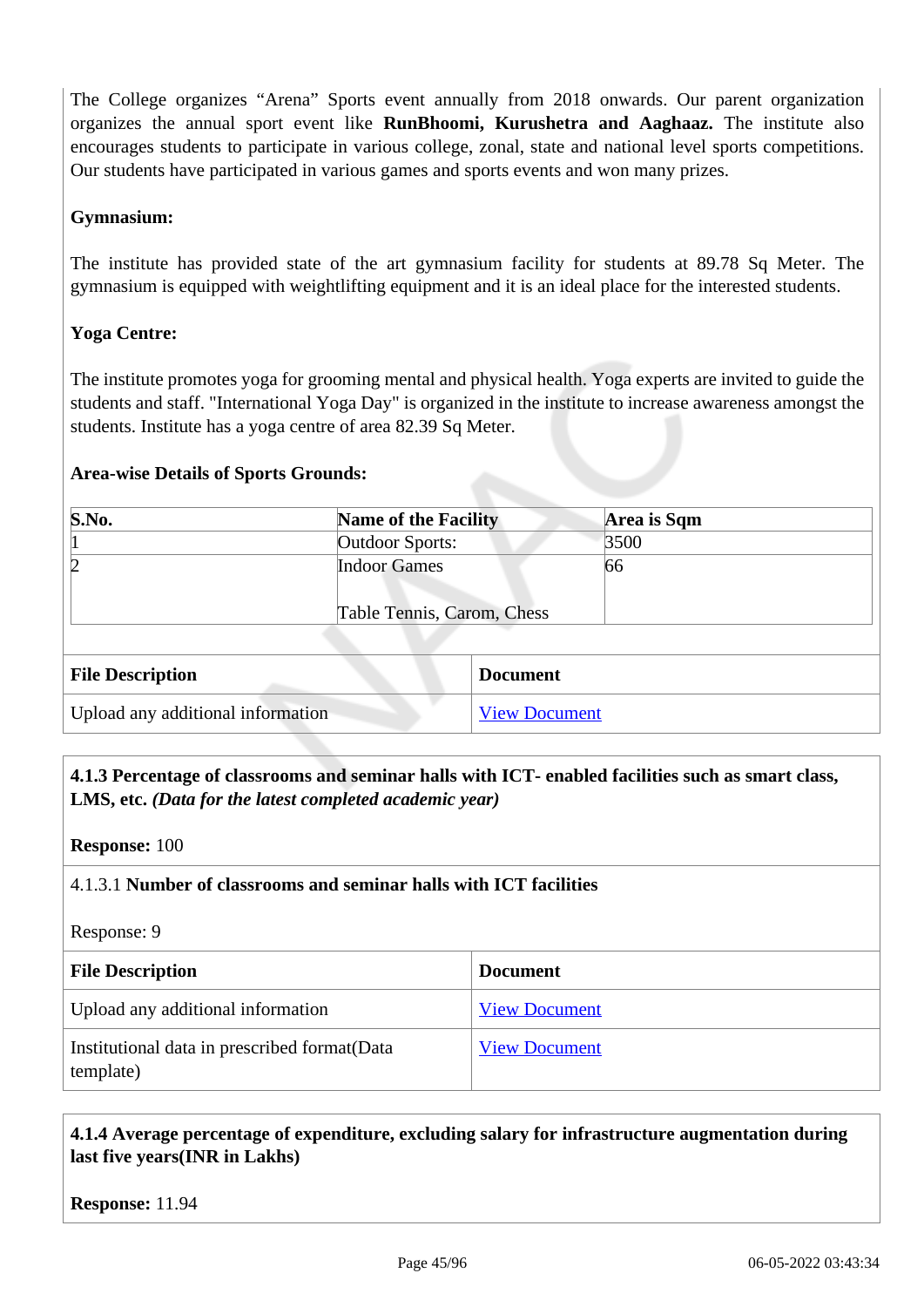# 4.1.4.1 **Expenditure for infrastructure augmentation, excluding salary year-wise during last five years (INR in lakhs)**

|                                       | 2020-21                 | 2019-20          | 2018-19        |                      | 2017-18 | 2016-17  |
|---------------------------------------|-------------------------|------------------|----------------|----------------------|---------|----------|
| $\overline{0}$                        |                         | $\boldsymbol{0}$ | $\overline{0}$ |                      | 56.67   | $\theta$ |
|                                       |                         |                  |                |                      |         |          |
|                                       | <b>File Description</b> |                  |                | <b>Document</b>      |         |          |
| Upload audited utilization statements |                         |                  |                | <b>View Document</b> |         |          |
|                                       |                         |                  |                |                      |         |          |

# **4.2 Library as a Learning Resource**

#### **4.2.1 Library is automated using Integrated Library Management System (ILMS)**

#### **Response:**

Library uses user-friendly and fully automated "Autolib Management Software". This software provides Library has subscribed to various databases for online access to journals and research papers.

- **Library Webpage**: Library has a separate tab on institute's website. Links to web OPAC and electronic resources are given on the web page.
- **Remote access to e-publication:** Remote Access is also available to e-publication through Web-OPAC, EBSCO, J-Gate and e-journals from Publishing India.

The digital library has ten systems with Internet facility. Library organizes orientation programs for creating awareness among students regarding library collection and services. In addition to this, the library has subscribed to three e-journals through the Publishing India. The library displays library statistics and newly added books and journals. Library has a reading hall with spacious and comfortable seating area. It is also equipped with e-resource subscription and Internet facility for students.

# **Library Holdings:**

| Sr. No. Type   |                                 | <b>Sub-Type</b> | <b>Total Books</b> | <b>Titles</b> |
|----------------|---------------------------------|-----------------|--------------------|---------------|
|                | Print Books                     | Undergraduate   | 2669,              | 1011,         |
|                |                                 | (College)<br>οf |                    |               |
|                |                                 | Commerce        | and $2676$         | 585           |
|                |                                 | School<br>of    |                    |               |
|                |                                 | Technology)     |                    |               |
|                |                                 | Postgraduate    | 13120              | 9846          |
| $\overline{2}$ | Electronics<br>(e-books)<br>and | e-e-books       | 991                | 384           |
| $\beta$        | journal)                        | e-journal       | 03                 | 1123          |
| 4              | Encyclopedias                   |                 | 14                 | 11            |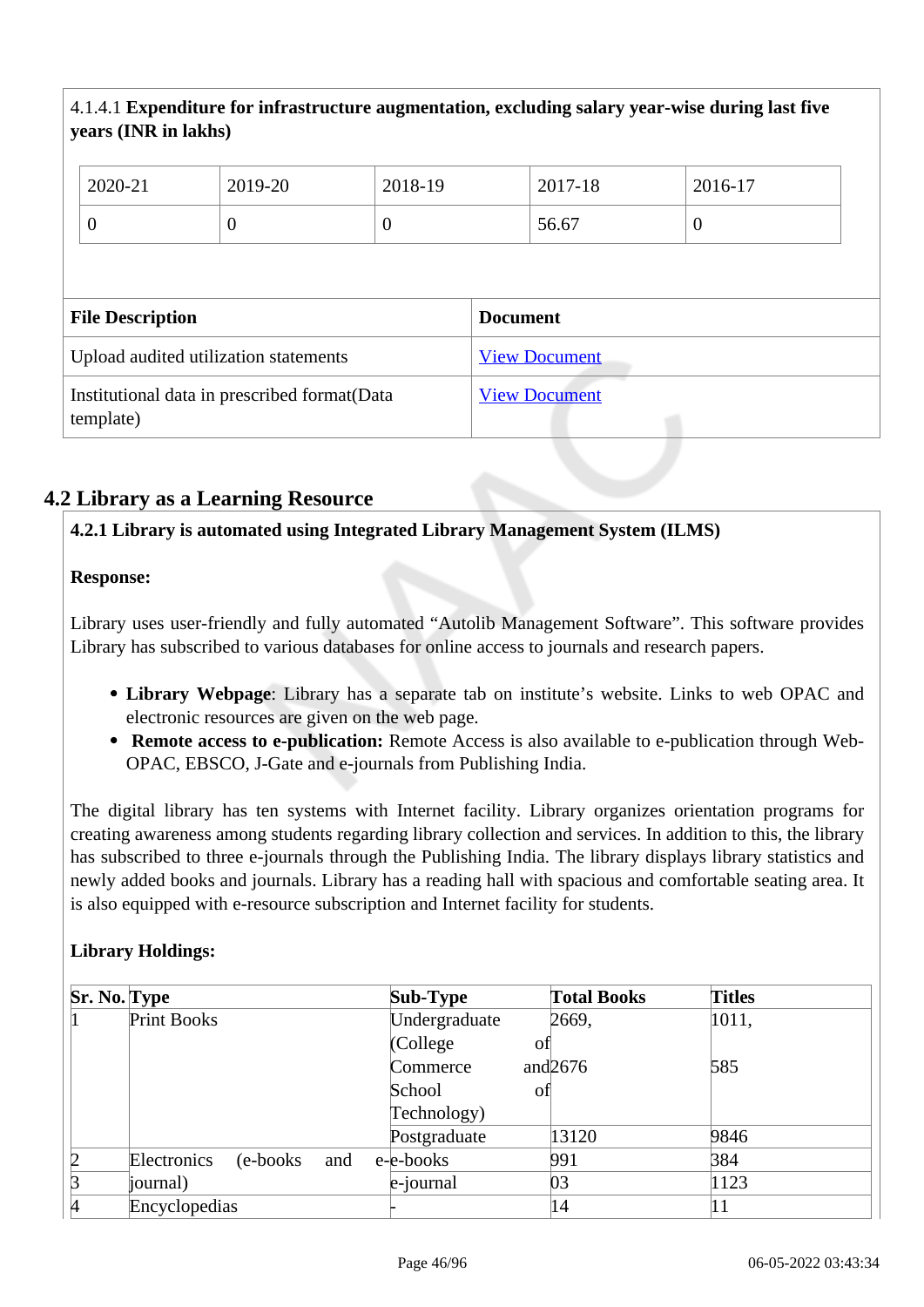| <b>Magazines Printed Subscription</b> |  |  |
|---------------------------------------|--|--|
|                                       |  |  |
| <b>Print Journals</b>                 |  |  |

#### **Working Hours:**

| <b>Days</b>      | Time<br>09:00 AM to 07:00AM |  |
|------------------|-----------------------------|--|
| Monday to Friday |                             |  |
| Saturday         | 09:00 AM to 03:00 AM        |  |
| Sunday           | $11:00$ AM to 08:00PM       |  |

| <b>File Description</b>           | <b>Document</b>      |
|-----------------------------------|----------------------|
| Upload any additional information | <b>View Document</b> |

# **4.2.2 The institution has subscription for the following e-resources**

**1.e-journals 2.e-ShodhSindhu 3.Shodhganga Membership 4.e-books 5.Databases 6.Remote access to e-resources**

#### **Response:** A. Any 4 or more of the above

| <b>File Description</b>                                    | <b>Document</b>      |
|------------------------------------------------------------|----------------------|
| Upload any additional information                          | <b>View Document</b> |
| Institutional data in prescribed format (Data<br>template) | <b>View Document</b> |

#### **4.2.3 Average annual expenditure for purchase of books/e-books and subscription to journals/ejournals during the last five years (INR in Lakhs)**

**Response:** 0.18

# 4.2.3.1 **Annual expenditure of purchase of books/e-books and subscription to journals/e- journals year wise during last five years (INR in Lakhs)**

| $2020 - 21$ | 2019-20 | 2018-19 | 2017-18 | 2016-17 |
|-------------|---------|---------|---------|---------|
| 0.05        | 0.17    | 0.23    | 0.38    | 0.079   |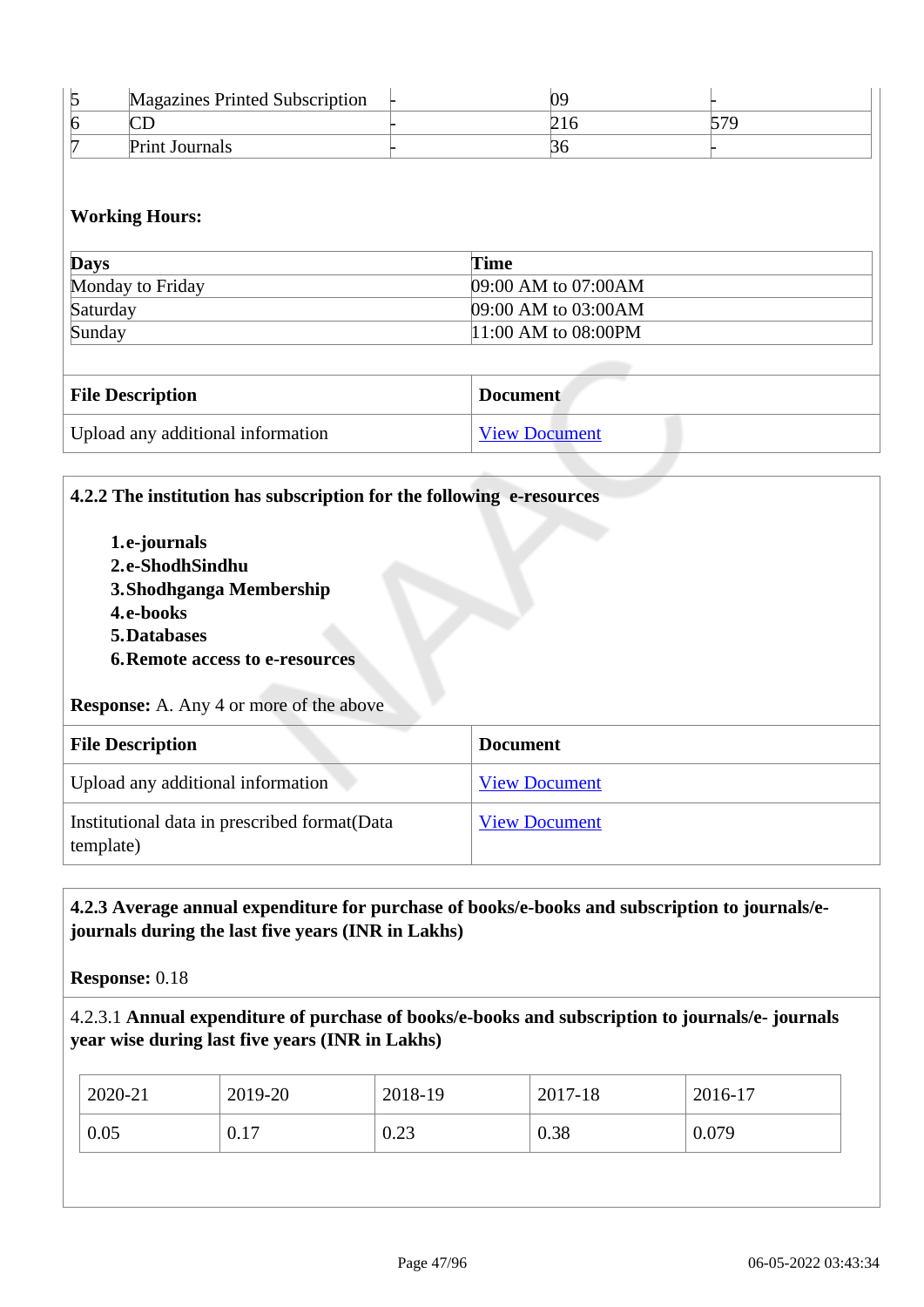| <b>File Description</b>                                    | <b>Document</b>      |
|------------------------------------------------------------|----------------------|
| Institutional data in prescribed format (Data<br>template) | <b>View Document</b> |
| Audited statements of accounts                             | <b>View Document</b> |

# **4.2.4 Percentage per day usage of library by teachers and students ( foot falls and login data for online access) during the latest completed academic year**

**Response:** 74.83

#### 4.2.4.1 **Number of teachers and students using library per day over last one year**

Response: 220

| <b>File Description</b>                           | <b>Document</b>      |  |  |  |
|---------------------------------------------------|----------------------|--|--|--|
| Details of library usage by teachers and students | <b>View Document</b> |  |  |  |

# **4.3 IT Infrastructure**

# **4.3.1 Institution frequently updates its IT facilities including Wi-Fi**

#### **Response:**

IT facilities are the backbone of our institute. The institute is well equipped with IT facilities. The following IT facilities are updated time to time.

**LAN Facility:** LAN facility is available at every faculty cabin, IT lab, Library, Language Lab, Coordinators office, Administrative office, Admission and Accounts Office. We have one GBPS switches in LAN.

#### **Wi-Fi Facility:**

The entire campus has Wi-Fi connectivity. The institute has 106 access points of UBIQUITY in the entire campus.

#### **Projectors:**

The institute has shifted to DLP projectors from LCD projectors.

#### **Biometric:**

Biometric system is upgraded from thumb impression to Face Recognition.

#### **Bandwidth:**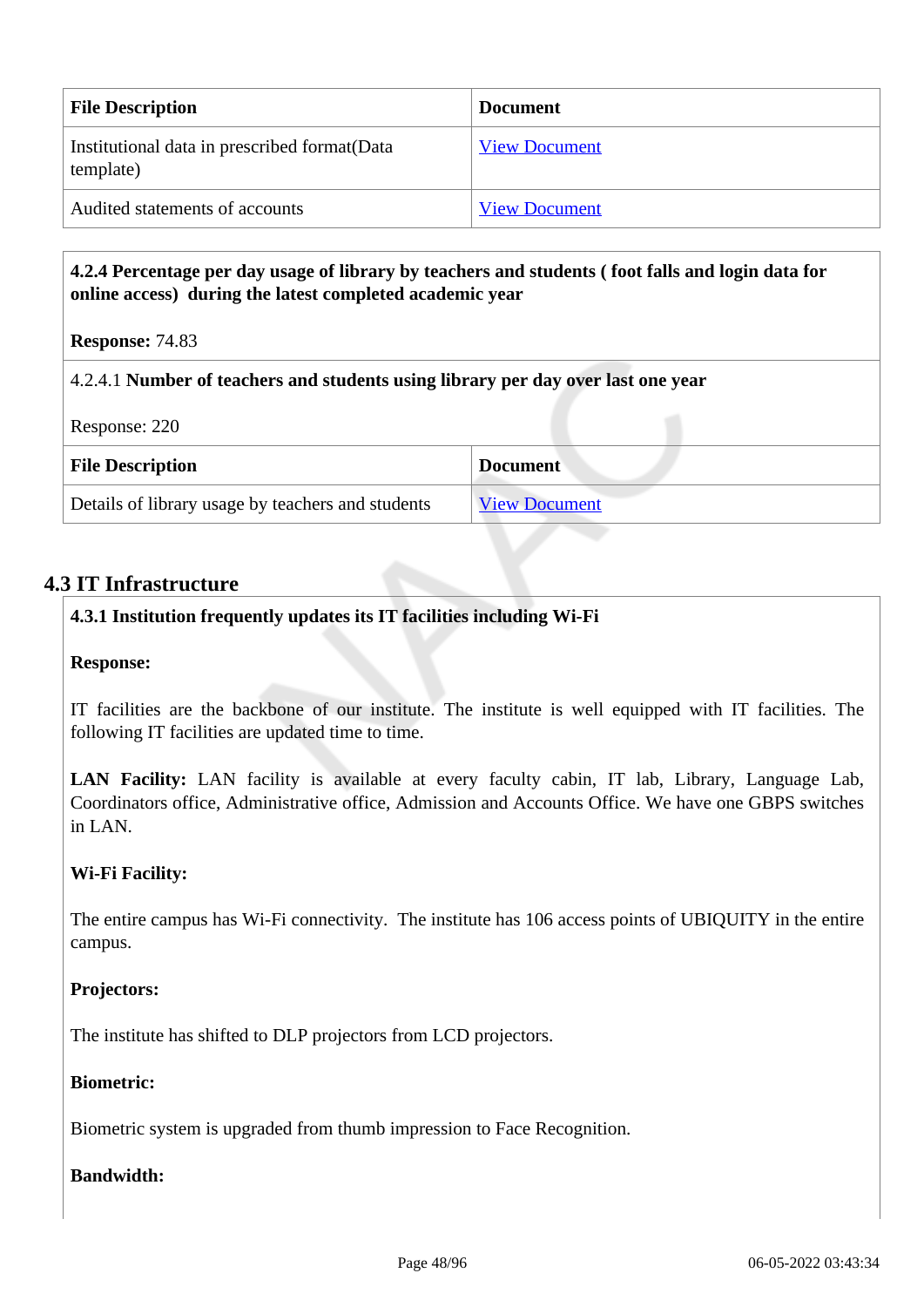The institute has upgraded its bandwidth from 120 MBPS to 130MBPS.

| S.No.           | <b>Peripheral Device</b>         | Quantity |  |
|-----------------|----------------------------------|----------|--|
| П               | <b>Laser Printer</b><br>18       |          |  |
| $\overline{2}$  | All-in-One Printer               | 04       |  |
| $\overline{3}$  | Projectors                       | 10       |  |
| 4               | <b>External Hard Disk</b>        | 02       |  |
| 5               | Pen Drive                        | 03       |  |
| $\vert 6 \vert$ | $48$ " LED TV                    | 01       |  |
| 7               | Wi-Fi Routers<br>106             |          |  |
| $\overline{8}$  | 24 Port GIGABIT Network Switch40 |          |  |
|                 | $(D-Link)$                       |          |  |
| $\overline{9}$  | Projector Screen                 | 10       |  |
| $ 10\rangle$    | Network Rack                     | 06       |  |
| $ 11\rangle$    | Network Firewall                 | 01       |  |
| $ 12\rangle$    | <b>Network Router</b>            | 02       |  |
| $ 13\rangle$    | Wi-Fi Router                     | 106      |  |
| 14              | Amplifier                        | 10       |  |
| 15              | <b>DVR</b><br>02                 |          |  |

# **Peripheral Devices:**

The Internet facility has been upgraded from time to time by the college considering the pressing need of technology. The college has advanced facilities of Information and Computer Technology in the classrooms for enhancing the pedagogy adopted by the college, which prove efficient in the teachinglearning environment.

The college has automation Tally-ERP 9.0 software for accounts. The institute has an annual subscription of Microsoft Campus Agreement through which all Microsoft products such as Microsoft Office, Windows Operating System, and Microsoft Office Server are updated annually. The open source software are also updated quarterly or whenever the need arises. IT facilities are made available in the seminar and auditorium hall for the successful conduction of the arranged conferences and other programs. The college has one computer laboratory with 45 computers. Similarly there are ten computers in the library for students. The college has provided Wi-Fi facility for the academic purpose. There are functional projectors installed in the classrooms and laboratories.

The smart classroom has a projector and interactive board providing advanced features of learning technology to the teachers and students. The college has installed CCTV cameras in the campus to ensure the security and safety of the students.

**Hardware and Software:** The IT facilities houses Desktop, Laptops, LCD Monitors, LCD Projectors, Smart TeleVision Set, DEL Server, computer connected with LAN, UPS, Electronic Private Automatic Branch Exchange (EPABX) System, Biometric Attendance System, ten collar mics, 100 license copy for MS Office 2019 and Microsoft Windows, Leased Line of 130 Mbps, Tally-ERP 9.0, Wi-Fi facility and antivirus software as windows defender included in windows OS for the protection of software. There are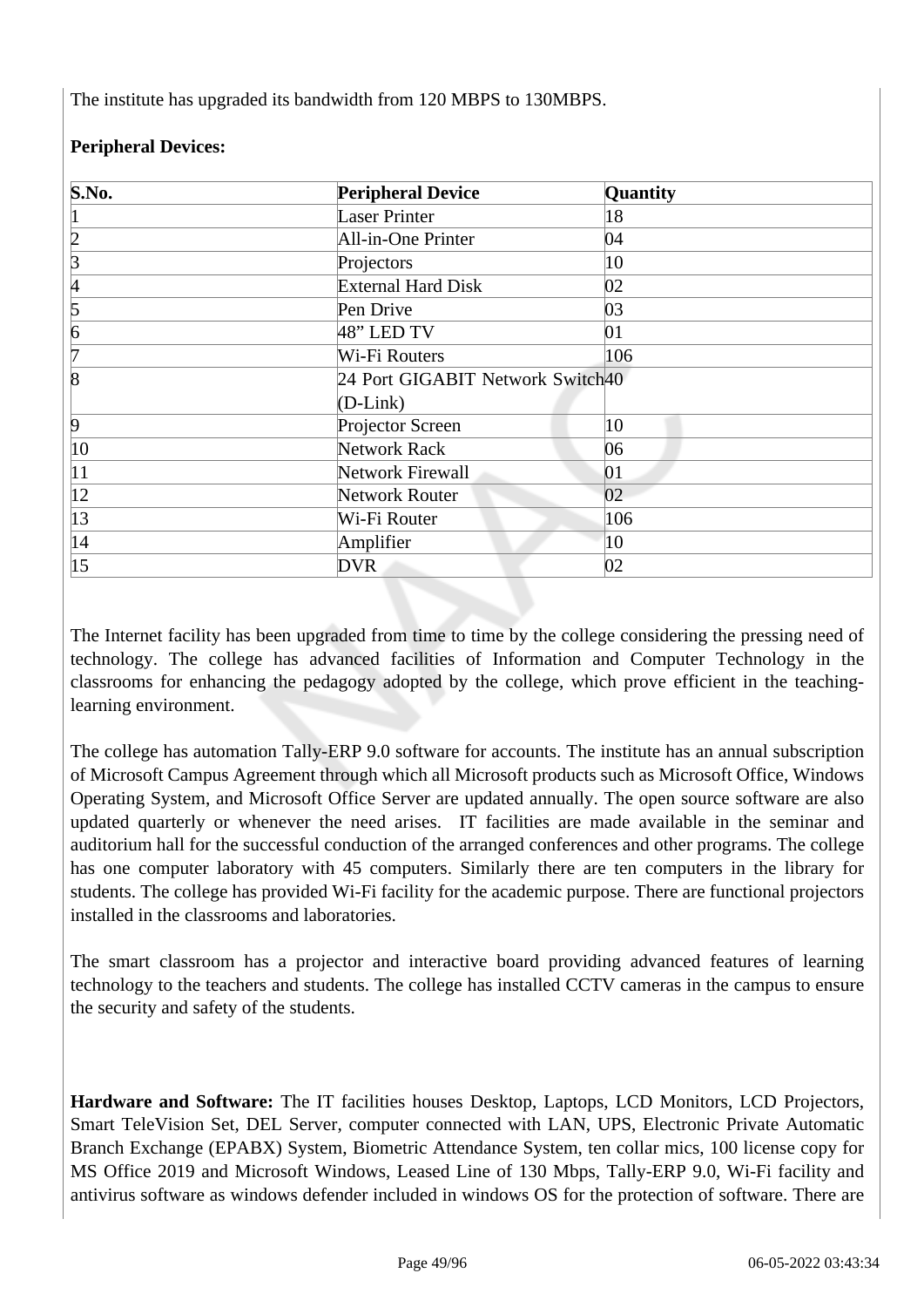60KVA UPS (20KVA for Server room, 20 KVA for Lab and Classrooms, 10 for faculties and staff) providing power backup to sustain all IT equipment working for 24\*7 Hrs. The college has IT technicians stationed for continuous working of the entire IT infrastructure enabling teachers and staff to work without any interruption.

| <b>File Description</b>           | <b>Document</b> |
|-----------------------------------|-----------------|
| Upload any additional information | View Document   |

# **4.3.2 Student - Computer ratio (Data for the latest completed academic year)**

| <b>Response:</b> 4:1              |                      |  |
|-----------------------------------|----------------------|--|
| <b>File Description</b>           | <b>Document</b>      |  |
| Upload any additional information | <b>View Document</b> |  |

| 4.3.3 Bandwidth of internet connection in the Institution |  |  |
|-----------------------------------------------------------|--|--|
| <b>Response:</b> A. ?50 MBPS                              |  |  |
| <b>File Description</b><br><b>Document</b>                |  |  |
| Upload any additional Information<br><b>View Document</b> |  |  |

# **4.4 Maintenance of Campus Infrastructure**

 **4.4.1 Average percentage of expenditure incurred on maintenance of infrastructure (physical and academic support facilities) excluding salary component during the last five years(INR in Lakhs)**

**Response:** 44.44

4.4.1.1 **Expenditure incurred on maintenance of infrastructure (physical facilities and academic support facilities) excluding salary component year-wise during the last five years (INR in lakhs)**

| 2020-21 | 2019-20 | 2018-19 | 2017-18 | 2016-17 |
|---------|---------|---------|---------|---------|
|         | 84.85   | 98.07   | 53.38   | 28.05   |

| <b>File Description</b>                                    | <b>Document</b>      |
|------------------------------------------------------------|----------------------|
| Institutional data in prescribed format (Data<br>template) | <b>View Document</b> |
| Audited statements of accounts                             | <b>View Document</b> |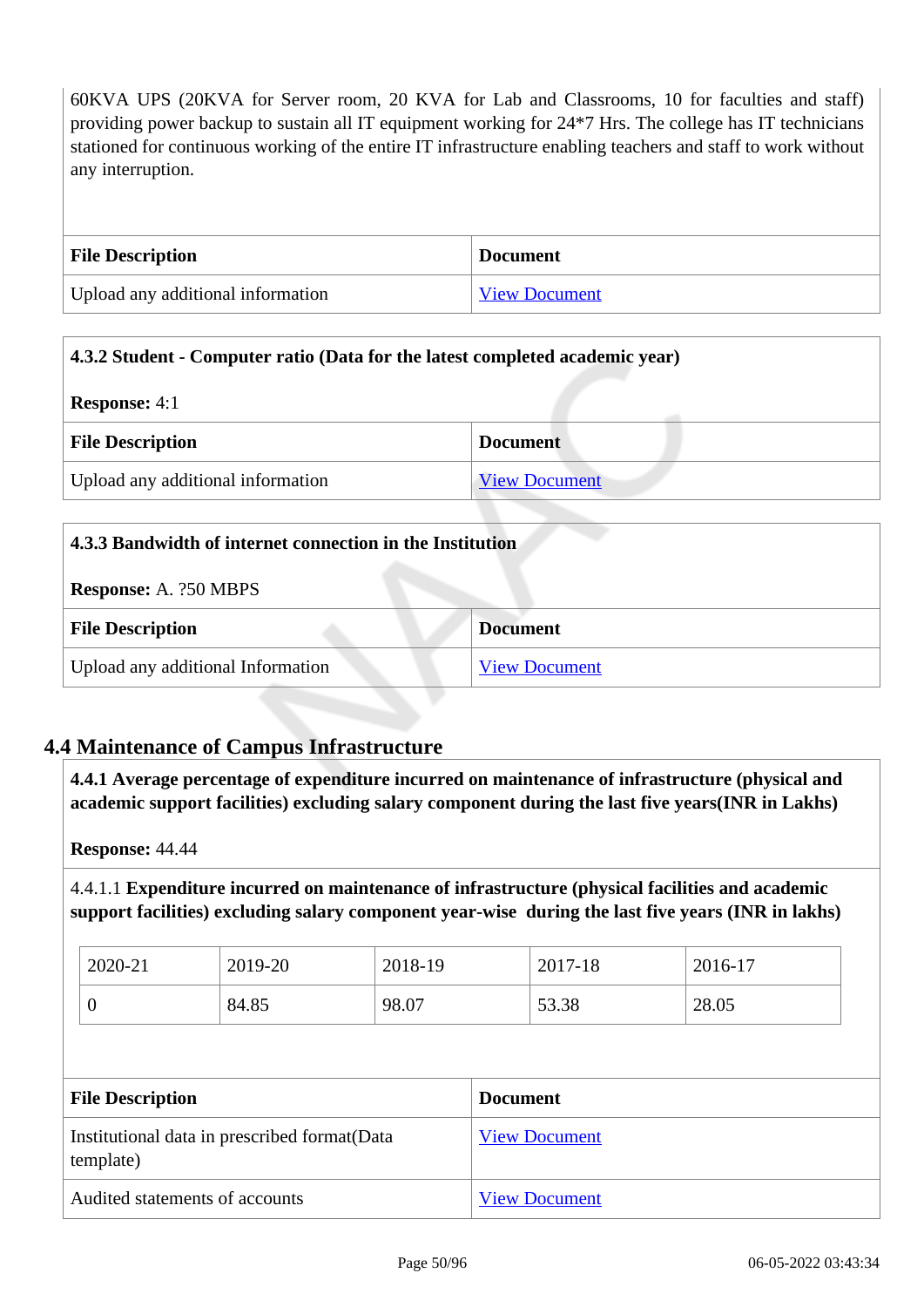**4.4.2 There are established systems and procedures for maintaining and utilizing physical, academic and support facilities - laboratory, library, sports complex, computers, classrooms etc.**

# **Response:**

ISB&M has a well defined policy for effective utilization of academic and non-academic facilities. The maintenance, cleaning and repair of infrastructure facilities and equipment of campus is carried out by outsourced agencies and in-house administrative staff. For specialized equipment an annual maintenance contract is given for proper and preventive maintenance. Preventive and corrective maintenance is also done of infrastructure facilities such as water purification machines, DG sets, electric supply, streetlights, firefighting equipment and solar heaters. Regular cleaning of water tanks, pest control and mosquito control are carried out by the administrative office. The campus maintenance is monitored through regular inspection.

| S.No.          | <b>Name of the service</b>    | <b>Contractor</b>                  |  |
|----------------|-------------------------------|------------------------------------|--|
|                | Housekeeping                  | M.S. Dange                         |  |
| $\overline{2}$ | Landscaping                   | Shivshrushti Garden Developers     |  |
| 3              | Lift                          | <b>McKesson Elevators</b>          |  |
| 4              | Travel                        | Siddhi Tours and Travels, Apple    |  |
|                |                               | Travels                            |  |
| 5              | <b>Powerhouse Generators</b>  | Poona Electricals                  |  |
| $\overline{6}$ | <b>UPS</b> and Batteries      | Kaybee Engineers                   |  |
| 7              | <b>Air Conditioners</b>       | Philips Company                    |  |
| $\overline{8}$ | <b>Pest Control</b>           | In-House                           |  |
| 9              | <b>Sewage Treatment Plant</b> | Samarth Engineering and In-House   |  |
| $ 10\rangle$   | Fire Fighting                 | Vijay Fire Services                |  |
| 11             | Security                      | <b>GEEKAY Security Services</b>    |  |
| $ 12\rangle$   | Xerox                         | Sai Xerox                          |  |
| 13             | Telephone (EPBAX)             | Coral Telecom                      |  |
| 14             | Mess                          | Karishma Caterer                   |  |
| $ 15\rangle$   | Canteen                       | Café Nine, Mr. Pintu Snacks,       |  |
|                |                               | Mauli Snacks                       |  |
| $ 16\rangle$   | <b>Medical Assistance</b>     | <b>Ivy Leaf Ayurvedic Hospital</b> |  |

# **List of Service Providers:**

**Computers:** The institute's technical staff maintains the computers. The integrated IT services such as smooth functioning of Computers, up gradation and maintenance of software, biometric services, troubleshooting of hardware and networking equipment including Internet connectivity are maintained by the institute's technical assistant.

**UPS:** There are 60KVA UPS (20KVA for server room, 20 KVA for Lab and Classrooms, 10 for faculties and staff) providing power backup to sustain all IT equipment working for 24\*7 Hrs. These are maintained by an annual maintenance contract.

**CCTV:** CCTV Cameras are installed in various locations. The library, entrance and examination control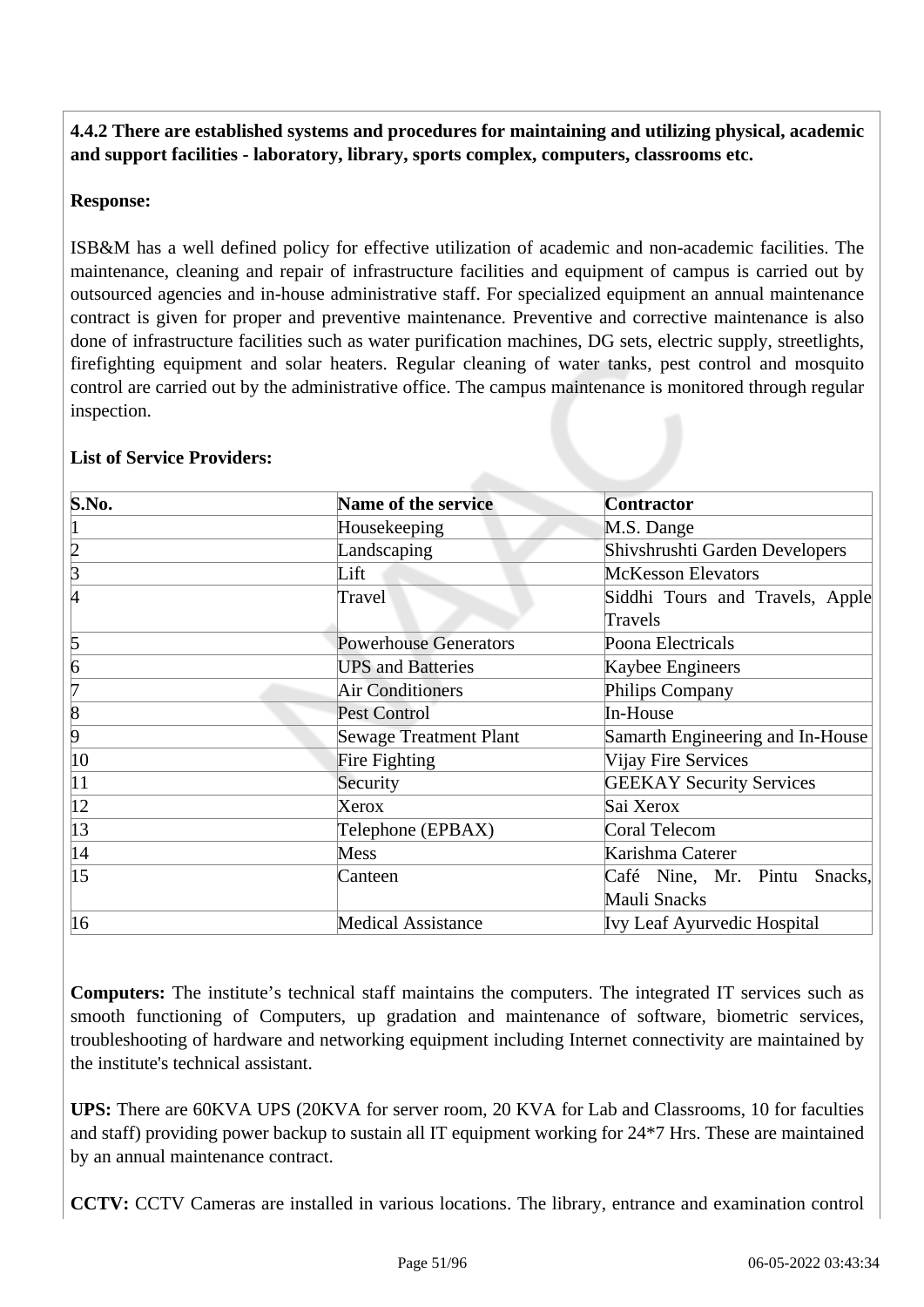room is equipped with CCTV cameras.

**Printers:** Adequate Printers are available, maintained and upgraded from time to time by our technical assistant. We take help from the service provider in case of any major problem.

**Telephone Lines:** We have adequate Telephone lines and are located with important portfolios locations as admin office, admission office, Library, Placement Cell. We have annual maintenance of Telephone line and the technical assistant solves regular problems.

**LCD Projectors:** All faculty use ICT in the classroom. LCD projectors are also upgraded timely.

**Classrooms:** Classrooms, seminar halls are well maintained and kept neat and clean by housekeeping staff.

**Library:** The library is partially computerized and is equipped with a bar code reader, LASER gun. We have 'AUTOLIB' software, which has an annual maintenance contract.

**Playgrounds, amphitheater and other infrastructure:** The administration department maintains the playground, amphitheater and other infrastructure. The sports in-charge guide and motivate students to participate in sports events.

**Landscaping and Gardening:** The contractor carries landscaping since inception.

**Transport Facilities:** There are two Tempo Travelers and 1 car for students and staff. The Emergency car is available 24\*7 hours for students and faculty members on the campus. These facilities are outsourced on contractual basis. Apart from Outsources vehicles, we have one car Permanently in the campus.

**Medical Assistance:** The institute provides mediclaim facility for faculty and staff. They also upgrade the policy annually. Previously, the facility was only for employees, later on it was upgraded for family members.

| <b>File Description</b>           | <b>Document</b>      |
|-----------------------------------|----------------------|
| Upload any additional information | <b>View Document</b> |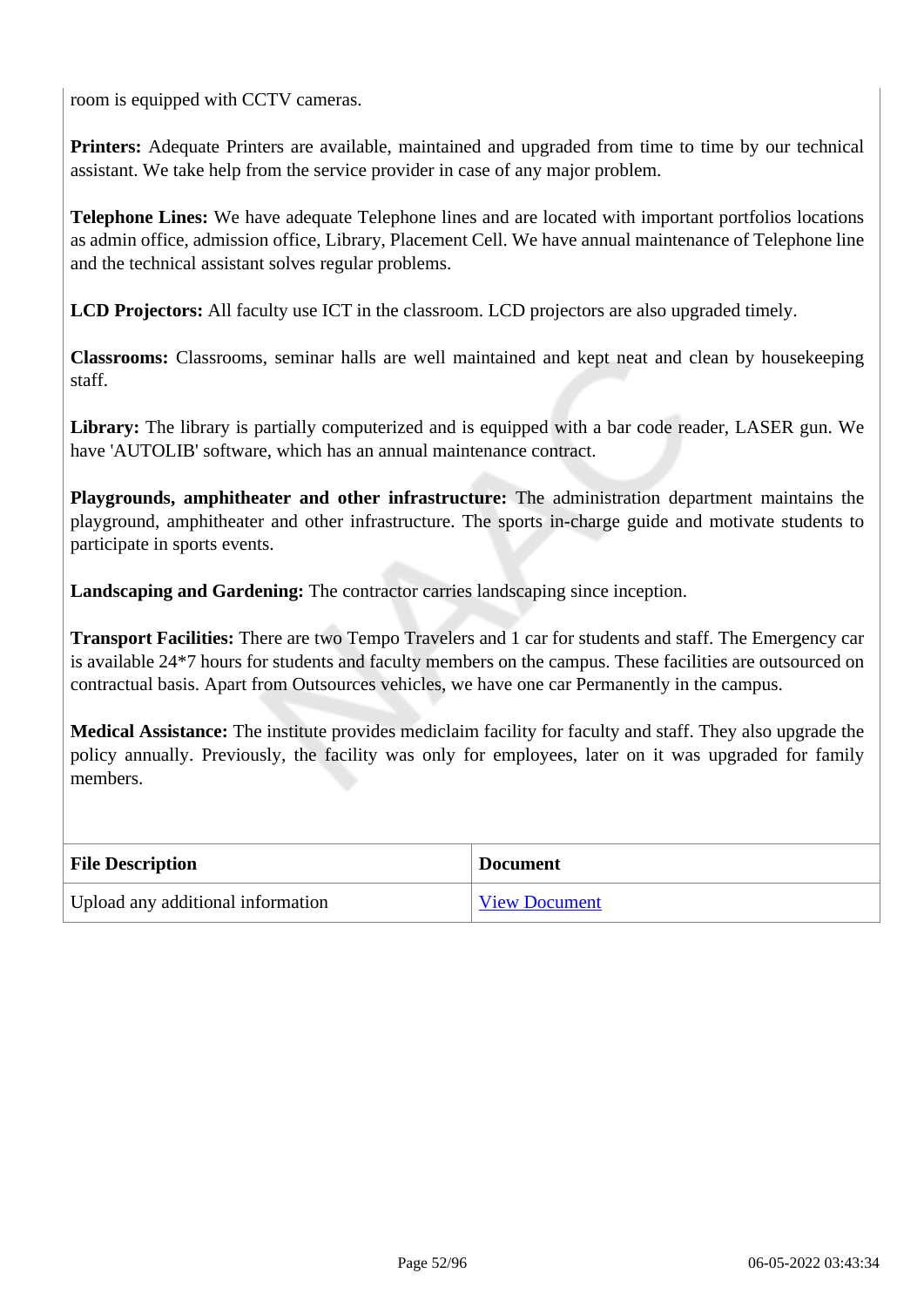# **5.1 Student Support**

 **5.1.1 Average percentage of students benefited by scholarships and freeships provided by the Government during last five years** 

**Response:** 0.38

5.1.1.1 **Number of students benefited by scholarships and free ships provided by the institution, Government and non-government bodies, industries, individuals, philanthropists during the last five years (other than students receiving scholarships under the government schemes for reserved categories)** 

| 2020-21        | 2019-20        | 2018-19 | 2017-18 | 2016-17 |
|----------------|----------------|---------|---------|---------|
| $\Omega$<br>∪∠ | $\Omega$<br>UJ |         |         | ν       |

| <b>File Description</b>                                                         | <b>Document</b>      |
|---------------------------------------------------------------------------------|----------------------|
| upload self attested letter with the list of students<br>sanctioned scholarship | <b>View Document</b> |
| Institutional data in prescribed format                                         | <b>View Document</b> |

 **5.1.2 Average percentage of students benefitted by scholarships, freeships etc. provided by the institution / non- government agencies during the last five years**

**Response:** 1.86

5.1.2.1 **Number of students benefited by scholarships and free ships provided by the institution, Government and non-government bodies, industries, individuals, philanthropists during the last five years (other than students receiving scholarships under the government schemes for reserved categories)** 

| 2020-21 | 2019-20 | 2018-19 | 2017-18                  | 2016-17 |
|---------|---------|---------|--------------------------|---------|
| 06      |         | ັ       | $\overline{\phantom{0}}$ | ັ       |

| <b>File Description</b>                 | <b>Document</b>      |
|-----------------------------------------|----------------------|
| Institutional data in prescribed format | <b>View Document</b> |

 **5.1.3 Capacity building and skills enhancement initiatives taken by the institution include the following**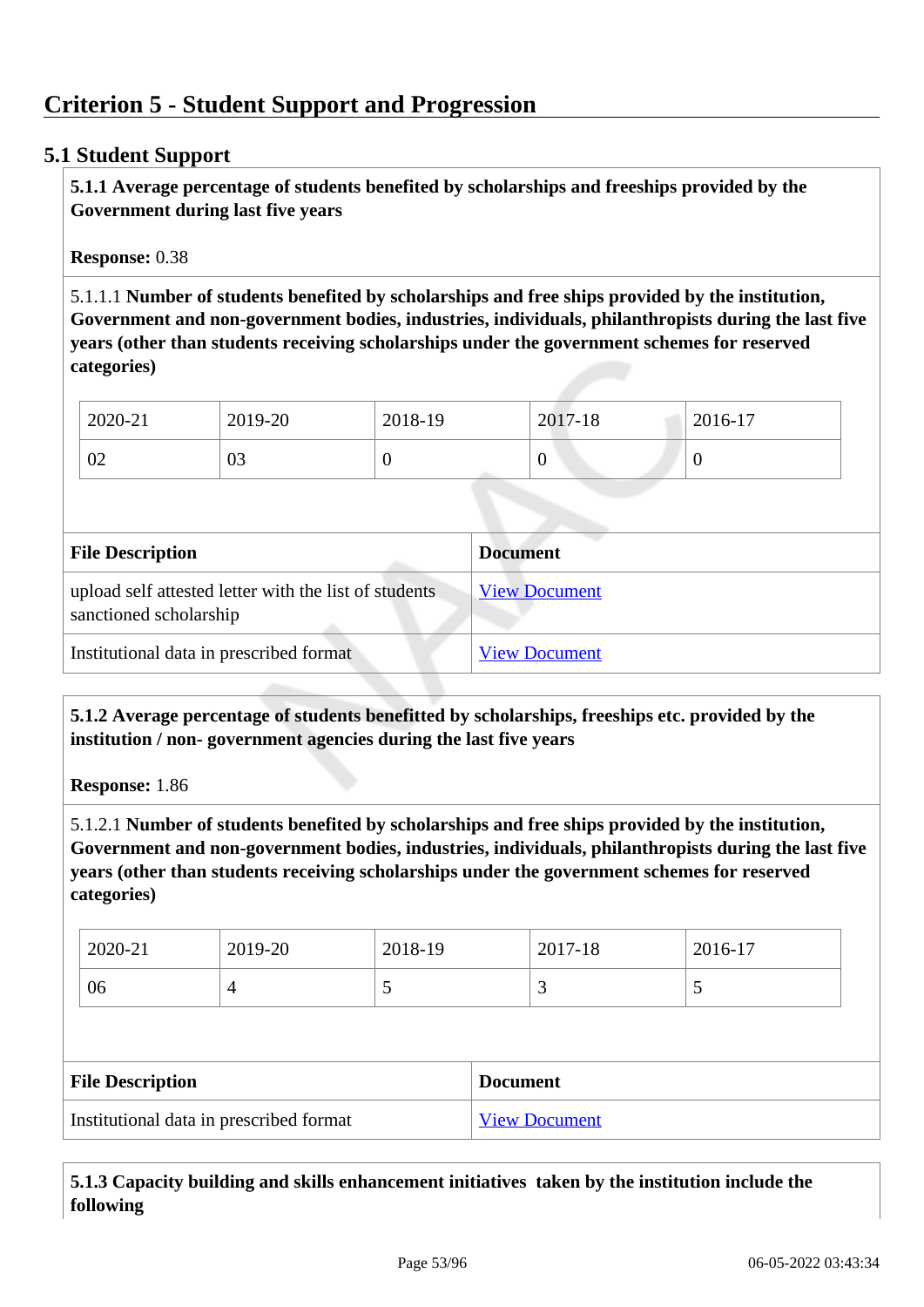# **1.Soft skills 2.Language and communication skills 3.Life skills (Yoga, physical fitness, health and hygiene) 4.ICT/computing skills Response:** A. All of the above **File Description Document** Institutional data in prescribed format View Document

| Any additional information | View Document |
|----------------------------|---------------|

 **5.1.4 Average percentage of students benefitted by guidance for competitive examinations and career counselling offered by the Institution during the last five years**

**Response:** 7.83

5.1.4.1 **Number of students benefitted by guidance for competitive examinations and career counselling offered by the institution year wise during last five years**

| 2020-21 | 2019-20 | 2018-19 | 2017-18 | 2016-17 |
|---------|---------|---------|---------|---------|
|         |         |         | 94      |         |

| <b>File Description</b>                 | <b>Document</b>      |
|-----------------------------------------|----------------------|
| Institutional data in prescribed format | <b>View Document</b> |
| Any additional information              | <b>View Document</b> |

 **5.1.5 The Institution has a transparent mechanism for timely redressal of student grievances including sexual harassment and ragging cases**

**1.Implementation of guidelines of statutory/regulatory bodies**

- **2.Organisation wide awareness and undertakings on policies with zero tolerance**
- **3.Mechanisms for submission of online/offline students' grievances**
- **4.Timely redressal of the grievances through appropriate committees**

**Response:** D. 1 of the above

#### **5.2 Student Progression**

**5.2.1 Average percentage of placement of outgoing students during the last five years**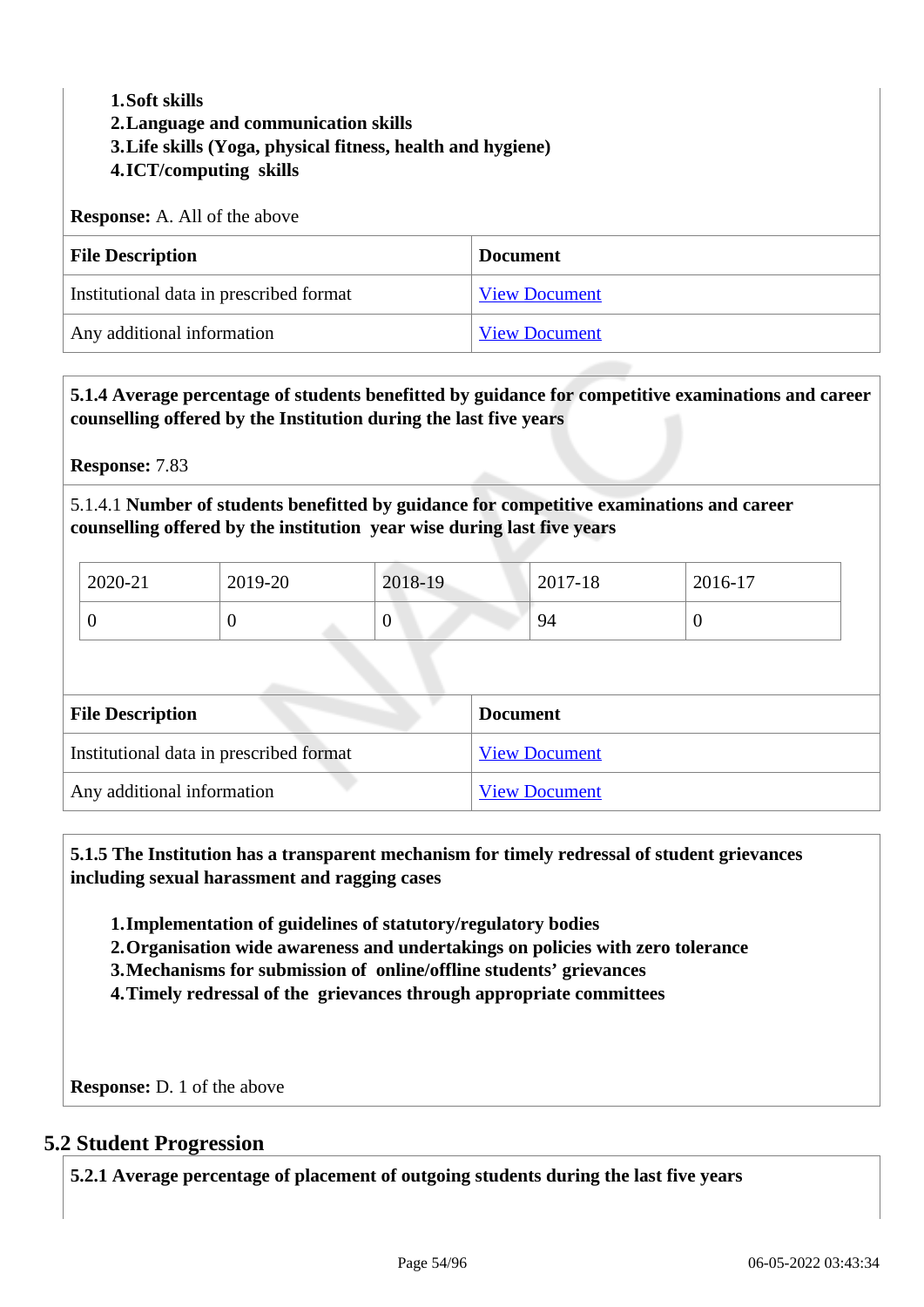#### **Response:** 5.43

| 5.2.1.1 Number of outgoing students placed year - wise during the last five years. |         |         |                 |                      |                  |  |
|------------------------------------------------------------------------------------|---------|---------|-----------------|----------------------|------------------|--|
| 2020-21                                                                            | 2019-20 | 2018-19 |                 | 2017-18              | 2016-17          |  |
| 11                                                                                 | 10      | 02      |                 | $\overline{0}$       | $\boldsymbol{0}$ |  |
|                                                                                    |         |         |                 |                      |                  |  |
| <b>File Description</b>                                                            |         |         | <b>Document</b> |                      |                  |  |
| Upload any additional information                                                  |         |         |                 | <b>View Document</b> |                  |  |
| Self attested list of students placed                                              |         |         |                 | <b>View Document</b> |                  |  |
| Institutional data in prescribed format                                            |         |         |                 | <b>View Document</b> |                  |  |
|                                                                                    |         |         |                 |                      |                  |  |

#### **5.2.2 Average percentage of students progressing to higher education during the last five years**

#### **Response:** 23.6

#### 5.2.2.1 **Number of outgoing student progressing to higher education.**

Response: 21

| <b>File Description</b>                 | <b>Document</b>      |
|-----------------------------------------|----------------------|
| Institutional data in prescribed format | <b>View Document</b> |
| Any additional information              | <b>View Document</b> |

# **5.2.3 Average percentage of students qualifying in state/national/ international level examinations during the last five years (eg: JAM/CLAT/GATE/ GMAT/CAT/GRE/ TOEFL/ Civil Services/State government examinations)**

**Response:** 60

5.2.3.1 **Number of students qualifying in state/ national/ international level examinations (eg: JAM/CLAT/NET/ SLET/ GATE/ GMAT/CAT/GRE/ TOEFL/ Civil Services/ State government examinations) year wise during last five years**

| 2020-21 | 2019-20 | 2018-19 | 2017-18 | 2016-17          |
|---------|---------|---------|---------|------------------|
| 06      | V I     | 02      | ◡       | $\boldsymbol{0}$ |

# 5.2.3.2 **Number of students appearing in state/ national/ international level examinations (eg: JAM/CLAT/NET/ SLET/ GATE/ GMAT/CAT,GRE/ TOFEL/ Civil Services/ State government**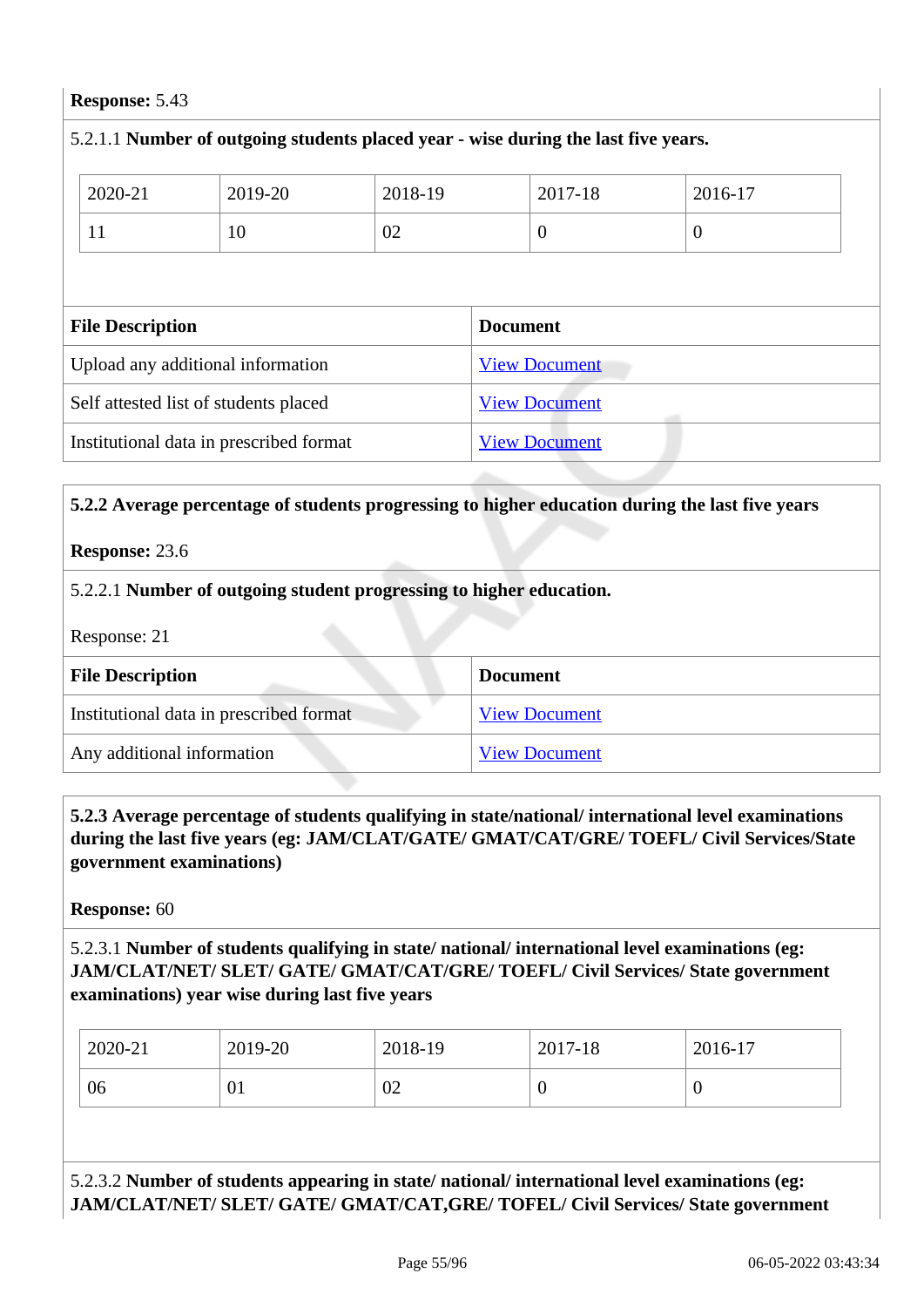#### **examinations) year-wise during last five years**

| 2020-21                                 | 2019-20 | 2018-19 |                 | 2017-18              | 2016-17  |
|-----------------------------------------|---------|---------|-----------------|----------------------|----------|
| 06                                      | 01      | 02      |                 | $\overline{0}$       | $\theta$ |
|                                         |         |         |                 |                      |          |
|                                         |         |         |                 |                      |          |
| <b>File Description</b>                 |         |         | <b>Document</b> |                      |          |
| Institutional data in prescribed format |         |         |                 | <b>View Document</b> |          |

# **5.3 Student Participation and Activities**

 **5.3.1 Number of awards/medals won by students for outstanding performance in sports/cultural activities at inter-university/state/national / international level (award for a team event should be counted as one) during the last five years.**

**Response:** 2

5.3.1.1 **Number of awards/medals for outstanding performance in sports/cultural activities at university/state/national / international level (award for a team event should be counted as one) yearwise during the last five years.**

| 2020-21 | 2019-20 | 2018-19 | 2017-18 | 2016-17 |
|---------|---------|---------|---------|---------|
|         | UI      | U1.     |         | ◡       |

| <b>File Description</b>                 | <b>Document</b>      |
|-----------------------------------------|----------------------|
| Institutional data in prescribed format | <b>View Document</b> |
| Any additional information              | <b>View Document</b> |

 **5.3.2 Institution facilitates students' representation and engagement in various administrative, cocurricular and extracurricular activities (student council/ students representation on various bodies as per established processes and norms )**

#### **Response:**

The students are nominated on the various cells and committees to participate in academics and administration activities of the college as per their potential.

The student members of the Digital moment cell has responsibility of photography of the various events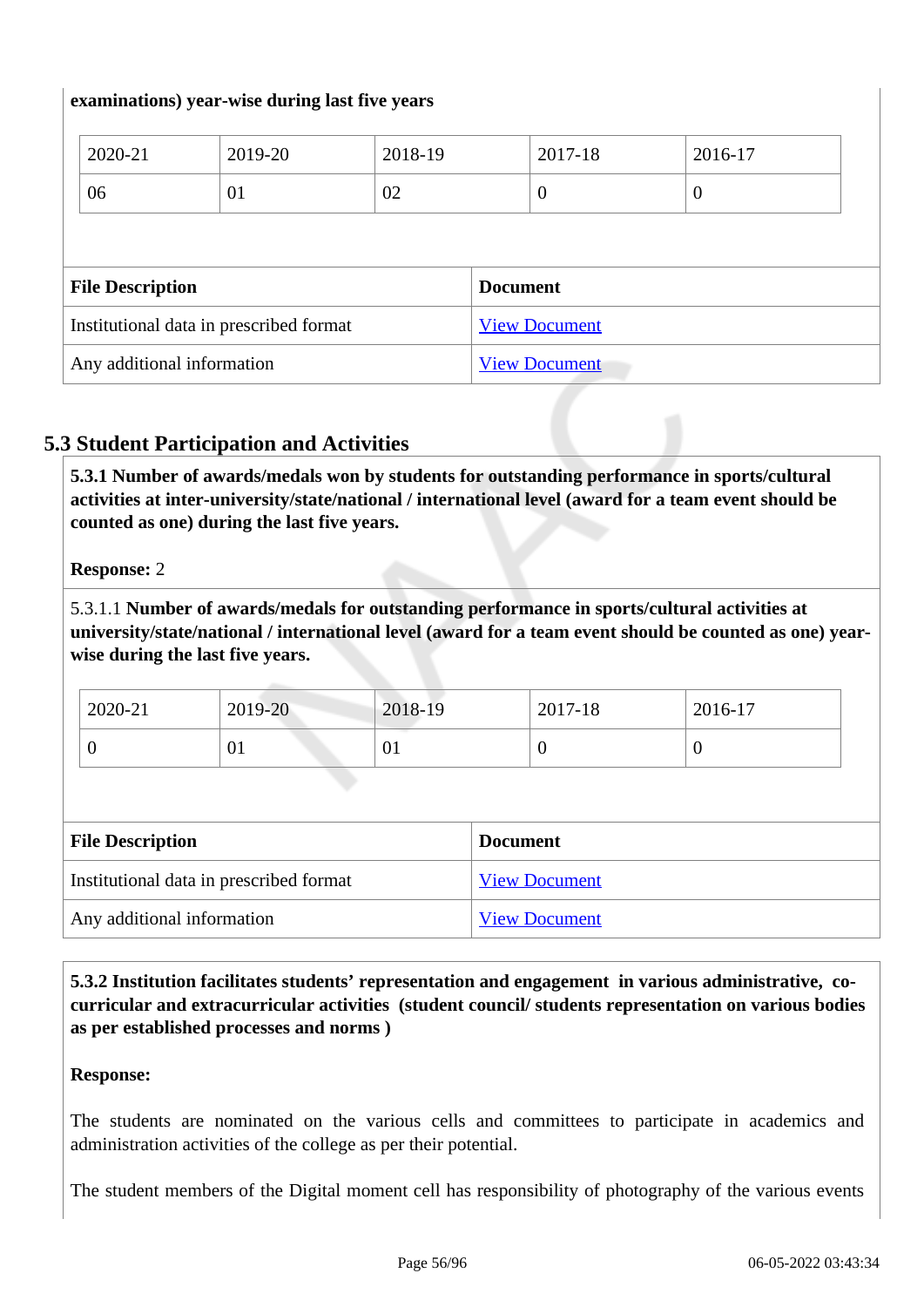and activities organized by the college. They will catch the sweet and adorable memories to carry it in future.

The debate cell conducts debate activity in college for the students of FY, SY and TY classes of BBA and BBA (CA) students. Due to this activity students' decision making capacity, analyzing power is developed. This cell will frame the rules and regulations, different rounds while evaluating the participant. This will lead to overall personality development of the students.

Through NSS, volunteer participate in regular and camp activities to the nearer community. They render the service to the society. They organize various activities such as village cleaning, tree plantation, literacy awareness, water conservation awareness, plastic recycling process, blood donation camp, and visit to physical/mentally challenged people's NGOs. Volunteers take part actively and also offer their services to the society. During the pandemic period these volunteers have distributed food packets to the needy people with support of college.

College Students gives suggestions with reference to infrastructure development, transport, canteen facility, through feedback.

Sports Cell Students encourages other students to participate in indoor and outdoor games intercollegiate and intra collegiate. They will organizes various sports activities.

 **5.3.3 Average number of sports and cultural events/competitions in which students of the Institution participated during last five years (organised by the institution/other institutions)**

**Response:** 1.2

5.3.3.1 **Number of sports and cultural events/competitions in which students of the Institution participated year-wise during last five years**

| 2020-21 | 2019-20   | 2018-19 | 2017-18 | 2016-17 |
|---------|-----------|---------|---------|---------|
| Ω,      | <b>__</b> |         |         |         |

| <b>File Description</b>                 | <b>Document</b>      |
|-----------------------------------------|----------------------|
| Upload any additional information       | <b>View Document</b> |
| Report of the event                     | <b>View Document</b> |
| Institutional data in prescribed format | <b>View Document</b> |

# **5.4 Alumni Engagement**

 **5.4.1 There is a registered Alumni Association that contributes significantly to the development of the institution through financial and/or other support services**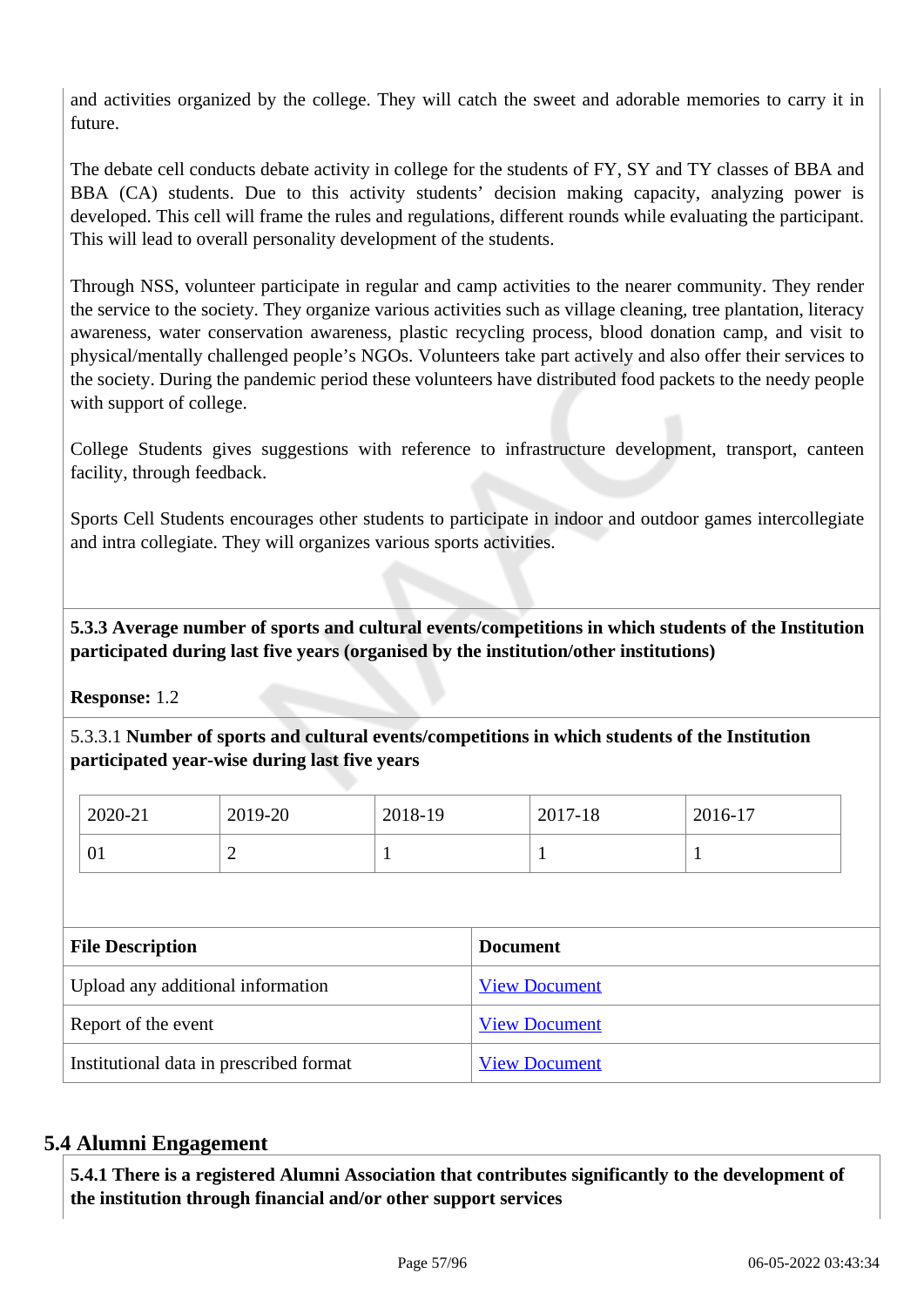# **Response:**

ISB&M COC has initiated the process of registration of Alumni Association of ISB&M College of Commerce, after formation registered alumni association, activities will be held in formal manner.

At present the college invites Alumni Students as a judge in various competition organized by the college.

Once the Alumni Associated is Registered and formed, the Alumni Students will help the college intellectually and financially.

College will conduct the activities like

- 1.The Alumni will encourage our current students to interact with them and provide guidelines to build their career.
- 2.The Alumni will help current students, to work as interns for summer or winter internship in his/her industries, so present will get onsite training and explore their potential such as team building and upgrading their technical knowledge.
- 3.Alumni donate various books to the college, sports equipment in the gymnasium.
- 4.The Alumni will collect and donate cash or things to promote the wellbeing of the students of weaker section of society.
- 5.The Alumni will organize workshops on advanced technology to bridge the gap between the industry demand and actual curriculum.
- 6.The Alumni will help the present students to provide placements in their industries by arranging placement drives.

# **5.4.2 Alumni contribution during the last five years (INR in lakhs)**

**Response:** E. <1 Lakhs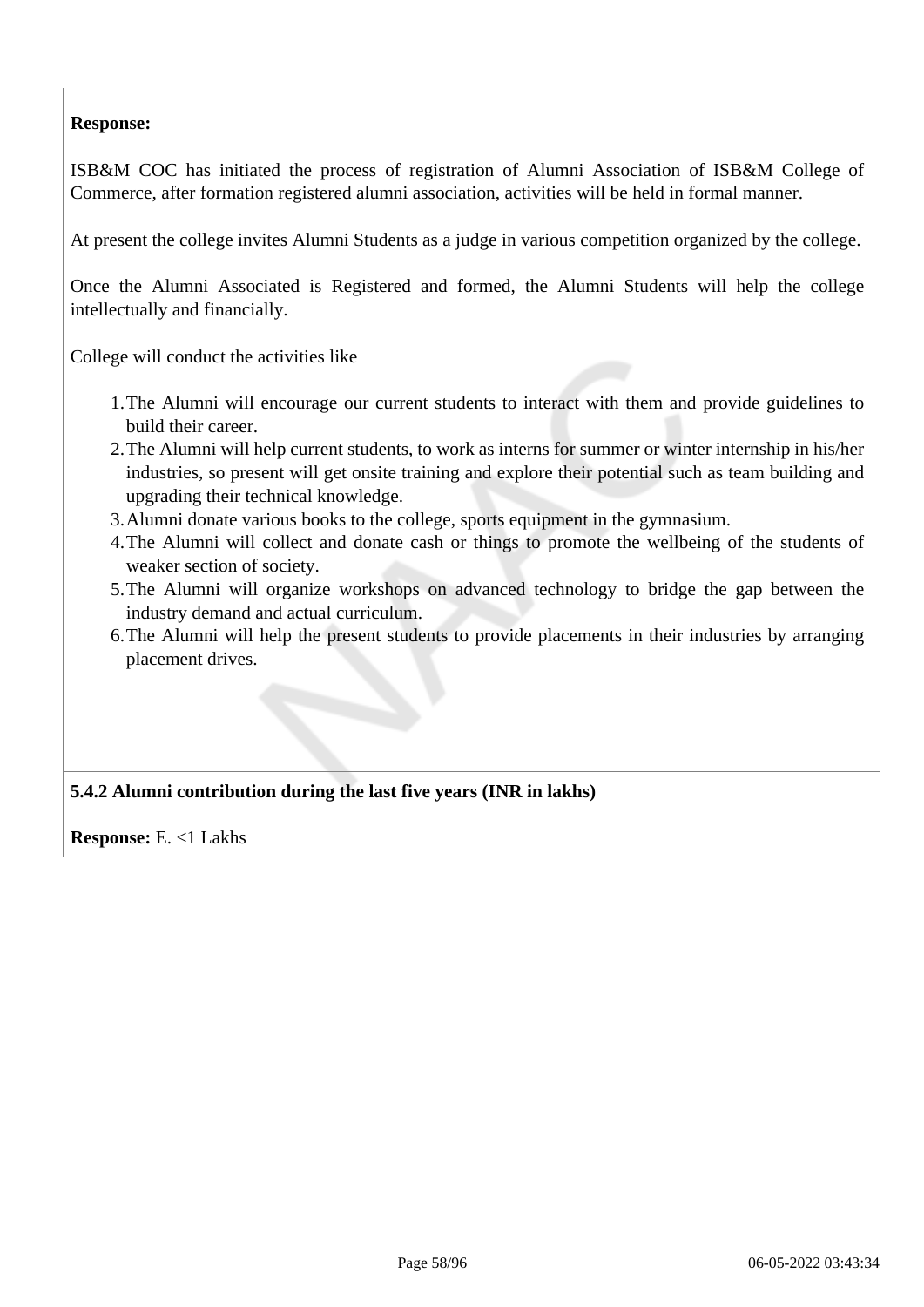# **Criterion 6 - Governance, Leadership and Management**

# **6.1 Institutional Vision and Leadership**

 **6.1.1 The governance of the institution is reflective of and in tune with the vision and mission of the institution**

**Response:** 

#### **Vision**

To create a world-class educational environment that allows students to fully develop their professional abilities and that fosters a strong sense of responsibility and ethics.

#### **Mission**

- To develop dynamic professionals who lead in a changing global business environment.
- To further develop a quality network with renowned educationists and professionals in the corporate and social arena.
- To continuously innovate academic systems and processes to meet the demands of changing business environment and meaning of talent

# **Operating Philosophy**

We demonstrate courage and ability to live by our values.

- Our values remain in our heart and are visible in our actions.
- Always look for and follow the best practices and standards.
- Operate with a spirit of responsibility, liberty, integrity and openness.
- Act with high speed, entrepreneurship and flexibility.
- Work with colleagues with a sense of responsible democracy and egalitarianism.
- Respect for one and all.
- Maintain national and global character.
- What must happen, we must make it happen, even though there are good reasons why it cannot.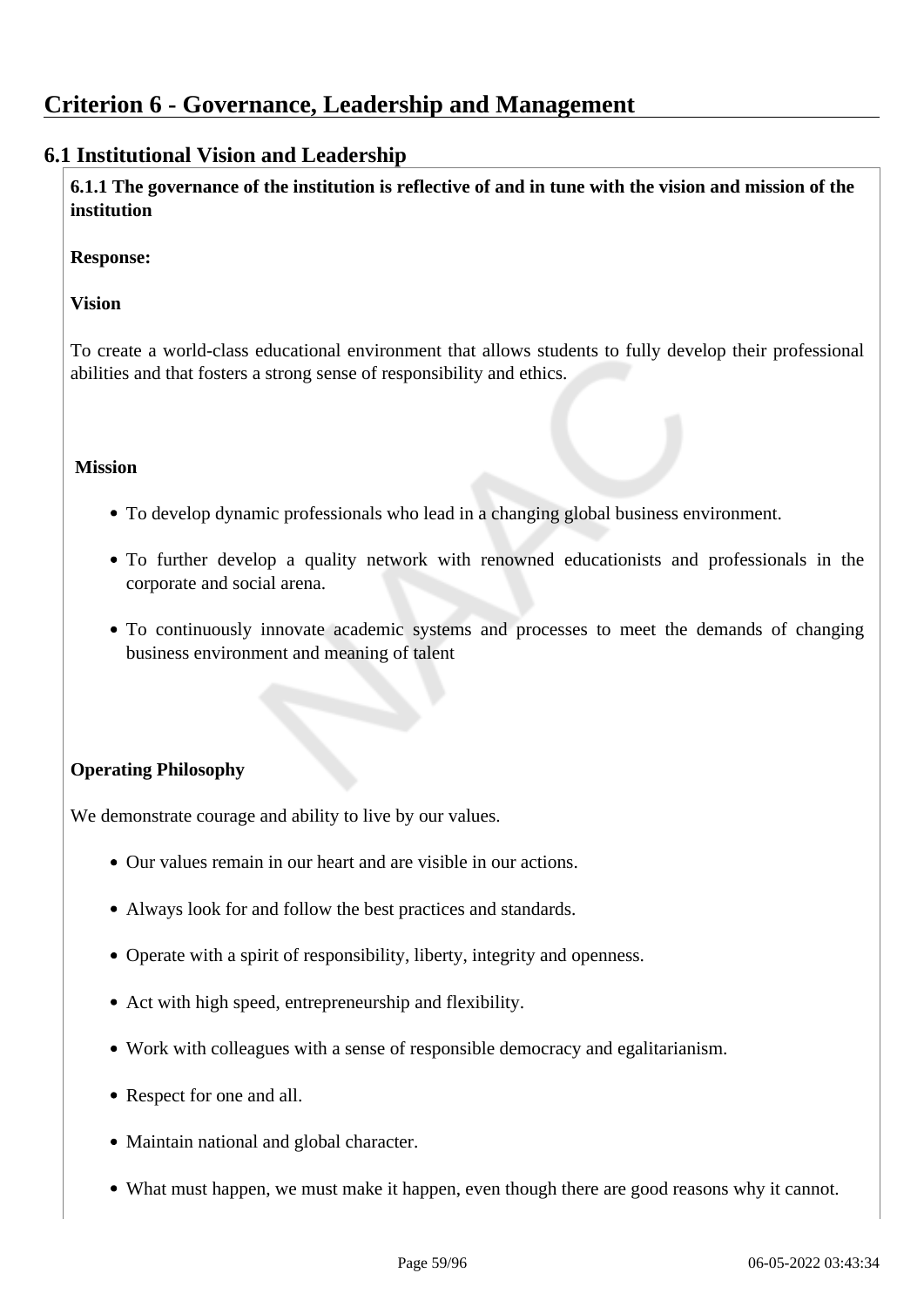- Create a rewarding sense of belongingness for mutual growth.
- It is better to make things rather than complaining.
- Develop a sense of partnership among all. Innovative thinking and proactive approach in our working.
- Recognition of independence, interdependence and team working.

| <b>File Description</b>               | <b>Document</b>      |
|---------------------------------------|----------------------|
| Upload any additional information     | <b>View Document</b> |
| Paste link for additional information | <b>View Document</b> |

# **6.1.2 The effective leadership is visible in various institutional practices such as decentralization and participative management**

#### **Response:**

#### **Case Study: Various functional committees**

The institute encourages faculties and staff to participate in activities. There are various levels which encourage participative management at various levels for overall growth of the institute and empowerment of various stakeholders. Faculty members, staff members and students are encouraged to contribute through participation.

#### **The Institute has following committees:**

College Development Committee

Internal Complaint Committee

Cultural Cell.

Examination Cell

Placement Assistance Cell

Student Grievance

Digital moments cell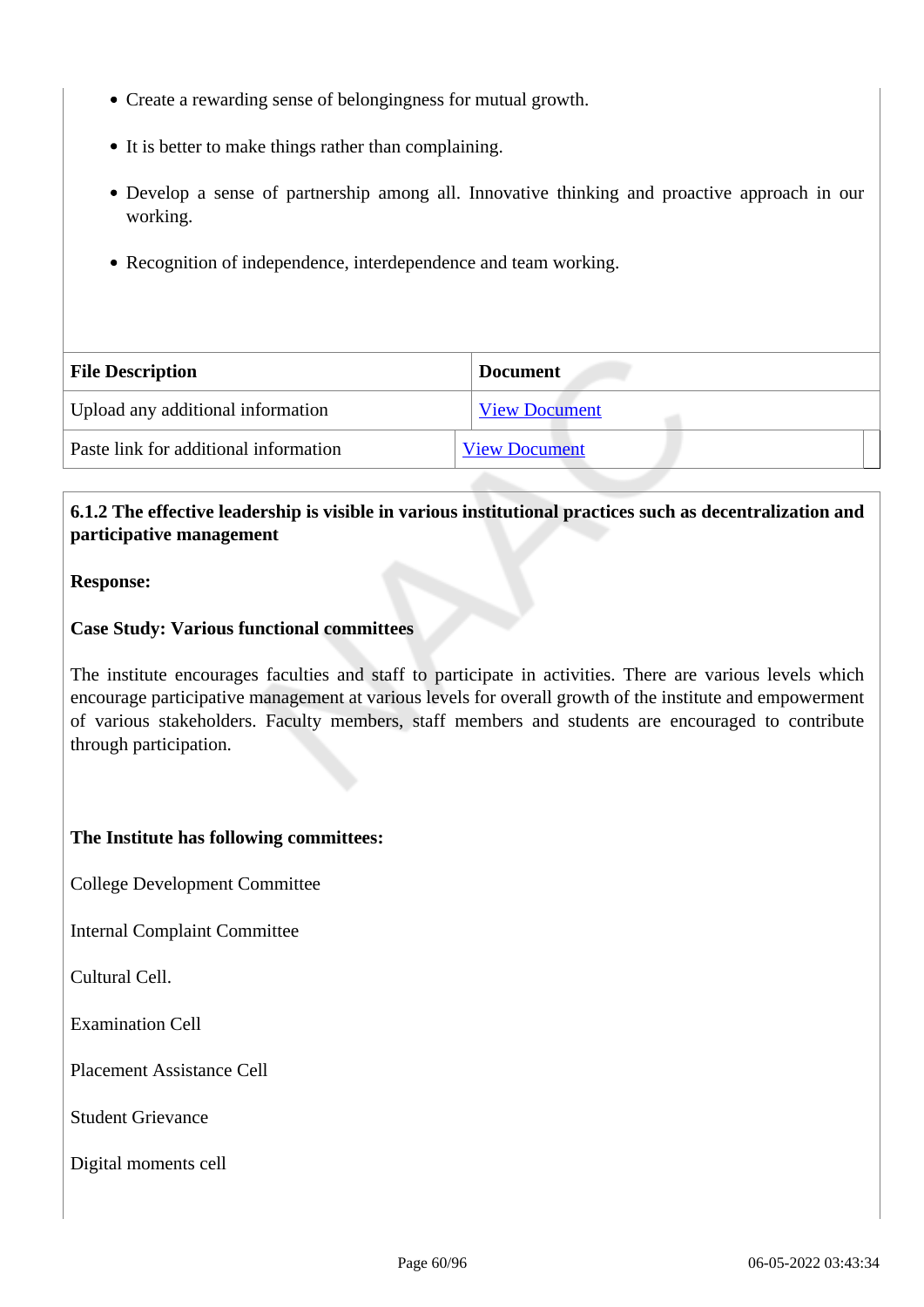Digital marketing cell

Debate Cell

Time Table committee

National Service Scheme(NSS)

Right to Information Committee

Sports Cell

Anti Ragging Committee

- There is a representation of management, faculty members and other stakeholders in the committees like Student development Committee that formulate policies aligned towards the vision and mission of the institute.
- The Management and Principal have adopted from bottom to top (stakeholders to management) approach in the policy making process.
- Academic and other activities are conducted along with teaching and non-teaching staff.
- Student council members actively participate in decision making of students related issues. Administrative and technical staff provides the necessary support and services for effective functioning.
- In addition, a number of inputs from stakeholders like supporting staff, faculty, alumni, parents, employers and the visitors are considered for effective implementation of policies of the institute.

#### **Leadership at Various Levels:**

The institute believes that identifying the potential and grooming the leaders is the only way towards its qualitative growth. The leaders at various levels are created as described below.

**Students Level:**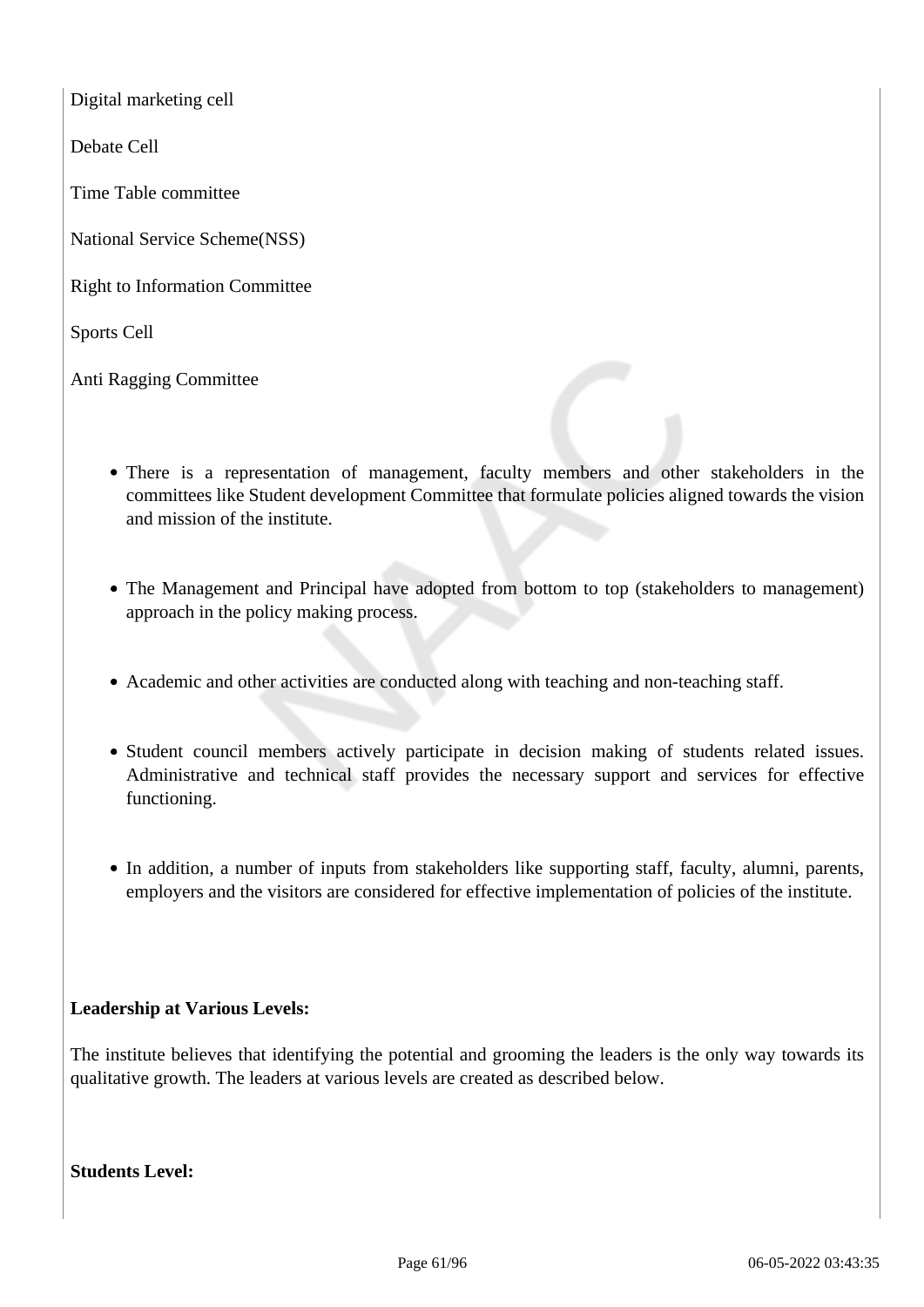- Students are entrusted with the responsibility of managing various co- curricular and extracurricular activities at institute and department level like Minerva, Forza, Crescendo, Placement Assistance Cell.
- Students are promoted to participate in inter collegiate curricular, co- curricular and extracurricular activities along with various social activities.

# **Supporting Staff Level:**

- The supporting staff members in departments shoulder responsibilities assigned by Principal and faculty coordinators of different functional committees.
- The supporting staff in the administration office handle the administrative activities independently.

#### **Faculty Level:**

- Faculties maintain a healthy relationship with students, faculties, and community. The faculties execute the policies and programs accurately and constructively.
- The College faculties represent the ethics and attend the professional ethics in the education.
- By giving the opportunity to work as a coordinator of various events like annual function, annual sports, technical, co-curricular and extra-curricular events, class teachers and faculty coordinator of student associations.

#### **Outcome :**

The Management of the Institution conducts the regular meets and discusses the issue and challenge with developmental aspects of the institute. Thus , Management of the Institution encourages the teachers, students, alumni and co-ordinators to share their ideas, opinions and suggestions through the proper channel. The input received from various committees and feedback analysis are considered for the future decision making.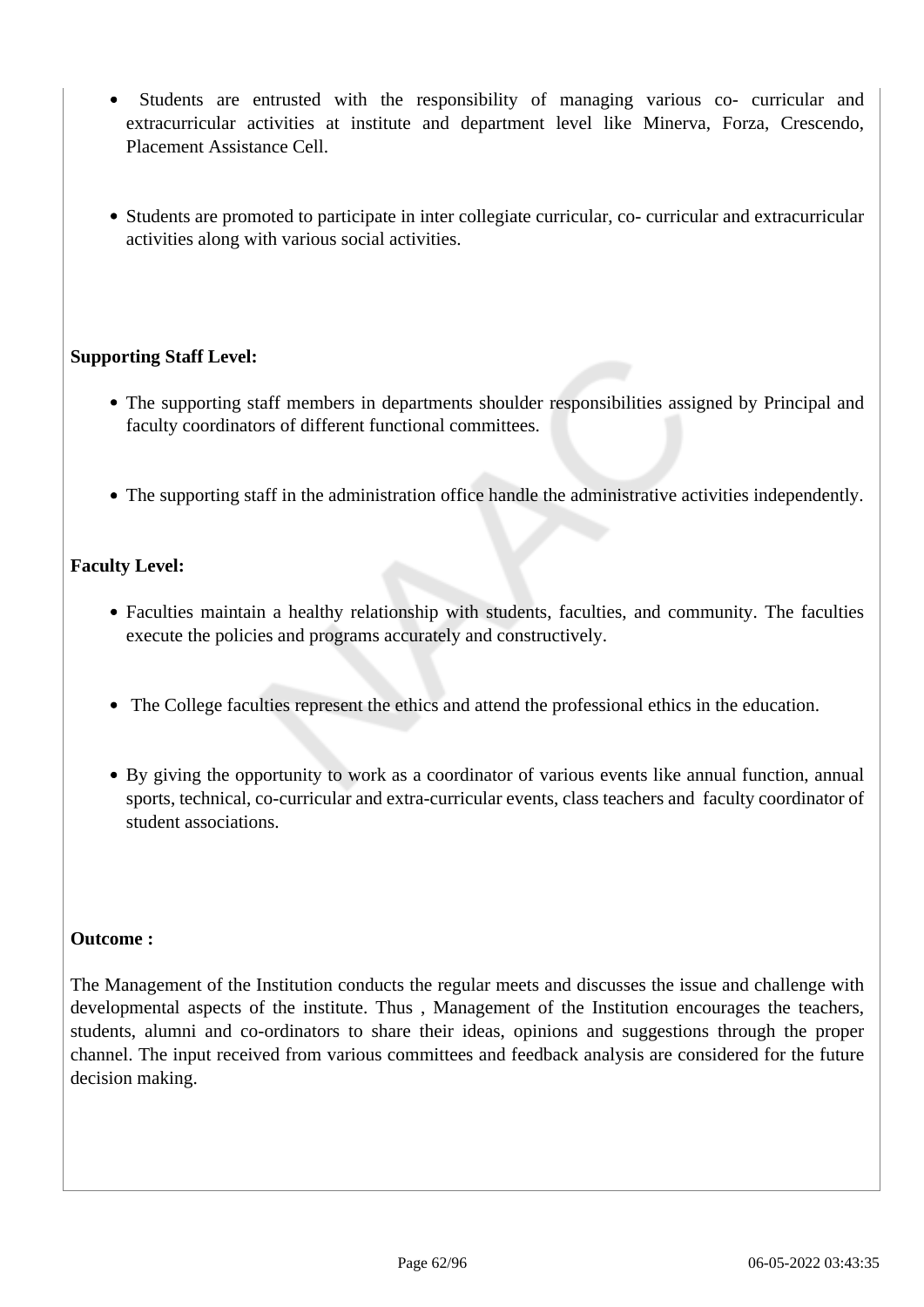# **6.2 Strategy Development and Deployment**

# **6.2.1 The institutional Strategic / Perspective plan is effectively deployed**

#### **Response:**

Strategic plans are based on the vision and mission of the institute and it provides direction and helps in decision making of the institute. As per the objectives of the institute and the strategic plan "Effective teaching learning process" has been promoted for maintaining continuously good academic performance and strengthening student's skills from the year 2018-19.

#### **Action Plan-**

To make students more employable.

- To develop a comprehensive system of student mentoring and student support and ensure transparency in evaluation process of students
- To empower faculty about emerging trends in their profession for tutorial advancement
- To facilitate a friendly, efficient and flawless administrative found out ensuring a smooth day to day functioning

#### **Implementation of action Plan-**

- Conducting Expert lectures by industry experts for all students.
- Providing various courses which can help in increasing their practical knowledge
- Providing Industrial visits to various business premises.
- Motivating students by periodic interaction with distinguished guest
- Encouraging the teachers to participate in Orientation Programme, Refresher Courses, Short Term Courses, etc
- Encourage students to participate in Seminars, Conferences and workshops.
- Allocation of mentors to enhance faculty and student interaction.
- Continuous tracking of Attendance of the students.
- Follow a transparent feedback system.
- Conduct training based on current demand analysis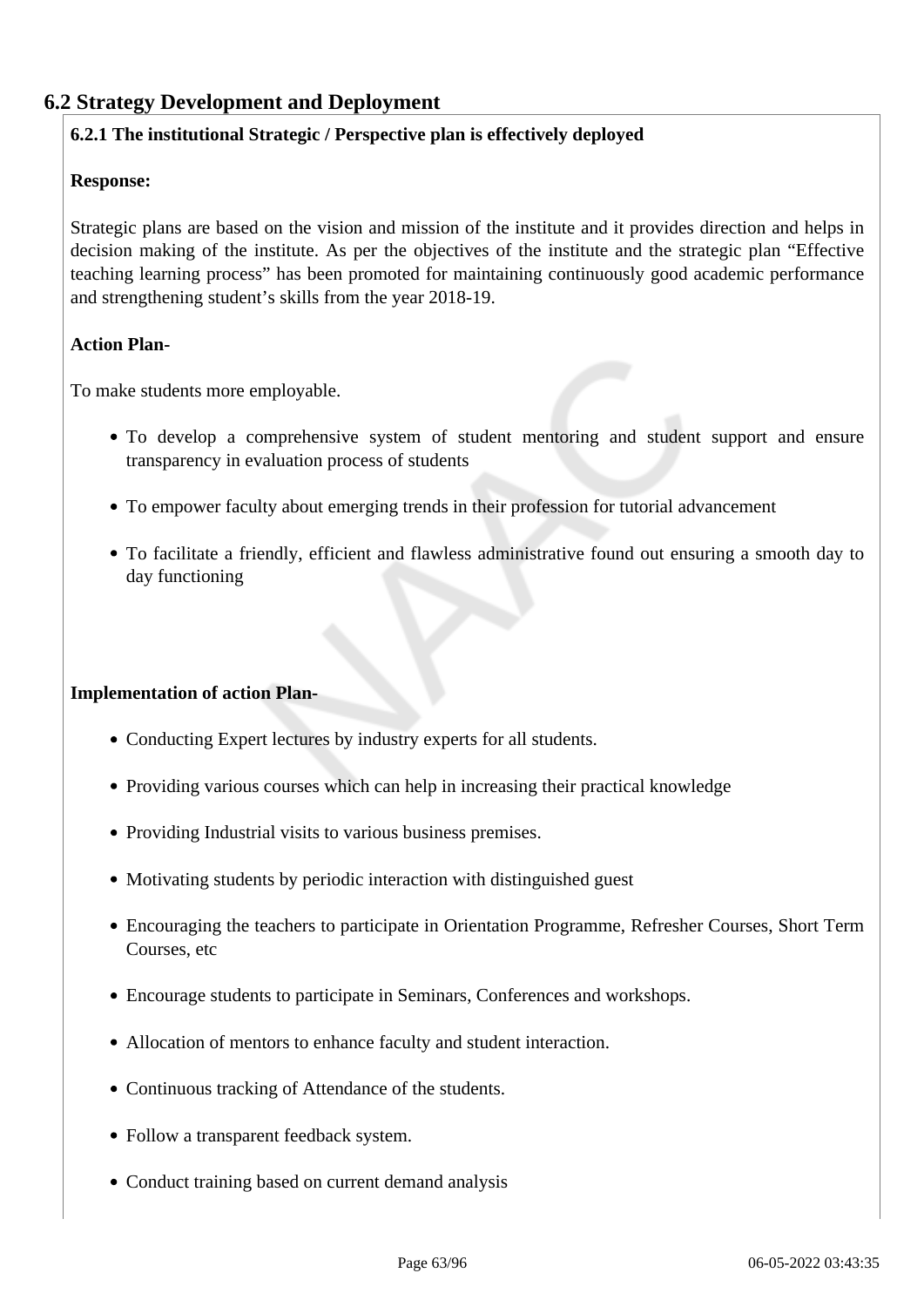- Use of more practical methods of teaching like case study.
- Constant assessment to measure outcomes.
- Academic planning and preparation of Academic Calendar

#### **Outcome-**

- Faculty and mentors monitor performance of the students through their practical Skill, participation, and Projects.
- Placement records indicate output of policies and action plan implementation.
- Feedback from visiting faculties and internal faculties taken into consideration.

Principal, Faculties, mentors take review of the stated objectives formally through the result analysis of University examinations. The same is communicated to management for modifications in the quality policy required, if any.

 **6.2.2 The functioning of the institutional bodies is effective and efficient as visible from policies, administrative setup, appointment, service rules and procedures, etc.**

#### **Response:**

The College has well defined internal organizational structure for decision making and their effective implementation. Organizational structure of the College consists of governing body comprising of President Peoples Empowerment Group (PEG), Principal ISB&M COC, College Development Committee (CDC).The CDC carries out all administrative work through IQAC. GB and LMC responsible for finalization and review of its quality policy. Management, Principal and senior faculty members work together for implementing quality policies. The Principal takes review of outcomes from the implementation of action plans through meetings with functional committees and makes necessary changes in action plans if required. The action plans are formulated in line with quality policy under the leadership of Principal. The action plans are incorporated by Principal into their strategic plans for effective implementation. For example, the teaching plans, laboratory plans, timetable, academic activity plans are formulated according to academic calendar of the institute. Various functional committees/cells are formed at institute level for implementation of action plan. These functional committees include AMC, timetable committee, sports committee, cultural committee, grievances redressal committee, women's grievances redressal committee, anti-ragging committee. A representative from each department and from students are inducted in institute level committees. Various committees are also formed at department level for incorporation of action plans in decentralized manner. Each of the committee has its defined roles in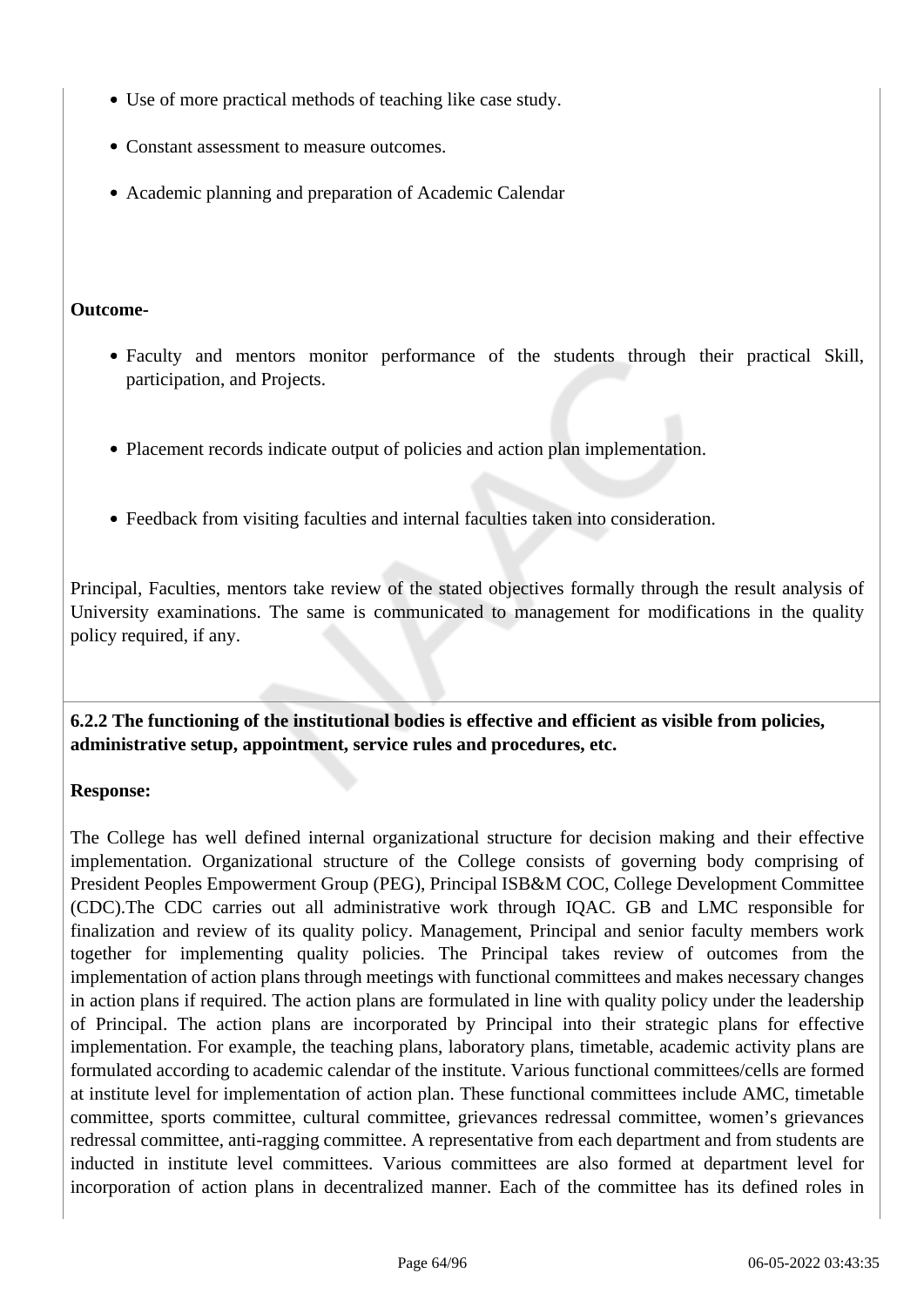formulating and accomplishing the strategic plan and timely implementation. The day to day administration of the College is carried out by the Principal with the help of Course Co-ordinators and faculty. The College also has an administrative office headed by the Office Superintendent, catering to requirements of staff and students.

| <b>File Description</b>           | <b>Document</b>      |
|-----------------------------------|----------------------|
| Upload any additional information | <b>View Document</b> |

| 6.2.3 Implementation of e-governance in areas of operation |
|------------------------------------------------------------|
|                                                            |
| <b>Document</b>                                            |
| <b>View Document</b>                                       |
| <b>View Document</b>                                       |
|                                                            |

# **6.3 Faculty Empowerment Strategies**

**6.3.1 The institution has effective welfare measures for teaching and non-teaching staff**

**Response:** 

**The institution offers a host of welfare benefits to the teaching and non-teaching staff, which includes-**

1. Employee engagement activities like birthday celebration, anniversary of service.

- 2. Provision for emergency financial assistance for all staff.
- 3. Medical insurance facility provided by Institute.

4. Faculty members are encouraged to organize and to participate in state, national and international level conferences/seminars/workshops.

5. Opportunities are provided to the faculty members for working in various committees of the University (Paper setting etc.)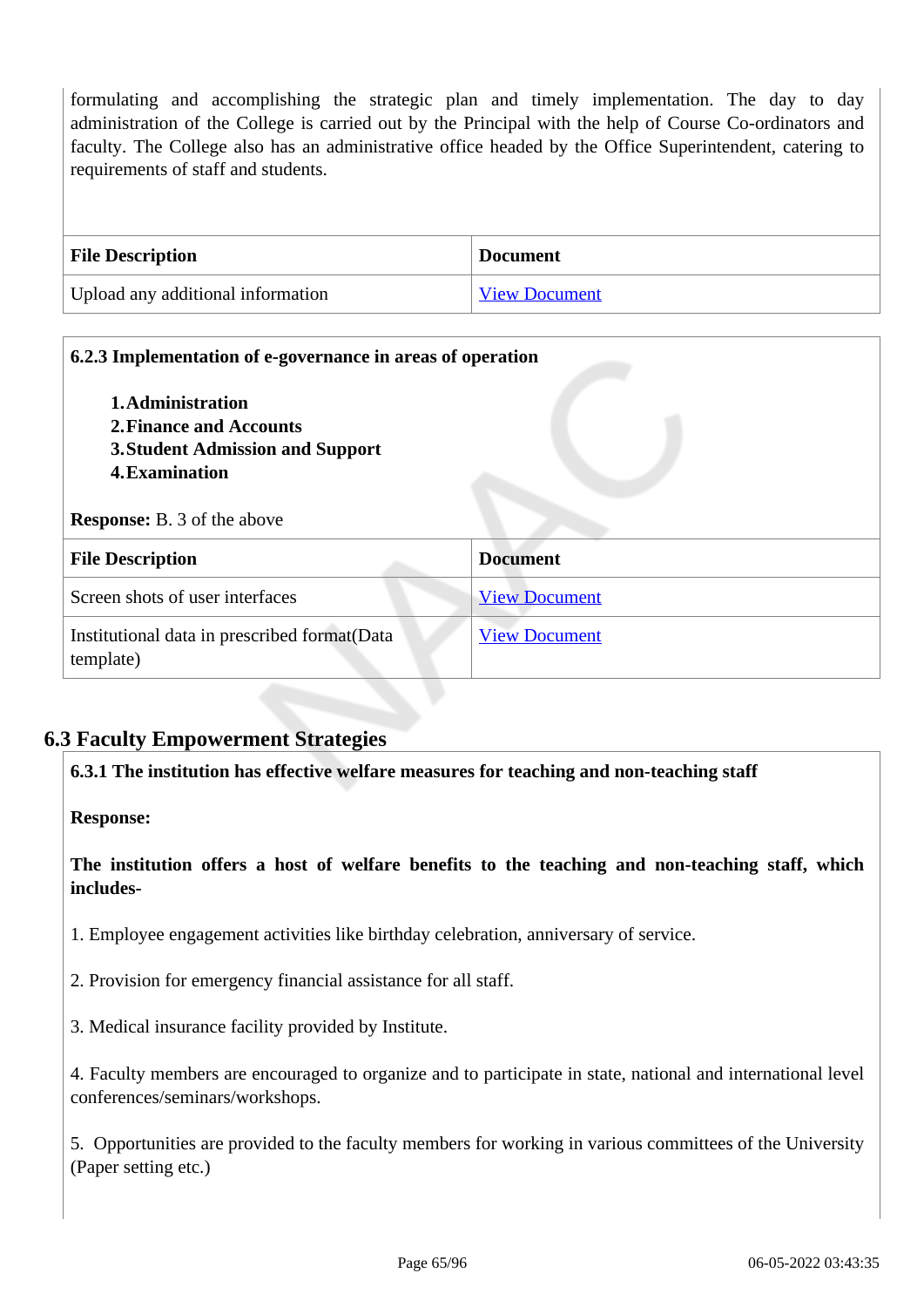6. Encouraging the faculty members to carry out research work in the field of their interest and to publish that in International Journals.

7.On-duty leaves are provided to the faculty members for attending and participating in national/international conferences and seminars.

8. Funds are provided to arrange guest lectures, seminars, workshops and conferences.

9. Free Transportation facility to staff members.

10. Holistic development of faculty members.

11.Canteen Facility to staff members is provided at subsidised rates.

| <b>File Description</b>           | <b>Document</b>      |
|-----------------------------------|----------------------|
| Upload any additional information | <b>View Document</b> |

 **6.3.2 Average percentage of teachers provided with financial support to attend conferences / workshops and towards membership fee of professional bodies during the last five years.**

**Response:** 31.03

6.3.2.1 **Number of teachers provided with financial support to attend conferences/workshops and towards membership fee of professional bodies year wise during the last five years**

| 2020-21 | 2019-20 | 2018-19 | 2017-18 | 2016-17 |
|---------|---------|---------|---------|---------|
| ິ       | ∽       | ∼       | -       | U       |

| <b>File Description</b>                                    | <b>Document</b>      |
|------------------------------------------------------------|----------------------|
| Upload any additional information                          | <b>View Document</b> |
| Institutional data in prescribed format (Data<br>template) | <b>View Document</b> |

 **6.3.3 Average number of professional development /administrative training programs organized by the institution for teaching and non teaching staff during the last five years**

**Response:** 0.4

6.3.3.1 **Total number of professional development /administrative training Programmes organized by the institution for teaching and non teaching staff year-wise during the last five years**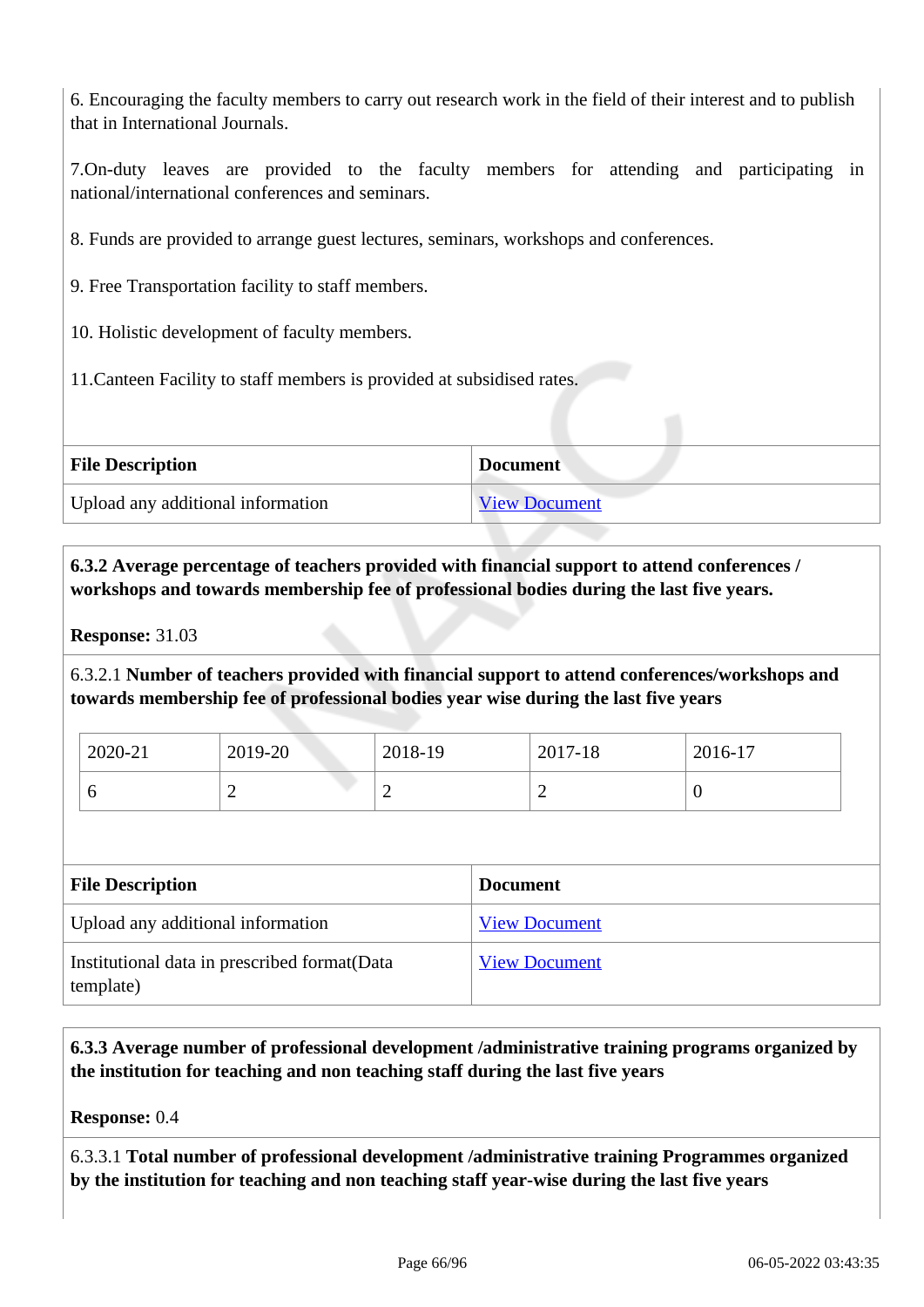| 2020-21                           | 2019-20  | 2018-19 |                 | 2017-18              | 2016-17          |
|-----------------------------------|----------|---------|-----------------|----------------------|------------------|
| 2                                 | $\theta$ | 0       |                 | $\boldsymbol{0}$     | $\boldsymbol{0}$ |
|                                   |          |         |                 |                      |                  |
|                                   |          |         |                 |                      |                  |
| <b>File Description</b>           |          |         | <b>Document</b> |                      |                  |
| Upload any additional information |          |         |                 | <b>View Document</b> |                  |

 **6.3.4 Average percentage of teachers undergoing online/ face-to-face Faculty Development Programmes (FDP)during the last five years (Professional Development Programmes, Orientation / Induction Programmes, Refresher Course, Short Term Course ).**

**Response:** 34.17

6.3.4.1 **Total number of teachers attending professional development Programmes viz., Orientation / Induction Programme, Refresher Course, Short Term Course year-wise during the last five years**

| 2020-21 | 2019-20                  | 2018-19 | 2017-18 | 2016-17 |
|---------|--------------------------|---------|---------|---------|
|         | $\overline{\phantom{0}}$ |         |         |         |

| <b>File Description</b>                                    | <b>Document</b>      |
|------------------------------------------------------------|----------------------|
| Institutional data in prescribed format (Data<br>template) | <b>View Document</b> |

# **6.3.5 Institutions Performance Appraisal System for teaching and non-teaching staff**

#### **Response:**

College has Performance Appraisal System for teaching and non-teaching staff. The performance appraisal system consists of self-appraisal and appraisal by Principal Sir.

1. Performance Appraisal system of the faculty

Annual self-assessment of the performance is based on the format given by the Principal Sir. Individual faculty member fills in the form and the report is forwarded to the Principal Sir for assessment. The Principal Sir appraises the faculty member through the verification and evaluation of the appraisal report. Principal sir evaluates the performance according to:

- ? The workload of both the semesters (odd and even) for current academic year.
- ? Results of the subjects taught in academic year
- ? Other academic responsibilities
- ? Academic related administrative responsibilities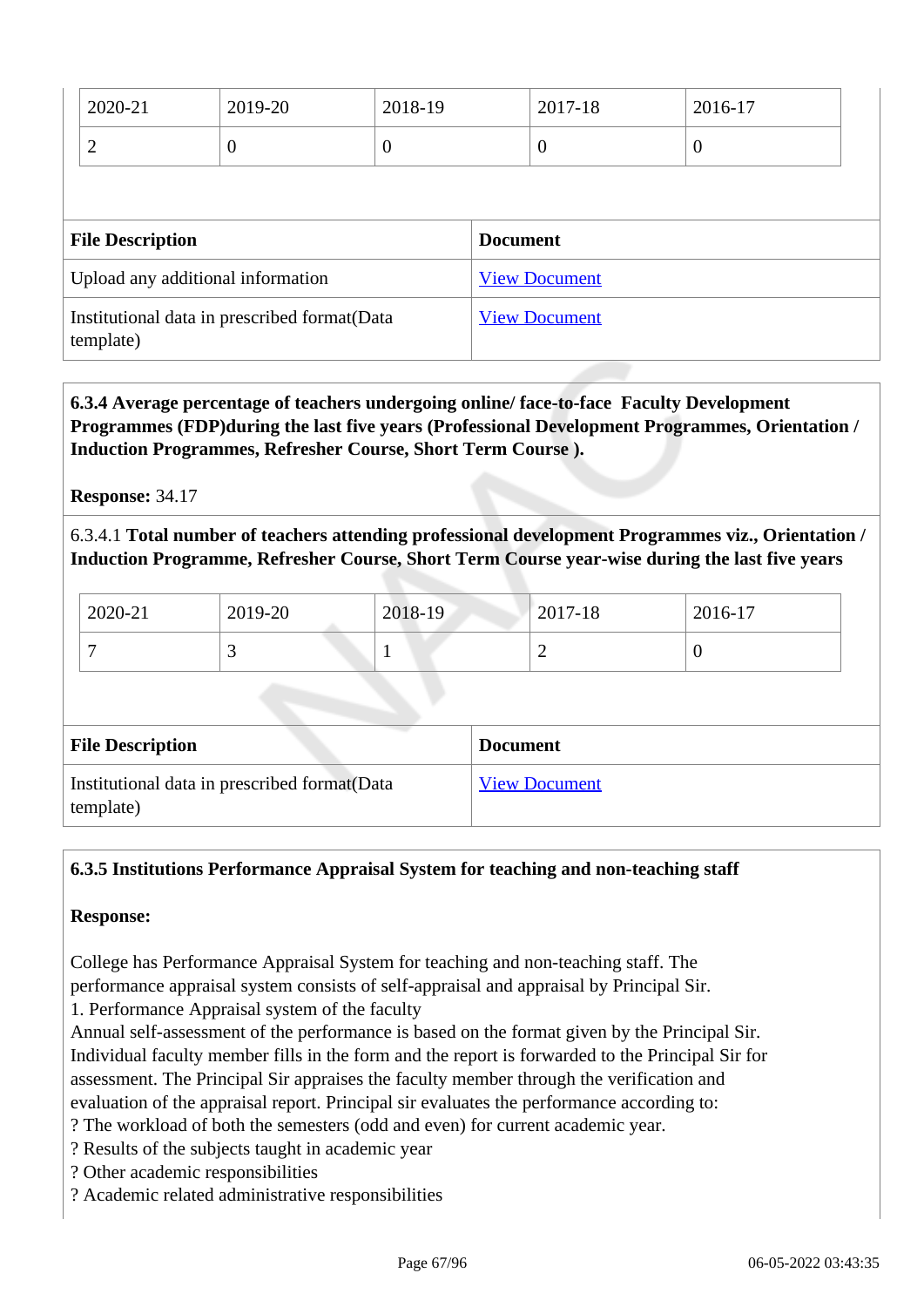? Papers presented in conferences/seminars/workshops or as a resource person ? Achievements at university level such as receiving BCUD funded projects, innovation, external examination related work such as CEO, paper setter, assessment of answer sheet, viva voce of project, invigilation of the university examination etc. ? Major personal achievements during the academic year ? Contribution to the College/Organization during the academic year ? Personal opinion/suggestions ? Personal growth After the assessments, the Principal informs the areas of improvement to the faculty members and also appreciates the faculty for his/her good performance. The feedback of the appraisal system is forwarded to the management. Also student's feedback is collected for the subject

teacher. The feedback is also considered for the performance appraisal.

# **6.4 Financial Management and Resource Mobilization**

# **6.4.1 Institution conducts internal and external financial audits regularly**

# **Response:**

Institute has a policy of auditing regularly by external agencies. Finance is the blood of any organisation. It is necessary to get an audit done every year to understand the inflow and outflow of money. Institutions need to conduct various activities based on financial status.

The external audit is conducted once in every year by a registered Chartered Accountant firm.

All these financial statements exhibit the transparency being maintained in financial matters and adherence to financial discipline to avoid defalcation of funds or properties of the institution at all levels. The audited statement is duly signed by the authorities of the management and chartered accountant.

# **6.4.2 Funds / Grants received from non-government bodies, individuals, philanthropers during the last five years (not covered in Criterion III)**

# **Response:** 0

6.4.2.1 **Total Grants received from non-government bodies, individuals, Philanthropers year-wise during the last five years (INR in Lakhs)**

| 2019-20<br>2020-21<br>2018-19<br>2017-18 | 2016-17 |
|------------------------------------------|---------|
| $\theta$<br>U<br>ν                       | ν       |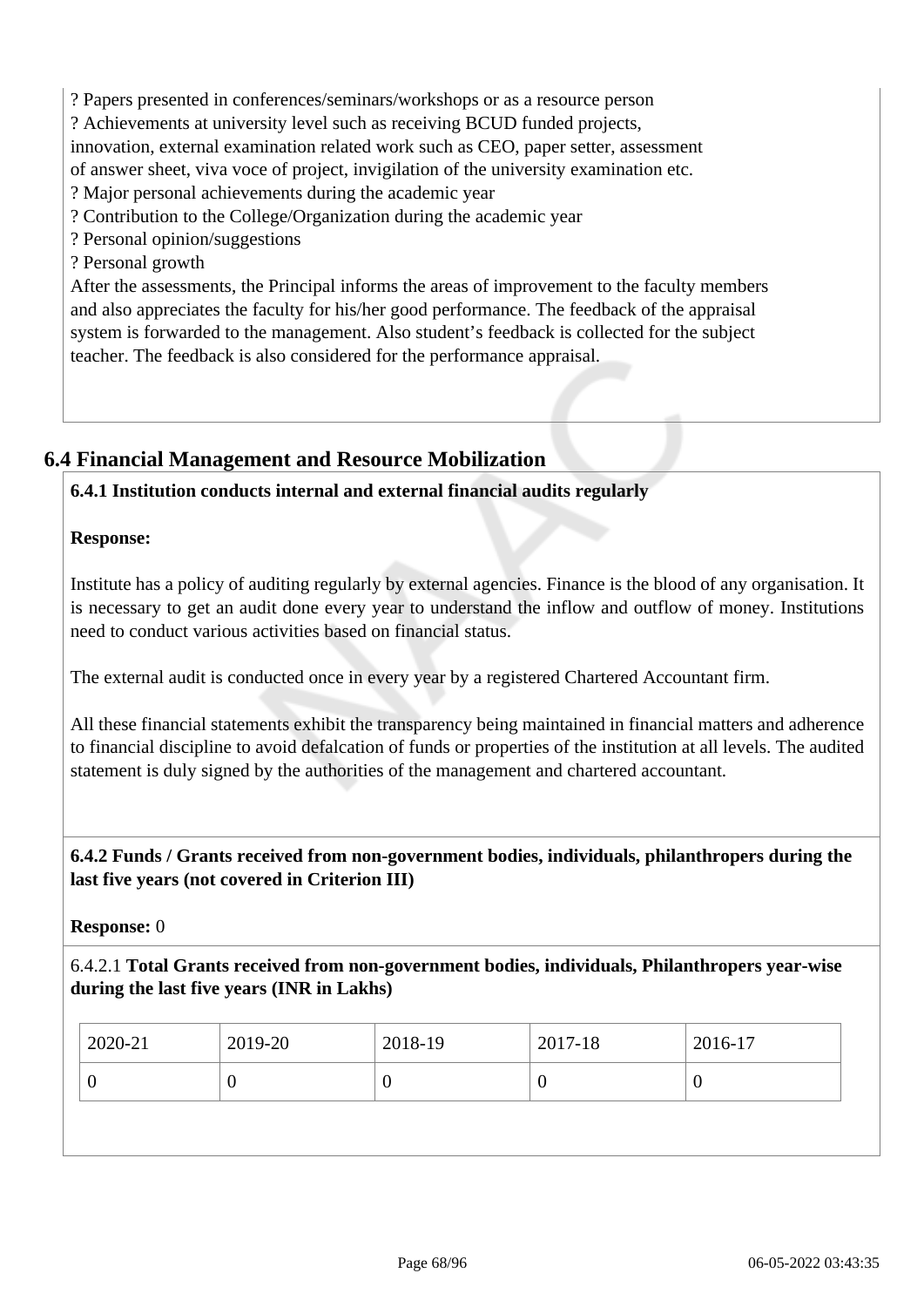| <b>File Description</b>                                    | <b>Document</b>      |
|------------------------------------------------------------|----------------------|
| Institutional data in prescribed format (Data<br>template) | <b>View Document</b> |

#### **6.4.3 Institutional strategies for mobilisation of funds and the optimal utilisation of resources**

#### **Response:**

#### **Source of Funds:**

Fees from BBA and BCA (CA) students

#### **Resource Mobilization Strategy of ISBM involves the following steps –**

- 1.A forecast report of Resource requirements to be prepared prior to the commencement of the new Academic Year.
- 2.Preparation of an annual budget for institutional operations in consideration of the resource requirement.
- 3.LMC approves appropriate budgetary provisions made by the Principal and monitors the efficient use of provisions.
- 4.The authority of allocation of the capital resource is vested in Chairman of the Institute
- 5.External audit and review of resource mobilization at the Institute

# **6.5 Internal Quality Assurance System**

# **6.5.1 Internal Quality Assurance Cell (IQAC) has contributed significantly for institutionalizing the quality assurance strategies and processes**

#### **Response:**

The Institute initiated the Internal Quality Assurance Cell (IQAC) in 2019. The real objective of this committee is to enhance the quality of teachers and body functioning and activities of the Institute in accordance with Vision and Mission.

This committee periodically reviews the end result of educational and body committees. This committee has contributed considerably in strategizing, formulating, standardizing and implementing varied quality policies, initiatives and processes.

Two samples of best practices institutionalized as a results of IQAC initiatives are:

#### **1. Steering to advanced and slow learners**

**I**nstitution conducts an orientation program for all fresh admitted students to make them conscious of program structure, examination pattern, optional courses within the program and career opportunities within the Management profession.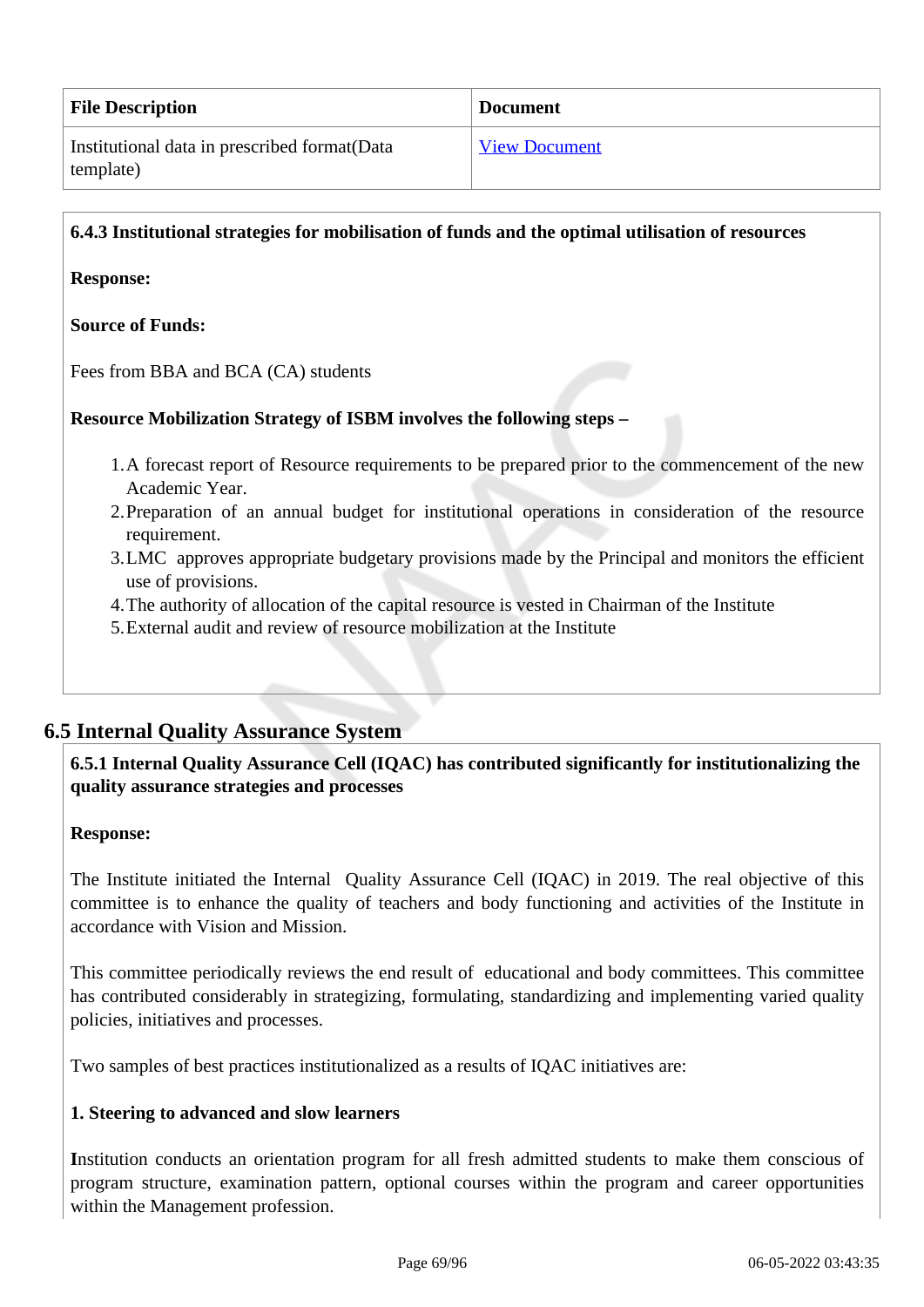The establishment has adopted the policy to spot advanced learners and slow learners by following techniques:

- Student participation in classroom
- Performance in examinations is reviewed to observe their learning levels.

Class teachers and Mentors assess on top of knowledge and categorise students as advanced and slow learners and supply them appropriate steering. For slow learners the Institute has conducted Guest Lectures, seminars, remedial classes etc

This activity absolutely contributes to cater to the varied needs of the slow learners and therefore the boosted the ability of the slow learner to understand troublesome topics simply, recalling the answers of queries, clarity in sensible information of experiments, build confidence and helped in overall development of the students equally this activity helped advanced learners to improve their domain knowledge and build leadership qualities. The guidance of the faculties helped few students of college to start their own startup.

# **2. Use and enhancement of ICT infrastructure**

The use of ICT tools have become an important part in the teaching -learning process. IQAC inspires academics to utilize these tools in classroom teaching. The IQAC has suggested the administration to complement ICT infrastructure by buying advanced ICT tools, broadband net Wi-Fi facilities. Sporadically IQAC has trained academics to use ICT i.e. Google Apps, Video conference, use of e-mail, handling ICT instruments etc. The tutorial use of social media has additionally been used to ascertain communication with the scholars and peers.

 **6.5.2 The institution reviews its teaching learning process, structures & methodologies of operations and learning outcomes at periodic intervals through IQAC set up as per norms and recorded the incremental improvement in various activities ( For first cycle - Incremental improvements made for the preceding five years with regard to quality For second and subsequent cycles - Incremental improvements made for the preceding five years with regard to quality and post accreditation quality initiatives )** 

#### **Response:**

The Institute initiated the Internal Quality Assurance Cell (IQAC) in 2019. The real objective of this committee is to enhance the quality of teachers and body functioning and activities of the Institute in accordance with Vision and Mission.

This committee sporadically reviews the end result of assorted educational and body committees. This committee has contributed considerably in strategizing, formulating, standardizing and implementing varied quality policies, initiatives and processes.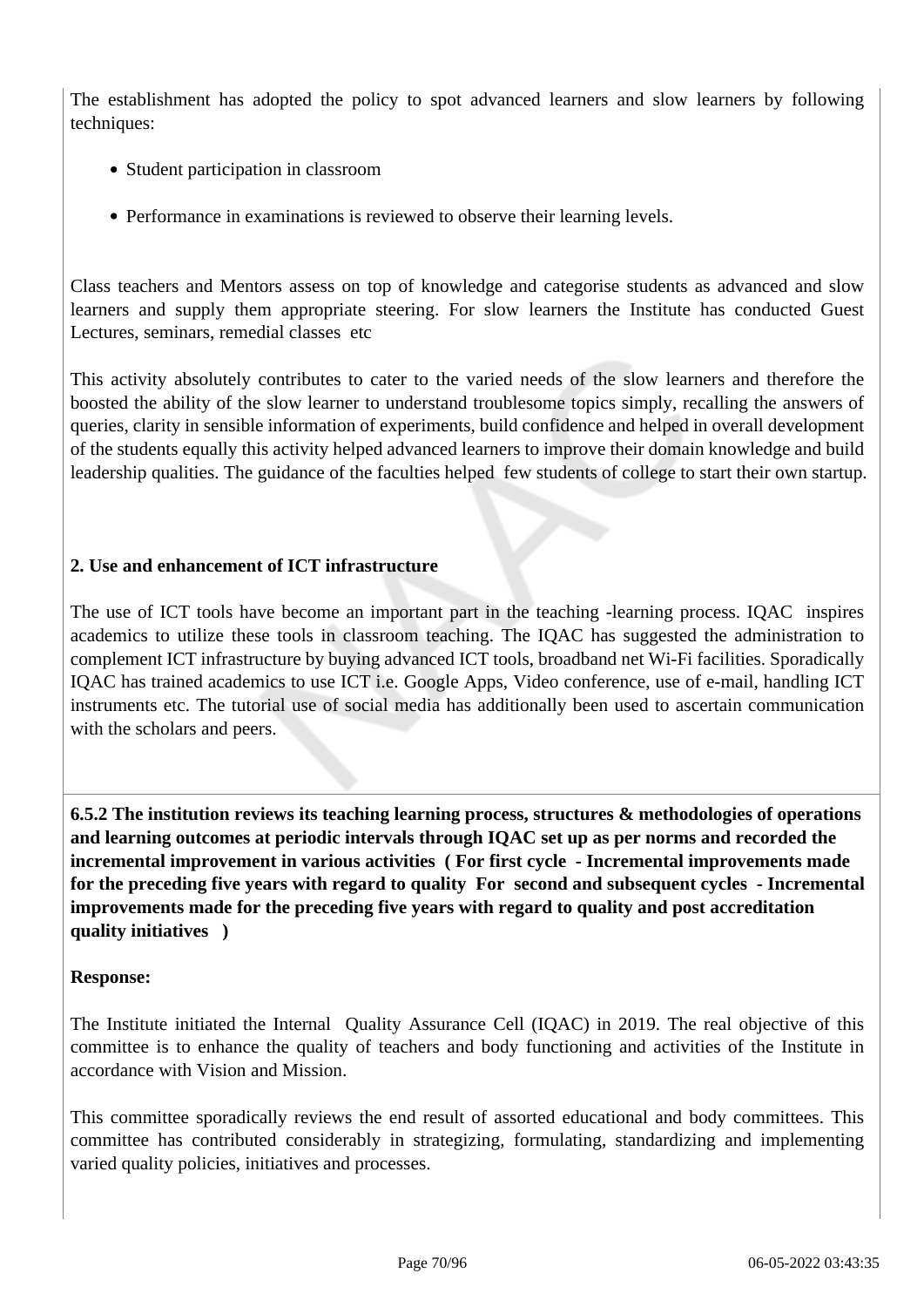Two best practices of IQAC and their outcomes are detailed below:

#### 1.**Academic Monitoring System**

For smooth functioning and effective teaching - learning system IQAC has incorporated Academic Monitoring system. Under this system the following measures have been taken.

1.Tracking of syllabus completion status every month.

2.Faculties need to submit syllabus reports by the end of each month

3.Review process done by the Principal, and action taken accordingly.

#### 1.**National level FDP**

ISB&M programmes are supported by a largely good platoon of accomplished faculty and robust academic structure. Institute promotes a culture of liberty, openness, fellowship, energy, enthusiasm . and a new lifestyle. Institutions believe in the process of reshaping the station of scholars and giving them the occasion to explore and rediscover themselves.

With respect to incremental improvement, IQAC, ISB&M College of Commerce, has organised a 7 Days National Level FDP (Faculty Development Programme) on Data Analysis using SPSS.

#### **Major topics covered in FDP-**

- Introduction to Quantitative Research Methods,
- Fundamentals and Advanced functions of SPSS.
- Developing an understanding about Descriptive Statistics,
- Inferential Statistics for Parametric comparison of means (t- tests, ANOVA),
- Normality and Reliability analysis and Non parametric statistical analysis

#### **Anticipated Learning Issues**

- After successful completion of this course, participants will be suitable to .
- Use the advanced features of SPSS that can help them in their exploration trials.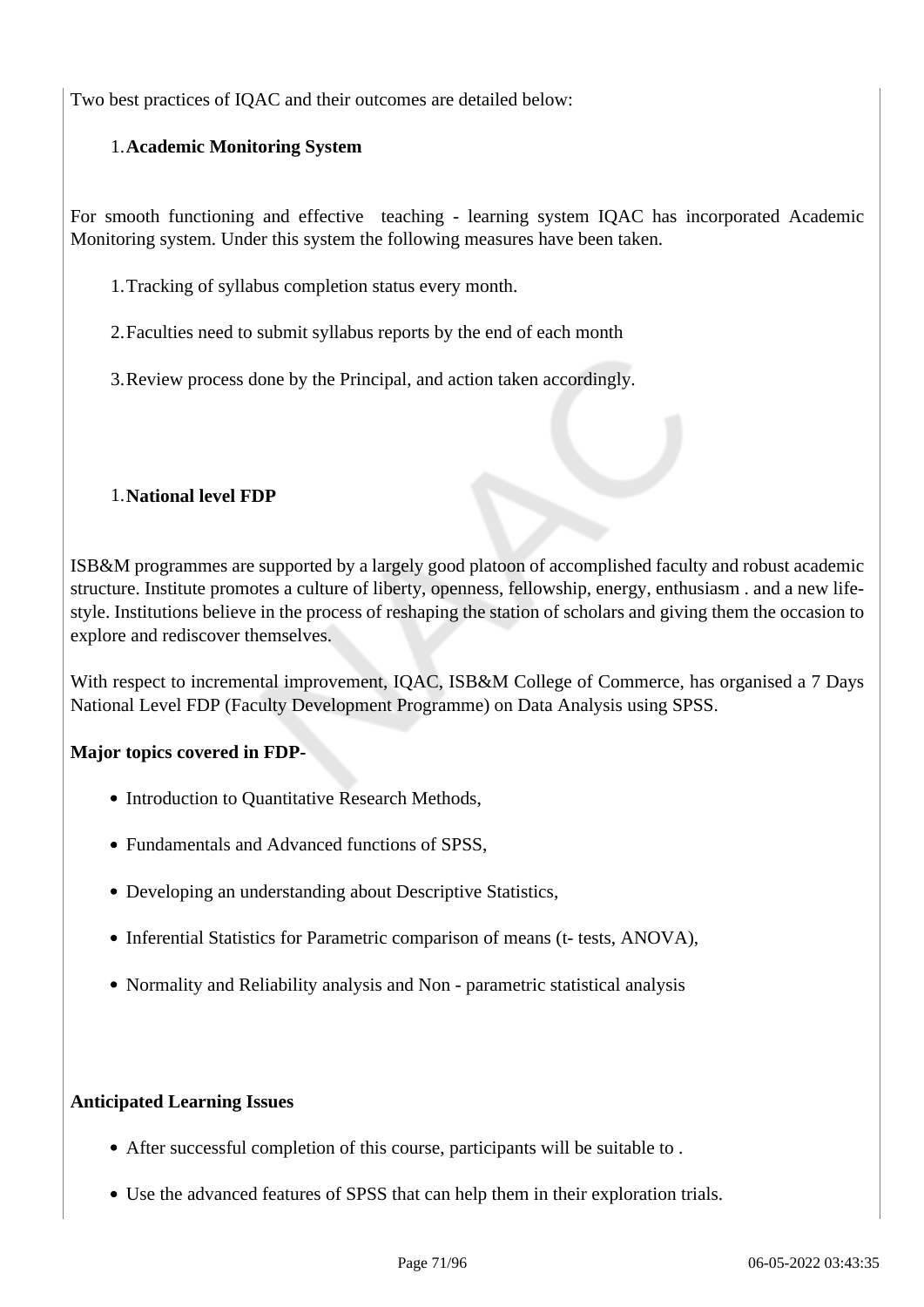- Help scholars in comprehending new trends and ways in using applicable statistical and computational tools for inter – correctional exploration.
- Effectively dissect and present their data.
- Write effective exploration papers and it will also improve the quality of research papers.

| <b>File Description</b>           | <b>Document</b>      |  |
|-----------------------------------|----------------------|--|
| Upload any additional information | <b>View Document</b> |  |

# **6.5.3 Quality assurance initiatives of the institution include: 1.Regular meeting of Internal Quality Assurance Cell (IQAC); Feedback collected, analysed and used for improvements 2.Collaborative quality intitiatives with other institution(s) 3.Participation in NIRF 4.any other quality audit recognized by state, national or international agencies (ISO Certification, NBA) Response:** E. None of the above **File Description Document** Institutional data in prescribed format(Data template) View Document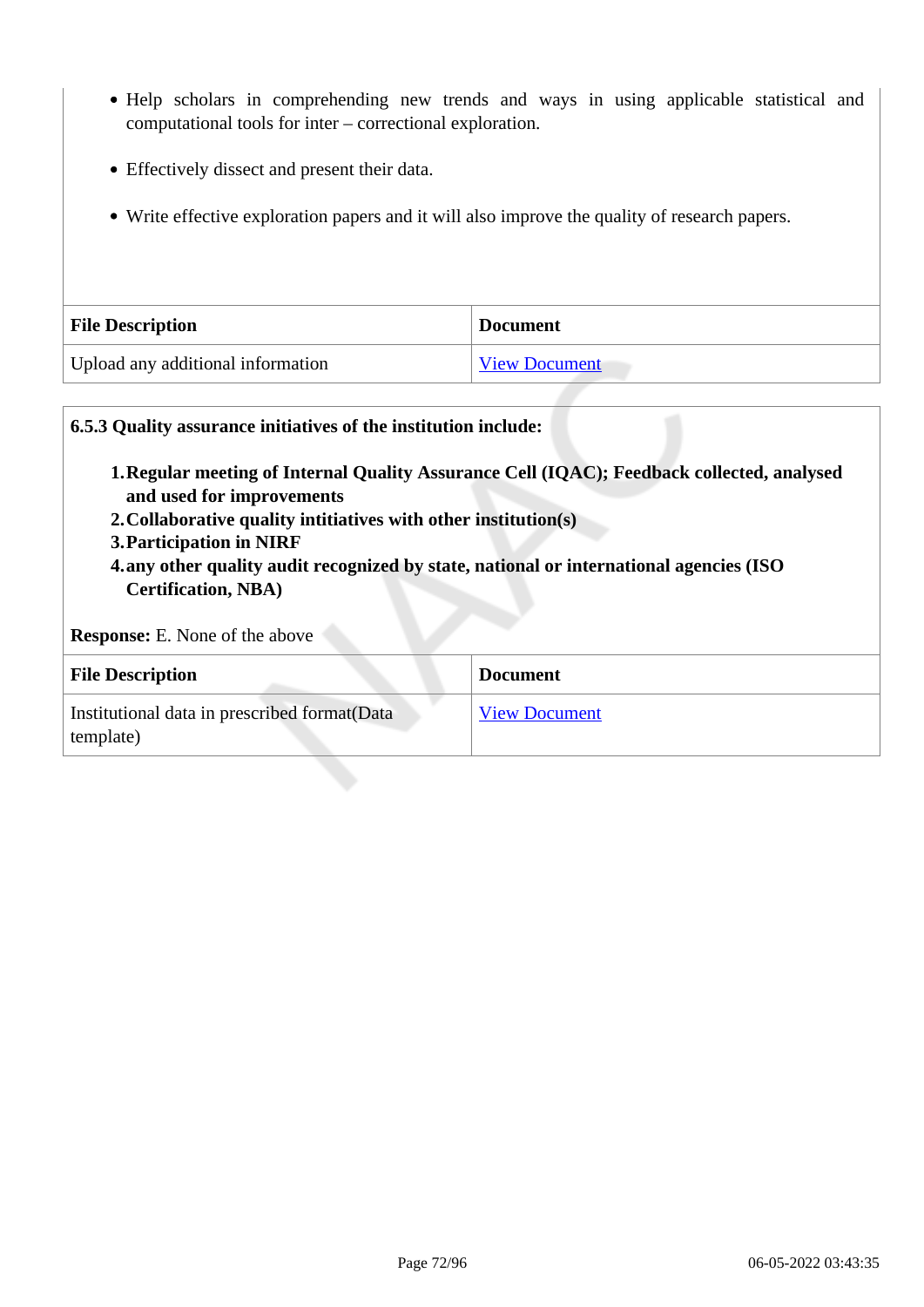#### **7.1 Institutional Values and Social Responsibilities**

 **7.1.1 Measures initiated by the Institution for the promotion of gender equity during the last five years.**

**Response:** 

#### **Safety and Security:**

The college gives highest priority to safety and security of students, staff and infrastructure of the college. The college has installed CCTV (Closed Circuit Television) cameras at different places inside the campus to supervise and check activities going on inside the campus. Admin staff work in shifts in order to keep track of ongoing activities in the campus. Security guards are available at the campus for 24x7 hours. Entry to unauthorized personnel is restricted in the campus. Records of incoming and outgoing students, staff and vehicles are maintained thoroughly.

Pick up and drop facility is available for girl students if they are required to stay late night for cultural events or for academic purposes in the institute. Pick-up drop facility is also available to the female staff members whenever it is required.

The college has separate hostels for girls and boys with security guards and CCTV. Female faculty members are given the responsibilities to look after the issues faced by the girl students related to hostel facilities. The college has a well-defined hostel committee to maintain discipline in the hostel.

In case of a medical emergency, a dedicated vehicle is available in the campus. Full time doctor is available in the campus for medical care and first aid.

#### **Counseling:**

The college has the Mentor-Mentee scheme to provide counselling related to academic, health, financial and any other issues and to solve the problems. The mentors interact with the students to resolve student's issues related to medical, hostel, academic facility etc. Regular follow up of the students who are staying in the hostel is also taken. Any infrastructural problems faced by them are handled by the faculty in charge with the help of admin staff.

#### **Common Room:**

The college provides a common room facility for girl students. The Girl's Common Room is situated on the ground floor, consisting of a bed for the girls to rest in case of emergency. Basic facilities are available in the girl's common room.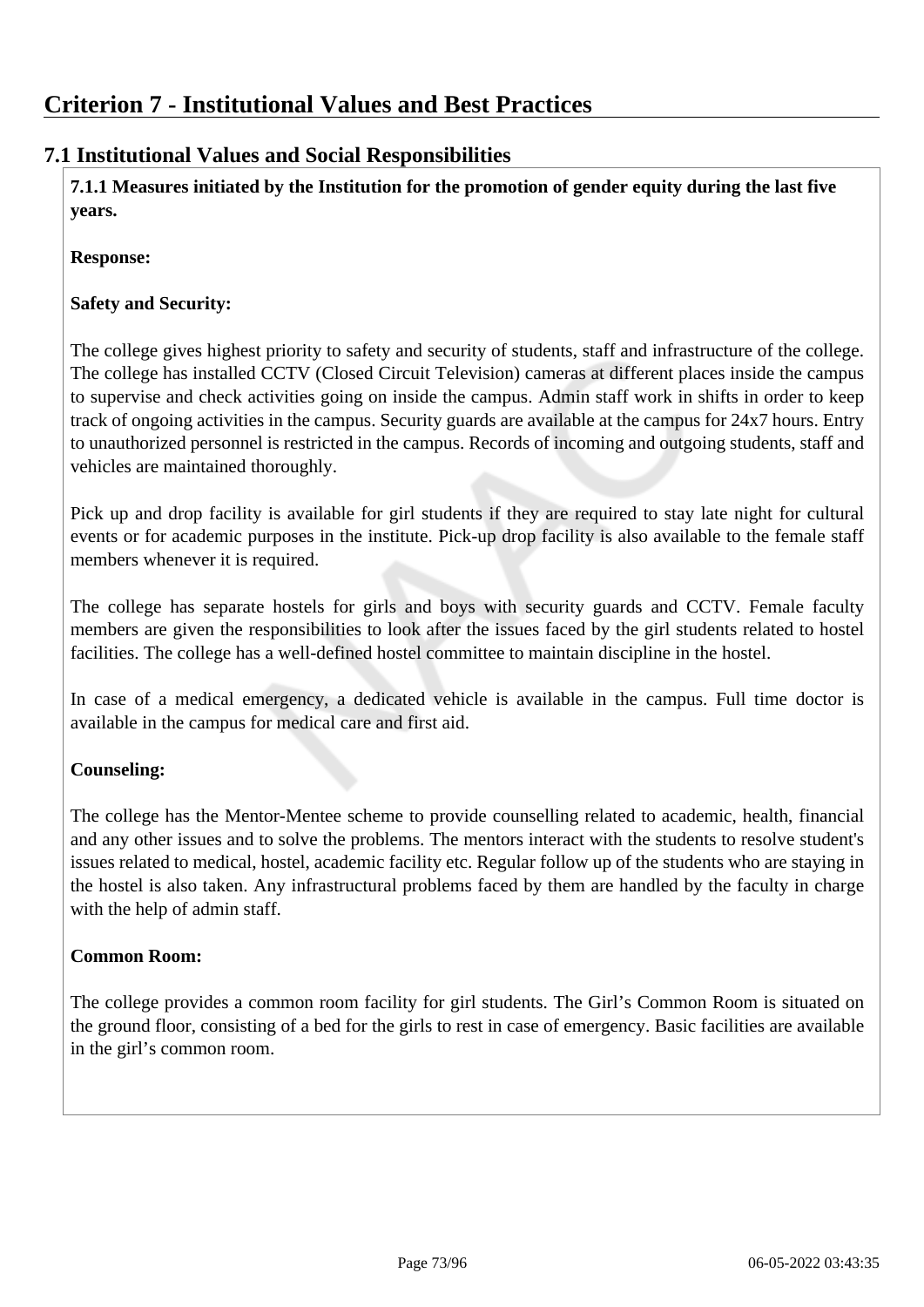| <b>File Description</b>                                                                                                                                                                    | <b>Document</b>      |
|--------------------------------------------------------------------------------------------------------------------------------------------------------------------------------------------|----------------------|
| Specific facilities provided for women in terms<br>of: a. Safety and security b. Counselling c.<br>Common Rooms d. Day care center for young<br>children e. Any other relevant information | <b>View Document</b> |
| Annual gender sensitization action plan                                                                                                                                                    | <b>View Document</b> |

#### **7.1.2 The Institution has facilities for alternate sources of energy and energy conservation measures**

- **1.Solar energy**
- **2.Biogas plant**
- **3.Wheeling to the Grid**
- **4.Sensor-based energy conservation**
- **5.Use of LED bulbs/ power efficient equipment**

**Response:** C. 2 of the above

| <b>File Description</b>        | <b>Document</b>      |
|--------------------------------|----------------------|
| Geotagged Photographs          | <b>View Document</b> |
| Any other relevant information | <b>View Document</b> |

#### **7.1.3 Describe the facilities in the Institution for the management of the following types of degradable and non-degradable waste (within 500 words)**

- **Solid waste management**
- **Liquid waste management**
- **Biomedical waste management**
- **E-waste management**
- **Waste recycling system**
- **Hazardous chemicals and radioactive waste management**

#### **Response:**

#### **Solid Waste Management:**

Solid waste is categorized into decomposable and non-decomposable waste. Waste which does not belong to garbage or trash is sent for recycling such as waste papers, old files etc. Metals from our college are collected and sold out to authorized purchasers for recycling. Waste from canteens and garden is dumped underground in an eco-friendly manner without pollution. Dry waste is collected by "Gram-Panchayat" for disposing to nearby wrecking yards.

College adopts a paperless office concept through electronic means via WhatsApp groups, email and Google Classroom; thus, reducing paper-based waste. Use of paper printed on one-side is encouraged in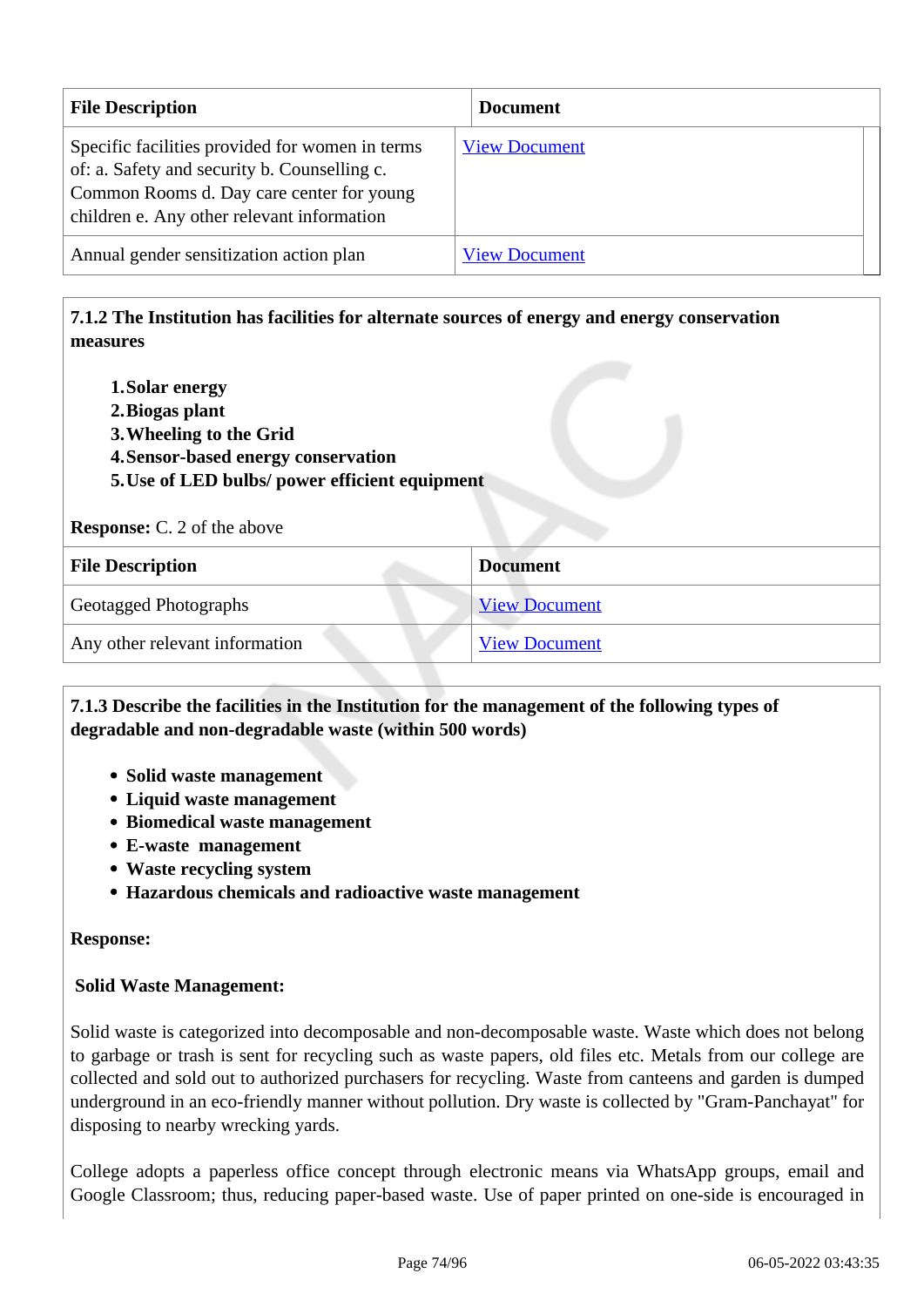printing drafts before final document, meeting minutes, notices etc. in office practices as an alternative to waste management.

The college has installed a Bio composting plant, wherein, the biodegradable kitchen waste, garden waste is composted and is used as a fertilizer for the garden.

Dustbins have been installed in the campus for waste segregation.

#### **Liquid Waste Management:**

Wastewater treatment is done through the Sewage Treatment Plant, in which the contaminants are removed from wastewater and used for gardening and other purposes. Different kinds of filters are used in STP such as "Activated Carbon Filter" used to absorb chlorine, organics, color, taste and odor from wastewater and those are replaced at regular intervals.

#### **E- Waste Management:**

The e-waste generated in college is disposed outside. At college level, we try to reuse maximum possible material before disposal.

#### **Waste Recycling System:**

- Paper waste is sold out for recycling
- Vermicomposting used to recycle solid waste and food waste
- Liquid Waste after proper treatment used in irrigation

| <b>File Description</b>                 | <b>Document</b>      |  |  |
|-----------------------------------------|----------------------|--|--|
| Geotagged photographs of the facilities | <b>View Document</b> |  |  |

#### **7.1.4 Water conservation facilities available in the Institution:**

- **1.Rain water harvesting**
- **2.Borewell /Open well recharge**
- **3.Construction of tanks and bunds**
- **4.Waste water recycling**
- **5.Maintenance of water bodies and distribution system in the campus**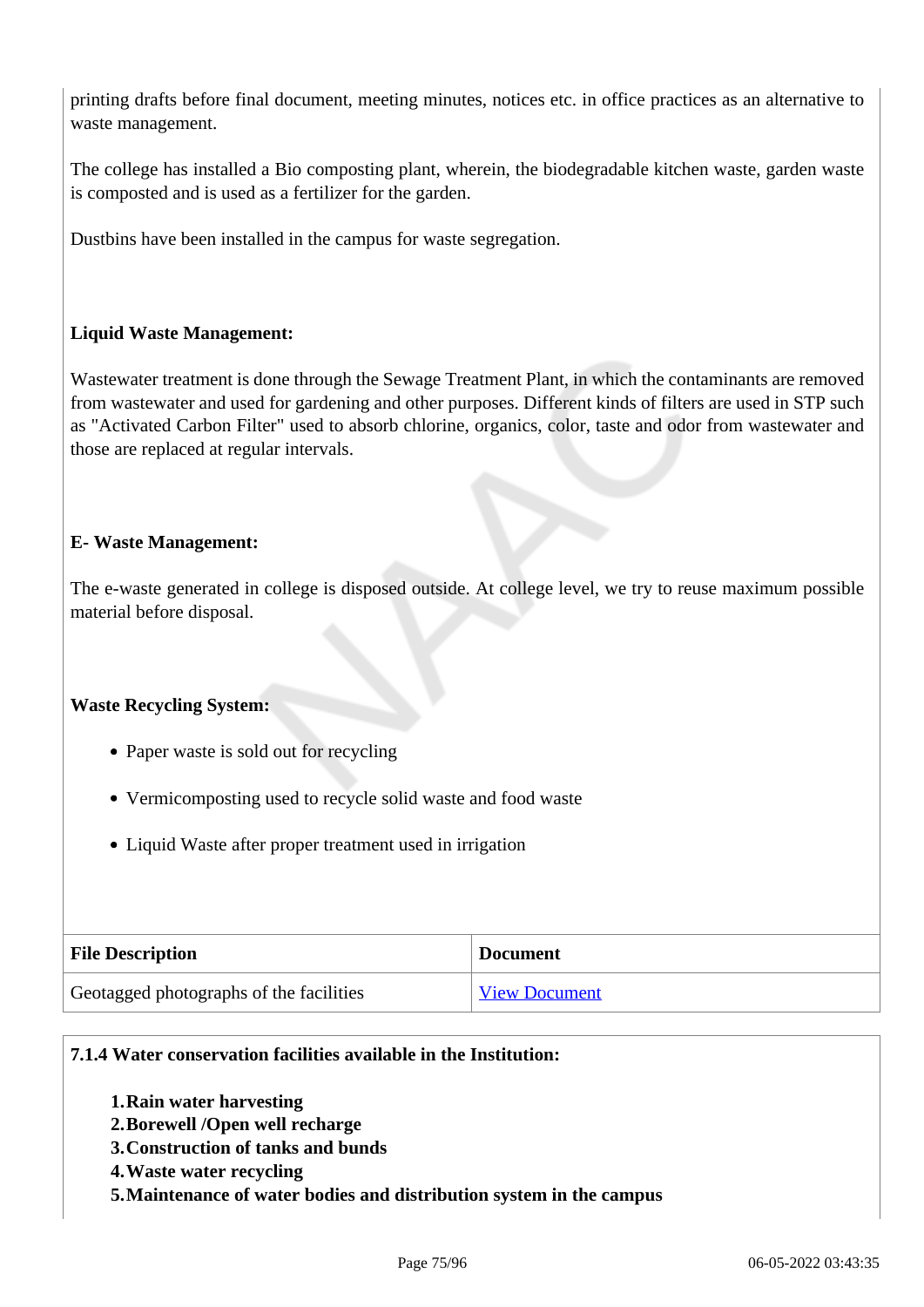| <b>Response:</b> A. Any 4 or all of the above    |                      |  |  |  |
|--------------------------------------------------|----------------------|--|--|--|
| <b>File Description</b><br><b>Document</b>       |                      |  |  |  |
| Geotagged photographs / videos of the facilities | <b>View Document</b> |  |  |  |

# **7.1.5 Green campus initiatives include: 1.Restricted entry of automobiles 2.Use of Bicycles/ Battery powered vehicles 3.Pedestrian Friendly pathways 4.Ban on use of Plastic 5.landscaping with trees and plants Response:** Any 4 or All of the above **File Description Document** Geotagged photos / videos of the facilities View Document Any other relevant documents View Document

 **7.1.6 Quality audits on environment and energy are regularly undertaken by the Institution and any awards received for such green campus initiatives:**

- **1.Green audit**
- **2.Energy audit**
- **3.Environment audit**
- **4.Clean and green campus recognitions / awards**
- **5.Beyond the campus environmental promotion activities**

**Response:** A. Any 4 or all of the above

| <b>File Description</b>              | <b>Document</b>      |  |
|--------------------------------------|----------------------|--|
| Certification by the auditing agency | <b>View Document</b> |  |
| Any other relevant information       | <b>View Document</b> |  |

#### **7.1.7 The Institution has disabled-friendly, barrier free environment**

**1.Built environment with ramps/lifts for easy access to classrooms.**

- **2.Divyangjan friendly washrooms**
- **3.Signage including tactile path, lights, display boards and signposts**
- **4.Assistive technology and facilities for Divyangjan accessible website, screen-reading software, mechanized equipment**
- **5.Provision for enquiry and information : Human assistance, reader, scribe, soft copies of reading material, screen reading**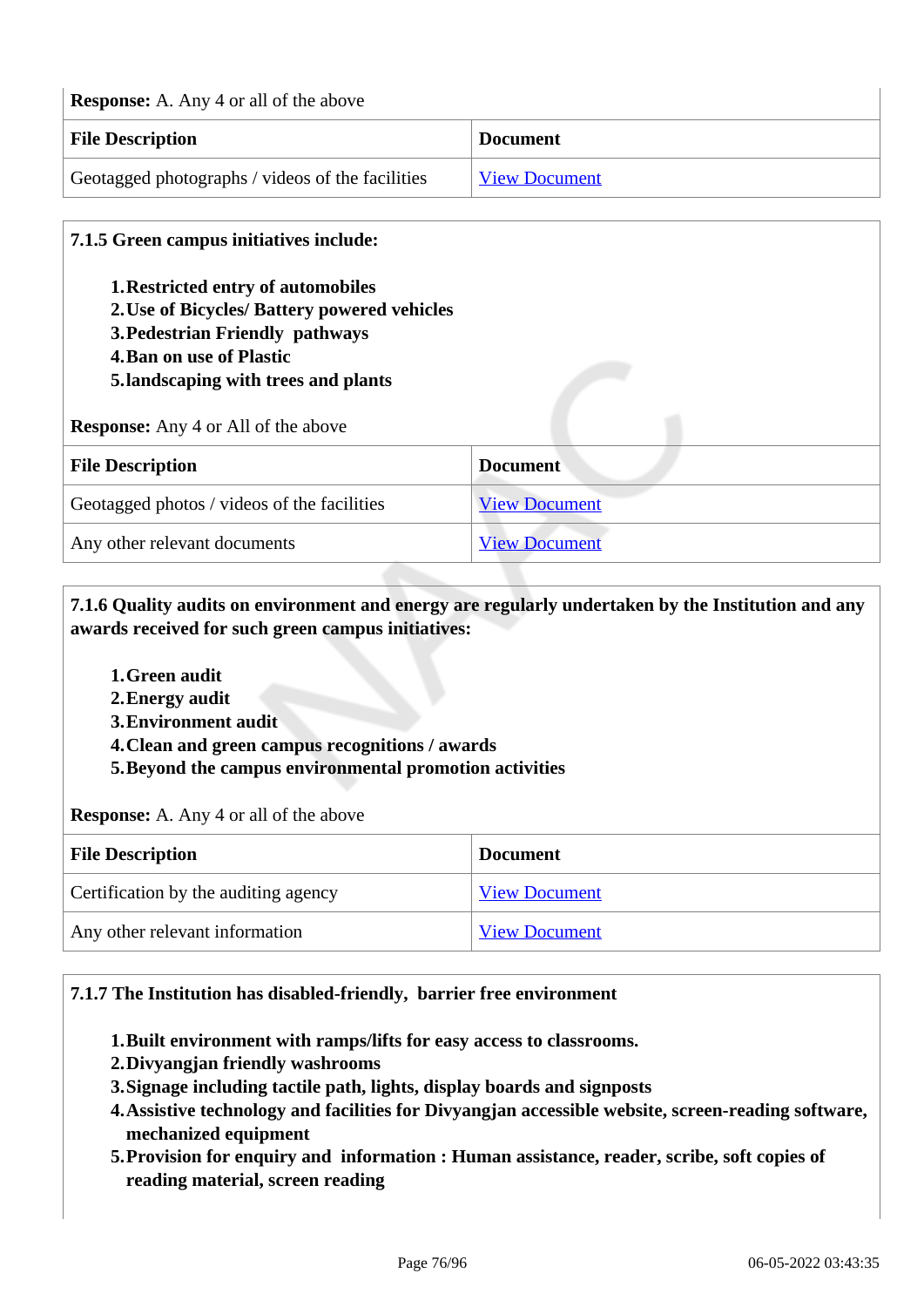| <b>Response:</b> C. 2 of the above               |                      |  |  |  |
|--------------------------------------------------|----------------------|--|--|--|
| <b>File Description</b>                          | <b>Document</b>      |  |  |  |
| Geotagged photographs / videos of the facilities | <b>View Document</b> |  |  |  |
| Any other relevant information                   | <b>View Document</b> |  |  |  |

 **7.1.8 Describe the Institutional efforts/initiatives in providing an inclusive environment i.e., tolerance and harmony towards cultural, regional, linguistic, communal socioeconomic and other diversities (within 500 words).**

#### **Response:**

College organizes different programs for providing an inclusive environment.

#### **International Yoga Day Celebration**

World Yoga Day is celebrated by the students and teachers of ISB&M College of Commerce every year. This day is celebrated to make students understand the importance of Yoga in their life. All students, faculty and staff members participate in this program enthusiastically. The college arranges a session to explain the importance of Yoga to achieve better mental and physical health followed by a Yoga demonstration session. Students and faculty members also perform Yoga Asanas during the session.

#### **Independence Day Celebration**

ISB&M College of Commerce celebrates the auspicious occasion of Independence Day with full enthusiasm and zeal. O The function is coordinated by student council members of ISB&M Nande campus. Flag is hoisted by our beloved director Dr. Pramod Kumar along with the Principals of College of Commerce and College of Engineering and other senior faculty members. Cultural Program is also arranged by the students on this special occasion. The function ends with sweet distribution.

#### **Republic Day Celebration**

ISB&M family including students, staff and faculty members with a feeling of patriotism and dedication gathers in amphitheater every year. Every year celebration starts with the hoisting of the National Flag by the Chairman. Such type of celebrations creates feelings of Nationalism & Unity.

#### **Nukkad Natak / Role Play**

Students from team "Kaurav" (students performing drama, role play etc.) perform various role plays in the college as well as in inter-collegiate competitions. Kaurav team performs with a theme based on various social issues.

#### **Bonfire**

Bonfire event was born out of a vision to create a company that produces true community driven event experiences, and takes an active role in the social initiatives that are important to us. The students always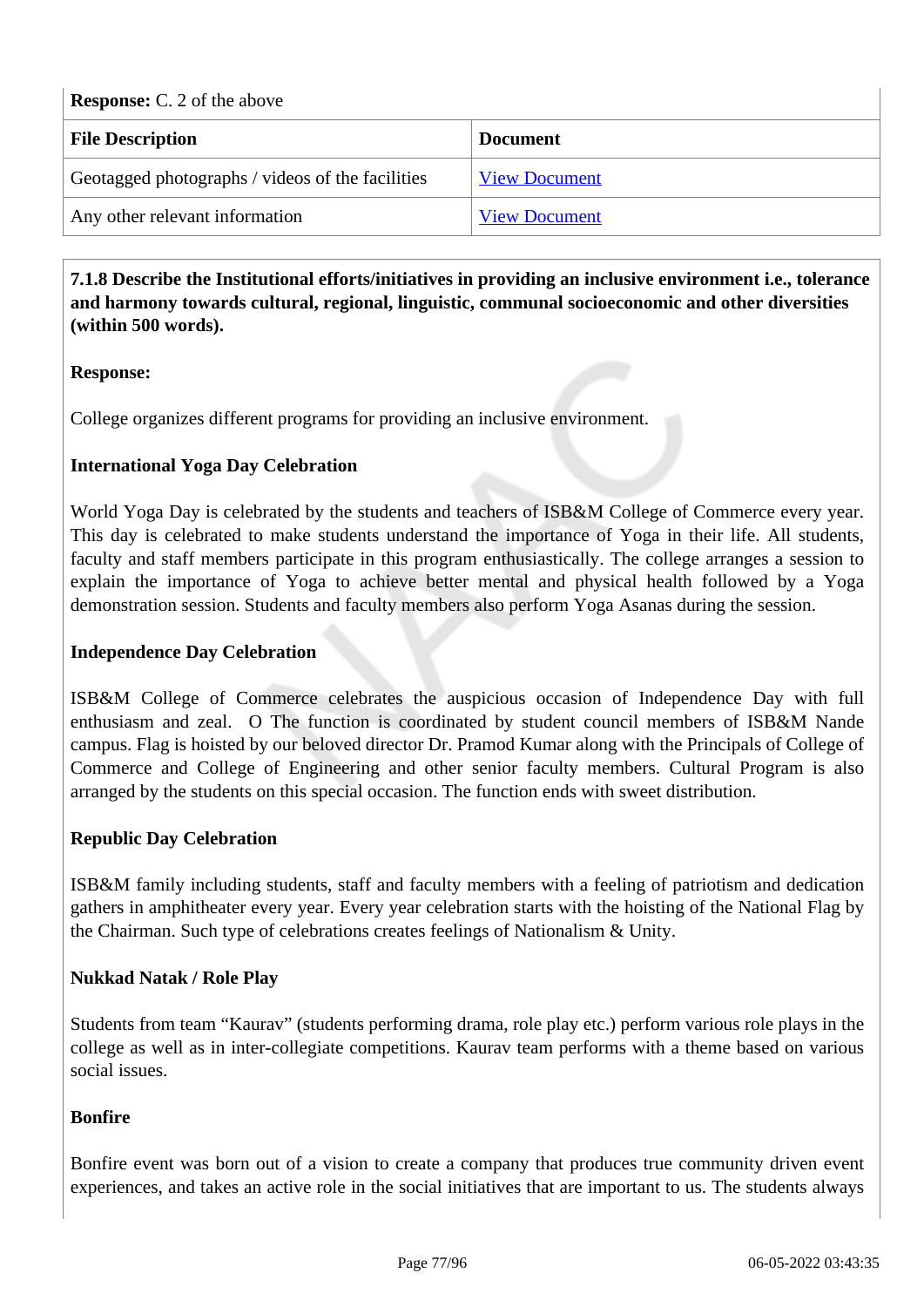participate in such activities with a zeal and enthusiasm.

#### **Blood Donation Camp**

Knowing the importance of blood donation, we organise one day blood donation camp at ISB&M College of Commerce.

#### **Health Check-up Camp**

Onsight health check-up camp are organized by the college for staff and students.

#### **MINERVA – Inter-collegiate Annual Fest**

ISB&M always cater to organize events and provide the opportunities for the students to participate & manage such events. College organizes its annual fest "MINERVA" every year during winter season. The name MINERVA comes from the name of the Roman Goddess of Art. Inspired from this, ISB&M College of Commerce hosts a Inter College Cultural Fest "MINERVA" every year with different themes. It offers a platform for the participants to showcase their skills and talents in various cultural and sports activities. The event sees almost a thousand students from colleges across Pune & Maharashtra, coming to ISB&M College of Commerce to compete in various cultural, literary & sports competitions.

| <b>File Description</b>                                                                                                                | <b>Document</b>      |
|----------------------------------------------------------------------------------------------------------------------------------------|----------------------|
| Any other relevant information.                                                                                                        | <b>View Document</b> |
| Supporting documents on the information<br>provided (as reflected in the administrative and<br>academic activities of the Institution) | <b>View Document</b> |

 **7.1.9 Sensitization of students and employees of the Institution to the constitutional obligations: values, rights, duties and responsibilities of citizens (within 500 words).**

#### **Response:**

At ISB&M College of Commerce, we try to develop the mind set and the attitudes of students that are required today. Through our value based education, we strive to make our students responsive to societal issues. The college possesses a vibrant and talented student community where students are actively involved and managing various events.

ISB&M College of Commerce organizes various types of activities to sensitize the students and employees to the constitutional obligations, values, rights, duties and responsibilities.

- 1.Independence Day Celebration
- 2.Republic Day Celebration
- 3.Street Play Performance
- 4.Blood Donation Camp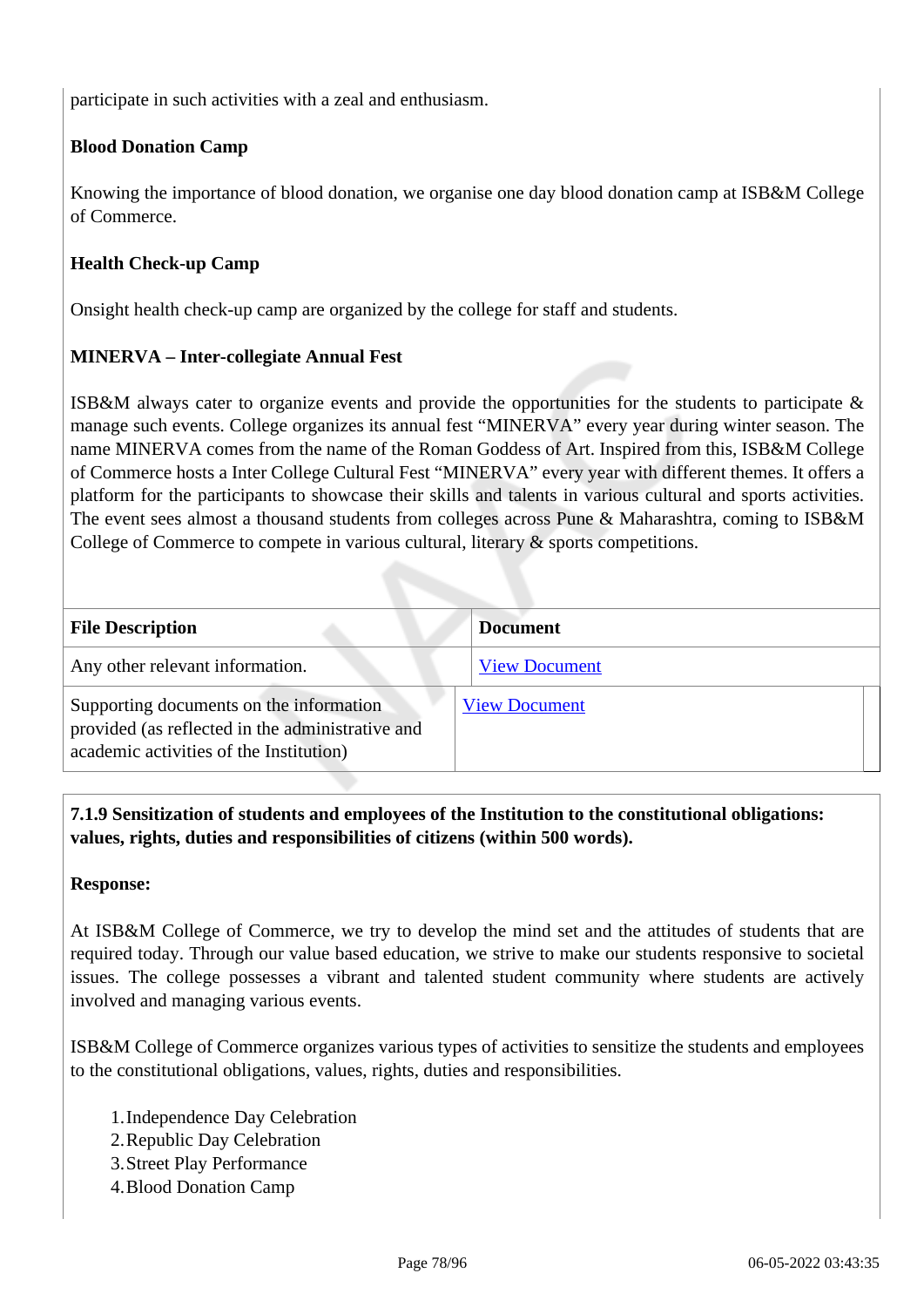5.Cleanliness Drive in NSS Camp

6.State level seminars

7.Guest Lectures on varios topics

| <b>File Description</b>                                                                                    | <b>Document</b>      |
|------------------------------------------------------------------------------------------------------------|----------------------|
| Any other relevant information                                                                             | <b>View Document</b> |
| Details of activities that inculcate values;<br>necessary to render students in to responsible<br>citizens | <b>View Document</b> |

 **7.1.10 The Institution has a prescribed code of conduct for students, teachers, administrators and other staff and conducts periodic programmes in this regard.** 

- **1.The Code of Conduct is displayed on the website**
- **2.There is a committee to monitor adherence to the Code of Conduct**
- **3.Institution organizes professional ethics programmes for students, teachers, administrators and other staff**
- **4.Annual awareness programmes on Code of Conduct are organized**

**Response:** A. All of the above

| <b>File Description</b>        | <b>Document</b>      |
|--------------------------------|----------------------|
| Code of ethics policy document | <b>View Document</b> |

 **7.1.11 Institution celebrates / organizes national and international commemorative days, events and festivals (within 500 words).**

**Response:** 

#### **Independence Day Celebration**

ISB&M College of Commerce celebrates the auspicious occasion of Independence Day with full enthusiasm and zeal. On this day, everyone pays respect and love to the country and the legends who had sacrificed their lives for the nation.

The celebration starts at 9.30 a.m. in the amphitheater. The function is coordinated by student council members of ISB&M Nande campus. Flag is hoisted by our beloved director Dr. Pramod Kumar along with the Principals of College of Commerce and College of Engineering and other senior faculty members. Cultural Program is also arranged by the students on this special occasion. The function ends with sweet distribution.

#### **Republic Day Celebration**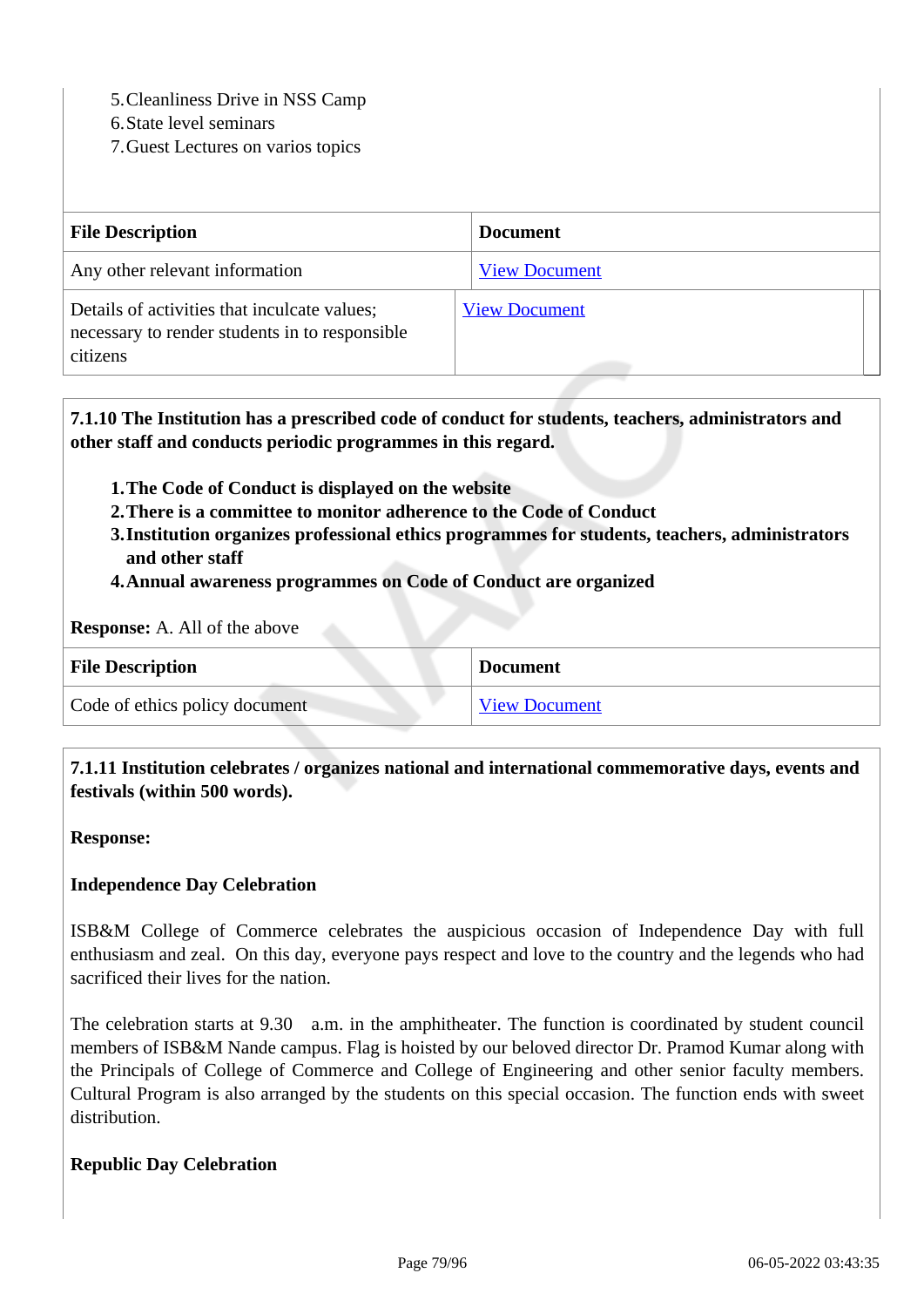Republic Day is a national holiday in India, when the country marks and celebrates the date on which the Constitution of India came into effect on 26, January 1950. The day also marks the transition of India from an autonomous Commonwealth realm with British Monarch as nominal head of the Indian Dominion, to a fully sovereign Commonwealth republic with the President of India as the nominal head of the Indian Union.

ISB&M family including students, staff and faculty members with a feeling of patriotism and dedication gathers in amphitheater every year. Every year celebration starts with the hoisting of the National Flag by the Chairman. Such type of celebrations creates feelings of Nationalism & Unity.

#### **International Yoga Day Celebration**

World Yoga Day is celebrated by the students and teachers of ISB&M College of Commerce every year. This day is celebrated to make students understand the importance of Yoga in their life. All students, faculty and staff members participate in this program enthusiastically. The college arranges a session to explain the importance of Yoga to achieve better mental and physical health followed by a Yoga demonstration session. Students and faculty members also perform Yoga Asanas during the session.

#### **International Women's Day Celebration**

International Women's Day is celebrated every year in the college. Male faculty members also join for the celebration. The celebration begins with a cake cutting ceremony. Principal of the college share his thoughts on this special occasion. Snacks and tea arrangements are also done on this occasion. The day is celebrated with great enthusiasm.

#### **Dahi Handi Celebration**

The festival of Dahi Handi is inspired by the childhood events of Lord Krishna when he used to steal curd from the vessels hung in the houses in Vrindavan with the help of his friends forming human pyramids. In ISB&M College of Commerce, this festival is celebrated with full enthusiasm.

#### **Teacher's Day Celebration**

This day is celebrated in ISB&M College of Commerce by the students in association with Cultural Cell. Various fun games and activities are organized for the teachers. There are many student performances like dance, singing, poetry recitation etc. Teachers also give their performances on this special occasion.

| <b>File Description</b>                                                               | <b>Document</b>      |  |  |
|---------------------------------------------------------------------------------------|----------------------|--|--|
| Any other relevant information                                                        | <b>View Document</b> |  |  |
| Annual report of the celebrations and<br>commemorative events for the last five years | <b>View Document</b> |  |  |

#### **7.2 Best Practices**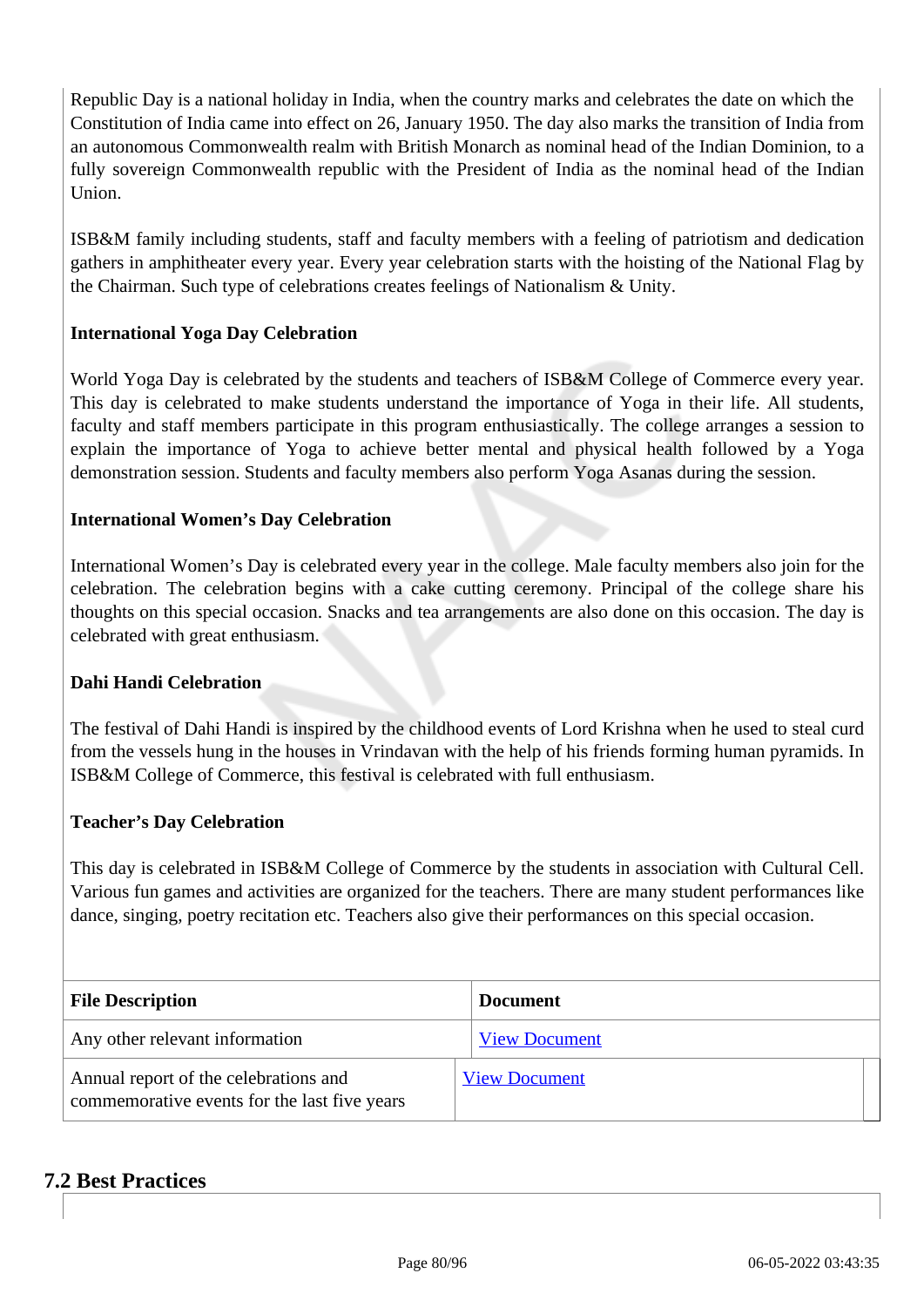**7.2.1 Describe two best practices successfully implemented by the Institution as per NAAC format provided in the Manual.**

#### **Response:**

#### **Title of the Practice: Annual Fest "MINERVA"**

#### **Objectives of the Practice:**

- To introduce ISB&M College of Commerce on a global platform
- Development of intellectual, mental, physical, psychological and emotional abilities in students.
- Development of intra-personal and inter-personal abilities to understand others and work in team.

#### **The Context:**

ISB&M College of Commerce is committed to create an environment where students can explore potential, team building & design. In a dynamic environment it is very important for students to build the skills and competence which are necessary to survive in a cut throat competitive environment. The idea of competence implies quite simply the acquisition of knowledge and skills. It involves the mobilization of knowledge, skills, attitudes and values to satisfy complicated demands. The college believes in providing a platform to the students which is not only limited to academics but also to excel their capabilities.

Management is all about getting work done from others. ISB&M always cater to organize events and provide the opportunities for the students to participate & manage such events, where students learn about -

- Leadership Skills
- Persuading Skills
- Interpersonal Relationships
- Team Work
- Assigning tasks to the right person at the right time

The name MINERVA comes from the name of the Roman Goddess of Art. Inspired from this, ISB&M College of Commerce hosts a Inter College Cultural Fest "MINERVA" every year with different themes. It offers a platform for the participants to showcase their skills and talents in various cultural and sports activities.

#### **The Practice:**

The planning of activity starts right from the start of the academic year. Once the students complete the academic registration process, the students are asked to nominate themselves to work as a member of different cells. Depending on the nominations, students are shortlisted for interview. Faculty coordinators of the cells conduct interviews of these shortlisted students. At ISB&M College of Commerce we have different cells like Sports Cell, Cultural Cell, Digital Moments Cell, Debate Cell, Digital Marketing Cell and Alumni Cell. During various activities conducted by these cells, faculty members are able to enlist different capabilities of the students which help them to allocate the various team responsibilities for the event MINERVA.

The event is conducted in the month of January/February every year. Principal assigns the responsibility to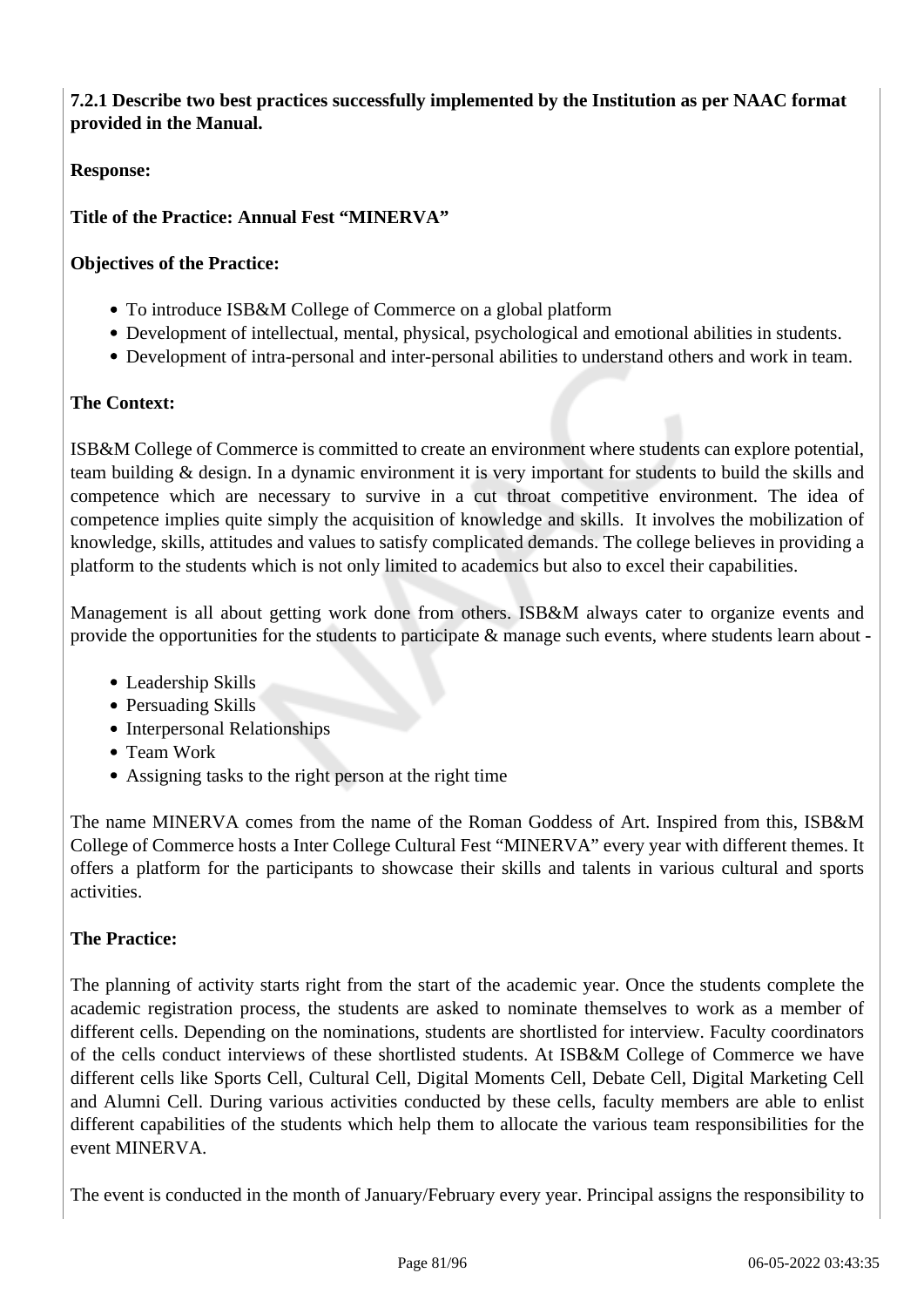one of the faculty members to work as a coordinator of this event. Other faculty members work along with the event coordinator for successful planning and implementation of the event. The event coordinator along with the other cell coordinators form various committees as Event Team, College Participation Team, Sponsorship Team and Design Team. Based on the student skillsets, they are given responsibility to work in these teams. Head coordinator is allotted to each team. Students from third year are selected as head coordinators. These head coordinators then select junior students as the team members. Accordingly, they make systematic groups to work as a team. These team members are responsible for handling everything right from event planning, financial planning, budgeting, human resourcing, marketing, getting sponsorship and also getting participants from various parts of the city and state. Event promotion is solely managed by the team members. These student members also handle the responsibility of designing posters of the events which is used for branding purpose. Social Media Platforms like Instagram, Facebook is used for branding of event. Students also work to get MOUs related to event sponsorship as well as for sponsoring prizes for various competitions. Food stalls are also arranged by various vendors on the campus during the event. Students from different places participate in various competitions. A wide variety of competitions are organized simultaneously. Various fun filled informal activities are also organized on the campus. Several artist performances are arranged across all the days of the event. Artists from different platforms are invited to judge different competitions. On the very last day of the event, a concert of a wellknown artist is arranged. The event ends with the prize distribution ceremony.

Following Competitions are organized every year during MINERVA. These competitions are categorized into 3 major categories – Cultural, Sports and Literary.

- 1.Cultural Competitions include Singing (Classical & Western), Dancing (Classical & Bollywood), percussion, Instrumental Jugalbandi, Battle of Bands, War of DJ's, Fashion Show, Standup Comedy, Street Play and Theme Photography.
- 2.Sports Competitions include Cricket, Football, Volleyball, Basketball, Kabaddi, Aqua Polo, Chess, Carrom and Table Tennis.
- 3.Literary Competitions include Quiz, Ad Mad, Debate, Elocution, Creative writing and B-Plan.

#### **Evidence of Success:**

The event MINERVA has something for everyone, be it dancers, singers, rappers, composers, DJs, actors or aspiring models. Minerva's strong-point is a quality set of judges including Pt. Ramdas Palsule, Sucheta Chapekar, Anand Bhaskar, Ratna Shah, Aparna Jhachak, Kingsukh Roy, Sameer Belvalkar, Yogesh Baldotra, Chaitanya Gokhale, and many more. With a quality set of judges and state of the art infrastructure, everyone, the judges, the participants and star performers goes away from MINERVA happy and raring for more.

Participations from almost 40-60 different colleges had been received. A huge amount of sponsorships had also been received from different vendors across Pune.

Many students who have worked in the organizing team have been benefited by such activities. They were able to build intra-personal and inter-personal skills. Many students have attributed their success to the activities conducted by the college at such a huge level. Many are placed in well known companies and they are able to implement the skills and knowledge they have acquired thorough such activity.

During pandemic, college has organized Minerva throwback event on virtual platform where we have called all prominent artists who were part of MINRVA during last 5 years. They were very happy to be a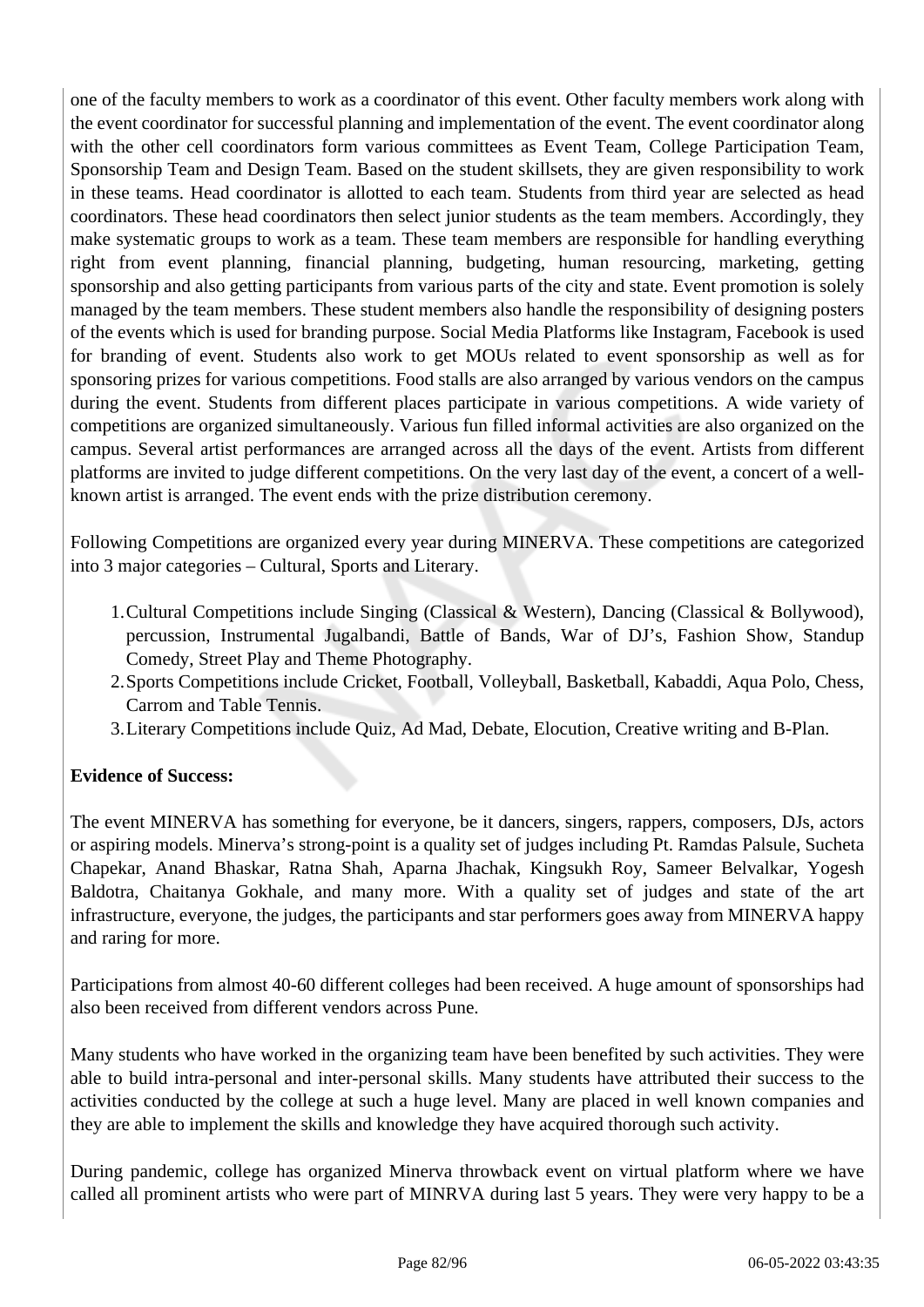part of the event again on such a huge social platform.

We had also received International sponsorship for 1st Minerva in 2016. Many prominent artists have performed during MINERVA. With the efforts of event coordinators, all staff members and all the students, MINERVA has always been a great success.

#### **Problems encountered:**

#### **Time constraints:**

The time management is a big challenge. The event contains so many competitions that we need to conduct many activities simultaneously.

#### **Less Participation in few activities:**

Every year almost 25-30 different competitions are organized in MINERVA. We can get very less participation in some of the competitions like Classical Singing, Instrumental Jugalbandi, Percussion and even Classical Dancing competition.

#### **Technical Problems during Virtual Participation:**

In the year 2020, we have conducted MINERVA on a virtual platform. We have faced lots of technical problems like some guest artists were not able to connect due to the network issues. Even when our students have given dance performances, there was certain issues with connectivity. They were not able to connect with the audience ad so were not able to get encouragement as they get in offline performances.

#### **Resources Required:**

- 50 % of infrastructural resources are provided by the College. For stage and sound system, we acquire resources from outside vendors.
- Students raise funds through sponsorships. Many cash prizes and coupons are incurred through sponsorships.
- Human resources are also utilized from the college.
- Financial Support

#### **7.3 Institutional Distinctiveness**

#### **7.3.1 Portray the performance of the Institution in one area distinctive to its priority and thrust within 1000 words**

#### **Response:**

Our vision is to provide world-class education to young minds and prepare them to great career. Instead of following the well-tested lines of success, we have striven to carve a new path, give a new meaning and develop new strategies in the field of education. Grooming the young generation is another dimension to our pursuit for academic excellence.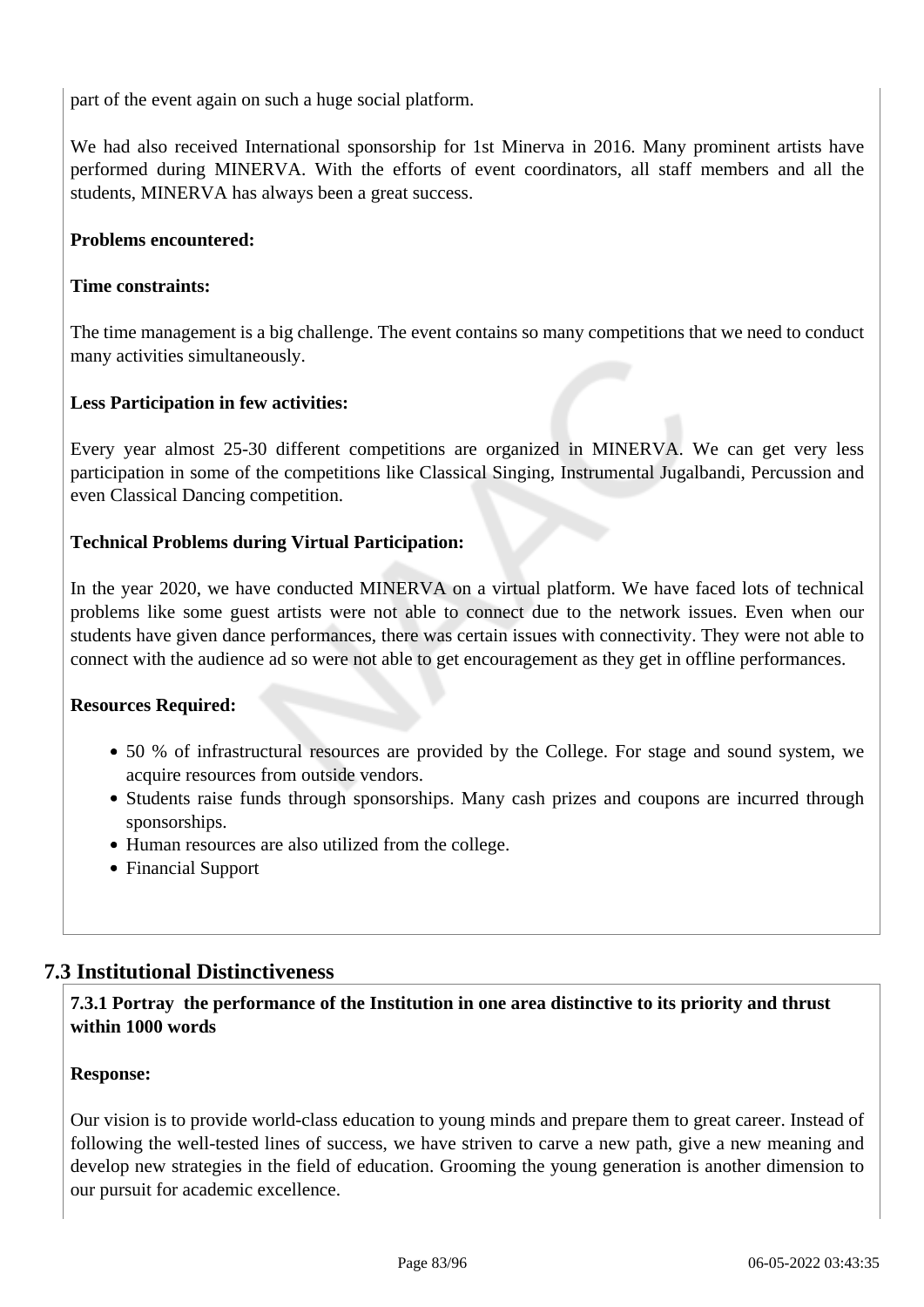ISB&M College of Commerce provides the young students a wide canvas of opportunities in terms of academic as well as co-curricular and extra-curricular activities to check out for themselves as to wherein their talent lies. This has resulted in ISB&M COC alumni making a mark for themselves in diverse professional arenas. It also provides a true cosmopolitan experience with students coming from a large number of cities and town of India.

At ISB&M College of Commerce, we believe in the philosophy of change for betterment. Our belief is not only in the development of academics but all-round development of the students. That is the reason why in merely couple of years, our College of Commerce has emerged as one of the most happening institution in Pune, with a record of brilliant academic performance coupled with extravagant co-curricular activities.

#### **Top Performers of ISB&M College of Commerce**

ISB&M College of Commerce constantly ranked amongst the best institutions and offer a unique combination that benefits students and develop the capabilities and connections the students need to succeed in global business today.

Career building is key element of education in ISB&M College of Commerce. Students learn high quality professionalism, attitude and values. Students join well-known companies during internship program to be able to learn good work habit and benchmark competitive standards. ISB&M College of Commerce places its students in the midst of a truly diverse culture. Students benefit from unraveled opportunities and gain exposure to a broad range of new business perspectives.

As a result of this, many pf or students are placed in well-known companies and they are doing extremely good in their field.

To name a few –

- 1.Ms. Dona Dey Operations Associate at BYJU'S
- 2.Ms. Mahek Mahajan Social Media Executive at Insomniacs Digital Private Limited
- 3.Lalit Chahare Business Development Executive at Square Yards
- 4.Ruchika Vitekar QUESS Corp Limited
- 5.Ms. Shalini Pillai Product Specialist at BYJU'S
- 6.Mubeen Ahmed Financial Analyst at eClerx
- 7.Sijo Paloran General Manager at TRIJL India
- 8.Faizan Dawjee Team Lead Business Development at BYJU'S learning
- 9.Rithik Gangwal Associate Digital Marketing at Merkle Sokrati, Pune
- 10.Pritish Bhawal Associate Graphic Designing at Docplexus, Pune
- 11.Megha Rajgarhia Bajaj Finserv
- 12.Akshita Kaushal Jaguar Land Rover
- 13.Astha Shrivastava KPMG
- 14.Nikhil Patnaik Aptiv Component Pvt. Ltd
- 15.Kumar Ashutosh Extramarks Education India Private Limited

And many more..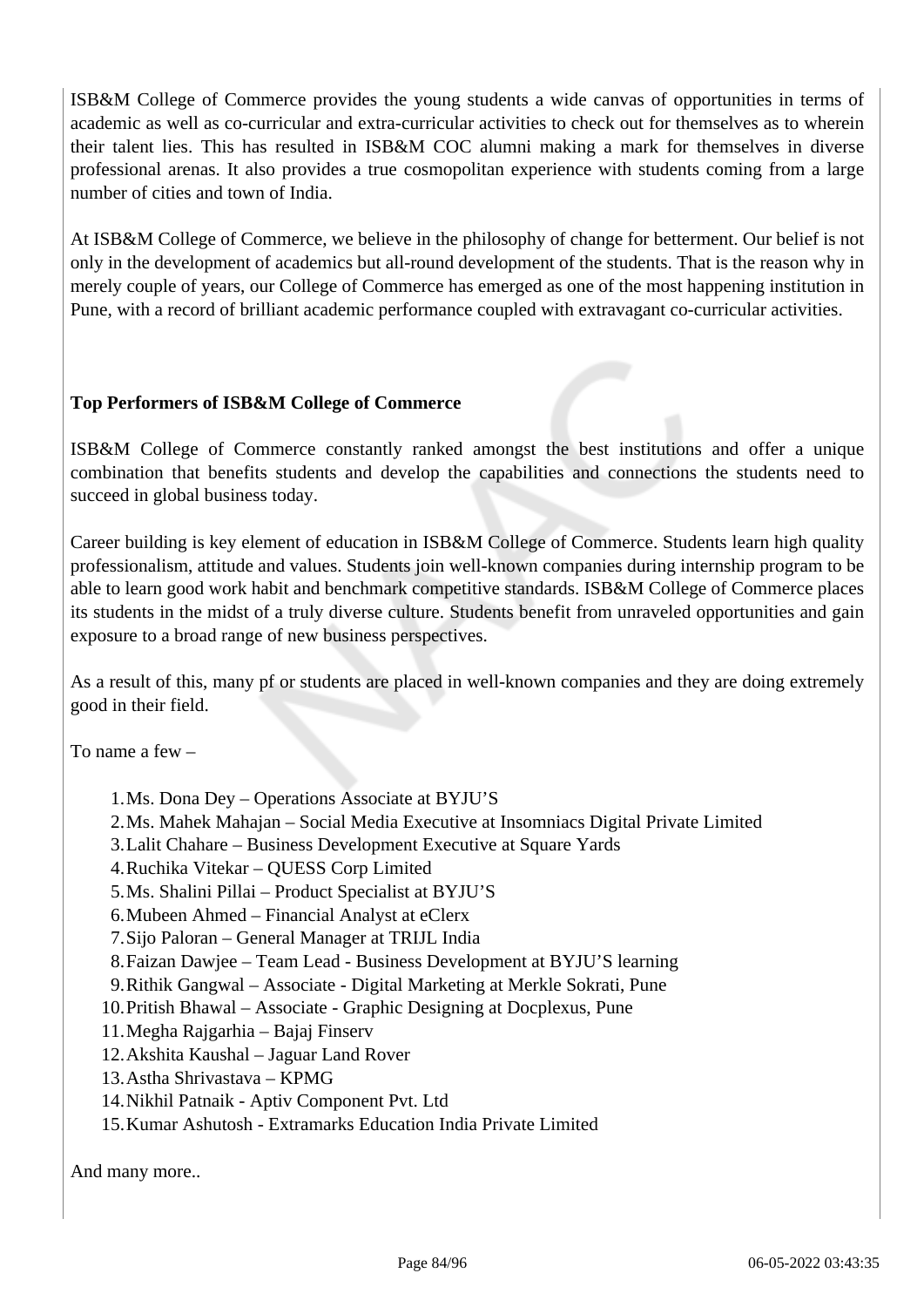Few of our students have also started their own business. Few have got opportunity in foreign universities for their higher studies and this is outcome of our world class education.

We encourage overall development of students. To support this, we create different cells in the college like cultural cell, sports cell, debate cell, professional development cell, digital moments cell and digital marketing cell. Various activities are organized at different times by these cells.

#### **Students who brought Laurels!**

- ISB&M College of Commerce Drama team "Kaurav" has won several awards in the field of street play, dramatics and mimicry. This team has been performing elegantly since past years and kept entertaining us. The team has bagged third prize in Mime Act at the most prestigious IIT Bombay Fest Mood Indigo 2019.
- ISB&M College of Commerce quiz team have won several prizes in various quiz competitions conducted by MITCOM, SVIMS, DY Patil, Nirma University & Many others….
- One of our students, Faizan Dawjee has won several Inter-College Mock Stock Competitions.
- Priyansha Prasad, a student of BBA + Media from the batch 2018, bagged first prize in the Maharashtra State Level Debate Competition, organized by Indira College of Commerce and Science, Pune.
- Shalini Pillai has been awarded first prize in Nritya Basant Cultural Festival held at Bangkok 2018.
- Nisha Choudhary stood third in one of the largest DJ Competition 'Hysteria' of cultural fest, Mood Indigo 2017.
- Vidhan Tiwari, a student of batch 2018-2021, has won second prize in Mi'nem (Rap Competition) at Mood Indigo 2018 conducted by IIT Bombay.
- Our students have also got overall championship in many of the intercollegiate competitions.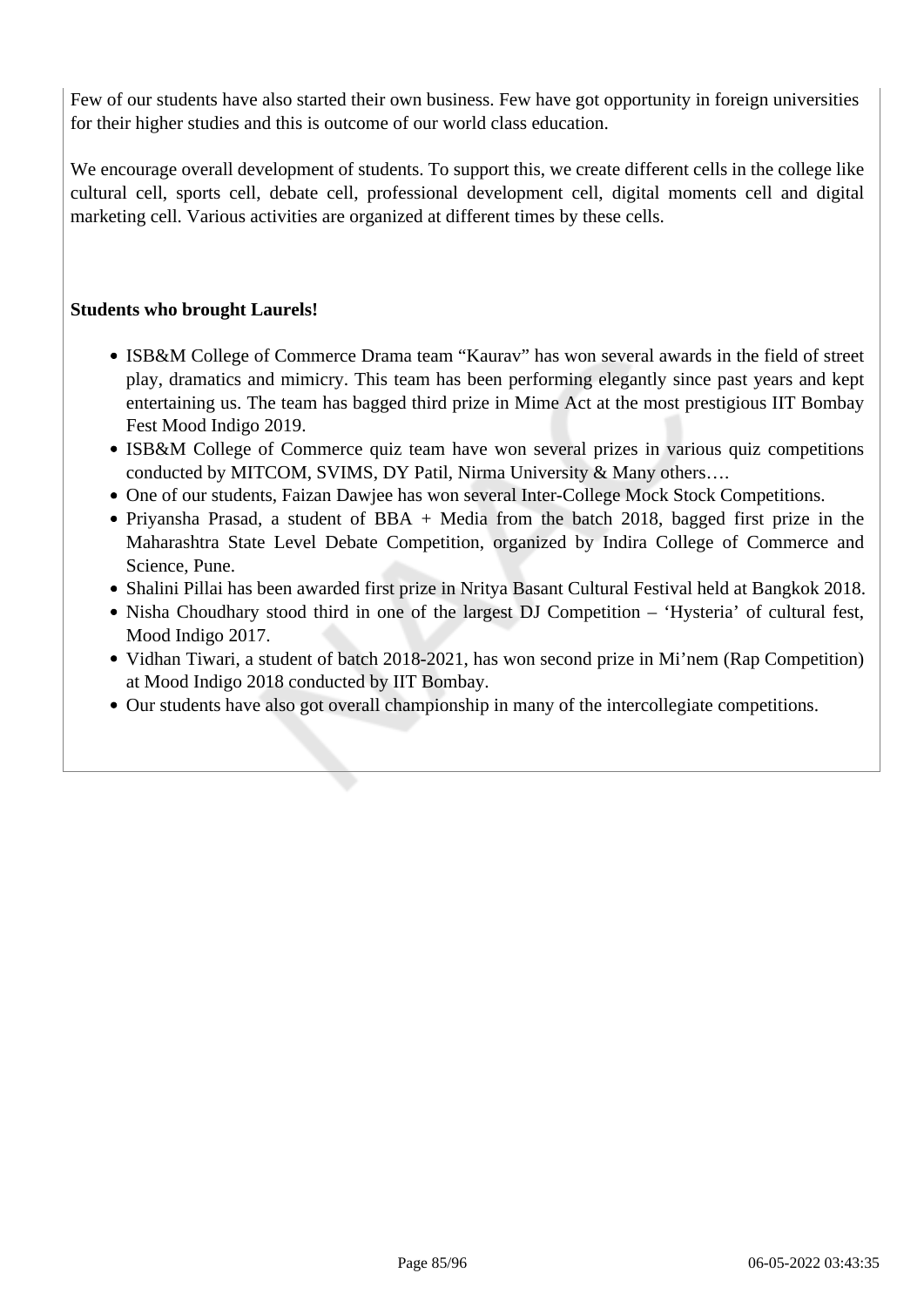## **Additional Information :**

- At ISB&M College of commerce, we invite several highly accomplished executives for Guest Lectures. This helps students learn about executive talent, career planning and several of them could serve as role model to our students.
- Every year, students go for industrial visit to familarize themselves about industrial processes from raw materials to the end product.
- College has a good record of internships.
- "MINERVA" Annual Fest of the college is oraganized every year where students from many different cities participate.
- All activities are effectively organized and managed by the students.
- At ISB&M, the students learn to overcome personal limits to be an effective leader. Leadership talent is what makes ISB&M students compete on career with the best in India.

## **Concluding Remarks :**

Our mission embodies dynamism because we understand that flexibility and responsiveness are the two most critical skills required to lead upfront in the midst of uncertainties. The college has its own culture of inclusiveness, diversity, personal and intellectual integrity and value-based education that allow a collaborative spirit between faculty, students and corporate partners and industry professionals. We realize the need to keep us contemporary to the changes constantly happening around us. The delivery of curriculum is of high standard and the learning methodology encourages students to undertake greater initiatives. In addition to giving them conventional inputs, we try to develop the overall personality of students so that they would make significant contribution to the field of knowledge. Through our value-based education, we strive to make our students responsive to social issues as well. Our students will become well educated leaders and global citizens excelling to address the challenges of 21st century.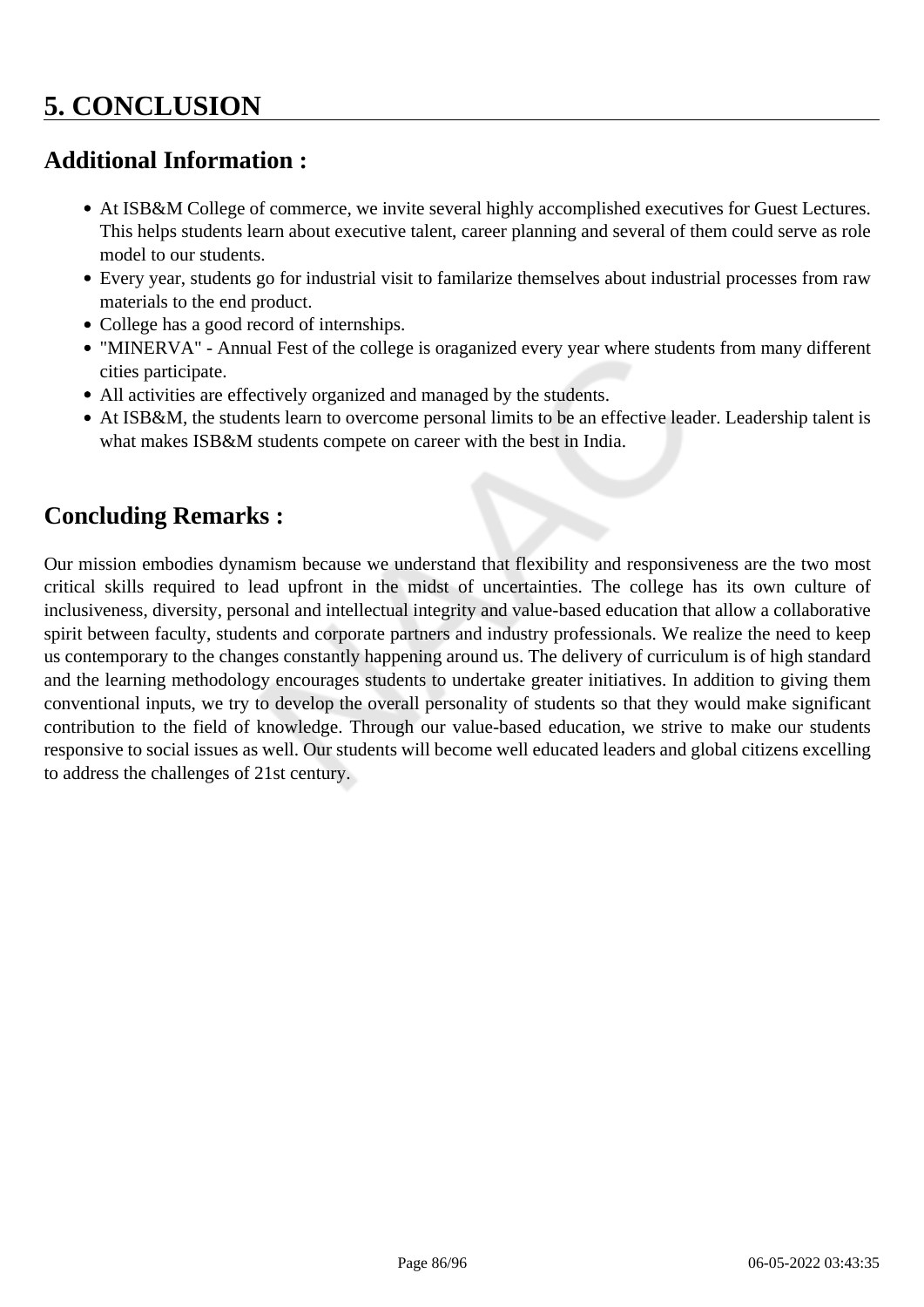## **6.ANNEXURE**

#### **1.Metrics Level Deviations**

|       | Metric ID Sub Questions and Answers before and after DVV Verification                         |                                                        |                  |                  |         |                                                                                              |  |
|-------|-----------------------------------------------------------------------------------------------|--------------------------------------------------------|------------------|------------------|---------|----------------------------------------------------------------------------------------------|--|
| 1.1.3 | Teachers of the Institution participate in following activities related to curriculum         |                                                        |                  |                  |         |                                                                                              |  |
|       | development and assessment of the affiliating University and/are represented on the following |                                                        |                  |                  |         |                                                                                              |  |
|       | academic bodies during the last five years                                                    |                                                        |                  |                  |         |                                                                                              |  |
|       |                                                                                               |                                                        |                  |                  |         |                                                                                              |  |
|       | 1. Academic council/BoS of Affiliating university                                             |                                                        |                  |                  |         |                                                                                              |  |
|       | 2. Setting of question papers for UG/PG programs                                              |                                                        |                  |                  |         |                                                                                              |  |
|       |                                                                                               |                                                        |                  |                  |         | 3. Design and Development of Curriculum for Add on/certificate/Diploma Courses               |  |
|       | 4. Assessment / evaluation process of the affiliating University                              |                                                        |                  |                  |         |                                                                                              |  |
|       |                                                                                               |                                                        |                  |                  |         |                                                                                              |  |
|       |                                                                                               | Answer before DVV Verification : B. Any 3 of the above |                  |                  |         |                                                                                              |  |
|       |                                                                                               | Answer After DVV Verification: C. Any 2 of the above   |                  |                  |         |                                                                                              |  |
| 1.3.2 | work/internship during last five years                                                        |                                                        |                  |                  |         | Average percentage of courses that include experiential learning through project work/field  |  |
|       |                                                                                               |                                                        |                  |                  |         |                                                                                              |  |
|       |                                                                                               |                                                        |                  |                  |         | 1.3.2.1. Number of courses that include experiential learning through project work/field     |  |
|       | work/internship year-wise during last five years                                              |                                                        |                  |                  |         |                                                                                              |  |
|       |                                                                                               | Answer before DVV Verification:                        |                  |                  |         |                                                                                              |  |
|       | 2020-21                                                                                       | 2019-20                                                | 2018-19          | 2017-18          | 2016-17 |                                                                                              |  |
|       | 02                                                                                            | 02                                                     | 02               | 02               | 02      |                                                                                              |  |
|       |                                                                                               |                                                        |                  |                  |         |                                                                                              |  |
|       |                                                                                               | Answer After DVV Verification :                        |                  |                  |         |                                                                                              |  |
|       | 2020-21                                                                                       | 2019-20                                                | 2018-19          | 2017-18          | 2016-17 |                                                                                              |  |
|       | $\overline{0}$                                                                                | 04                                                     | $\boldsymbol{0}$ | $\boldsymbol{0}$ | 01      |                                                                                              |  |
|       | Remark : Input edited as per certificate provided by HEI.                                     |                                                        |                  |                  |         |                                                                                              |  |
|       |                                                                                               |                                                        |                  |                  |         |                                                                                              |  |
| 1.3.3 |                                                                                               |                                                        |                  |                  |         | Percentage of students undertaking project work/field work/ internships (Data for the latest |  |
|       | completed academic year                                                                       |                                                        |                  |                  |         |                                                                                              |  |
|       |                                                                                               |                                                        |                  |                  |         |                                                                                              |  |
|       | 1.3.3.1. Number of students undertaking project work/field work / internships                 |                                                        |                  |                  |         |                                                                                              |  |
|       | Answer before DVV Verification : 217                                                          |                                                        |                  |                  |         |                                                                                              |  |
|       | Answer after DVV Verification: 6                                                              |                                                        |                  |                  |         |                                                                                              |  |
|       | Remark : Input edited as per document provided by HEI.                                        |                                                        |                  |                  |         |                                                                                              |  |
|       |                                                                                               |                                                        |                  |                  |         |                                                                                              |  |
| 1.4.1 |                                                                                               |                                                        |                  |                  |         | Institution obtains feedback on the syllabus and its transaction at the institution from the |  |
|       | following stakeholders                                                                        |                                                        |                  |                  |         |                                                                                              |  |
|       | 1) Students                                                                                   |                                                        |                  |                  |         |                                                                                              |  |
|       | 2)Teachers                                                                                    |                                                        |                  |                  |         |                                                                                              |  |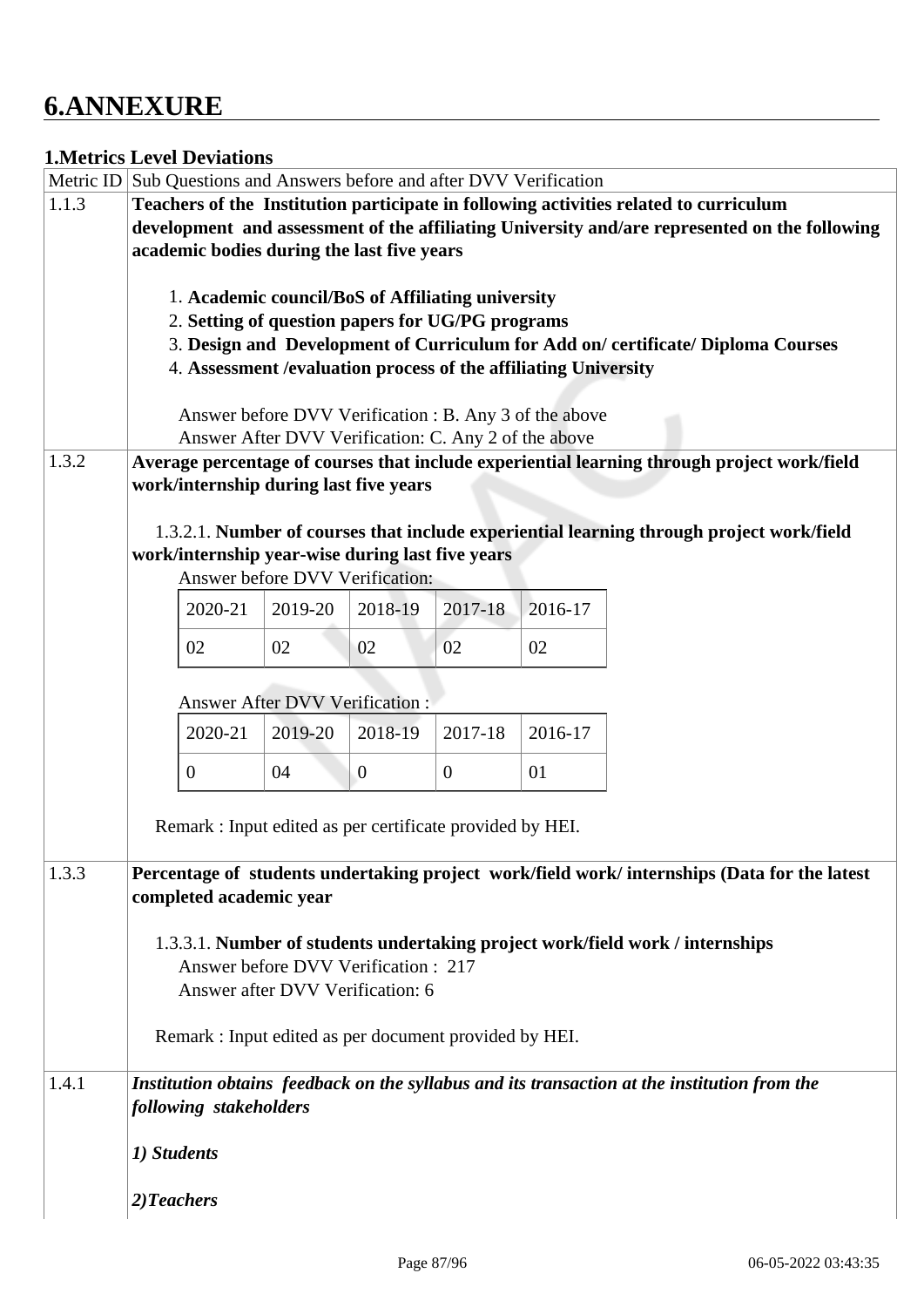|       | 3)Employers                                                                                                                                                                                               |                                                      |                |         |                                                        |  |  |
|-------|-----------------------------------------------------------------------------------------------------------------------------------------------------------------------------------------------------------|------------------------------------------------------|----------------|---------|--------------------------------------------------------|--|--|
|       | 4)Alumni                                                                                                                                                                                                  |                                                      |                |         |                                                        |  |  |
|       | Remark : Input edited as per filled 5 forms documents provided by HEI.                                                                                                                                    | Answer After DVV Verification: C. Any 2 of the above |                |         | Answer before DVV Verification : B. Any 3 of the above |  |  |
| 2.1.1 | <b>Average Enrolment percentage (Average of last five years)</b>                                                                                                                                          |                                                      |                |         |                                                        |  |  |
|       | 2.1.1.1. Number of students admitted year-wise during last five years                                                                                                                                     | Answer before DVV Verification:                      |                |         |                                                        |  |  |
|       | 2020-21                                                                                                                                                                                                   | 2019-20                                              | 2018-19        | 2017-18 | 2016-17                                                |  |  |
|       | 101                                                                                                                                                                                                       | 105                                                  | 90             | 81      | 118                                                    |  |  |
|       |                                                                                                                                                                                                           | Answer After DVV Verification:                       |                |         |                                                        |  |  |
|       | 2020-21                                                                                                                                                                                                   | 2019-20                                              | 2018-19        | 2017-18 | 2016-17                                                |  |  |
|       | 102                                                                                                                                                                                                       | 101                                                  | 88             | 81      | 115                                                    |  |  |
|       | 2.1.1.2. Number of sanctioned seats year wise during last five years                                                                                                                                      | Answer before DVV Verification:                      |                |         |                                                        |  |  |
|       | 2020-21                                                                                                                                                                                                   | 2019-20                                              | 2018-19        | 2017-18 | 2016-17                                                |  |  |
|       | 160                                                                                                                                                                                                       | 160                                                  | 160            | 160     | 168                                                    |  |  |
|       |                                                                                                                                                                                                           | <b>Answer After DVV Verification:</b>                |                |         |                                                        |  |  |
|       | 2020-21                                                                                                                                                                                                   | 2019-20                                              | 2018-19        | 2017-18 | 2016-17                                                |  |  |
|       | 160                                                                                                                                                                                                       | 160                                                  | 160            | 160     | 168                                                    |  |  |
|       | Remark : Input edited as per document provided by HEI number of students admitted list provided<br>by HEI.                                                                                                |                                                      |                |         |                                                        |  |  |
| 3.1.1 | Grants received from Government and non-governmental agencies for research projects /<br>endowments in the institution during the last five years (INR in Lakhs)                                          |                                                      |                |         |                                                        |  |  |
|       | 3.1.1.1. Total Grants from Government and non-governmental agencies for research<br>projects / endowments in the institution during the last five years (INR in Lakhs)<br>Answer before DVV Verification: |                                                      |                |         |                                                        |  |  |
|       | 2020-21                                                                                                                                                                                                   | 2019-20                                              | 2018-19        | 2017-18 | 2016-17                                                |  |  |
|       | $\boldsymbol{0}$                                                                                                                                                                                          | $\theta$                                             | $\overline{0}$ | 90000   | $\overline{0}$                                         |  |  |
|       | Answer After DVV Verification :                                                                                                                                                                           |                                                      |                |         |                                                        |  |  |
|       | 2020-21                                                                                                                                                                                                   | 2019-20                                              | 2018-19        | 2017-18 | 2016-17                                                |  |  |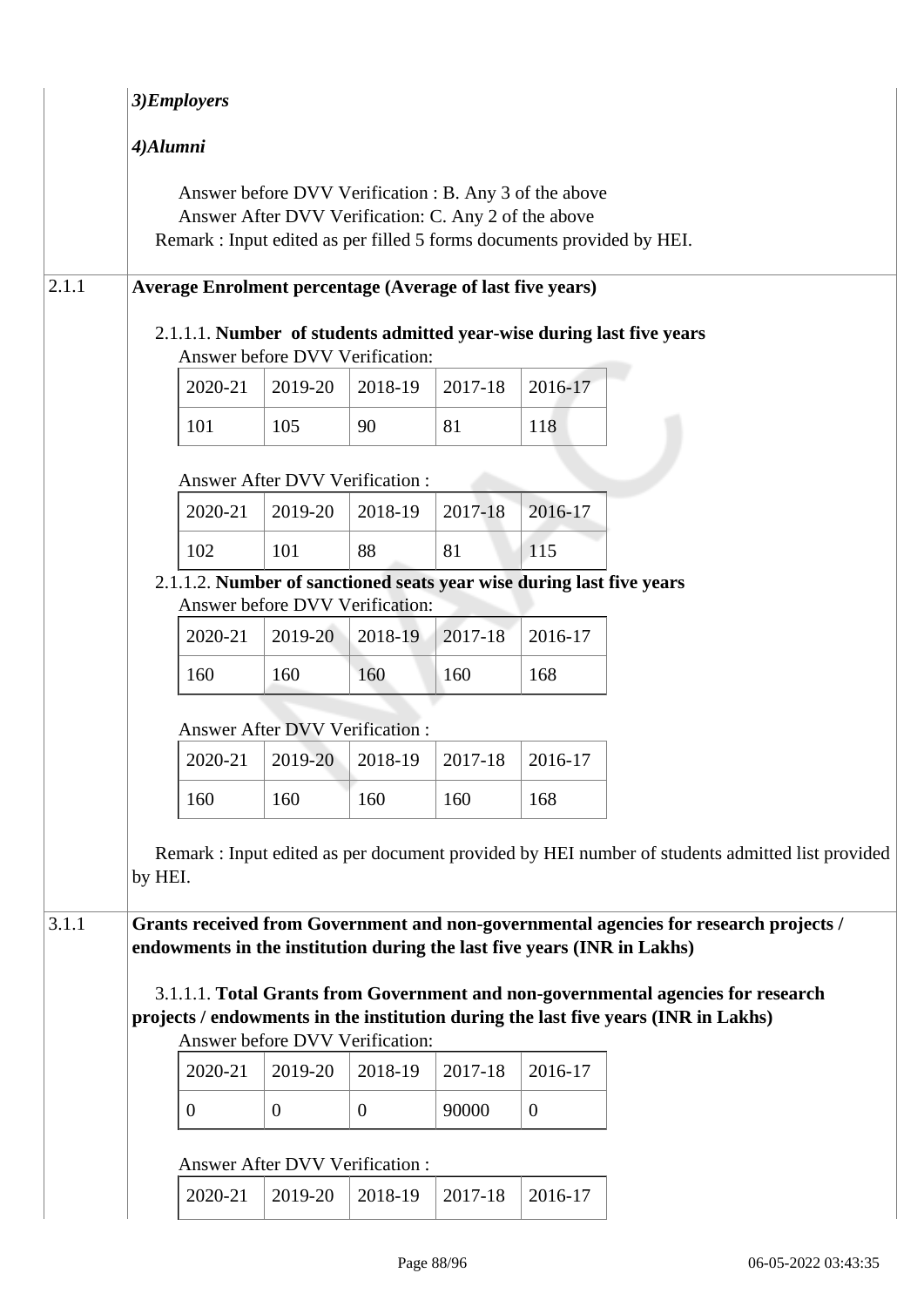|       | $\boldsymbol{0}$                                                                                                                                                              | $\overline{0}$                             | $\overline{0}$ | 0.90           | $\overline{0}$ |
|-------|-------------------------------------------------------------------------------------------------------------------------------------------------------------------------------|--------------------------------------------|----------------|----------------|----------------|
|       | Number of Seminars/conferences/workshops conducted by the institution during the last five                                                                                    |                                            |                |                |                |
| years |                                                                                                                                                                               |                                            |                |                |                |
|       |                                                                                                                                                                               |                                            |                |                |                |
|       | 3.1.3.1. Total number of Seminars/conferences/workshops conducted by the institution year-                                                                                    |                                            |                |                |                |
|       | wise during last five years                                                                                                                                                   | Answer before DVV Verification:            |                |                |                |
|       |                                                                                                                                                                               |                                            |                |                |                |
|       | 2020-21                                                                                                                                                                       | 2019-20                                    | 2018-19        | 2017-18        | 2016-17        |
|       | 1                                                                                                                                                                             | $\overline{0}$                             | $\mathbf{1}$   | 1              | $\overline{0}$ |
|       |                                                                                                                                                                               | Answer After DVV Verification:             |                |                |                |
|       | 2020-21                                                                                                                                                                       | 2019-20                                    | 2018-19        | 2017-18        | 2016-17        |
|       | $\overline{0}$                                                                                                                                                                | $\mathbf{0}$                               | $\mathbf{1}$   | $\mathbf{1}$   | $\mathbf{0}$   |
|       |                                                                                                                                                                               |                                            |                |                |                |
|       | last five years                                                                                                                                                               |                                            |                |                |                |
|       | 3.2.1.1. Number of research papers in the Journals notified on UGC website during the last<br>five years.                                                                     |                                            |                |                |                |
|       | 2020-21                                                                                                                                                                       | Answer before DVV Verification:<br>2019-20 | 2018-19        | 2017-18        | 2016-17        |
|       | $\overline{0}$                                                                                                                                                                | $\overline{0}$                             | $\overline{c}$ | $\mathbf{1}$   | $\overline{0}$ |
|       |                                                                                                                                                                               |                                            |                |                |                |
|       | 2020-21                                                                                                                                                                       | Answer After DVV Verification:<br>2019-20  | 2018-19        | 2017-18        | 2016-17        |
|       | $\mathbf{0}$                                                                                                                                                                  | $\overline{0}$                             | $\overline{2}$ | $\overline{0}$ | $\overline{0}$ |
|       | Remark : HEI not provided UGC website but as per ISSN no. 2 papers are considered for input.                                                                                  |                                            |                |                |                |
|       |                                                                                                                                                                               |                                            |                |                |                |
|       | Number of books and chapters in edited volumes/books published and papers published in<br>national/international conference proceedings per teacher during last five years    |                                            |                |                |                |
|       |                                                                                                                                                                               |                                            |                |                |                |
|       | 3.2.2.1. Total number of books and chapters in edited volumes/books published and papers<br>in national/international conference proceedings year-wise during last five years |                                            |                |                |                |
|       |                                                                                                                                                                               | Answer before DVV Verification:            |                |                |                |
|       | 2020-21                                                                                                                                                                       | 2019-20                                    | 2018-19        | 2017-18        | 2016-17        |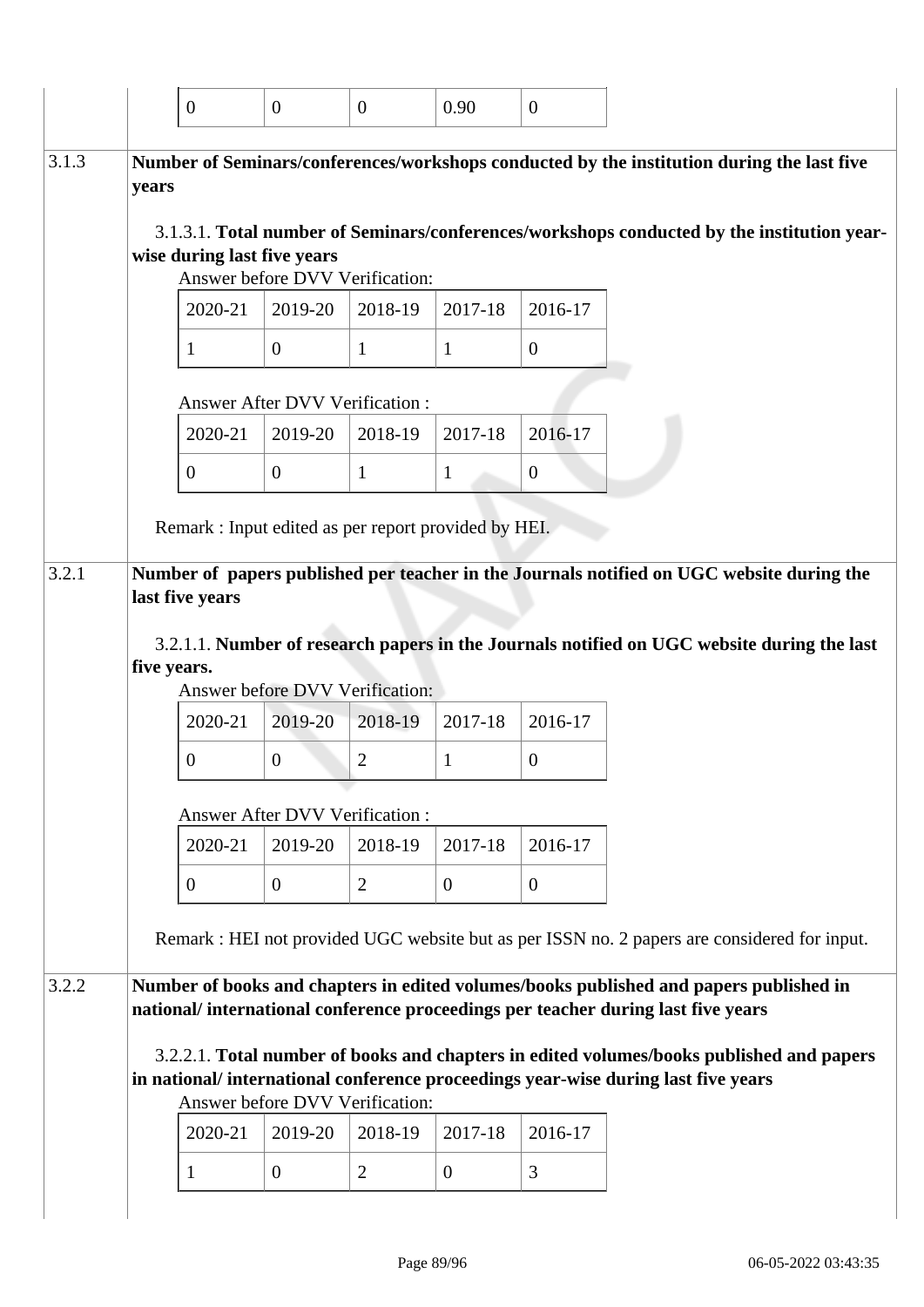|       |            |                | <b>Answer After DVV Verification:</b>                        |                |                |                                                            |                                                                                                                                                                                      |
|-------|------------|----------------|--------------------------------------------------------------|----------------|----------------|------------------------------------------------------------|--------------------------------------------------------------------------------------------------------------------------------------------------------------------------------------|
|       |            | 2020-21        | 2019-20                                                      | 2018-19        | 2017-18        | 2016-17                                                    |                                                                                                                                                                                      |
|       |            | 1              | $\theta$                                                     | $\overline{2}$ | $\overline{0}$ | 03                                                         |                                                                                                                                                                                      |
|       |            |                |                                                              |                |                |                                                            | Remark : HEI not provided the cover letters of book hence input edited as per ISBN no.                                                                                               |
| 3.3.3 |            |                |                                                              |                |                |                                                            | Number of extension and outreach programs conducted by the institution through NSS/NCC,<br>Government and Government recognised bodies during the last five years                    |
|       |            |                | Answer before DVV Verification:                              |                |                |                                                            | 3.3.3.1. Number of extension and outreach programs conducted by the institution through<br>NSS/NCC, Government and Government recognised bodies during the last five years           |
|       |            | 2020-21        | 2019-20                                                      | 2018-19        | 2017-18        | 2016-17                                                    |                                                                                                                                                                                      |
|       |            | $\overline{0}$ | 3                                                            | $\mathbf{0}$   | $\overline{0}$ | $\mathbf{0}$                                               |                                                                                                                                                                                      |
|       |            |                | Answer After DVV Verification :                              |                |                |                                                            |                                                                                                                                                                                      |
|       |            | 2020-21        | 2019-20                                                      | 2018-19        | 2017-18        | 2016-17                                                    |                                                                                                                                                                                      |
|       |            | $\overline{0}$ | $\overline{0}$                                               | $\overline{0}$ | $\mathbf{1}$   | $\overline{0}$                                             |                                                                                                                                                                                      |
|       |            |                | Remark : Input edited as per report provided by HEI.         |                |                |                                                            |                                                                                                                                                                                      |
| 3.3.4 | five years |                |                                                              |                |                |                                                            | Average percentage of students participating in extension activities at 3.3.3. above during last                                                                                     |
|       |            |                | Answer before DVV Verification:                              |                |                | NCC/ Red Cross/ YRC etc., year-wise during last five years | 3.3.4.1. Total number of Students participating in extension activities conducted in<br>collaboration with industry, community and Non-Government Organizations through NSS/         |
|       |            | 2020-21        | 2019-20                                                      | 2018-19        | 2017-18        | 2016-17                                                    |                                                                                                                                                                                      |
|       |            | $\overline{0}$ | 135                                                          | $\mathbf{0}$   | $\overline{0}$ | $\overline{0}$                                             |                                                                                                                                                                                      |
|       |            |                | Answer After DVV Verification :                              |                |                |                                                            |                                                                                                                                                                                      |
|       |            | 2020-21        | 2019-20                                                      | 2018-19        | 2017-18        | 2016-17                                                    |                                                                                                                                                                                      |
|       |            | $\overline{0}$ | $\overline{0}$                                               | $\mathbf{0}$   | $\overline{0}$ | $\overline{0}$                                             |                                                                                                                                                                                      |
|       |            |                |                                                              |                |                |                                                            | Remark : students participating is not mention in the report hence input edited as per documents.                                                                                    |
| 3.4.2 |            |                | industries, corporate houses etc. during the last five years |                |                |                                                            | Number of functional MoUs with national and international institutions, universities,<br>3.4.2.1. Number of functional MoUs with Institutions of national, international importance, |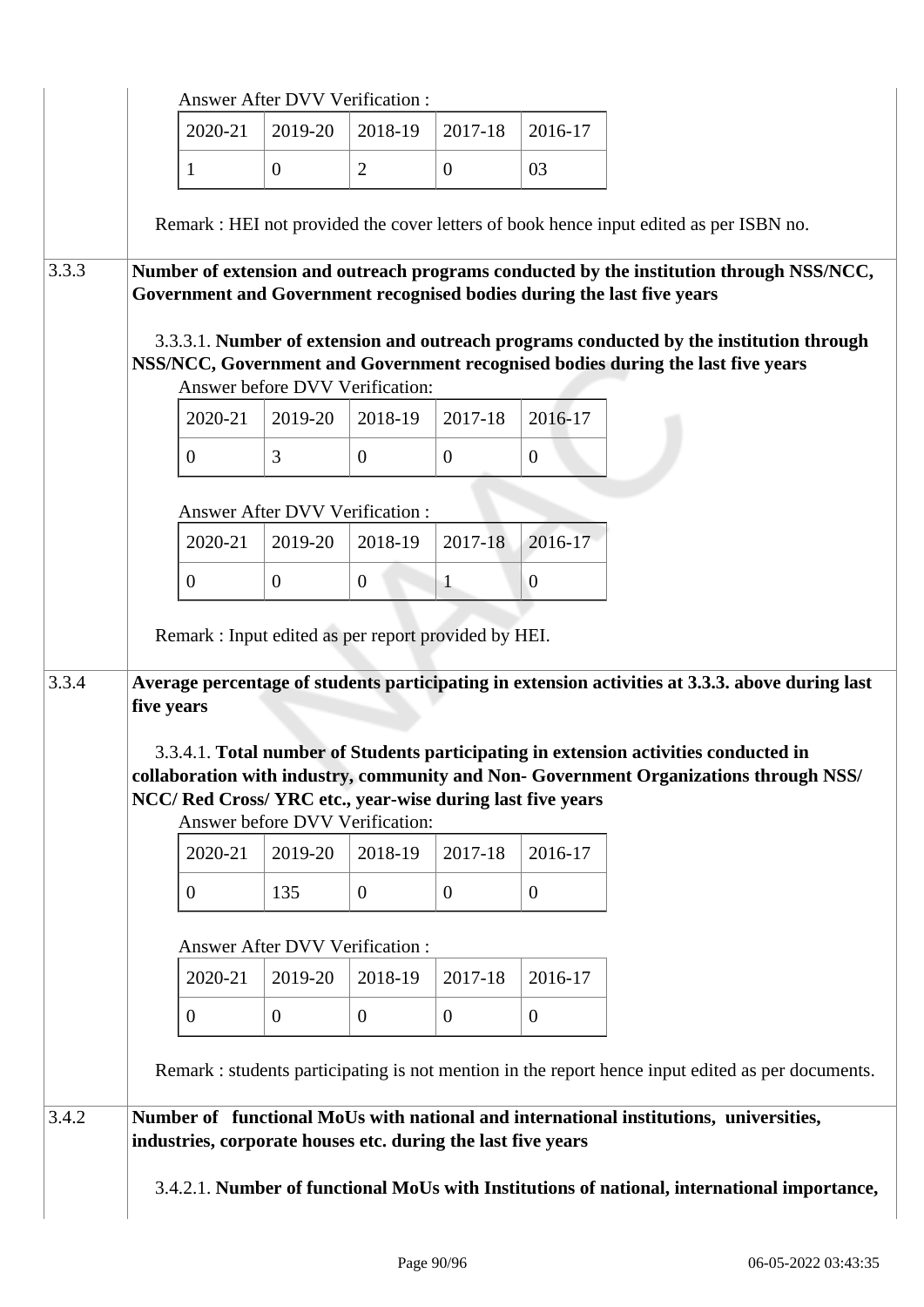|       |                                                          |                                       | Answer before DVV Verification: |                            |                | other universities, industries, corporate houses etc. year-wise during the last five years   |
|-------|----------------------------------------------------------|---------------------------------------|---------------------------------|----------------------------|----------------|----------------------------------------------------------------------------------------------|
|       | 2020-21                                                  | 2019-20                               | 2018-19                         | 2017-18                    | 2016-17        |                                                                                              |
|       | $\overline{2}$                                           | $\mathbf{1}$                          | $\overline{2}$                  | $\overline{2}$             | $\mathbf{1}$   |                                                                                              |
|       |                                                          | Answer After DVV Verification:        |                                 |                            |                |                                                                                              |
|       | 2020-21                                                  | 2019-20                               | 2018-19                         | 2017-18                    | 2016-17        |                                                                                              |
|       | $\overline{0}$                                           | $\boldsymbol{0}$                      | $\overline{0}$                  | $\overline{0}$             | $\mathbf{0}$   |                                                                                              |
|       |                                                          |                                       |                                 |                            |                | Remark : HEI not provided any relevant documents related to metric hence input edited.       |
| 4.1.4 |                                                          |                                       |                                 |                            |                | Average percentage of expenditure, excluding salary for infrastructure augmentation during   |
|       | last five years(INR in Lakhs)                            |                                       |                                 |                            |                |                                                                                              |
|       | five years (INR in lakhs)                                |                                       | Answer before DVV Verification: |                            |                | 4.1.4.1. Expenditure for infrastructure augmentation, excluding salary year-wise during last |
|       | 2020-21                                                  | 2019-20                               | 2018-19                         | $2017 - 18$                | 2016-17        |                                                                                              |
|       | 139.8212<br>$\overline{4}$                               | 131.3205<br>$\overline{4}$            | 131.3060<br>8                   | 102.0589<br>$\overline{3}$ | 140.3006<br>8  |                                                                                              |
|       |                                                          | Answer After DVV Verification:        |                                 |                            |                |                                                                                              |
|       | 2020-21                                                  | 2019-20                               | 2018-19                         | 2017-18                    | 2016-17        |                                                                                              |
|       | $\boldsymbol{0}$                                         | $\overline{0}$                        | $\boldsymbol{0}$                | 56.67                      | $\overline{0}$ |                                                                                              |
|       | provided by HEI.                                         |                                       |                                 |                            |                | Remark : Input edited as per audited statement Expenditure for infrastructure augmentation   |
| 4.2.3 | journals during the last five years (INR in Lakhs)       |                                       |                                 |                            |                | Average annual expenditure for purchase of books/e-books and subscription to journals/e-     |
|       | journals year wise during last five years (INR in Lakhs) |                                       | Answer before DVV Verification: |                            |                | 4.2.3.1. Annual expenditure of purchase of books/e-books and subscription to journals/e-     |
|       | 2020-21                                                  | 2019-20                               | 2018-19                         | 2017-18                    | 2016-17        |                                                                                              |
|       | 0.143                                                    | 0.114                                 | 0.116                           | 0.107                      | $\overline{0}$ |                                                                                              |
|       |                                                          | <b>Answer After DVV Verification:</b> |                                 |                            |                |                                                                                              |
|       | 2020-21                                                  | 2019-20                               | 2018-19                         | 2017-18                    | 2016-17        |                                                                                              |
|       | 0.05                                                     | 0.17                                  | 0.23                            | 0.38                       | 0.079          |                                                                                              |
|       |                                                          |                                       |                                 |                            |                |                                                                                              |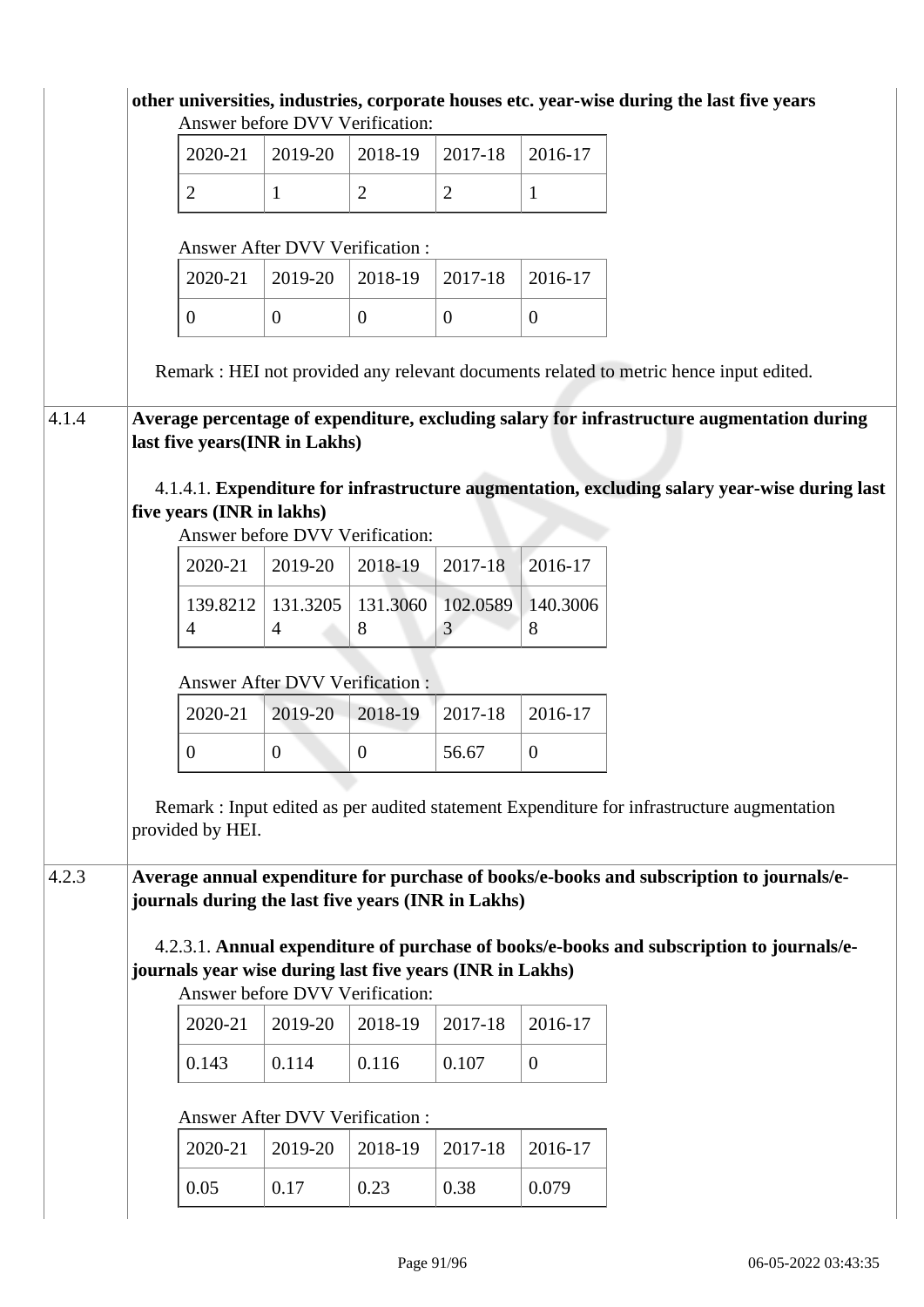| 4.4.1 | Lakhs) |                |                                                                                                                                              |                     |         |                | Average percentage of expenditure incurred on maintenance of infrastructure (physical and<br>academic support facilities) excluding salary component during the last five years(INR in                                                                                                  |
|-------|--------|----------------|----------------------------------------------------------------------------------------------------------------------------------------------|---------------------|---------|----------------|-----------------------------------------------------------------------------------------------------------------------------------------------------------------------------------------------------------------------------------------------------------------------------------------|
|       |        | (INR in lakhs) |                                                                                                                                              |                     |         |                | 4.4.1.1. Expenditure incurred on maintenance of infrastructure (physical facilities and<br>academic support facilities) excluding salary component year-wise during the last five years                                                                                                 |
|       |        |                | Answer before DVV Verification:                                                                                                              |                     |         |                |                                                                                                                                                                                                                                                                                         |
|       |        | 2020-21        | 2019-20                                                                                                                                      | 2018-19             | 2017-18 | 2016-17        |                                                                                                                                                                                                                                                                                         |
|       |        | 139.82         | 131.32                                                                                                                                       | 131.30              | 102.05  | 140.30         |                                                                                                                                                                                                                                                                                         |
|       |        |                | <b>Answer After DVV Verification:</b>                                                                                                        |                     |         |                |                                                                                                                                                                                                                                                                                         |
|       |        | 2020-21        | 2019-20                                                                                                                                      | 2018-19             | 2017-18 | 2016-17        |                                                                                                                                                                                                                                                                                         |
|       |        | $\overline{0}$ | 84.85                                                                                                                                        | 98.07               | 53.38   | 28.05          |                                                                                                                                                                                                                                                                                         |
|       |        |                |                                                                                                                                              |                     |         |                |                                                                                                                                                                                                                                                                                         |
|       |        |                | Remark : Input edited as per extract provided by HEI.                                                                                        |                     |         |                |                                                                                                                                                                                                                                                                                         |
|       |        |                |                                                                                                                                              |                     |         |                |                                                                                                                                                                                                                                                                                         |
|       |        |                | schemes for reserved categories)<br>Answer before DVV Verification:                                                                          |                     |         |                | 5.1.2.1. Number of students benefited by scholarships and free ships provided by the<br>institution, Government and non-government bodies, industries, individuals, philanthropists<br>during the last five years (other than students receiving scholarships under the government      |
|       |        | 2020-21        |                                                                                                                                              | $2019-20$   2018-19 | 2017-18 | 2016-17        |                                                                                                                                                                                                                                                                                         |
|       |        | 6              | $\overline{4}$                                                                                                                               | 5                   | 3       | $\mathfrak{S}$ |                                                                                                                                                                                                                                                                                         |
|       |        |                | Answer After DVV Verification :                                                                                                              |                     |         |                |                                                                                                                                                                                                                                                                                         |
|       |        | 2020-21        | 2019-20                                                                                                                                      | 2018-19             | 2017-18 | 2016-17        |                                                                                                                                                                                                                                                                                         |
|       |        | 06             | $\overline{4}$                                                                                                                               | 5                   | 3       | 5              |                                                                                                                                                                                                                                                                                         |
| 5.1.4 |        |                |                                                                                                                                              |                     |         |                | Remark : HEI provided only scholarship policy not provided the list or any relevant documents<br>related to number of students hence input as per given data template provided by HEI.<br>Average percentage of students benefitted by guidance for competitive examinations and career |
|       |        |                | counselling offered by the Institution during the last five years<br>counselling offered by the institution year wise during last five years |                     |         |                | 5.1.4.1. Number of students benefitted by guidance for competitive examinations and career                                                                                                                                                                                              |
|       |        |                | Answer before DVV Verification:                                                                                                              |                     |         |                |                                                                                                                                                                                                                                                                                         |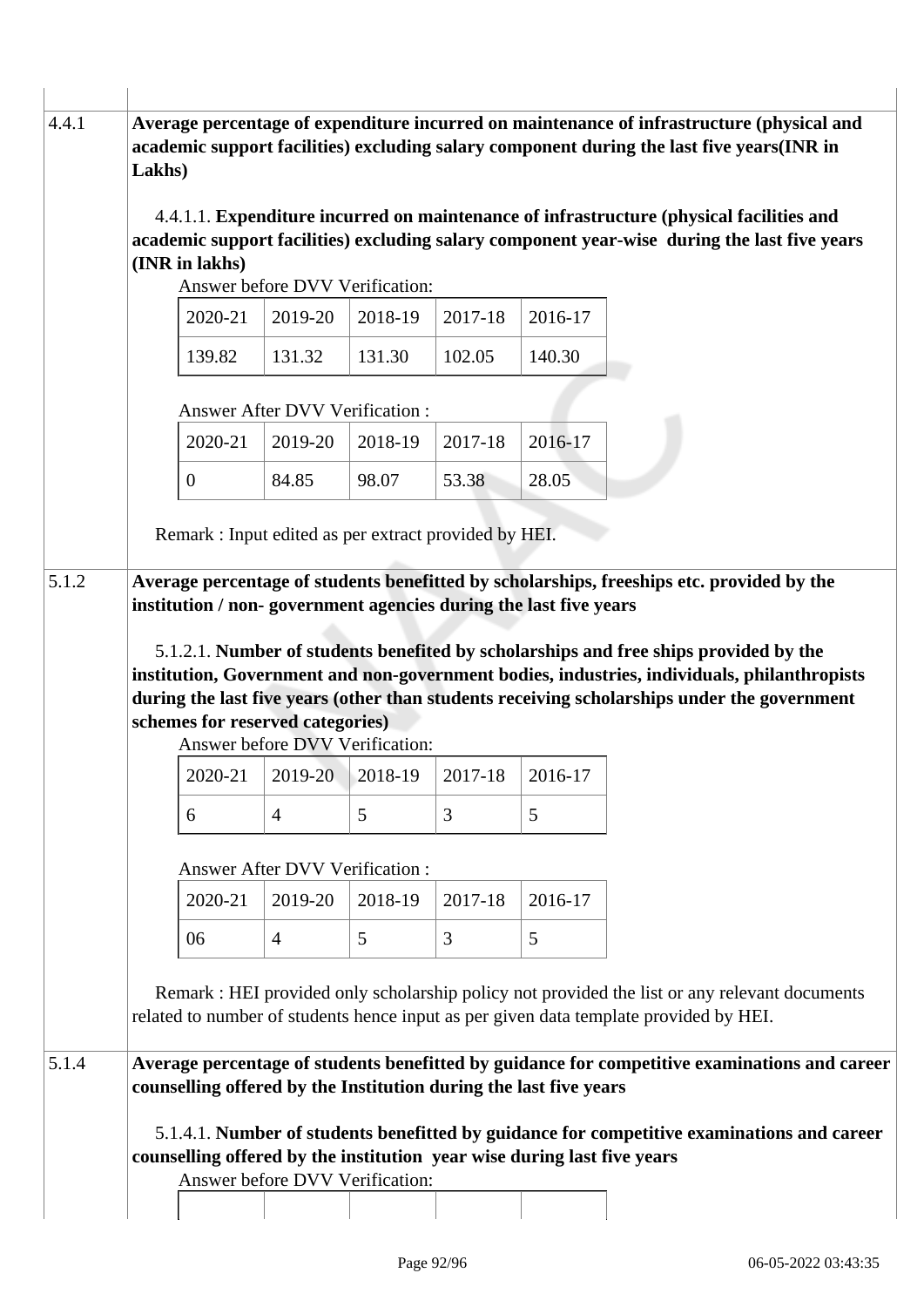|       | 2020-21                                                                                                                  | 2019-20                                                                                                   | 2018-19  | 2017-18        | 2016-17        |                                                                                                                                                                                                                                                                                                                   |
|-------|--------------------------------------------------------------------------------------------------------------------------|-----------------------------------------------------------------------------------------------------------|----------|----------------|----------------|-------------------------------------------------------------------------------------------------------------------------------------------------------------------------------------------------------------------------------------------------------------------------------------------------------------------|
|       | 134                                                                                                                      | 59                                                                                                        | 57       | $\overline{0}$ | 125            |                                                                                                                                                                                                                                                                                                                   |
|       |                                                                                                                          | <b>Answer After DVV Verification:</b>                                                                     |          |                |                |                                                                                                                                                                                                                                                                                                                   |
|       | 2020-21                                                                                                                  | 2019-20                                                                                                   | 2018-19  | 2017-18        | 2016-17        |                                                                                                                                                                                                                                                                                                                   |
|       | $\overline{0}$                                                                                                           | $\overline{0}$                                                                                            | $\theta$ | 94             | $\overline{0}$ |                                                                                                                                                                                                                                                                                                                   |
|       |                                                                                                                          |                                                                                                           |          |                |                | Remark : Input edited as per documents list of student provided by HEI.                                                                                                                                                                                                                                           |
| 5.1.5 | including sexual harassment and ragging cases                                                                            |                                                                                                           |          |                |                | The Institution has a transparent mechanism for timely redressal of student grievances                                                                                                                                                                                                                            |
| 5.2.1 | 1. Implementation of guidelines of statutory/regulatory bodies<br>Remark : Input edited as per document provided by HEI. | Answer before DVV Verification : E. None of the above<br>Answer After DVV Verification: D. 1 of the above |          |                |                | 2. Organisation wide awareness and undertakings on policies with zero tolerance<br>3. Mechanisms for submission of online/offline students' grievances<br>4. Timely redressal of the grievances through appropriate committees<br>Average percentage of placement of outgoing students during the last five years |
|       |                                                                                                                          | Answer before DVV Verification:                                                                           |          |                |                | 5.2.1.1. Number of outgoing students placed year - wise during the last five years.                                                                                                                                                                                                                               |
|       | 2020-21                                                                                                                  | 2019-20                                                                                                   | 2018-19  | 2017-18        | 2016-17        |                                                                                                                                                                                                                                                                                                                   |
|       | 14                                                                                                                       | 13                                                                                                        | 02       | 04             | $\mathbf{0}$   |                                                                                                                                                                                                                                                                                                                   |
|       |                                                                                                                          | Answer After DVV Verification :                                                                           |          |                |                |                                                                                                                                                                                                                                                                                                                   |
|       | 2020-21                                                                                                                  | 2019-20                                                                                                   | 2018-19  | 2017-18        | 2016-17        |                                                                                                                                                                                                                                                                                                                   |
|       | 11                                                                                                                       | 10                                                                                                        | 02       | $\overline{0}$ | $\theta$       |                                                                                                                                                                                                                                                                                                                   |
|       | Remark : Input edited as per offer letters provided by HEI.                                                              |                                                                                                           |          |                |                |                                                                                                                                                                                                                                                                                                                   |
| 5.2.2 |                                                                                                                          |                                                                                                           |          |                |                | Average percentage of students progressing to higher education during the last five years                                                                                                                                                                                                                         |
|       |                                                                                                                          | Answer before DVV Verification: 74<br>Answer after DVV Verification: 21                                   |          |                |                | 5.2.2.1. Number of outgoing student progressing to higher education.                                                                                                                                                                                                                                              |
|       | Remark : Input edited as per documents provided by HEI.                                                                  |                                                                                                           |          |                |                |                                                                                                                                                                                                                                                                                                                   |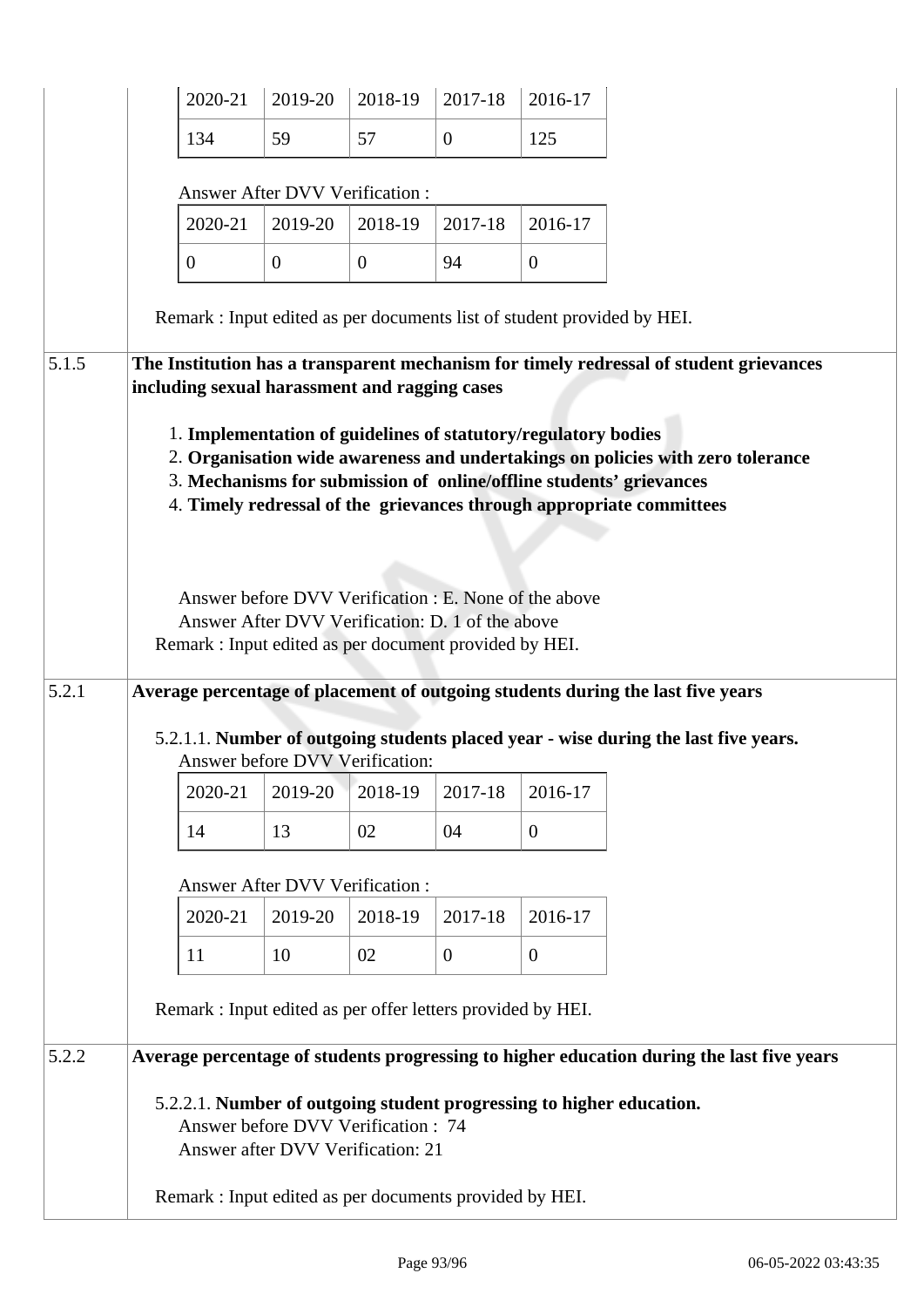| 5.3.1 |                |                   |                                       | be counted as one) during the last five years.                                |                                                                                                          |                                                                    | Number of awards/medals won by students for outstanding performance in sports/cultural<br>activities at inter-university/state/national / international level (award for a team event should  |
|-------|----------------|-------------------|---------------------------------------|-------------------------------------------------------------------------------|----------------------------------------------------------------------------------------------------------|--------------------------------------------------------------------|-----------------------------------------------------------------------------------------------------------------------------------------------------------------------------------------------|
|       |                |                   |                                       | one) year-wise during the last five years.<br>Answer before DVV Verification: |                                                                                                          |                                                                    | 5.3.1.1. Number of awards/medals for outstanding performance in sports/cultural activities<br>at university/state/national / international level (award for a team event should be counted as |
|       |                | 2020-21           | 2019-20                               | 2018-19                                                                       | 2017-18                                                                                                  | 2016-17                                                            |                                                                                                                                                                                               |
|       | $\overline{0}$ |                   | $\mathbf{0}$                          | 02                                                                            | 01                                                                                                       | 01                                                                 |                                                                                                                                                                                               |
|       |                |                   | Answer After DVV Verification :       |                                                                               |                                                                                                          |                                                                    |                                                                                                                                                                                               |
|       |                | 2020-21           | 2019-20                               | 2018-19                                                                       | 2017-18                                                                                                  | 2016-17                                                            |                                                                                                                                                                                               |
|       | $\overline{0}$ |                   | 01                                    | 01                                                                            | $\mathbf{0}$                                                                                             | $\mathbf{0}$                                                       |                                                                                                                                                                                               |
|       |                |                   |                                       |                                                                               | Remark: Input edited as per certificate provided by HEI.                                                 |                                                                    |                                                                                                                                                                                               |
| 5.3.3 |                |                   |                                       |                                                                               |                                                                                                          |                                                                    | Average number of sports and cultural events/competitions in which students of the Institution<br>participated during last five years (organised by the institution/other institutions)       |
|       |                |                   |                                       |                                                                               |                                                                                                          |                                                                    |                                                                                                                                                                                               |
|       |                |                   |                                       |                                                                               | Institution participated year-wise during last five years                                                |                                                                    | 5.3.3.1. Number of sports and cultural events/competitions in which students of the                                                                                                           |
|       |                |                   |                                       | Answer before DVV Verification:                                               |                                                                                                          |                                                                    |                                                                                                                                                                                               |
|       |                | 2020-21           | 2019-20                               | 2018-19                                                                       | 2017-18                                                                                                  | 2016-17                                                            |                                                                                                                                                                                               |
|       | 01             |                   | 168                                   | 161                                                                           | 61                                                                                                       | 46                                                                 |                                                                                                                                                                                               |
|       |                |                   | <b>Answer After DVV Verification:</b> |                                                                               |                                                                                                          |                                                                    |                                                                                                                                                                                               |
|       |                | 2020-21           | 2019-20                               | 2018-19                                                                       | 2017-18                                                                                                  | 2016-17                                                            |                                                                                                                                                                                               |
|       | 01             |                   | $\overline{2}$                        | $\mathbf{1}$                                                                  | 1                                                                                                        | 1                                                                  |                                                                                                                                                                                               |
|       |                |                   |                                       |                                                                               |                                                                                                          | Remark: Input edited as per certificate and award provided by HEI. |                                                                                                                                                                                               |
| 6.2.3 |                |                   |                                       |                                                                               | Implementation of e-governance in areas of operation                                                     |                                                                    |                                                                                                                                                                                               |
|       |                | 1. Administration | 2. Finance and Accounts               |                                                                               |                                                                                                          |                                                                    |                                                                                                                                                                                               |
|       |                | 4. Examination    |                                       | 3. Student Admission and Support                                              |                                                                                                          |                                                                    |                                                                                                                                                                                               |
|       |                |                   |                                       |                                                                               | Answer before DVV Verification : A. All of the above<br>Answer After DVV Verification: B. 3 of the above |                                                                    |                                                                                                                                                                                               |
| 6.3.2 |                |                   |                                       |                                                                               |                                                                                                          |                                                                    | Average percentage of teachers provided with financial support to attend conferences /<br>workshops and towards membership fee of professional bodies during the last five years.             |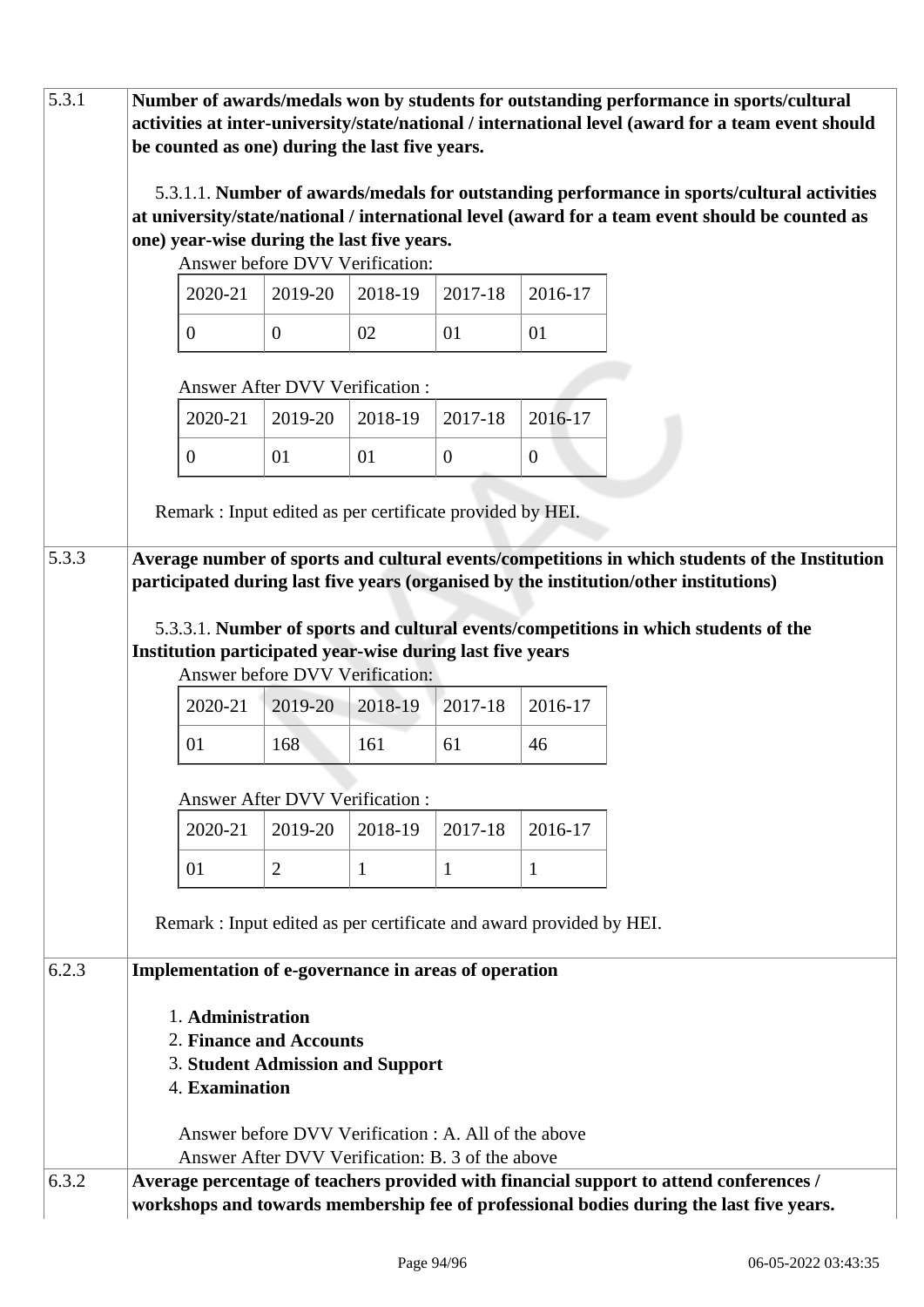| 2020-21<br>6                                                                                | 2019-20                                                                                                   | 2018-19        |                |                |  |                                                                                                                                                                              |
|---------------------------------------------------------------------------------------------|-----------------------------------------------------------------------------------------------------------|----------------|----------------|----------------|--|------------------------------------------------------------------------------------------------------------------------------------------------------------------------------|
|                                                                                             |                                                                                                           |                | 2017-18        | 2016-17        |  |                                                                                                                                                                              |
|                                                                                             | $\mathbf{1}$                                                                                              | $\overline{2}$ | $\mathbf{1}$   | $\overline{0}$ |  |                                                                                                                                                                              |
|                                                                                             | <b>Answer After DVV Verification:</b>                                                                     |                |                |                |  |                                                                                                                                                                              |
| 2020-21                                                                                     | 2019-20                                                                                                   | 2018-19        | 2017-18        | 2016-17        |  |                                                                                                                                                                              |
| 6                                                                                           | $\overline{2}$                                                                                            | $\overline{2}$ | $\overline{2}$ | $\overline{0}$ |  |                                                                                                                                                                              |
| 2. Collaborative quality intitiatives with other institution(s)<br>3. Participation in NIRF | analysed and used for improvements                                                                        |                |                |                |  | 1. Regular meeting of Internal Quality Assurance Cell (IQAC); Feedback collected,<br>4. any other quality audit recognized by state, national or international agencies (ISO |
|                                                                                             | <b>Certification, NBA)</b>                                                                                |                |                |                |  |                                                                                                                                                                              |
|                                                                                             | Answer before DVV Verification : D. 1 of the above<br>Answer After DVV Verification: E. None of the above |                |                |                |  |                                                                                                                                                                              |

### **2.Extended Profile Deviations**

| ID  | <b>Extended Questions</b> |                                       |         |         |         |                                                                                             |  |
|-----|---------------------------|---------------------------------------|---------|---------|---------|---------------------------------------------------------------------------------------------|--|
| 1.1 |                           |                                       |         |         |         | Number of courses offered by the Institution across all programs during the last five years |  |
|     |                           | Answer before DVV Verification:       |         |         |         |                                                                                             |  |
|     | 2020-21                   | 2019-20                               | 2018-19 | 2017-18 | 2016-17 |                                                                                             |  |
|     | 84                        | 96                                    | 80      | 80      | 80      |                                                                                             |  |
|     |                           | <b>Answer After DVV Verification:</b> |         |         |         |                                                                                             |  |
|     | 2020-21                   | 2019-20                               | 2018-19 | 2017-18 | 2016-17 |                                                                                             |  |
|     | 70                        | 96                                    | 80      | 80      | 80      |                                                                                             |  |
| 2.2 | last five years           | Answer before DVV Verification:       |         |         |         | Number of seats earmarked for reserved category as per GOI/State Govt rule year-wise during |  |
|     | 2020-21                   | 2019-20                               | 2018-19 | 2017-18 | 2016-17 |                                                                                             |  |